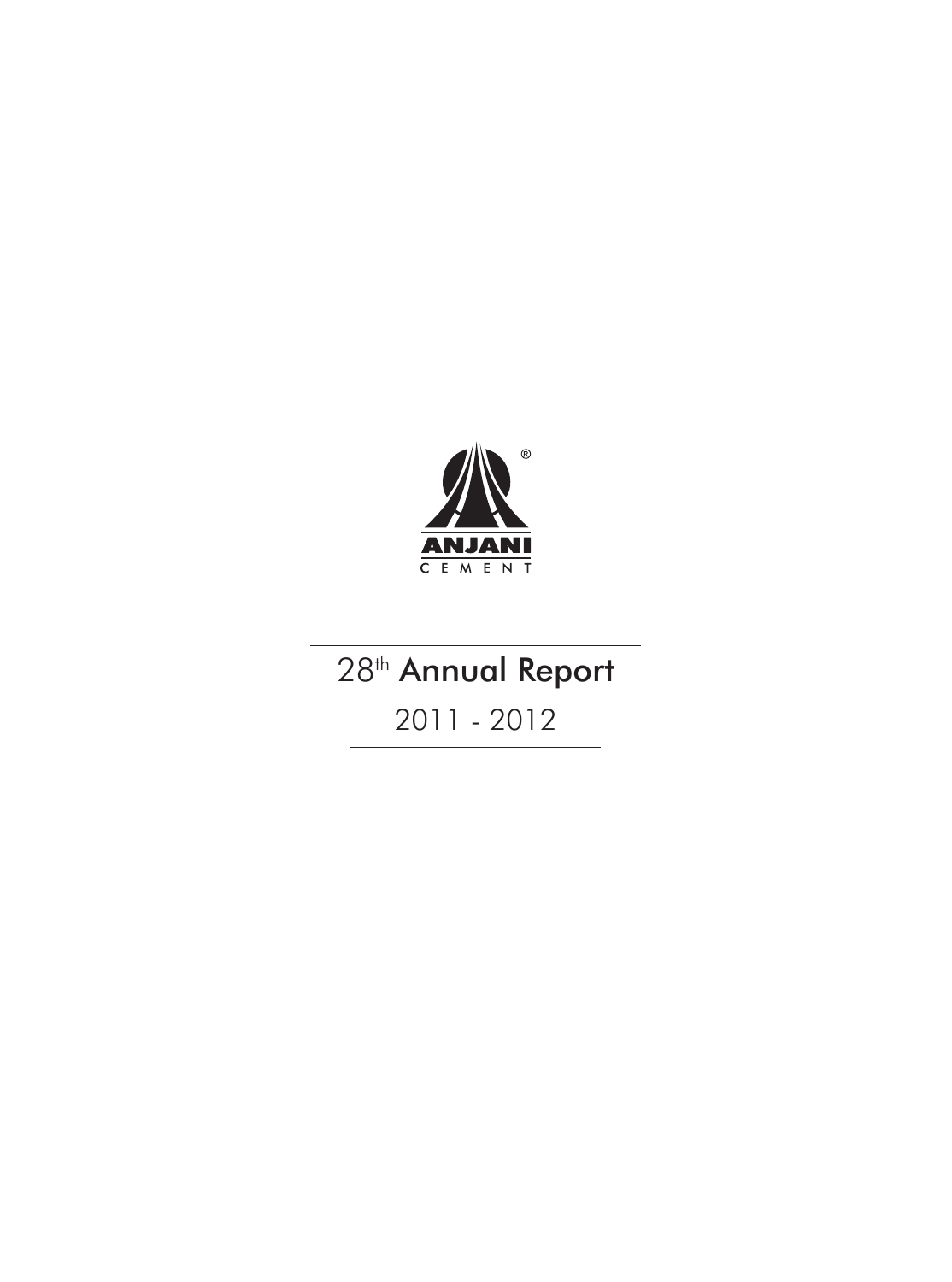# Anjani Portland Cement Limited

| <b>Board of Directors</b>  |                                  |
|----------------------------|----------------------------------|
| Mr. K V Vishnu Raju        | Chairman & Managing Director     |
| Mr. P V R L Narasimha Raju | <b>Executive Director</b>        |
| Mr. R A Rama Raju          | Director                         |
| Mr. P S Ranganath          | Director                         |
| Mr. P V Subba Rao          | Director                         |
| Mr. P R Raju               | Director                         |
| <b>Management Team</b>     |                                  |
| Mr. S V S Shetty           | Chief Executive Officer          |
| Mr. R V A Narasimha Rao    | <b>Chief Financial Officer</b>   |
| Mr. S N Raju               | Sr. Vice President (Operations)  |
| Mr. Ch Gandhi Raju         | Vice President (Marketing)       |
| Mr. N Venkata Raju         | Asst. Vice President (Works)     |
| Mr. P Sitharama Raju       | Sr. General Manager (Works)      |
| Mr. P S Raju               | Group General Manager (HR & MS)  |
| Mr. P Ganapathi Raju       | Sr. General Manager (Q. A)       |
| Mr. M Nagabhushana Rao     | Sr. General Manager (Mechanical) |
| Mr. K V Gopala Raju        | General Manager (Purchase)       |
| Mr. D V Subba Raju         | General Manager (E & I)          |
| Mr. Ch S S Varma           | General Manager (P & C)          |

### Registered Office

153, Sitha Nilayam Dwarakapuri Colony, Punjagutta Hyderabad 500 082, AP.

#### Corporate Office

Anjani Cement Centre Plot No.7 & 8, Nagarjuna Hills Punjagutta, Hyderabad 500 082, AP.

#### Factory

Chintalapalem (Village) Mellacheruvu (Mandal) Nalgonda (Dt) 508 246, AP.

### Auditors

M Anandam & Co., Chartered Accountants 7 'A', Surya Towers, S.P. Road Secunderabad 500 003, AP.

#### Cost Auditors

Narasimha Murthy & Co. 3-6-365, 104 &105, Pavani Easte Himayatnagar, Hyderabada 500 029, AP.

#### Bankers

State Bank of India Punjab National Bank Indian Overseas Bank State Bank of Hyderabad

#### Registrars & Share Transfer Agents

Karvy Computershare Pvt. Ltd., Plot No.17 to 24, Vithal Rao Nagar Madhapur, Hyderabad 500081, AP.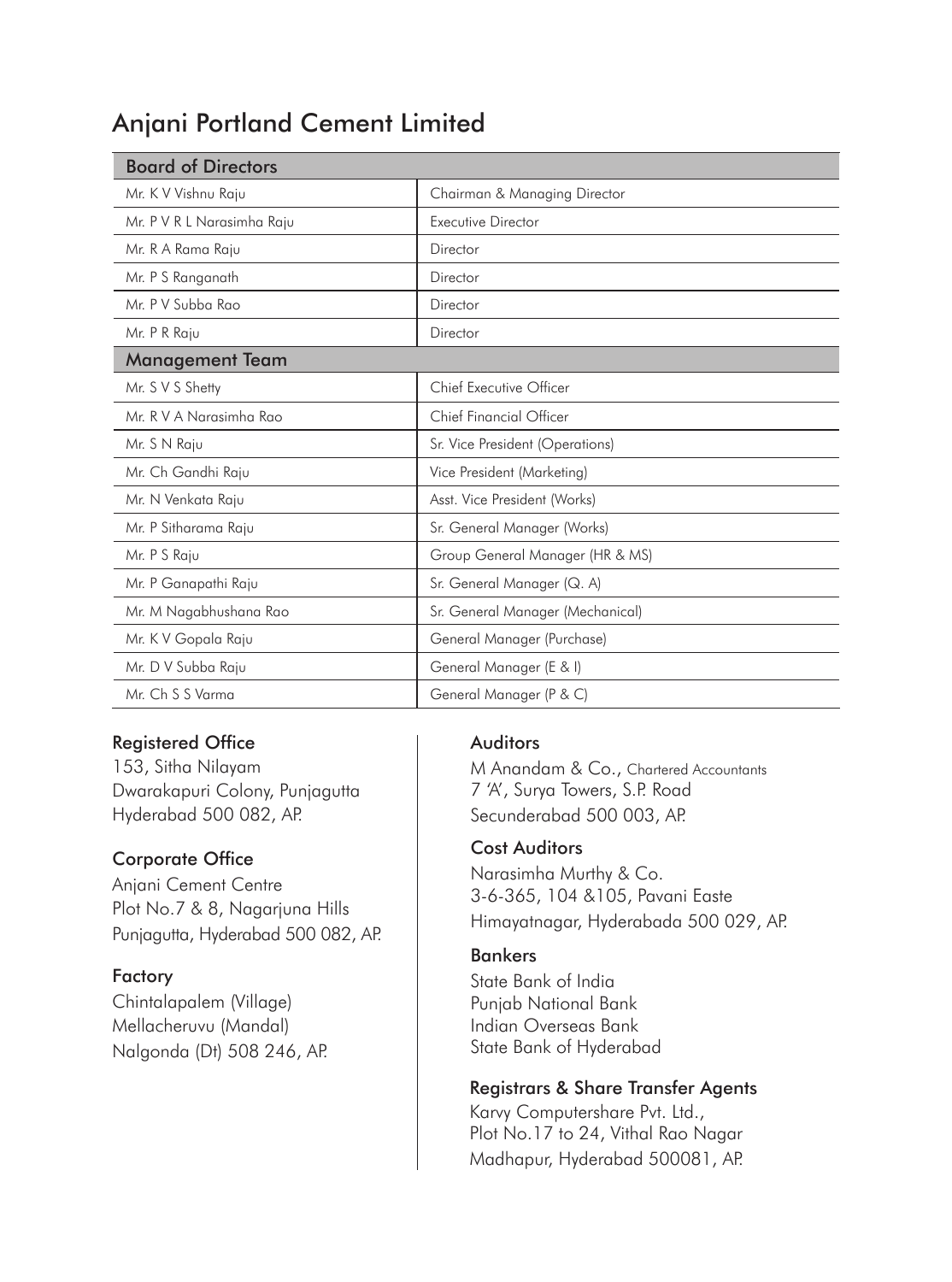# **Notice**

Notice is hereby given that the Twenty Eighth Annual General Meeting of the Members of Anjani Portland Cement Limited will be held on Wednesday, the 25<sup>th</sup> day of July, 2012, at 11.00 AM. at Bhaskara Auditorium, B M Birla Science Centre, Adarsh Nagar, Hyderabad to transact the following business:

## Ordinary Business

- 1. To receive, consider and adopt the Audited Statement of Profit and Loss for the year ended 31<sup>st</sup> March, 2012, and the Audited Balance Sheet together with the Report of the Board of Directors' and the Auditors' thereon.
- 2. To declare dividend on Equity shares.
- 3. To appoint a Director in place of Mr. P S Ranganth, who retires by rotation and is eligible for re-appointment.
- 4. To appoint a Director in place of Mr. P Ramachandra Raju, who retires by rotation and is eligible for re-appointment.
- 5. To appoint Auditors and fix their remuneration.

By order of the Board

P V R L Narasimha Raju Executive Director

Place : Hyderabad | Date : 28.05.2012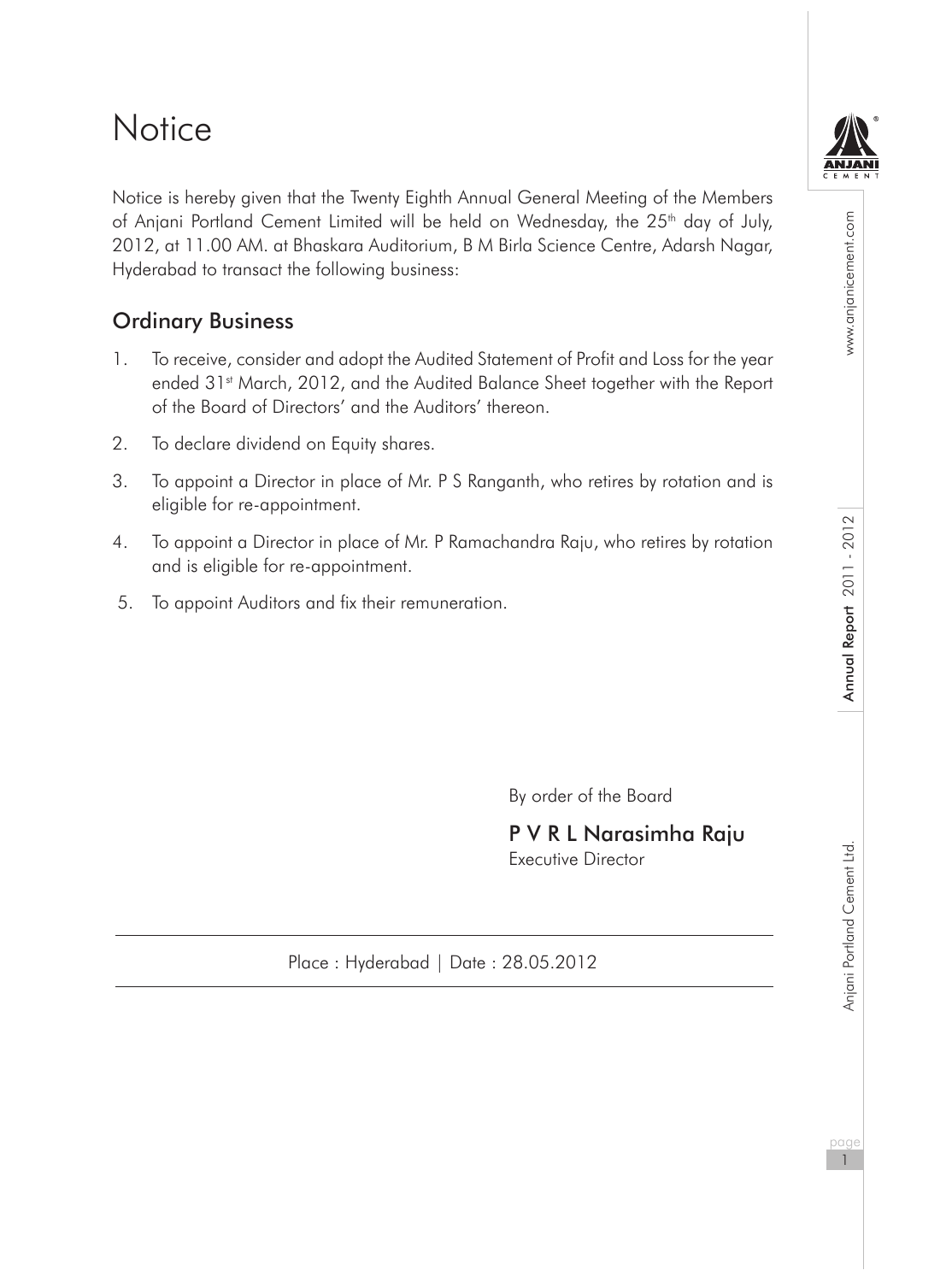# **Notes**

- 1. A member entitled to attend and vote at the meeting is entitled to appoint a proxy to attend and vote instead of himself and such proxy need not be a member of the Company.
- 2. The proxy form duly completed and signed should be deposited at the Registered Office of the Company not less than 48 hours before the commencement of the Meeting.
- 3. Members are requested to notify immediately any change in their address to the Demat Registrar & Share Transfer Agents of the Company.
- 4. The Register of Members and share transfer books of the Company will remain closed from Saturday, the 21<sup>st</sup> July, 2012 to Wednesday, the 25<sup>th</sup> July, 2012 (both days inclusive).
- 5. Payment of Dividend on shares, if declared at the meeting, will be made to those members whose names appear on the Company's Register of Members on  $25<sup>th</sup>$ July, 2012 and as per list of beneficial ownership furnished by depositories for this purpose for shares held in Electronic Form.
- 6. Members are requested to utilize the Electronic Clearing System (ECS) for receiving dividend and may accordingly advise their Depository Participants in case the shares are held in electronic form and the Registrar & Share Transfer Agent in case of shares in physical form.
- 7. Pursuant to the provisions of Section 205 A of the Companies Act, 1956 as amended, dividend for the financial year ended 31<sup>st</sup> March, 2007 and thereafter, which remains unpaid or unclaimed for a period of 7 years will be transferred to the "Investor Education and Protection Fund" of the Central Government. Members are advised to write to the Company regarding their unclaimed dividend.
- 8. The members may note that share transfers, otherwise than through stock exchanges, in physical mode, will have to be sent to the company's Registrar & Share Transfer Agents M/s. Karvy Computershare Pvt. Ltd., directly for processing. The members may contact the Registrar & Share Transfer Agents of the Company (Ph: 040-23420815 to 23420824) for any further clarification in this regard.
- 9. The shares of the Company are listed with Bombay Stock Exchange. The Listing Fee for the year 2012 - 2013 has been paid to the Stock Exchange.
- 10. Shareholders are requested to bring their copies of Annual Report to the Annual General Meeting.
- 11. A member desirous of seeking any information on the accounts or operations of the Company is requested to forward his/her query to the Company at lease seven working days prior to the meeting, so that the required information can be made available at the meeting.
- 12. Information required under Listing Agreement entered into with the Stock Exchange(s) with respect to the Directors retiring by rotation at this Annual General Meeting is given under the head "Corporate Governance".

www.anjanicement.com

naa 2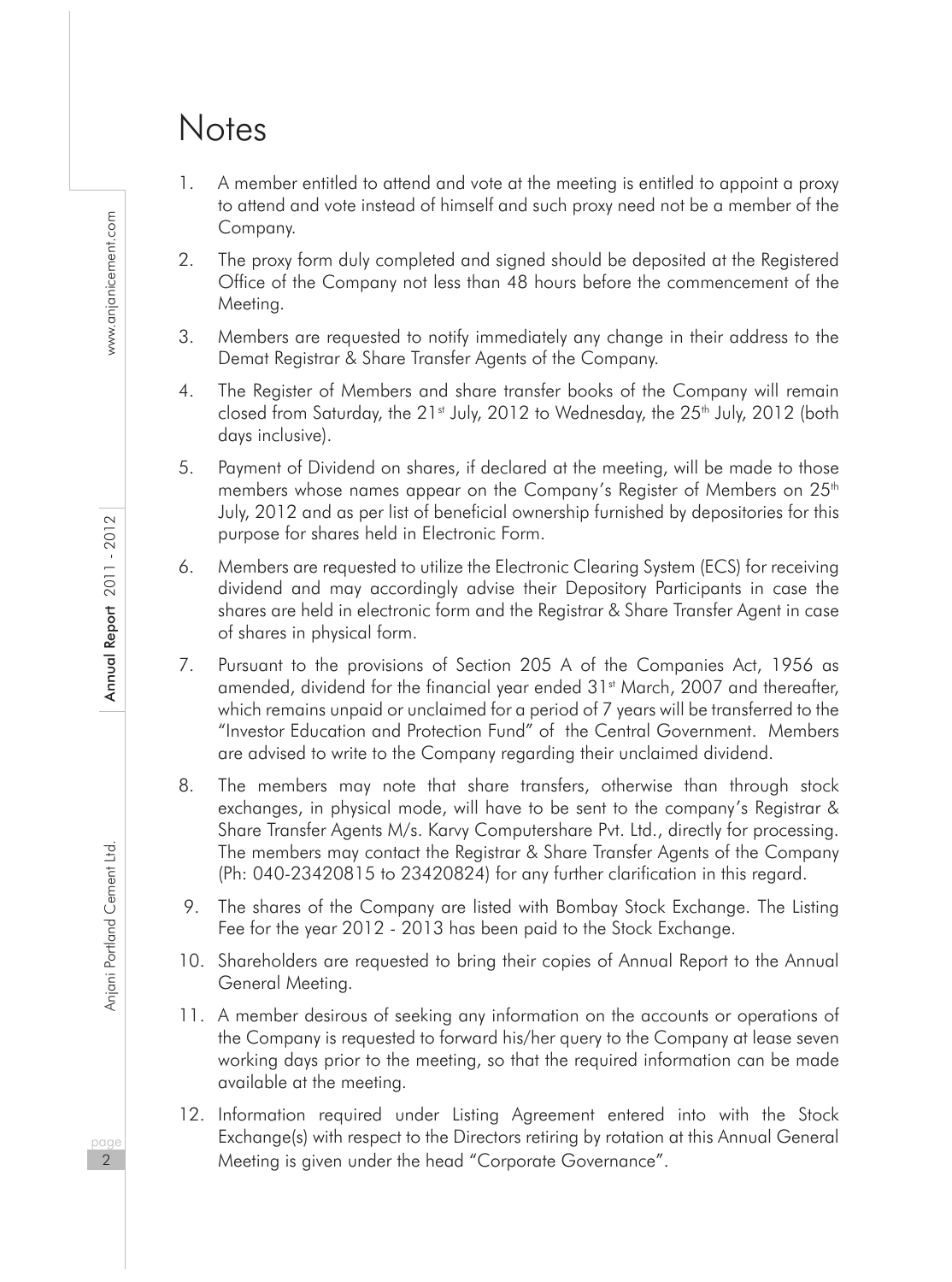# Directors' Report

#### To the Members,

Your Directors have pleasure in presenting the Twenty Eighth Annual Report together with the audited accounts and Cash Flow statement for the financial year ended  $31<sup>st</sup>$ March 2012.

## Financial Results

The Financial results for the year ended 31<sup>st</sup> March, 2012 are summarised below:

|                                               | 2011 - 2012<br>$\bar{\tau}$ in Lakhs | 2010 - 2011<br>$\bar{\tau}$ in Lakhs |
|-----------------------------------------------|--------------------------------------|--------------------------------------|
| Revenue from operations (Gross)               | 37729.51                             | 22460.28                             |
| Profit before Interest, Depreciation          | 6945.73                              | 3994.41                              |
| Less · Interest                               | 3376.83                              | 2590.14                              |
| Less: Depreciation                            | 1383.27                              | 1274.78                              |
| Profit before Tax                             | 2185.63                              | 129.49                               |
| Provision for Taxation including deferred Tax | 605.18                               | 71.88                                |
| Profit after Taxation                         | 1580.45                              | 57.61                                |
| Appropriations                                |                                      |                                      |
| General Reserve                               | 240.00                               |                                      |
| Dividend                                      | 220.68                               | 147.12                               |
| Dividend Tax                                  | 35.80                                | 23.87                                |

# Review of Operations

The company has produced a quantity of 7,89,174 MT. of cement during the current financial year compared to the previous year production of 6,51,278 MT. of cement registering an increase of 21%. The quantity sold during the year under review stands at 7,94,528 MT. compared to the quantity of 6,38,449 MT. during the previous financial year showing an increase of 24%.

The gross sales in terms of value during the year under review were at  $\overline{3}37645.47$ Lakhs as against  $\overline{2}2379.87$  Lakhs during the previous financial year translating into an increase of 68 %. Similarly the Profit Before Tax for the current financial year is  $\mathcal{Z}$ 185.42 Lakhs against  $\mathcal{Z}$ 129.49 Lakhs for the previous financial year. The profit after tax for the year under review stands at  $\overline{5}1580.45$  Lakhs compared to  $\overline{5}57.61$  Lakhs during the previous financial year.



www.anjanicement.com

Annual Report 2011 - 2012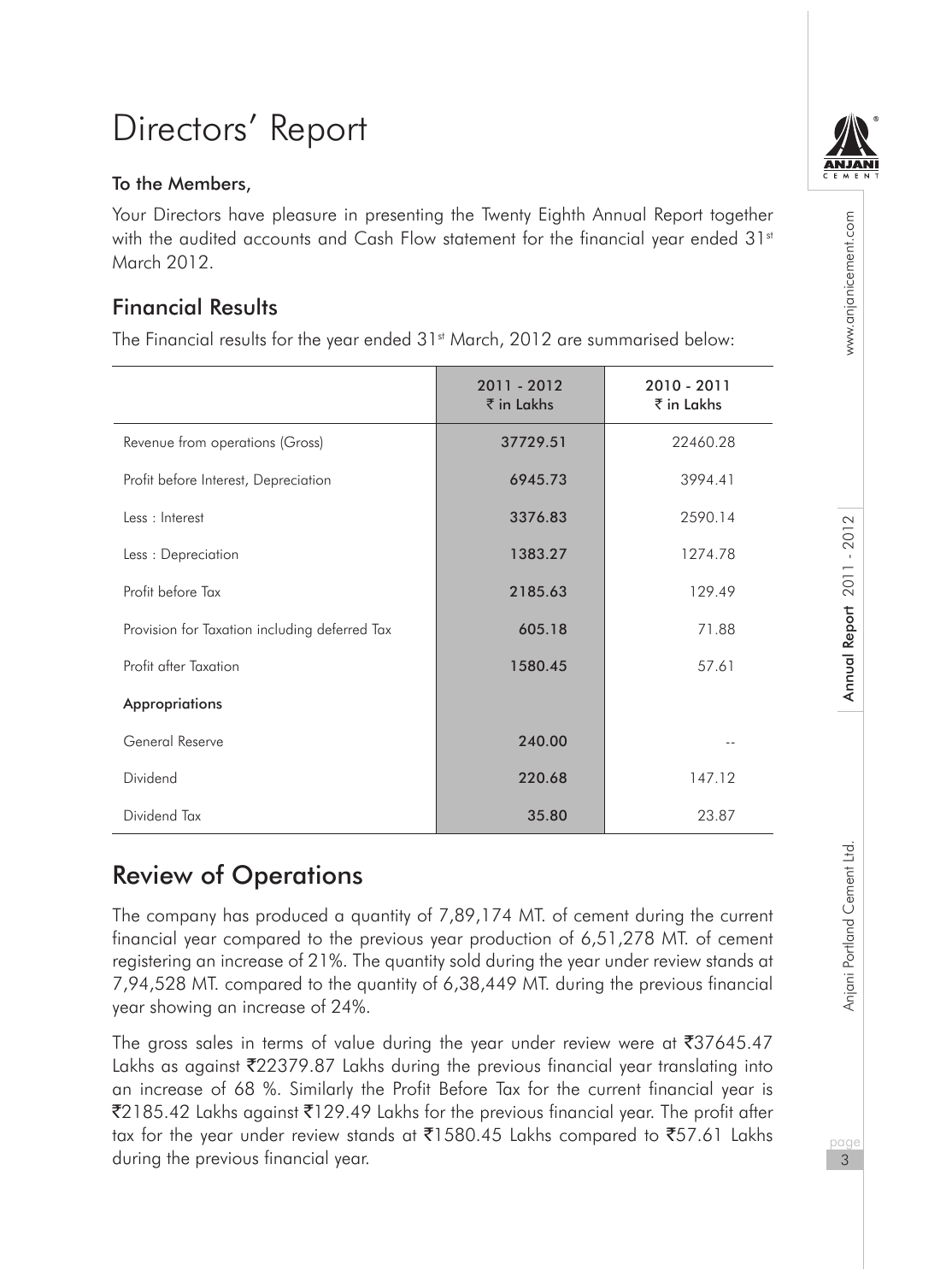It can be observed that there is a significant improvement in the performance both in the physical terms and financial terms during the year under review compared to the previous year.

The higher production and sale as well as and the improved sale price have helped the company to post a better performance compared to the previous year. During the year 2011-12 there was an increase in the cost of electricity and coal, which are major components of cost for a cement industry. The average increase in unit charges of power stands at about 11% (current year average  $\bar{e}4.00$  per unit and  $\bar{e}3.59$  during the previous year) and the cost of coal per tone has gone up on an average by 28% (from average of ₹3923.00 during 2010-11 to ₹5049.00 during the year 2011-12). But for the increase in these costs, the company's profitability would have been much better during the year 2011-12. Inspite of the increase in these fuel costs, the company could get a better financial results with the help of higher production and sale quantities and better realizations in sale price.

The cement industry, with its fluctuating fortunes, is known for abnormal variations in the prices owing to several reasons including the changes in demand for the product, supply side changes, increase in installed capacities, changes in the Government spending pattern, emphasis on infrastructure projects, political Situation etc. The year under review has seen a better price realization and it is hoped that the situation would continue.

The statistics available show that there is negative growth in AP for cement demand by about 2% during the year 2011-12 compared to the negative growth of 12 % in the year 2010-11 and positive growth of 3% during 2009-10. The company could over come the impact of this negative growth by expanding its marketing network to neighbouring states by increasing the quantum of sale in these states.

## Expansion Project

The company has embarked upon an expansion project, through its fully owned subsidiary M/s.Vennar Ceramics Limited to set up a 6500 Sq. metres per day of ceramic wall tiles project at its existing power plant site at Perikigudem. The estimated project cost for the same stands at  $\overline{555}$  crores. As the company has started to scout for a strategic partner with experience in marketing of ceramic products particularly wall tiles, it has been identified that M/s.Kajaria Ceramics Limited is interested in taking up marketing arrangement as well as to invest in the company as strategic partner. In view of the fact that they have an established brand with all India presence and in order that synergies' in operation and marketing can be achieved, it has been thought of that the company should go in to a strategic association with M/s.Kajaria Ceramics Limited. They have been invited to take up a stake of 51%. Accordingly the total project cost of 55 crores is being financed both by Anjani Portland Cement Limited and M/s.Kajaria Ceramics Limited with term loan assistance of Bank of Baroda. The tiles project is expected to become operational during the middle of June, 2012. The management is confident that with the assistance of M/s.Kajaria Ceramics Limited the ceramics wall tiles project would be an added advantage to the Anjani Portland Cement Limited.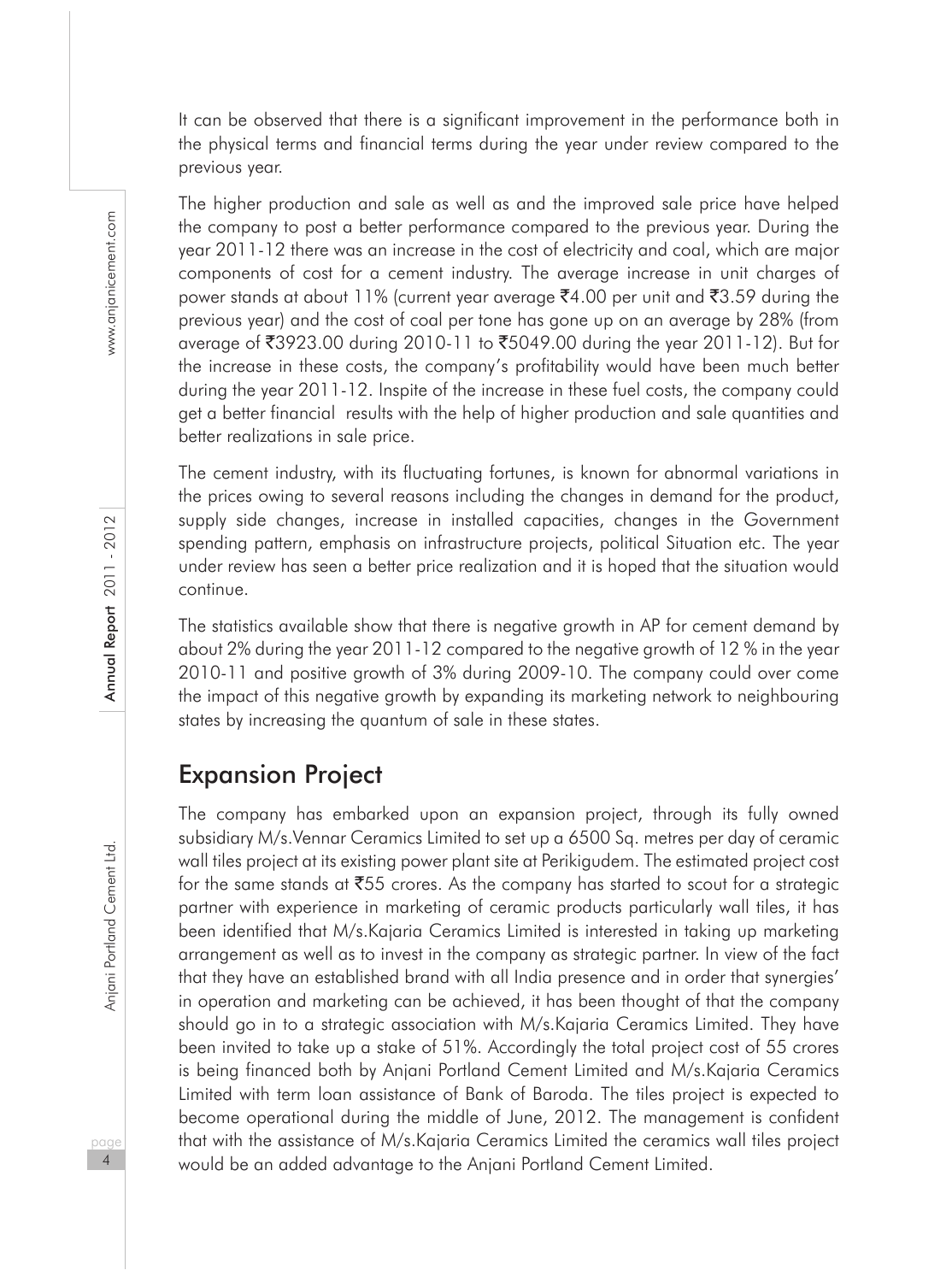# **Dividend**

The Board of Directors of the company has recommended a dividend of  $\bar{\mathfrak{e}}$ 1.20 per equity share of  $\bar{\mathfrak{E}}$ 10/- each for the year ended 31st March, 2012.

# Fixed Deposits

The aggregate amount of deposits accepted by the Company stood at  $\overline{\mathfrak{3}37.97}$  Lakhs and matured and unclaimed deposits as on 31<sup>st</sup> March, 2012 were NIL.

# **Directors**

In accordance with the provisions of the Companies Act, 1956 and in terms of Articles of Association of the Company Mr. P S Ranganath and Mr. P Ramachandra Raju retire by rotation at the ensuing Annual General Meeting and being eligible, offers themselves for re-appointment.

The detailed profile of the above directors are given under the head "Corporate Governance".

# Directors' Responsibility Statement

As required under Section 217(2AA) of the Companies Act, 1956, the Directors hereby confirm that:

- i. In the preparation of the annual accounts, the applicable accounting standards have been followed and that no material departures are made from the same.
- ii. We have selected such accounting policies and applied them consistently and made judgements and estimates that are reasonable and prudent so as to give true and fair view of the state of affairs of the Company at the end of the financial year and of the profits of the Company for the period;
- iii. We have taken proper and sufficient care for the maintenance of adequate accounting records in accordance with the provisions of the Companies Act, 1956, for safeguarding the assets of the Company and for preventing and detecting fraud and other irregularities;
- iv. We have prepared the annual accounts on a going concern basis.

# Subsidiary Companies

Ministry of Corporate Affairs (MCA) has issued a General Circular No.2/2011, D t.08.02.2011, deciding to grant a general exemption from attaching the Balance Sheet, Profit & Loss Account, Directors Report and Auditors Report of Subsidiary Companies to the Balance sheet of the Company.



www.anjanicement.com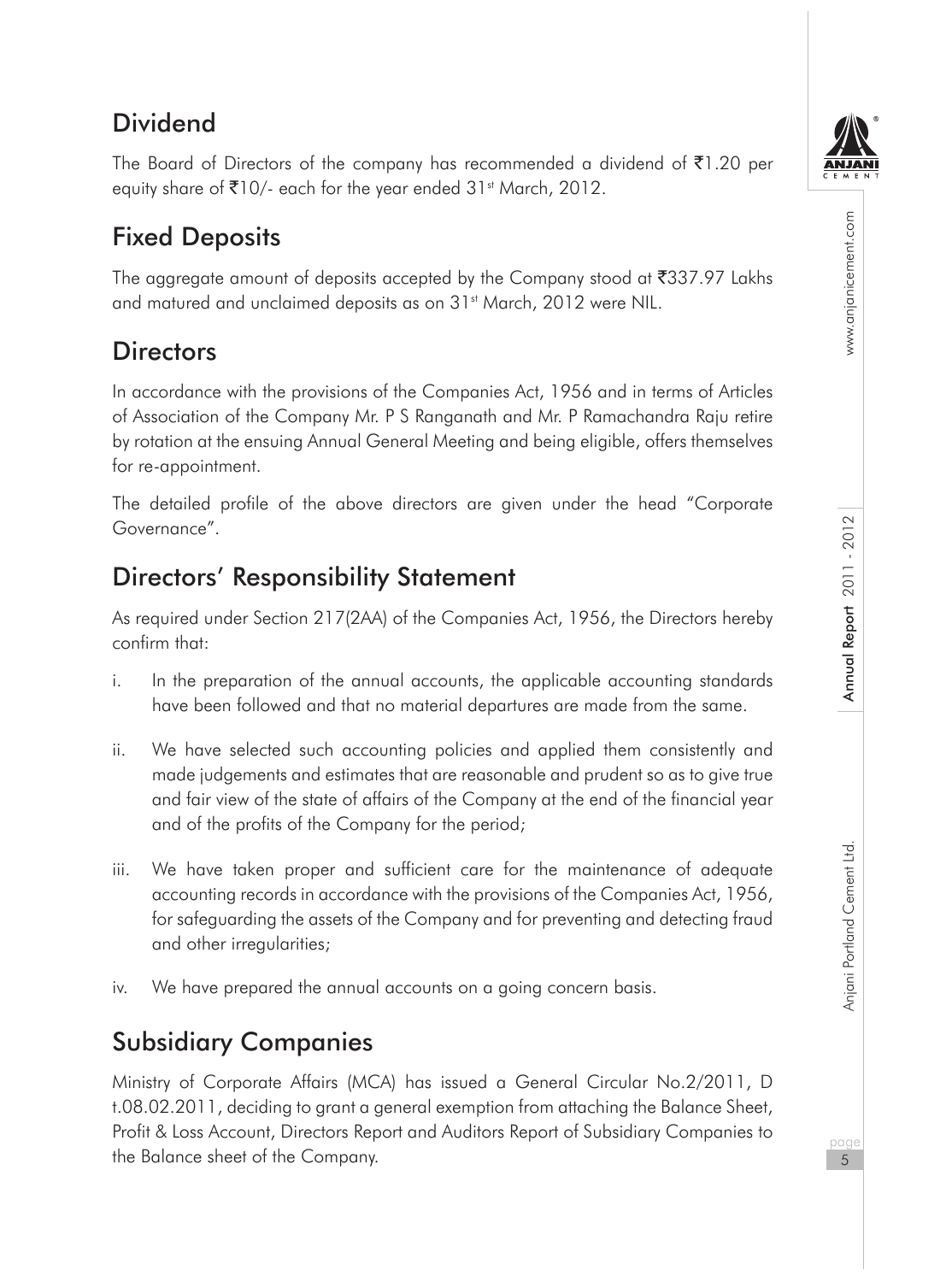Your Company will provide a copy of the Annual Accounts of the subsidiary companies and other related information upon written request by any member of your Company or its Subsidiary Companies. These documents will be available for inspection by any shareholder at the Registered Office of the Company, on any working day during business hours.

A statement of Anjani Portland Cement Limited (Holding Company) interest in Hitech Print Systems Limited and Vennar Ceramics Limited (Subsidiary Companies) is enclosed as required under Section 212 of the Companies Act, 1956.

The information of Subsidiary companies as required to be disclosed as per the directions given by MCA while granting exemption under section 212(8) of the Companies Act, 1956 is enclosed and forms part of the Annual Report.

## Consolidated Financial Statements

Yours Directors have pleasure in attaching the consolidated financial statements pursuant to the requirements of Accounting Standard – 21 and Clause 41 of the Listing Agreement entered into with the Stock Exchanges. These statements were prepared in accordance with the Accounting Standards prescribed by the Institute of Chartered Accounts of India in this regard.

The Auditors' Report does not contain any qualifications.

## Corporate Governance

The Company places significant reliance on ethical and prudent governance. Transparency in operations by means of professional management with empowered managers is firmly believed as the heart of a healthy system of corporate governance. The various internal controls laid down for day-to-day operations provide the necessary checks and balances and these in turn go to make governance effective. The mechanism also results in prudent and diligent decision making at all levels ensuring the overall benefit of all shareholders. It also gives considerable comfort to lending banks, deposit holders, vendors, customers and others who interact with the company in their assessment of the company's performance.

A detailed report on matters relating to Corporate Governance as statutorily required under Clause 49 of the Listing Agreement with Stock Exchanges is annexed as part of this Annual Report together with the report of the Auditors on its compliance.

## Auditors

M/s. M Anandam & Co., Chartered Accountants, Secunderabad, the Statutory Auditors of the company, retires at the ensuring Annual General Meeting and are eligible for re-appointment.

The Board recommends the reappointment of M/s. M Anandam & Co., Secunderabad, as Auditors of the Company to hold office till the conclusion of the next Annual General Meeting.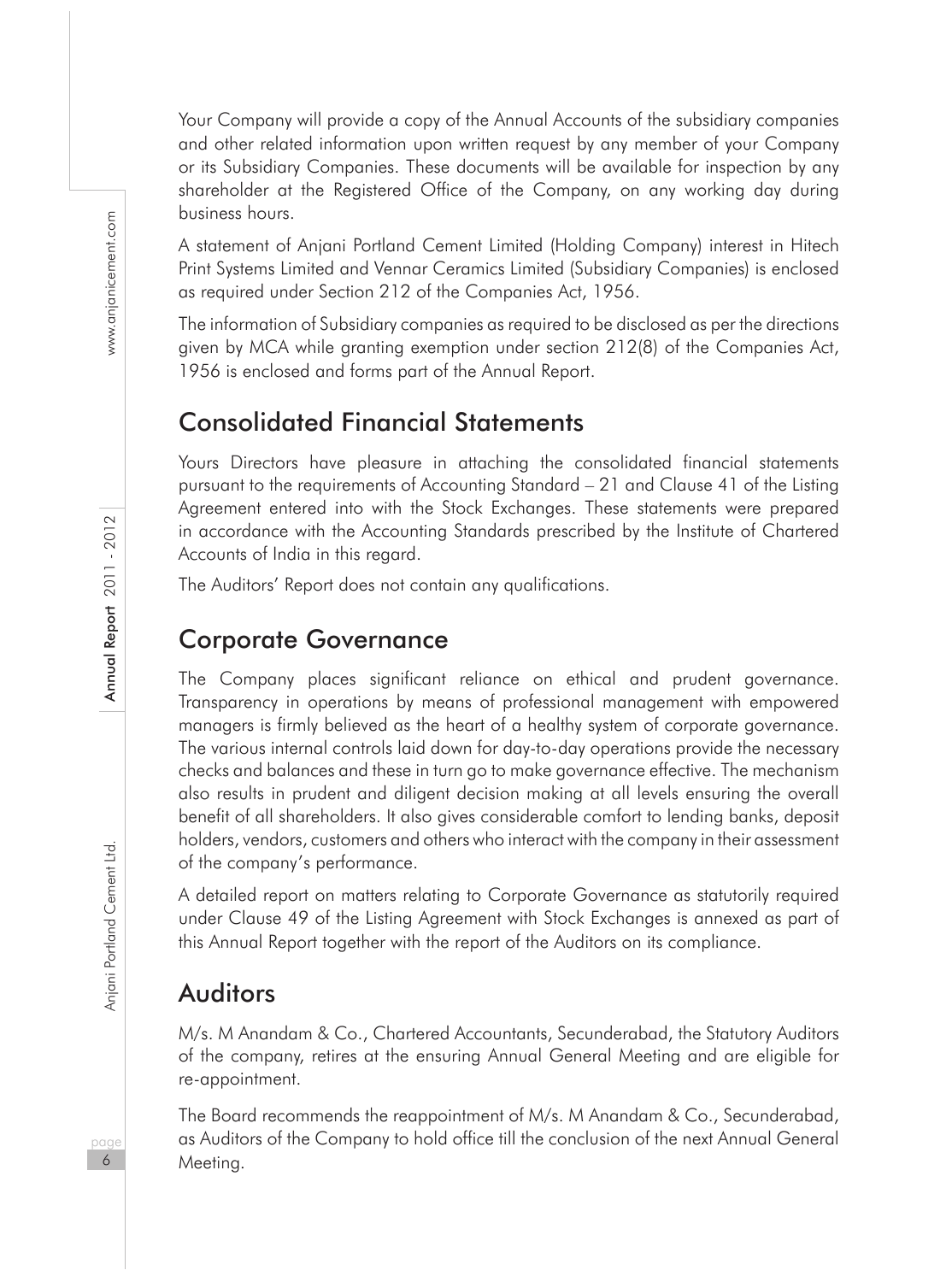# Cost Auditors

Pursuant to the directives from the Central Government and the provisions of Section 233 B of the Companies Act, 1956, M/s. Narasimha Murthy & Co., Cost Accountants, Hyderabad have been appointed as Cost Auditors of the Company for the financial year 2011-12.

# Particulars of Employees

The details of employees under the provisions of Section 217 (2A) of the Companies Act, 1956 read with the companies (Particulars of employees Rules, 1975 as amended) are furnished as annexure to the report.

# Energy, Technology and Foreign Exchange

The particulars of conservation of energy, Technology absorption, Foreign Exchange earnings and outgo as required to be disclosed in terms of Section 217(1)(e) of the Companies Act, 1956 read with the Companies (Disclosure of particulars in the Report of Board of Directors) Rules, 1988 is annexed hereto in Forms A, B & C which are part of this report.

# Safety and Pollution Control

The manufacturing units are fully compliant with pollution control measures as directed by the statutory authorities from time to time and have obtained necessary approvals from these bodies.

# Industrial Relations

During the period, Industrial relations continued to be cordial. Your Directors take this opportunity to thank all the employees for their dedicated and sincere services towards a harmonious relationship and the progress of the company.

# Acknowledgement

Your Directors place on record their appreciation to the various statutory bodies and departments of the State and Central Governments and Bankers, Dealers, Stockists, Customers, Suppliers and Share holders of the Company for their valuable support to the Company.

For and on behalf of the Board of Directors

P V R L Narasimha Raju Executive Director

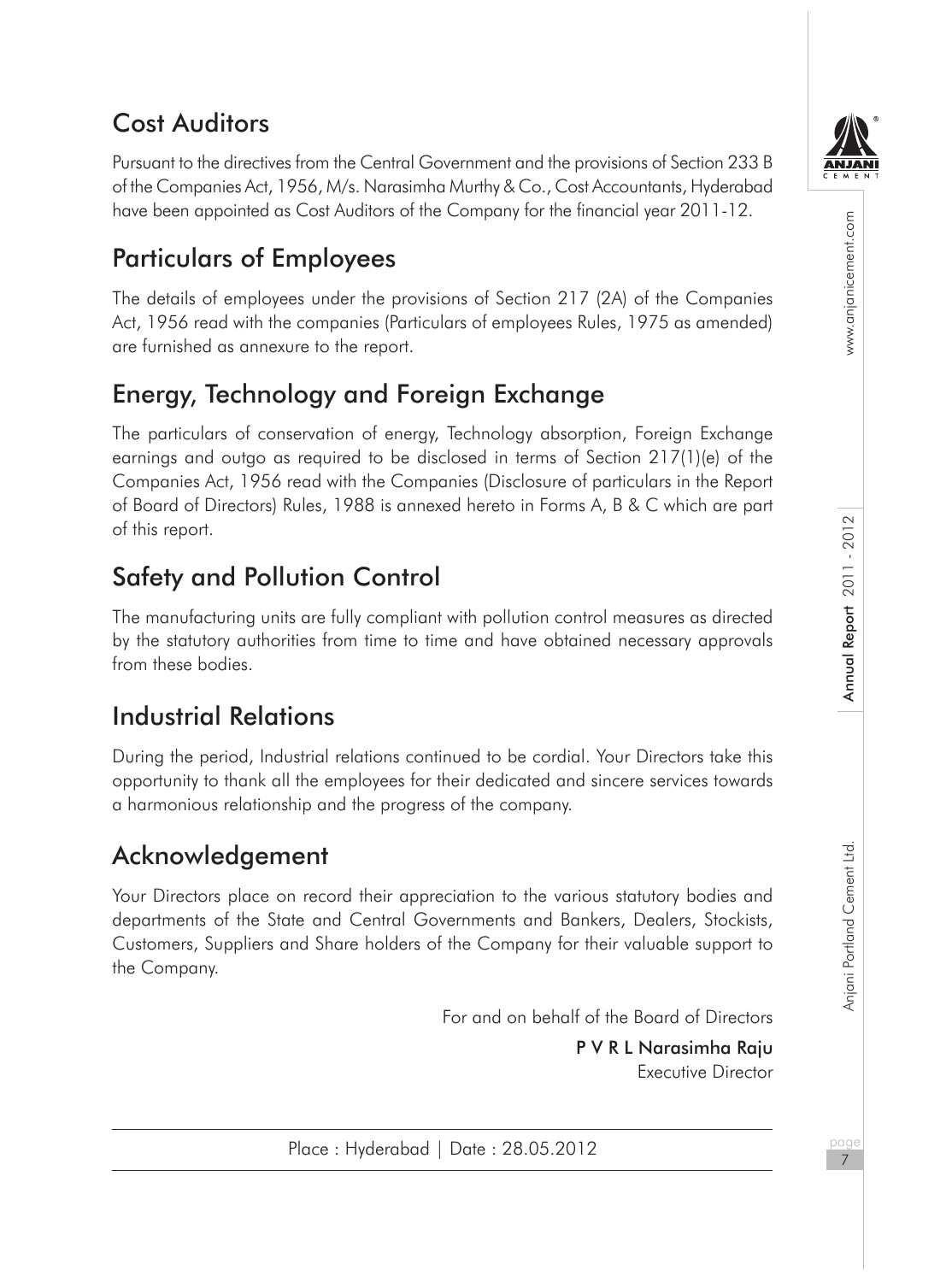# Annexure Forming Part of Director's Report

# Form - "A"

Form for Disclosure of Particulars with Respect to Conservation of Energy

## a. Power and Fuel Consumption

|                            | <b>Current Year</b><br>2011 - 2012 | Previous Year<br>2010 - 2011 |
|----------------------------|------------------------------------|------------------------------|
| Electricity                |                                    |                              |
| Purchases: Units (in Lacs) | 760.81                             | 702.71                       |
| Total Amount (₹ in Lacs)   | 3043.82                            | 2524.92                      |
| Rate/Unit (in ₹)           | 4.00                               | 3.59                         |
| Coal                       |                                    |                              |
| Quantity (MT.)             | 120973.00                          | 94461                        |
| Total Cost (₹ in Lacs)     | 6108.23                            | 3705.63                      |
| Average Rate (₹ per tonne) | 5049.00                            | 3923.00                      |

### b. Consumption Per Unit of Production

| Electricty - KWH/T of Cement  | 95.09 | 99.70 |
|-------------------------------|-------|-------|
| Coal (%) - Per MT. of Clinker | 18.19 | 16.60 |

## Form - "B"

### Form for Disclosure of Particulars with Respect to Absorption, Research and Development (R & D)

No R & D carried out and no expenses were incurred on R & D.

# Form - "C"

## Foreign Exchange Earning & Outgo

a. There are no activities relating to exports or imports

b. Total Foreign Exchange

|                    | <b>Current Year</b><br>$2011 - 2012$ | <b>Previous Year</b><br>2010 - 2011 |
|--------------------|--------------------------------------|-------------------------------------|
| Used (₹ in Lakhs)  | Nil                                  | Nil                                 |
| Earned (₹in Lakhs) | Nil                                  | Nil                                 |

naa 8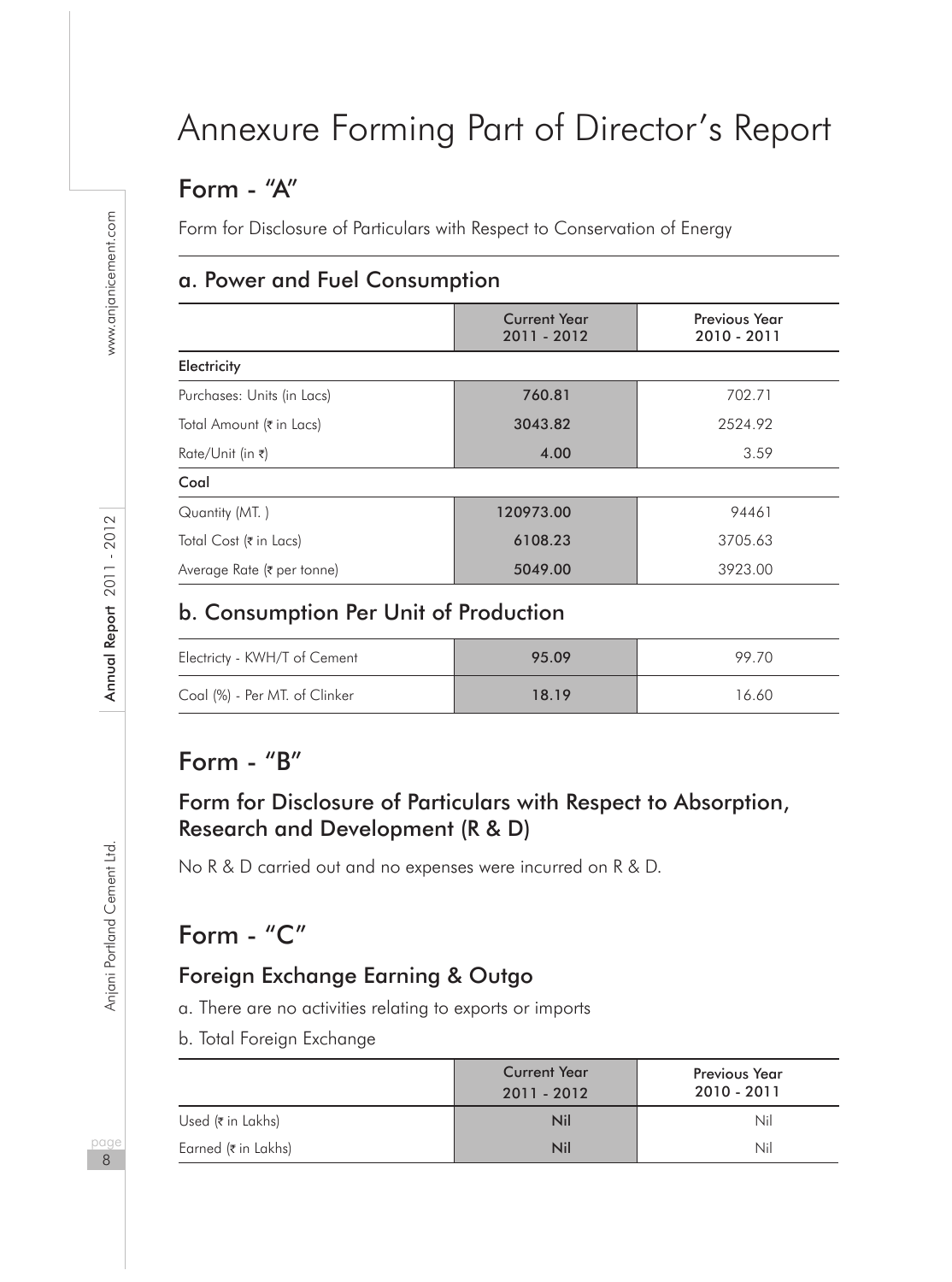| Annexure to the                                                                                                                                                                  |                                 | Directors Report                                                                                            |                             |                        |                                          |                                                                                                                                                                                           |
|----------------------------------------------------------------------------------------------------------------------------------------------------------------------------------|---------------------------------|-------------------------------------------------------------------------------------------------------------|-----------------------------|------------------------|------------------------------------------|-------------------------------------------------------------------------------------------------------------------------------------------------------------------------------------------|
| the Companies (Particulars of<br>Statement of Particulars of er<br>ended 31st, March, 2012.                                                                                      |                                 |                                                                                                             |                             |                        |                                          | mployees pursuant to the provisions of Section 217(2A) of the Companies Act, 1956 read with<br>Employees) Rules, 1975 (as amended) and forming part of the Directors' Report for the year |
| Name & Age                                                                                                                                                                       | Nature of Duty<br>Designation/  | Remuneration<br>(₹ In Lakhs)<br>Gross                                                                       | Qualification               | Experience<br>in years | Commencement<br>of employment<br>Date of | Particulars of last<br>employment                                                                                                                                                         |
| Mr. K V Vishnu Raju<br>(48 Years)                                                                                                                                                | Managing Director<br>Chairman & | 64.91                                                                                                       | B. Tech, M.S.<br>(Chemical) | 23 Years               | 27.12.1999                               | Raasi Cement Ltd.,<br>as Jt. Managing<br>Director                                                                                                                                         |
| 1. Gross Remuneration includes salary, taxable allowances, commission, value of perquisites as per the<br>Income-tax Rules, 1962 and<br>2. The nature of employment is<br>Notes: |                                 | Company's contribution to provident fund/superannuation fund.<br>as per terms approved by the share holders |                             |                        |                                          |                                                                                                                                                                                           |
|                                                                                                                                                                                  |                                 |                                                                                                             |                             |                        |                                          | For and on behalf of the Board                                                                                                                                                            |
| Place : Hyderabad   Date : 28 <sup>th</sup> May, 2012                                                                                                                            |                                 |                                                                                                             |                             |                        |                                          | P V R L Narasimha Raju<br>Executive Director                                                                                                                                              |
| $\frac{page}{9}$                                                                                                                                                                 | Anjani Portland Cement Ltd.     |                                                                                                             | Annual Report 2011 - 2012   |                        |                                          | C E M E N<br>www.anjanicement.com                                                                                                                                                         |
|                                                                                                                                                                                  |                                 |                                                                                                             |                             |                        |                                          |                                                                                                                                                                                           |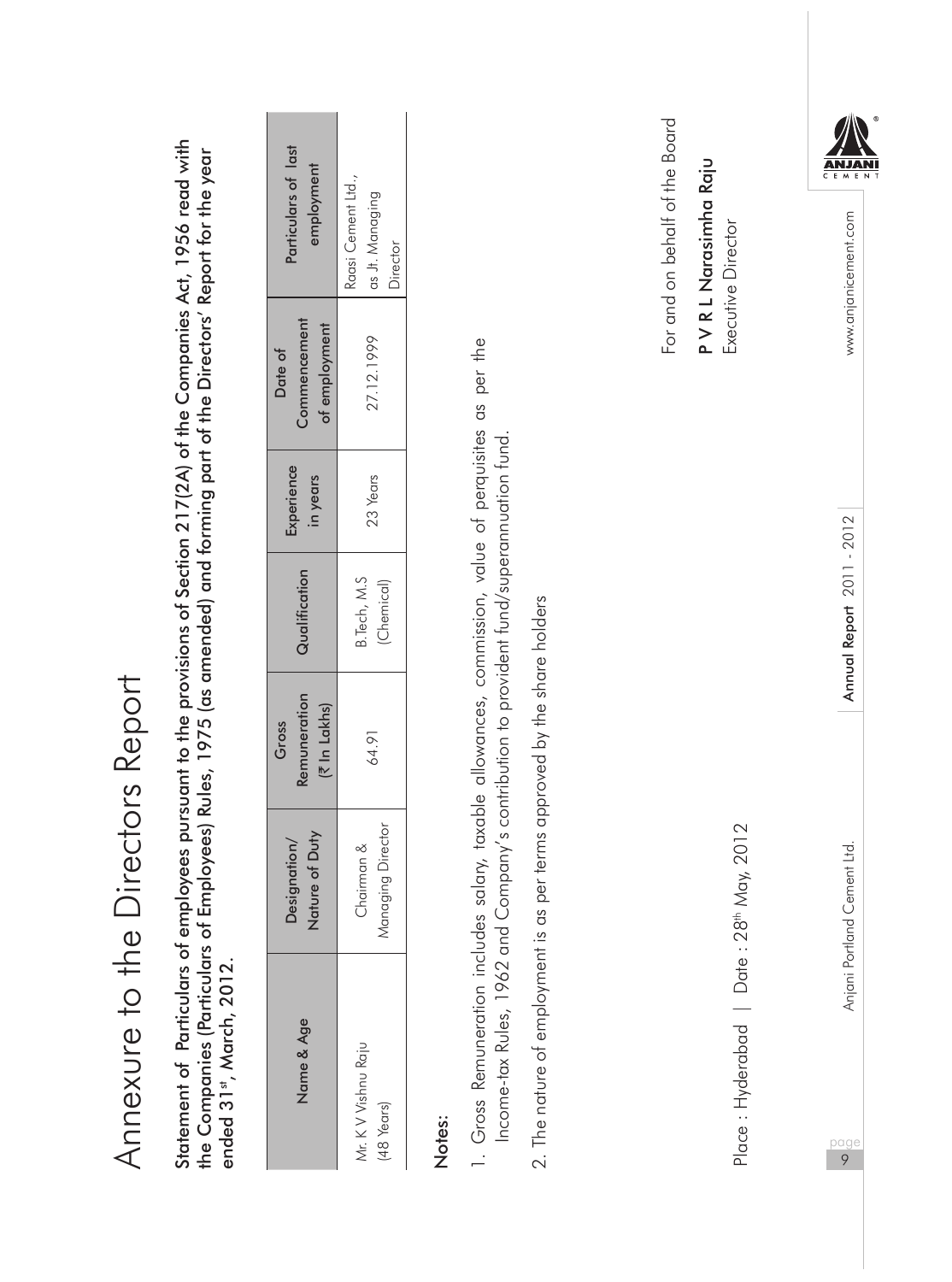# Corporate Governance Report

Pursuant to Clause 49 of the Listing Agreement with the Stock Exchanges, compliance with the requirements of Corporate Governance is set out below:

## 01. A brief statement on Company's Philosophy on Code of Governance

The Company's philosophy on Corporate Governance aims at assisting the management of the Company in the efficient conduct of the business and in meeting its responsibilities to all the share holders. The Company always strives to achieve optimum performance at all levels by adhering to corporate governance practices, such as:

- Fair and transparent business practices,
- **Effective Management Control by Board**
- Adequate representation of promoter, executive and independent directors on the Board.
- Accountability for performance
- Monitoring of executive performance by the Board.
- Compliance of Laws.
- Transparent and timely disclosure of financial and management information.

## 02. Board of Directors

The Company is being managed by Mr. K V Vishnu Raju, Chairman and Managing Director and Mr. P V R L Narasimha Raju, Executive Director under the overall supervision, control and guidance of the Board of Directors.

The Board of the Company consists of Six Directors, four of whom are Independent and Non-Executive Directors.

The details of Composition and categories of Directors are given below.

| Name of the Director       | Category                                     |  |
|----------------------------|----------------------------------------------|--|
| Mr. K V Vishnu Raju        | Chairman and Managing Director and Executive |  |
| Mr. P V R L Narasimha Raju | Executive Director & Executive               |  |
| Mr. R A Rama Raju          | Independent and Non-Executive                |  |
| Mr. P S Ranganath          | Independent and Non-Executive                |  |
| Mr. P V Subba Rao          | Independent and Non-Executive                |  |
| Mr. P Ramachandra Raju     | Independent and Non-Executive                |  |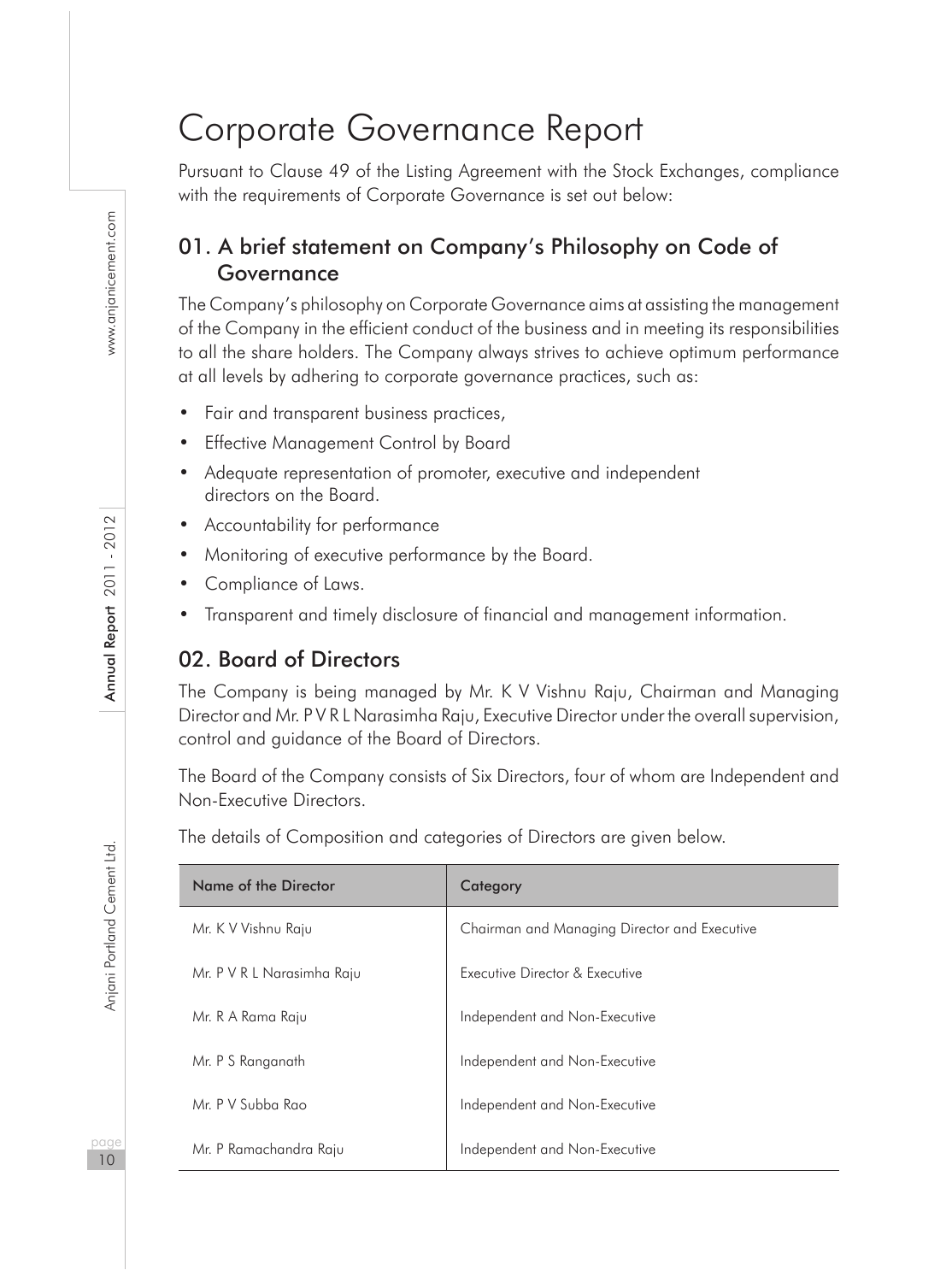

www.anjanicement.com

None of the Directors on the Board is a Member of more than 10 committees or Chairman of more than 5 committees across all the companies in which they are **Directors** 

Brief profile of Director seeking re-appointment at the forthcoming Annual General Meeting pursuant to Clause 49 of the Listing Agreement:

#### • Mr. P S Ranganath

Mr. P S Ranganath, Chartered Accountant in practice for more than 19 years. JBRK & Co., is a five partner firm having wide experience in management consultancy services and audits of public sector, government and private sector in areas including internal audit, special audits and Taxation.

Name of the other companies in which he is a Director

Alta-moda Garments Ltd.,

#### • Mr. P Ramachandra Raju

Mr. P Ramachandra Raju is a graduate in commerce, FICWA and ACS (Inter) has 42 years rich experience in Finance, Cost and Management as well as in Company Law matters holding senior positions both in private and public sector undertakings.

He does not hold directorships in any other companies.

## 03. Board Procedure

#### • Board Meetings

The details about performance of the Company, financial position, statutory compliance's, quarterly results, market environment and all other aspects of the Company which are relevant for review of the Board of Directors are being given in a structured format at each meeting. The said information substantially complies with the requirements of the code of Corporate Governance with regard to the information to be placed before the Board of Directors.

During the financial year 2011-2012, the Board of Directors met Six times. The details of the Board Meetings held during the year are given below.

| Meetings of               | Date of the Meeting             | <b>Total Members</b> | Attendance by<br>Number of Members |
|---------------------------|---------------------------------|----------------------|------------------------------------|
| <b>Board of Directors</b> | 13 <sup>th</sup> May, 2011      | Ó                    |                                    |
|                           | 29 <sup>th</sup> June, 2011     | 6                    |                                    |
|                           | 04 <sup>th</sup> August, 2011   | 6                    | 6                                  |
|                           | 14 <sup>th</sup> November, 2011 | 6                    | 5                                  |
|                           | 14 <sup>th</sup> February, 2012 | 6                    |                                    |
|                           | 31 <sup>th</sup> March, 2012    |                      |                                    |

Non-Executive Directors are not entitled for any remuneration other than the sitting fees. An amount of  $\text{\textsterling}5000/4$  is paid towards sitting fees for attending each Board Meeting.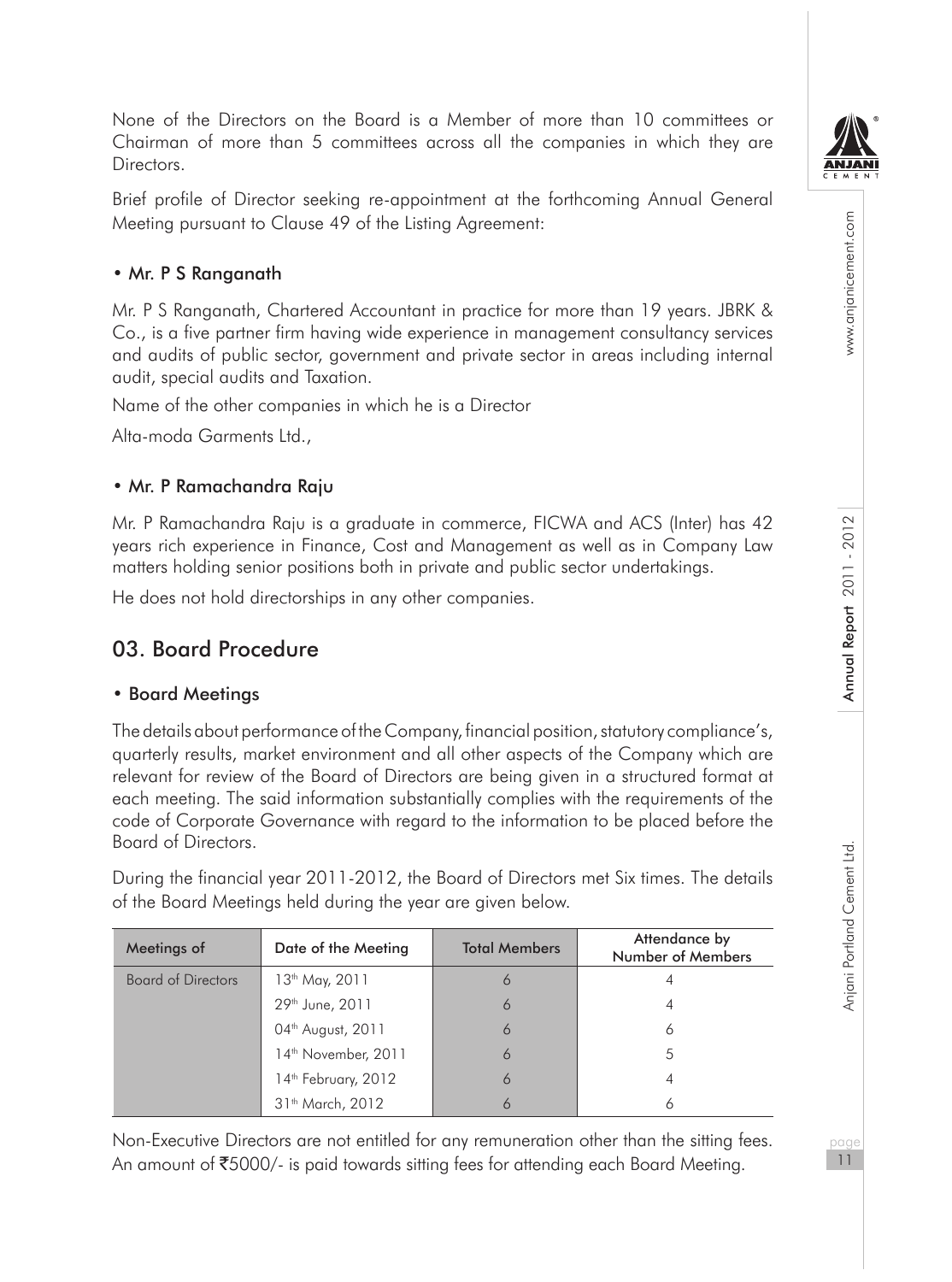The details of attendance of each Director at the Board, Audit Committee, Share Transfer Committee Meetings and last AGM held during the financial year 2011 - 2012 and details of number of outside directorships and committee positions held by each of the Directors are given below:

| Name                       |                                                       |                                                         | Attendance at Board & Committee Meetings                      |                                                     |                           |                           | Outside Directorships and<br>Committee positions |                           |
|----------------------------|-------------------------------------------------------|---------------------------------------------------------|---------------------------------------------------------------|-----------------------------------------------------|---------------------------|---------------------------|--------------------------------------------------|---------------------------|
|                            | Meetings<br><b>Attended</b><br>No. of<br><b>Board</b> | No.of Audit<br>Committee<br>Meetings<br><b>Attended</b> | No. of Share<br>Committee<br>Transfer<br>Meetings<br>Attended | Attended<br>Meeting<br>General<br>Annual<br>$Yes =$ |                           | Director ships            |                                                  | Committee<br>Positions    |
|                            |                                                       |                                                         |                                                               | Attended<br>$\frac{1}{2}$<br>$\frac{1}{2}$          | Member                    | Chairman   Member         |                                                  | Chairman                  |
| Mr. K V Vishnu Raju        | 5                                                     | $\breve{\vec{z}}$                                       | $\circ$                                                       | Yes                                                 | $\overline{\phantom{0}}$  | $\overline{\overline{z}}$ |                                                  | $\overline{\overline{z}}$ |
| Mr. P V R L Narasimha Raju | 5                                                     | $\stackrel{\triangleleft}{\geq}$                        | $\overline{2}$                                                | Yes                                                 | 5                         | $\overline{\overline{z}}$ |                                                  | $\overline{\overline{z}}$ |
| Mr. R A Rama Raju          | 4                                                     | $\mathbb{C}$                                            | $\overline{2}$                                                | Yes                                                 | $\overline{\overline{z}}$ | 运                         | $\overline{\overline{z}}$                        | $\overline{\overline{z}}$ |
| Mr. P S Ranganath          | 4                                                     | S                                                       | $\stackrel{\triangleleft}{\geq}$                              | Yes                                                 |                           | $\overline{\overline{z}}$ | $\overline{\overline{z}}$                        | $\overline{\overline{z}}$ |
| Mr. P V Subba Rao          | 5                                                     | 4                                                       | $\stackrel{\triangleleft}{\geq}$                              | Yes                                                 | $\overline{\overline{z}}$ | 艺                         | $\overline{\overline{z}}$                        | $\overline{\overline{z}}$ |
| Mr. P R Raju               | $\sim$                                                |                                                         | 5                                                             | Yes                                                 | $\overline{\overline{z}}$ | 云                         | $\overline{\overline{z}}$                        | $\overline{\overline{z}}$ |

www.anjanicement.com

pageannia Portland Cement Ltd. Annual Report 2011 - 2012 Annual Report 2012 Www.anjanicement.com Annual Report 2011 - 2012

Anjani Portland Cement Ltd.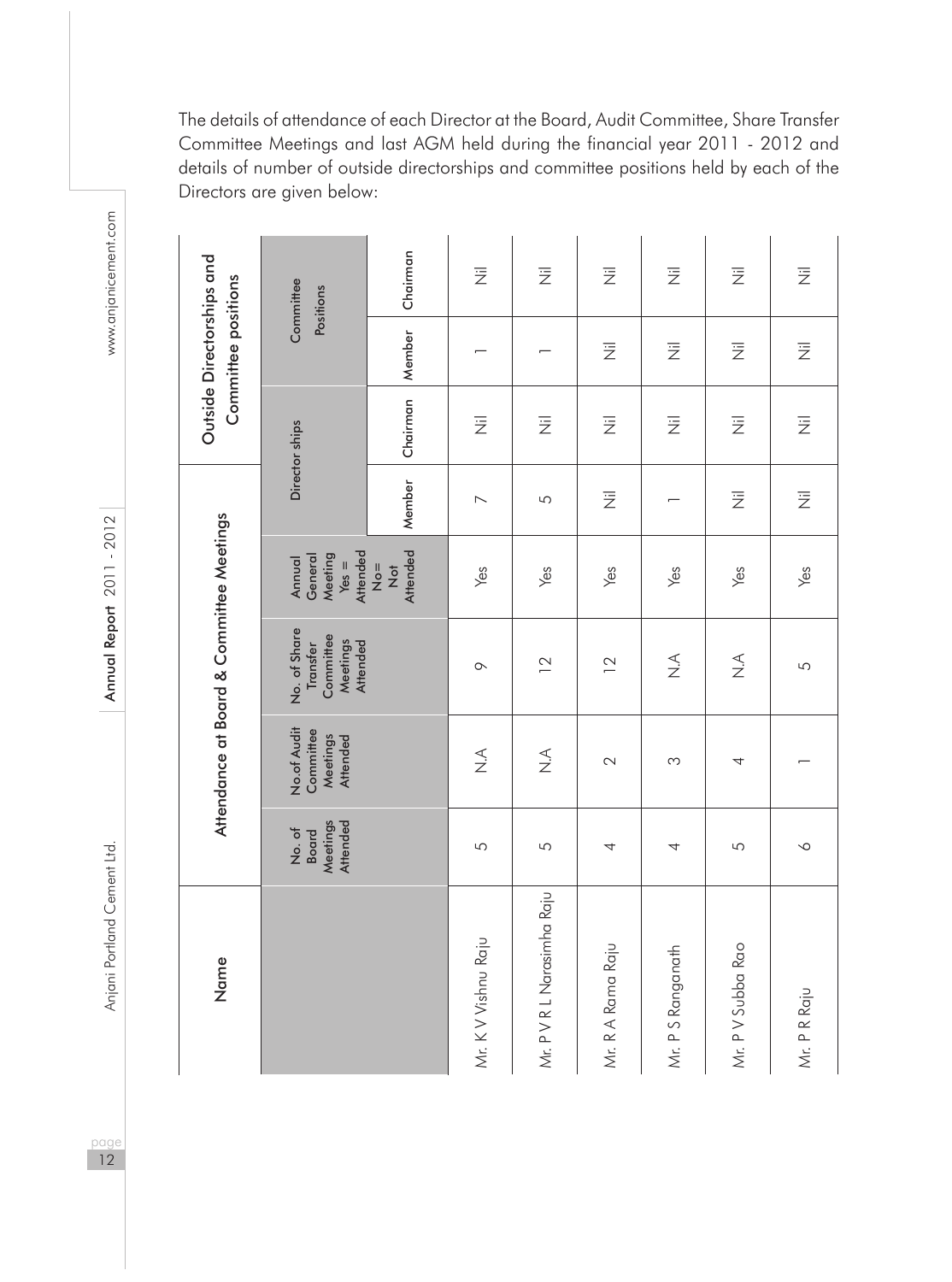

www.anjanicement.com

## 04. Audit Committee

#### i. Brief description of terms of reference

The Audit Committee shall have the following Scope and Responsibilities:

- Oversight of the Company's financial reporting process and the disclosures of its financial information to ensure that the financial statements are true and fair, sufficient and credible.
- Recommending to the Board, the appointment, re-appointment and if required, the replacement or removal of statutory auditor and fixation of audit fees.
- Reviewing with management, the quarterly financial results before submission to the board for approval.
- Reviewing with the management, the annual financial statements before submission to the board for approval.
- Reviewing with the management, performance of Statutory and Internal Auditors, the adequacy of internal control systems.
- Reviewing the adequacy of internal audit function including reporting structure, coverage and frequency of internal audit.
- Discussion with internal auditors regarding any significant findings and follow up thereon.
- Reviewing the findings of any internal investigations by the internal auditors into matters where there is suspected fraud or irregularity or a failure of Internal Control Systems of a material nature and reporting the matter to the board.
- • To review the Risk Assessment and Management measures.
- • Reviewing of Financial Statements of the Subsidiaries and Investments made by them.
- • Reviewing of Management Discussion and Analysis of Financial condition and Results of Operations.
- Reviewing of statements of significant related party transactions.
- Reviewing of Internal Audit Reports relating to Internal Control Weaknesses.
- Any other items considered appropriate or necessary to have effective oversight of financial reporting.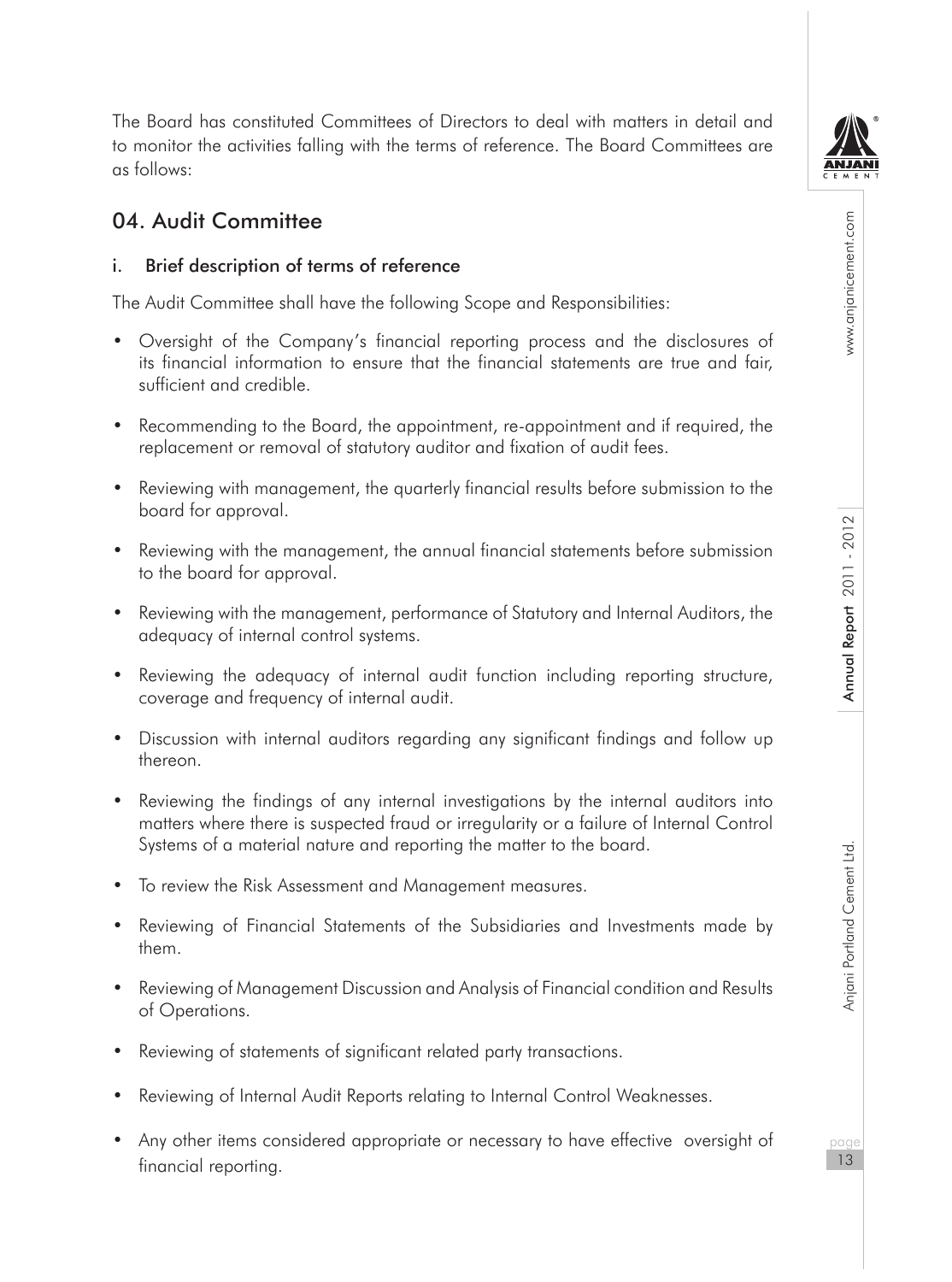#### ii. Meetings and Attendance

Meetings : The Audit Committee met 4 times during the year under review on the following dates: 13.5.2011, 04.8.2011, 14.11.2011 and 14.02.2012.

The Audit Committee consists of the following Directors

| Name of the Director | No. of meetings held | No. of meetings attended |
|----------------------|----------------------|--------------------------|
| Mr. P S Ranganath    |                      |                          |
| Mr. R A Rama Raju    |                      |                          |
| Mr. P V Subba Rao    |                      |                          |
| Mr. P R Raju         |                      |                          |

- Mr. P R Raju co-opted as a member of the committee w.e.f. 14.11.2011.

The Audit Committee consists of 4 Non-Executive Independent Directors, and Mr. P S Ranganath is the Chairman of the Committee. All the members have the financial and accounting knowledge.

#### 05. Share Transfer Committee

The details of Share Transfer Committee meetings held during the financial year under review and attendance by each of the members are as given below:

| Name of the Director       | No. of meetings held | No. of meetings attended |
|----------------------------|----------------------|--------------------------|
| Mr. K V Vishnu Raju        | 12                   | O                        |
| Mr. P V R L Narasimha Raju | 12                   | 12                       |
| Mr. R A Rama Raju          | 12                   | 12                       |
| Mr. P R Raju               | 12                   | 5                        |

- Mr. P R Raju co-opted as a member of the committee w.e.f. 14.11.2011.

- Mr. P R Raju an Independent Director is the Chairman of the Committee.

- Mr. R V A Narasimha Rao, Chief Financial Officer of the Company is the Compliance Officer.

#### 06. Remuneration Committee

a. This Committee comprises of the following Non-Executive and Independent Members of the Board.

Mr. P S Ranganath

Mr. R A Rama Raju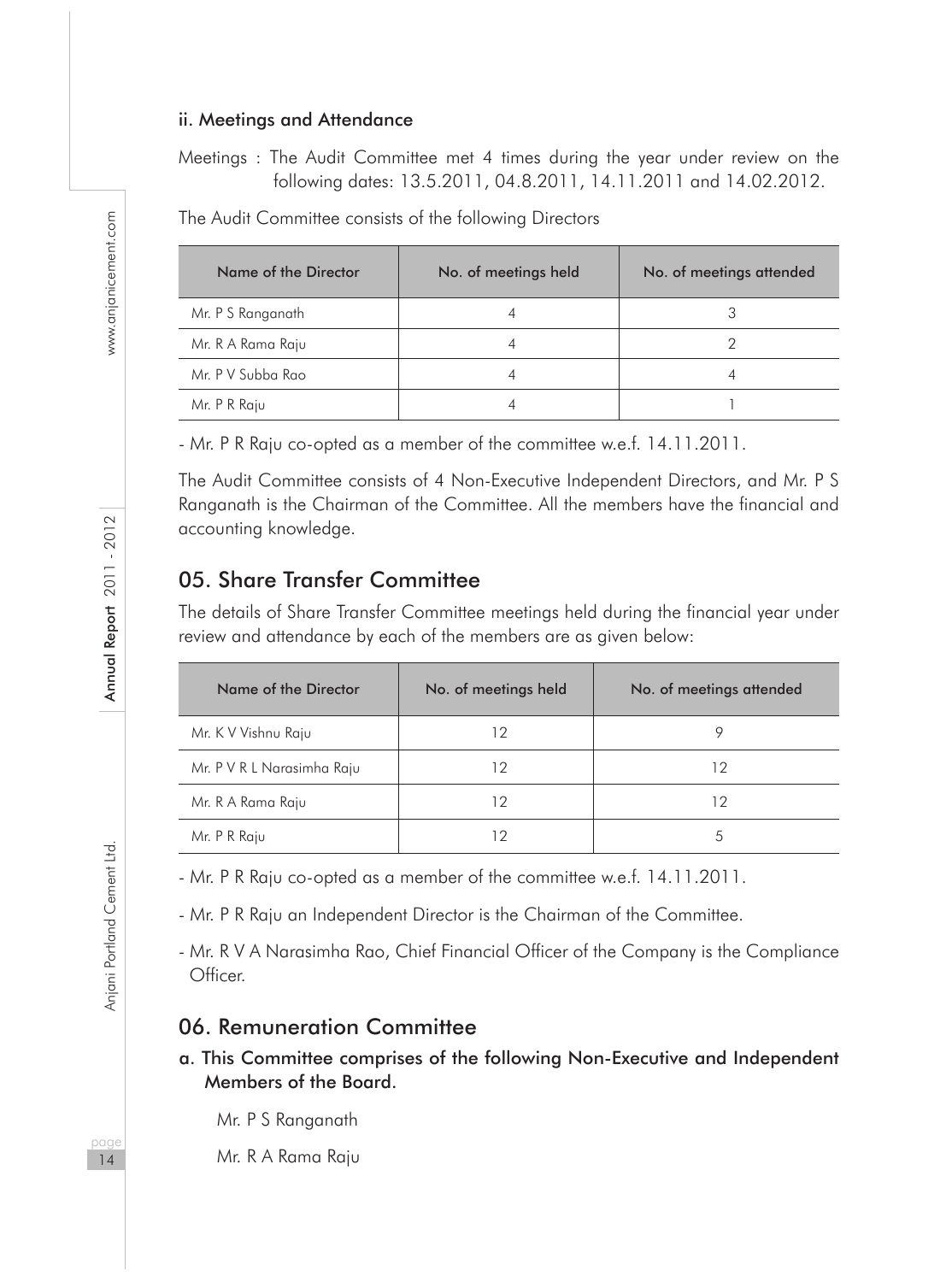Mr. P V Subba Rao

Mr. P R Raju

- Mr. P R Raju co-opted as a member of the committee w.e.f. 14.11.2011.

#### b. Terms of Reference

To fix the remuneration payable to Managerial Personnel and such other matters as may be entrusted from time to time.

Mr. P S Ranganath, an Independent Director is the Chairman of the Committee.

Remuneration Committee did not meet during the year as there was no consideration of remuneration to Whole Time Directors.

## 07. General Body Meetings

| Year        | Location                                                                          | Date                             | Time     |
|-------------|-----------------------------------------------------------------------------------|----------------------------------|----------|
| 2008-2009   | Bhaskara Auditorium<br><b>B</b> M Birla Science Centre<br>Adarsh Nagar, Hyderabad | 25 <sup>th</sup> September, 2009 | 11.00 AM |
| 2009 - 2010 | Bhaskara Auditorium<br><b>B</b> M Birla Science Centre<br>Adarsh Nagar, Hyderabad | 28 <sup>th</sup> September, 2010 | 11.00 AM |
| 2010-2011   | Bhaskara Auditorium<br><b>B</b> M Birla Science Centre<br>Adarsh Nagar, Hyderabad | 23 <sup>th</sup> September, 2011 | 11.00 AM |

Special resolutions passed in the previous three Annual General Meetings:

At the  $26<sup>th</sup>$  AGM held on  $28<sup>th</sup>$  September, 2010 a special resolution was passed for the following purpose:

### 1. Increase of Authorised Share Capital.

## 08. Disclosures

Disclosure regarding materially significant related party transactions:

No transaction of material nature has been entered into by the Company with its promoters, directors or the management, subsidiaries or relatives etc., that may have potential conflict with the interest of the Company.

### Disclosure of non-compliance by the Company

There were no instances of non-compliance or penalty, strictures imposed on the Company by Stock Exchanges or SEBI or any statutory authority on any matter related to capital markets, during the year.



www.anjanicement.com

Annual Report 2011 - 2012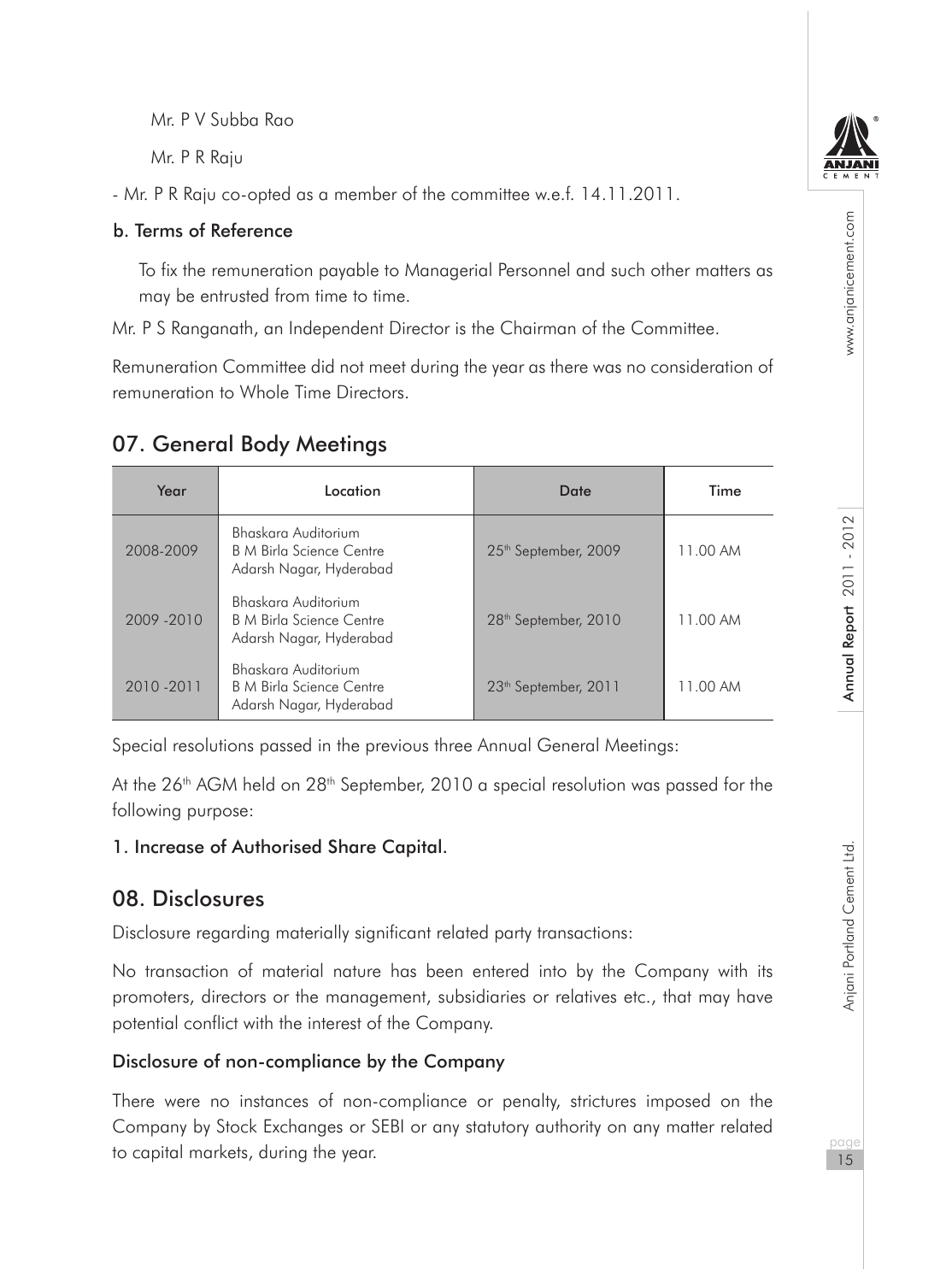## 09. CEO / CFO Certification

The CEO and CFO have certified to the Board with regard to the financial statements and other matters as required by clause 49 of the Listing Agreement.

### 10. Means of Communication

The quarterly/half yearly results of the Company were published during the financial year under review in leading news papers namely, Business Standard and Namaste Telangana / Andhra Prabha (Regional language).

Management Discussion and Analysis Report forms part of this Annual Report.

### 11. Shareholder Information

This Annual Report includes yearly financial statement, key financial data and a section on Shareholder information giving required information.

#### a. Annual General Meeting

The Twenty Eighth Annual General Meeting ("the AGM") of the Company will be held on Wednesday the 25<sup>th</sup> July, 2012 at 11.00 A.M. at Bhaskara Auditorium, B M Birla Science Centre, Adarsh Nagar, Hyderabad.

#### b. Dates of Book Closure

The Register of Members and share transfer will remain closed from Saturday, the 21st July, 2012 to Wednesday, the 25<sup>th</sup> July, 2012 (both days inclusive) to determine the members entitled to the dividend for 2011-2012.

#### c. Registrar and Share Transfer Agents

M/s. Karvy Computershare Pvt. Ltd., Plot No.17 to 24, Vithal Rao Nagar, Madhapur, Hyderabad – 500081 were appointed as Depository Registrars for dematerialised shares and Physical form of share transfers and share holder related services.

#### d. Share Transfer System

The share transfer committee attends to share transfer formalities once in a 15 days, Demat requests are normally confirmed within an average period of 10 days, from the date of receipt, subject to the documents being valid and complete in all respects.

#### e. Auditors' Certificate on Corporate Governance

As required by Clause 49 of the Listing Agreement, the Auditors' Certificate is given as an annexure to the Directors' Report.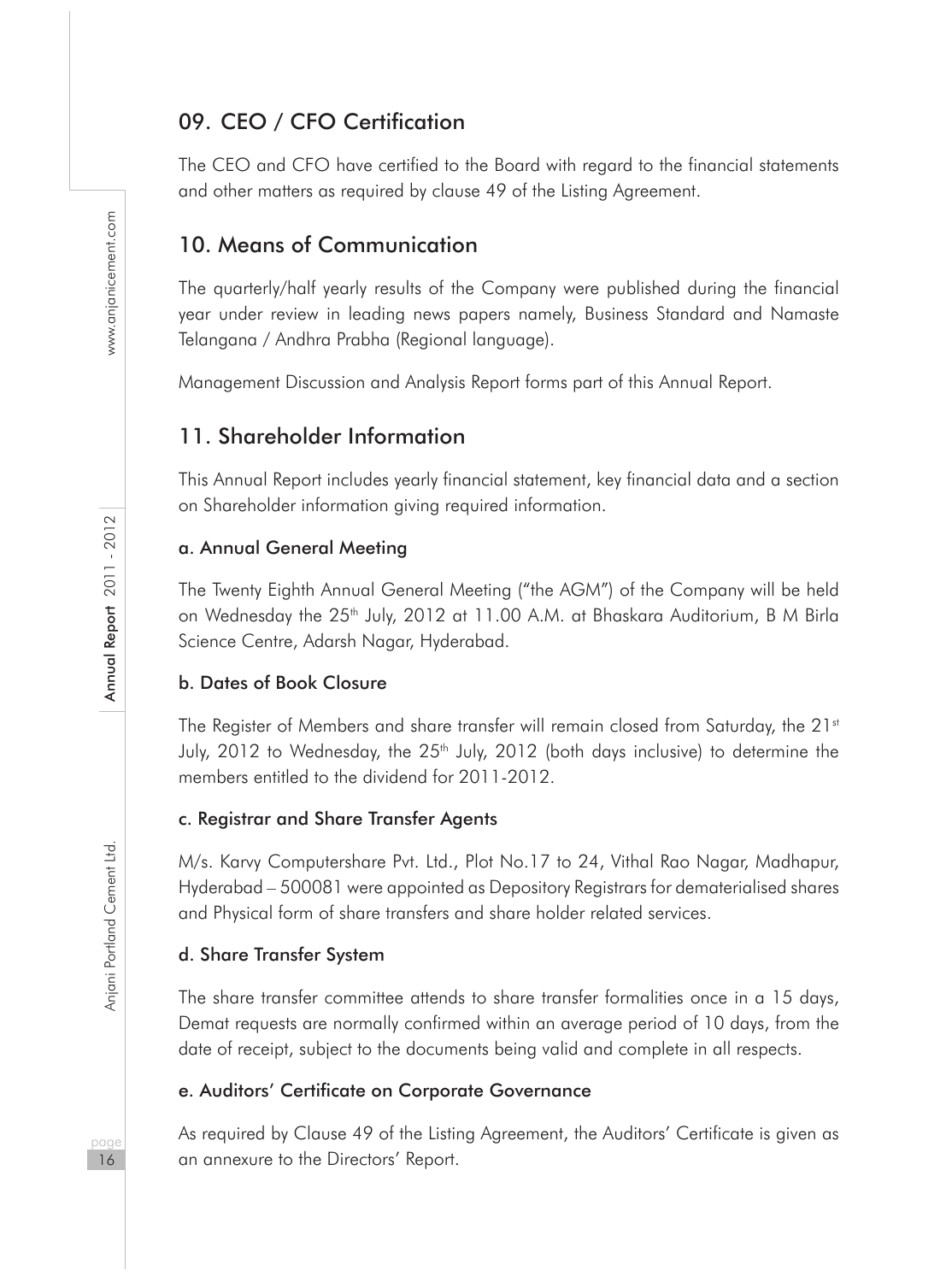#### f. Financial Calendar 2012 - 2013 (Tentative Schedule)

| Annual General Meeting (Next year)                                                                    | September, 2013     |       |          |                   |                   | ANJAN<br>C F M F N |                           |
|-------------------------------------------------------------------------------------------------------|---------------------|-------|----------|-------------------|-------------------|--------------------|---------------------------|
| Adoption of Quarterly results for the<br>Quarter ending                                               |                     |       |          | 1st / 2nd Week of |                   |                    |                           |
| June 30, 2012                                                                                         |                     |       |          | August, 2012      |                   |                    | www.anjanicement.com      |
| September 30, 2012                                                                                    |                     |       |          | November, 2012    |                   |                    |                           |
| February, 2013<br>December 31, 2012                                                                   |                     |       |          |                   |                   |                    |                           |
| March 31, 2013                                                                                        | May, 2013           |       |          |                   |                   |                    |                           |
| J. Shareholder Statistics and Distribution of Shareholdings as on<br>31st March, 2012 was as follows: |                     |       |          |                   |                   |                    | Annual Report 2011 - 2012 |
| Category                                                                                              | No. of Shareholders |       |          | No. of Shares     | % to Total Equity |                    |                           |
| (No. of shares)                                                                                       |                     |       |          |                   |                   |                    |                           |
|                                                                                                       | Physical            | Demat | Physical | Demat             | Physical          | Demat              |                           |
|                                                                                                       | Α                   | B     | Α        | B                 | Α                 | B                  |                           |
| $1 - 500$                                                                                             | 4698                | 3131  | 732912   | 538507            | 3.98              | 2.93               |                           |
| 501 - 1000                                                                                            | 131                 | 397   | 108950   | 333913            | 0.60              | 1.82               |                           |
| 1001 - 2000                                                                                           | 28                  | 205   | 44650    | 329653            | 0.24              | 1.79               |                           |
| 2001 - 3000                                                                                           | 17                  | 64    | 44700    | 170261            | 0.24              | 0.93               |                           |
| 3001 - 4000                                                                                           | 11                  | 30    | 38110    | 110835            | 0.21              | 0.60               |                           |
| 4001 - 5000                                                                                           | 11                  | 30    | 52560    | 142538            | 0.29              | 0.78               | Portland Cement Ltd.      |
| 5001 - 10000                                                                                          | 11                  | 50    | 76254    | 362989            | 0.41              | 1.97               | Anjani                    |
| 10001 & above                                                                                         | 8                   | 66    | 772050   | 14530715          | 4.20              | 79.01              |                           |
| Total                                                                                                 | 4915                | 3973  | 1870186  | 16519411          | 10.17             | 89.83              |                           |
| Grand Total (A+B)                                                                                     | 8888                |       |          | 18389597          | 100.00            |                    | page                      |

#### g. Shareholder Statistics and Distribution of Shareholdings as on 31<sup>st</sup> March, 2012 was as follows:

÷,

| Category          | No. of Shareholders |       | No. of Shares |          | % to Total Equity |        |  |
|-------------------|---------------------|-------|---------------|----------|-------------------|--------|--|
| (No. of shares)   | Physical            | Demat | Physical      | Demat    | Physical          | Demat  |  |
|                   | Α                   | B     | A             | B        | A                 | B      |  |
| $1 - 500$         | 4698                | 3131  | 732912        | 538507   | 3.98              | 2.93   |  |
| $501 - 1000$      | 131                 | 397   | 108950        | 333913   | 0.60              | 1.82   |  |
| 1001 - 2000       | 28                  | 205   | 44650         | 329653   | 0.24              | 1.79   |  |
| 2001 - 3000       | 17                  | 64    | 44700         | 170261   | 0.24              | 0.93   |  |
| $3001 - 4000$     | 11                  | 30    | 38110         | 110835   | 0.21              | 0.60   |  |
| 4001 - 5000       | 11                  | 30    | 52560         | 142538   | 0.29              | 0.78   |  |
| 5001 - 10000      | 11                  | 50    | 76254         | 362989   | 0.41              | 1.97   |  |
| 10001 & above     | 8                   | 66    | 772050        | 14530715 | 4.20              | 79.01  |  |
| Total             | 4915                | 3973  | 1870186       | 16519411 | 10.17             | 89.83  |  |
| Grand Total (A+B) | 8888                |       |               | 18389597 |                   | 100.00 |  |

 $\sqrt{\mathbb{N}}$ 

page  $17$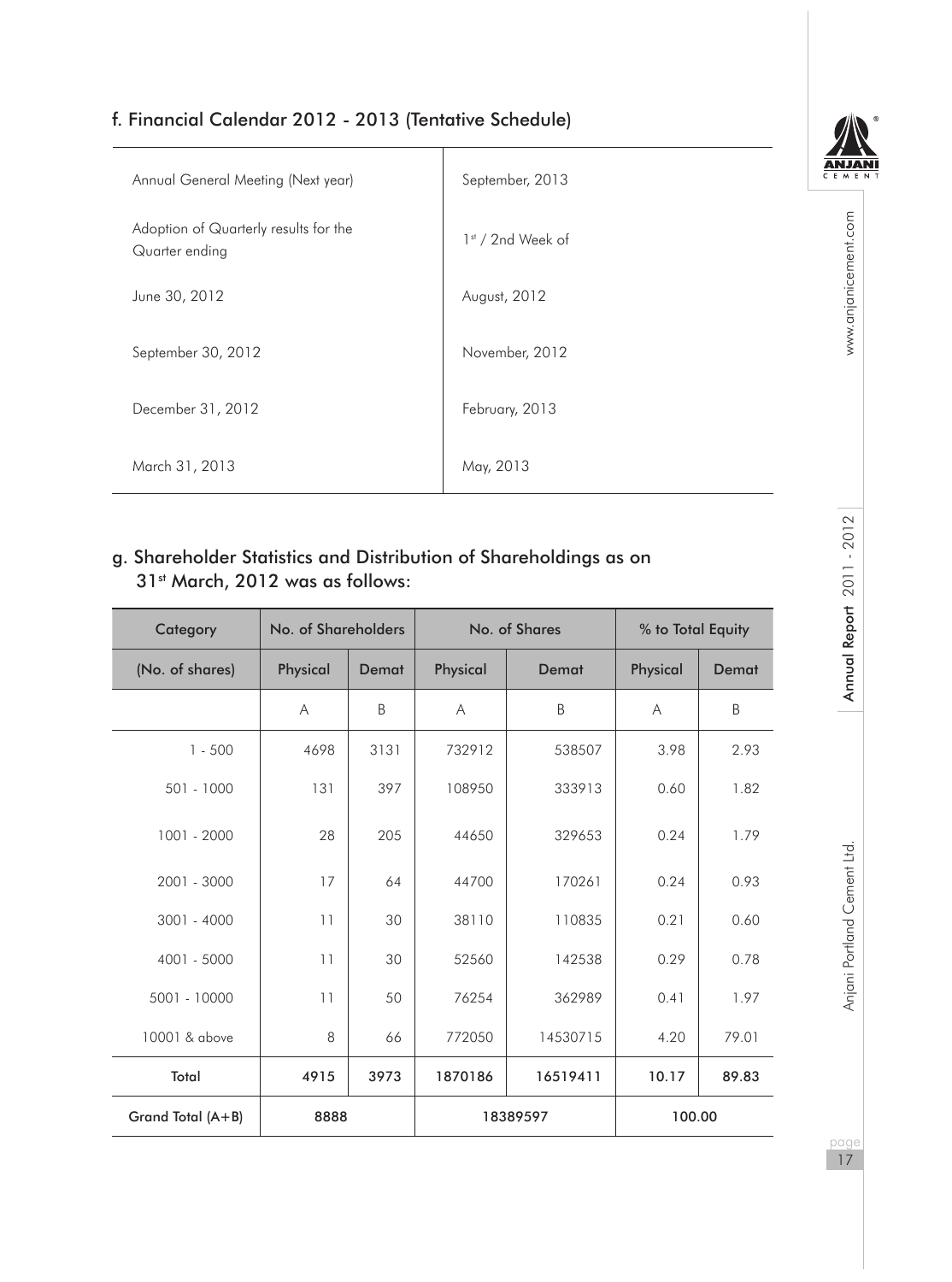h. The monthly high and low share quotations of your company during the Financial Year 2011-12 as traded on the Bombay Stock Exchange Ltd., are given below:

| Month           | High $(\bar{z})$ | Low $(\bar{z})$ |
|-----------------|------------------|-----------------|
| April, 2011     | 31.40            | 27.05           |
| May, 2011       | 29.90            | 23.00           |
| June, 2011      | 27.50            | 24.00           |
| July, 2011      | 29.70            | 24.65           |
| August, 2011    | 33.25            | 25.85           |
| September, 2011 | 34.00            | 25.10           |
| October, 2011   | 33.00            | 26.55           |
| November, 2011  | 30.00            | 26.20           |
| December, 2011  | 29.50            | 26.60           |
| January, 2012   | 37.00            | 28.00           |
| February, 2012  | 42.90            | 33.25           |
| March, 2012     | 38.50            | 33.20           |

#### BSE Scrip Code : 518091 BSE Scrip ID : APCL

#### i. Dematerialisation of Shares

Trading in Company's shares is permitted only in dematerialised form for all investors. The Company has signed agreements with National Securities Depository Limited (NSDL) and Central Depository Services (India) Limited (CDSL) to offer depository services to its share holders. Investors are therefore advised to open a demat account with a Depository participant of their choice to trade in dematerialised form. Over 89% of the Company's shares are now held in electronic form.

The ISIN of Dematerialised shares of the Company allotted by the NSDL & CDSL is "INE071F01012"

#### j. Investor Correspondence

The Company's Share Department provides assistance to shareholders.

Any query relating to shares and requests for transactions such as transmissions and duplicate share certificates, non-receipt of Annual Report, etc., may please be taken up with the share department of the Company.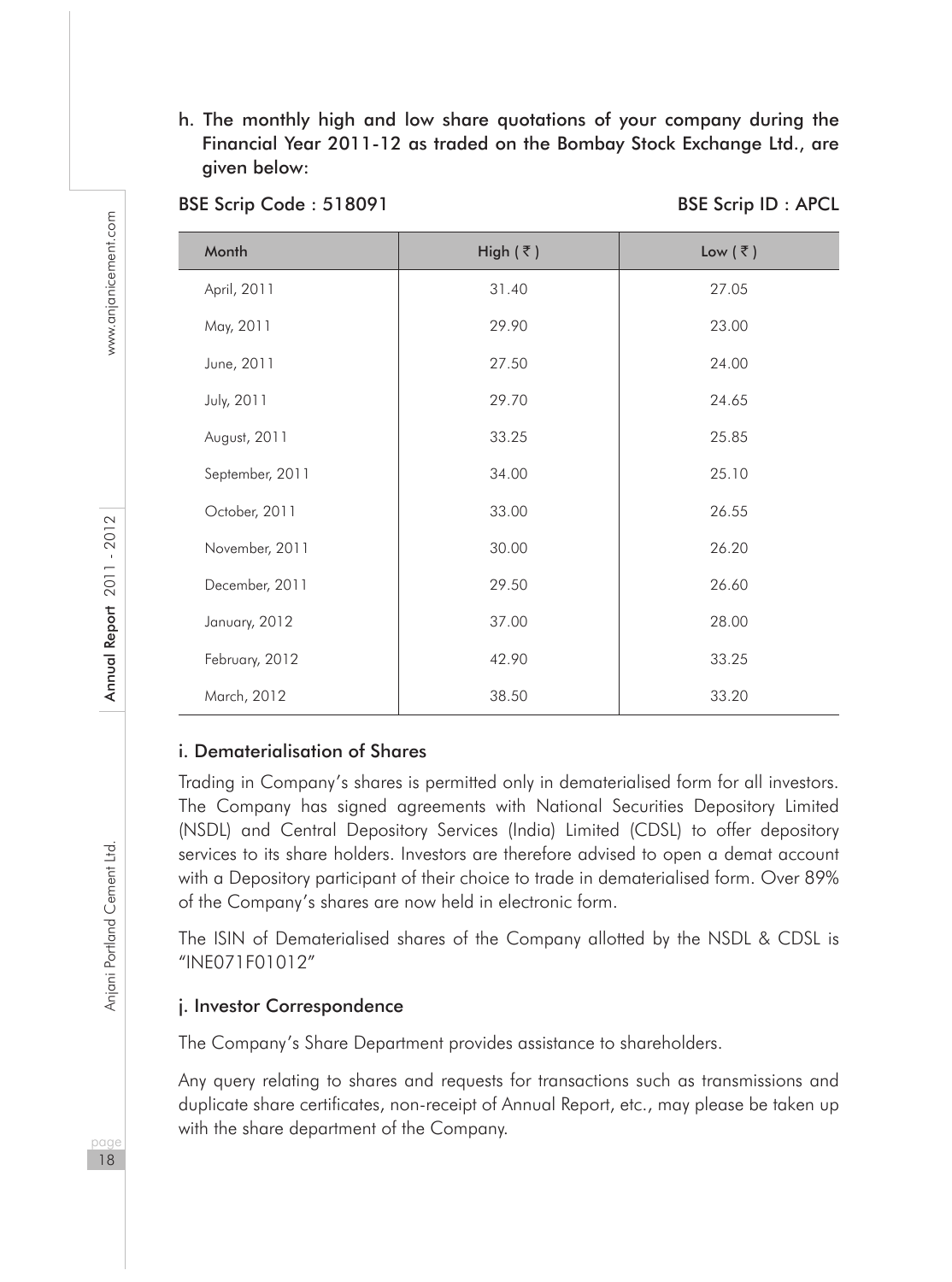Any requests for transactions such as transfers, dematerialisation of shares, change of Address, nomination facilities, may please be taken up with the Registrar & Share Transfer Agents of the Company

#### M/s. Karvy Computershare (Pvt) Ltd.,

Plot No.17 to 24, Vithal Rao Nagar Madhapur, Hyderabad - 500 081 Phone No(s) : 040 2342 0815 to 24

# Declaration on Code of Conduct

I, P V R L Narasimha Raju, Executive Director of Anjani Portland Cement Ltd., hereby declare that all the Board Members and Senior Management Personnel of the Company have affirmed compliance with the Code of Conduct of the Company for the financial year ended 31<sup>st</sup> March, 2012 as envisaged in clause 49 of the Listing Agreement with Stock Exchanges.

> P V R L Narasimha Raju Executive Director

Place : Hyderabad | Date : 28.05.2012



www.anjanicement.com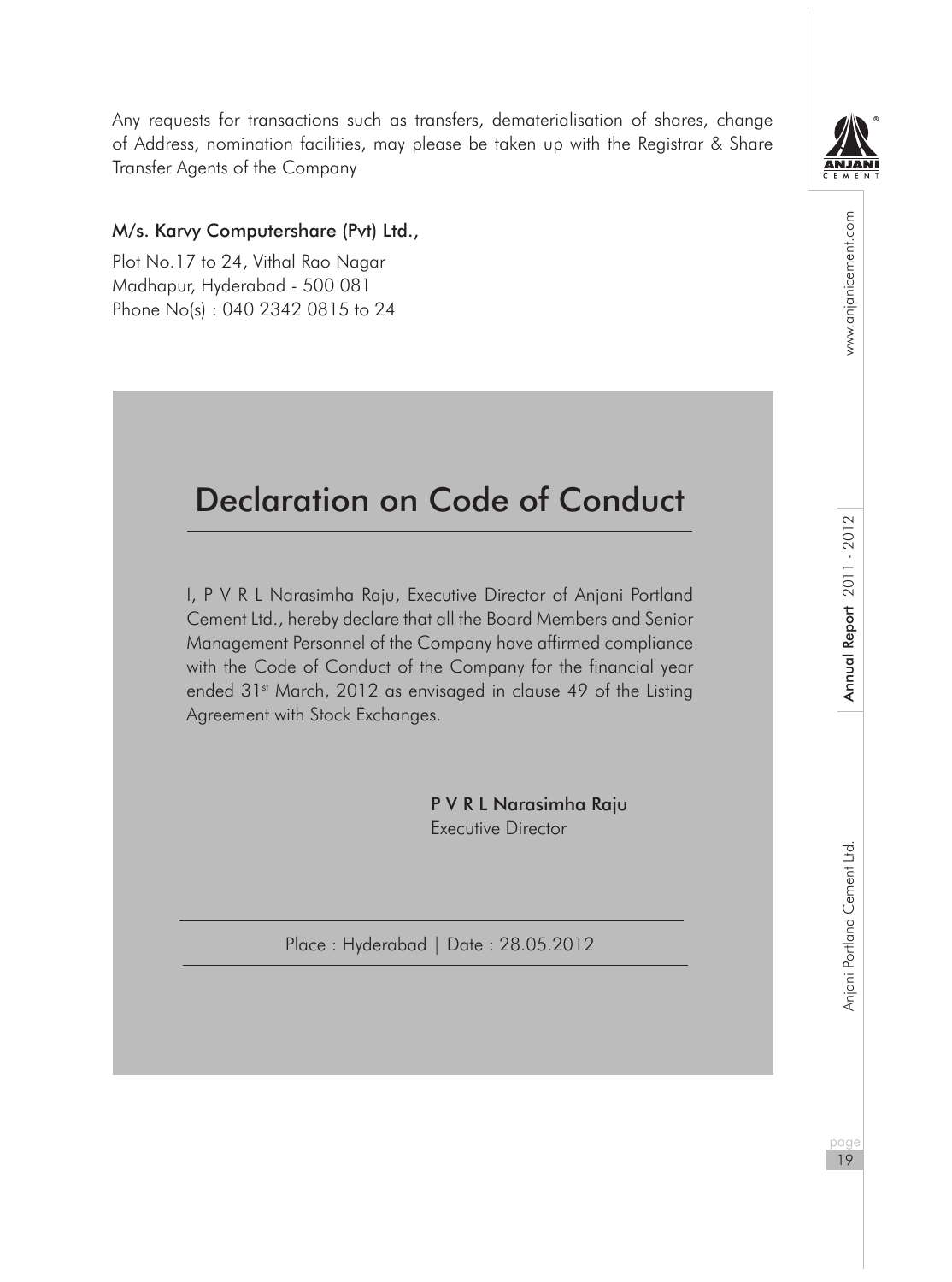# Auditors' Report on Corporate Governance

To

The Members of Anjani Portland Cement Ltd.,

We have examined the compliance of conditions of Corporate Governance by Anjani Portland Cement Limited for the year ended March, 31<sup>st</sup>, 2012, as stipulated in Clause 49 of the Listing Agreement of the said Company with stock exchanges.

The compliance of conditions of Corporate Governance is the responsibility of management. Our examination was limited to procedures and implementation thereof, adopted by the Company for ensuring the compliance of the conditions of Corporate Governance. It is neither an audit nor an expression of opinion on the financial statements of the Company. In our opinion and to the best of our information and according to the explanations given to us, we certify that the Company has complied with the conditions of Corporate Governance as stipulated in the above mentioned listing Agreement.

We state that in respect of investor grievances received during the year ended March,  $31<sup>st</sup>$ , 2012, no investor grievances are pending for a period exceeding one month against the Company as per the records maintained by the Company. We further state that such compliance is neither an assurance as to the future viability of the Company nor the efficiency or effectiveness with which the management has conducted the affairs of the Company.

> For M Anandam & Co., Chartered Accountants

M V Ranganath Partner M.No. 23031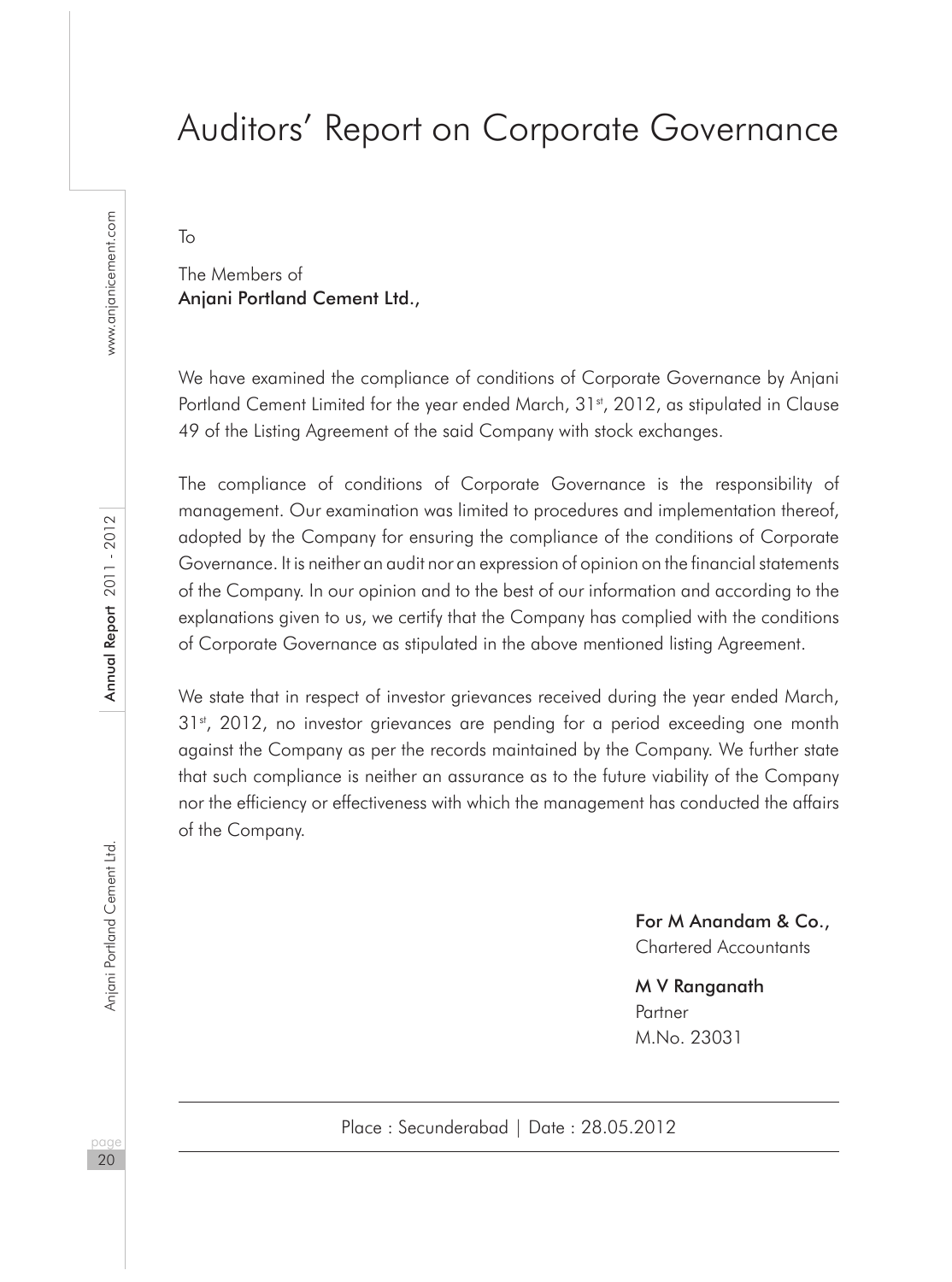

www.anjanicement.com

# Management Discussion and Analysis Report

We submit hereunder the management discussion and analysis report in respect of the business of the company as applicable to the relevant extent:

## Cement Industry Structure and Development

The installed capacity of cement in India stands at 318 million tonnes per annum out of which 65 million tonnes is accounted for in the state of Andhra Pradesh. The capacities which are being added in India in the next Financial Year stands at 30 million tonnes and in Andhra Pradesh, capacity addition expected in the next Financial year is 6 million tonnes. Cement Industry in India has seen a spurt in the total installed capacity whereas the effective demand for the product during the year has not kept pace with the increase in the production capacities. As the industry has become highly competitive, in view of the surplus situation particularly in the state of Andhra Pradesh, an effective cost management and better logistics arrangement will be key to achieve a sustainable growth in the longer periods to come.

Efforts are on to improve the cost control measures and to increase the reach of the product through optimal logistics arrangement so that the brand visibility will improve and the costs are optimized.

# Opportunities and Challenges

## **Opportunities**

Having achieved a significant growth in the year 2011-12, in terms of the Production, sales and Profitability, your company would like to emphasise, that concerted efforts are being made to further improve upon the financial and operative performance of the company. The General environment in the county, which is not so encouraging with its sliding growth and further drop in expected growth, there will be an adverse impact in the market for cement and it is a challenge and an opportunity for the company to lay increased emphasis on improving the performance to reap the benefits of the expansion project embarked in the earlier years.

With the emphasis being given by the Government on the Infrastructure projects, Roads, Housing and Rural Projects apart from the irrigation projects the growth in demand for cement in the year 2012-13 is expected to receive a booster and it should help the companies to achieve better performance. Inspite of continued down trend in the demand for the product during the year 2011-12 particular in the state of Andhra Pradesh, your company has been able to achieve a better sales and profitability and though the general outlook for the year 2012-13 does not appear to be so encouraging, the company is confident that the performance in the year 2012-13 will be better than the year that passed. During the year 2011-12, the company has already achieved the objective of enhancing its presence in the neighbouring states such as Tamil Nadu, Karnataka, Maharashtra, Kerala, Goa and Orissa and the efforts are on to increase the volume of sales in these states during the current year, in view of the reduced demand and surplus availability situation in the state of Andhra Pradesh.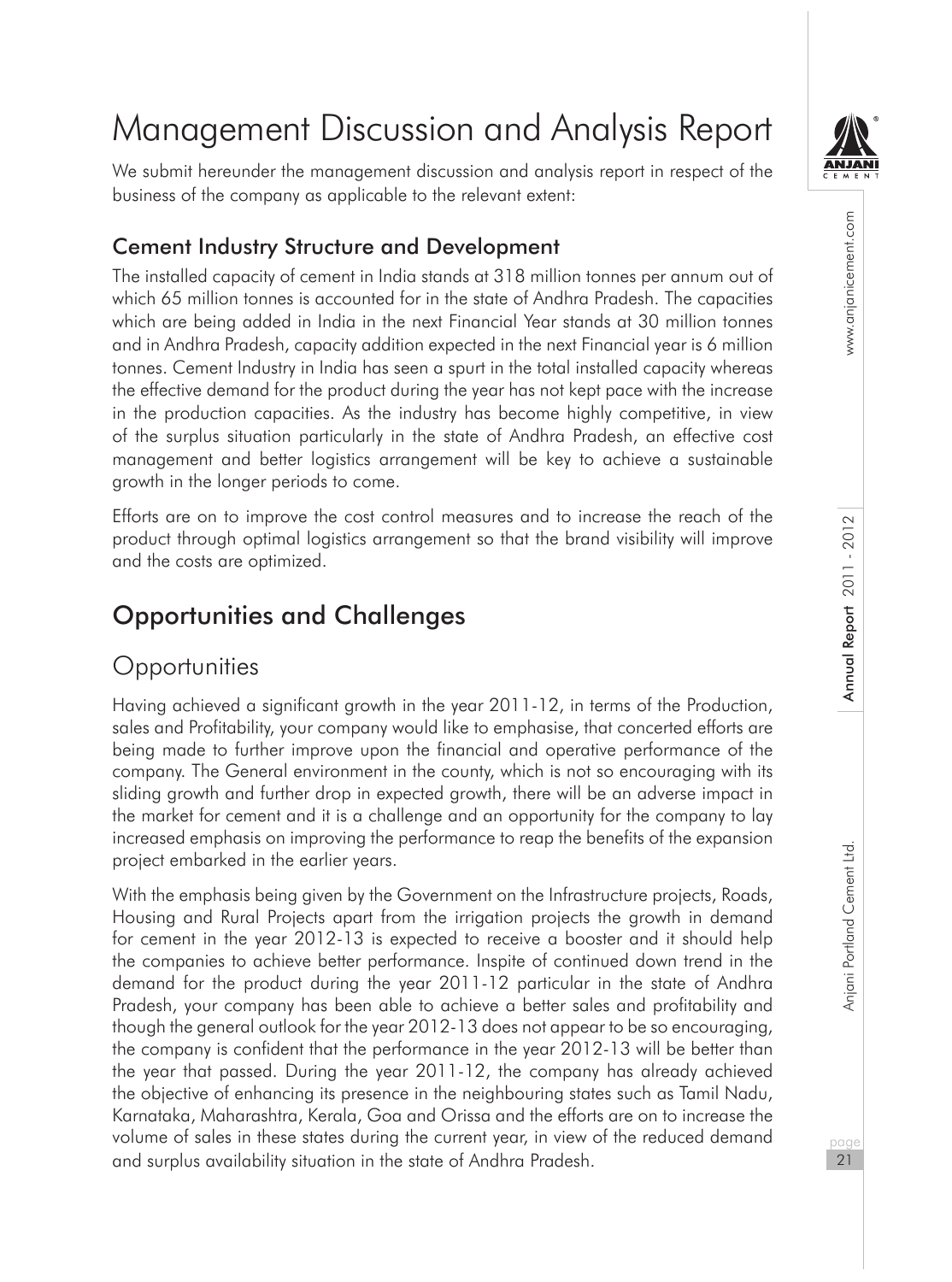## Growth Drivers in India

#### Break-up of cement demand in the next 5 yeears



## **Challenges**

The challenges during the year are to

- a. Improve upon the quantity sold,
- b. To improve upon the realization and to optimize the costs which should result in a further improved performance on the part of the company.

This involves further expanding the marketing network and strengthening the existing network in such a way that the product spread is enhanced and brand visibility is improved leading to further improved financial performance.

## Segment Wise Performance

The company's main business activity is manufacturing of Cement which falls in a single segment.

## Over view

The industry, in general, could not achieve its expected off take from its expanded capacities due to lack of Government spending on infrastructure caused by the global crises and unstable political situation. Similarly, private sector plans on construction field also lagged behind considerably due to the uncertain situation with overseas clients caught in the throes of the economic meltdown.

Presently, there are signs of positive return to the growth phase in most of the sectors and also in infrastructure development which will spur Government spending. These signs coupled with a revival in building activity in the realty sector should give a boost to demand and prices in the cement industry.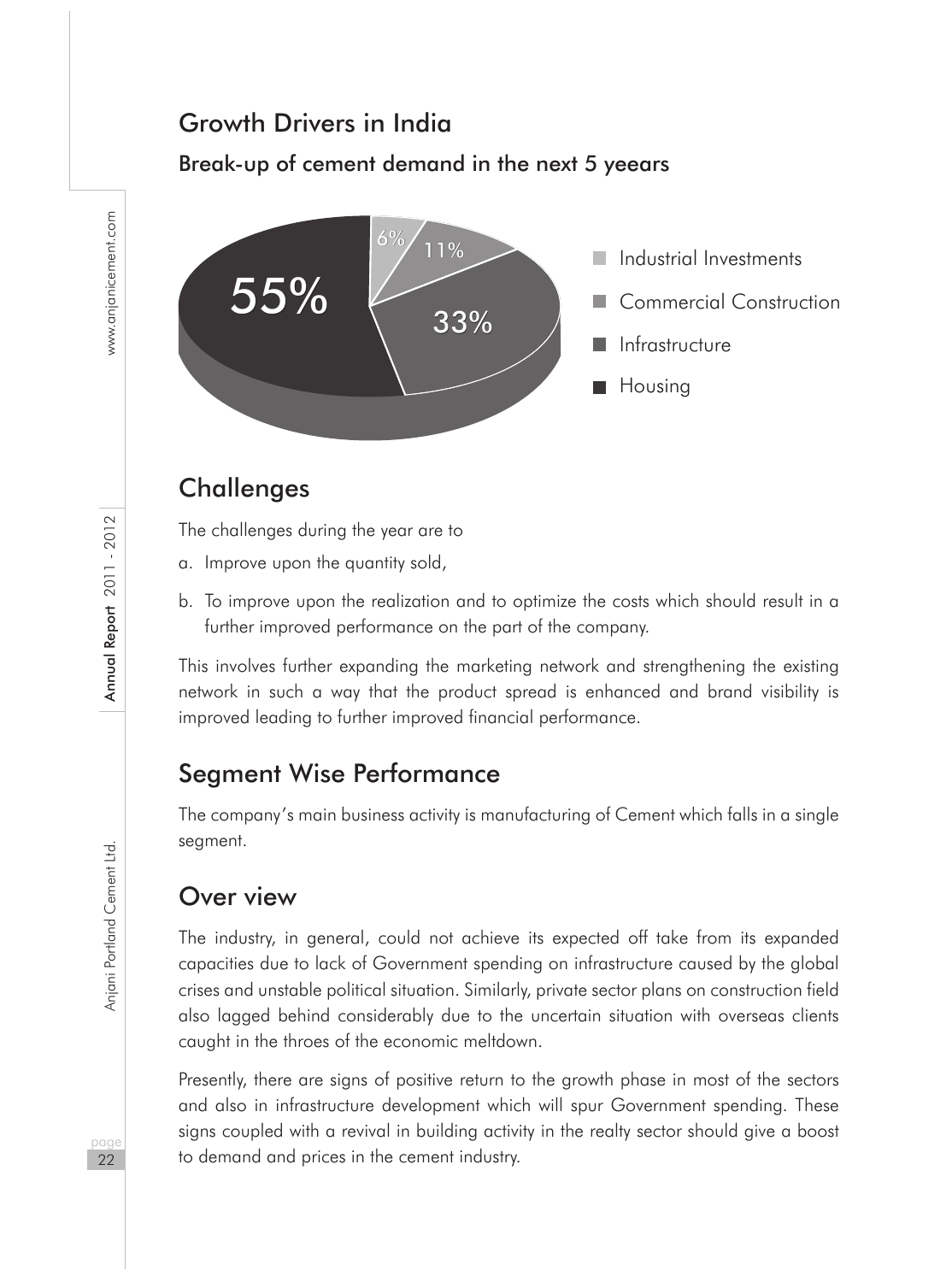

# **Outlook**

The industry is however highly positive on the long term outlook and is going in for creation of additional capacities, encashing on consolidation opportunities to synergize on operations and reduce production costs. The outlook is based on the imperative need for infrastructure creation in the country, more homes for the citizens, better and additional commercial and hospitality projects etc.

The recovery in Housing Sector shall also facilitate to improve the demand further. It is also pertinent to note here that the per capita consumption of cement in India falls a way below the world per capita consumption and a country which is on progressive & developing path has to come close to that of world per capita consumption and this factor alone shall give a great hope for cement industry in India.

# Risks and Concerns

The production of cement is heavily dependent on availability of coal and power. Availability from the Coal Linkage System is slow and subject to many limitations and restrictions of allotment etc., Cement producers are therefore pushed to the need to be judicious in their approach for procurement of coal constantly watching the price levels and availability factor. The share of coal to be procured from the open market is on increase compared to the supplys from Government owned sources.

Power, the other major input, is also the subject of considerable uncertainty given that the major source is still the Transmission companies (Transcos) which are materially controlled by the State Governments.

Fluctuation in cement selling prices is yet another risk as the demand for the product has its heights and lows in any given period. With production concentrated in a cluster, distribution pose problems due to distances to be covered, logistical deficits, transport costs, timely delivery to the consumer etc. These are being met with adequate responses by the company as stated earlier in this discussion and are expected to smoothen the fluctuation curve to a manageable level. Notwithstanding the presently robust scenario, the mere cyclical nature of cement would still have its peaks and troughs in regular intervals.

Though the overall industry looks moderate, rising energy prices and high growth of inflation among others, may affect the cement industry. Efforts are on to optimize the consumption of energy by improved operational methods and suitable changes in equipment.

The shortage of coal is a major bottleneck for the industry with a prospective effect on power generation, a major input for cement production. The other major concern is the rising freight cost, which is bound to further increase with the recent hikes of prices of petroleum products.

The demand supply mismatch for the cement in Andhra Pradesh and cost push pressure on margins is a cause for concern.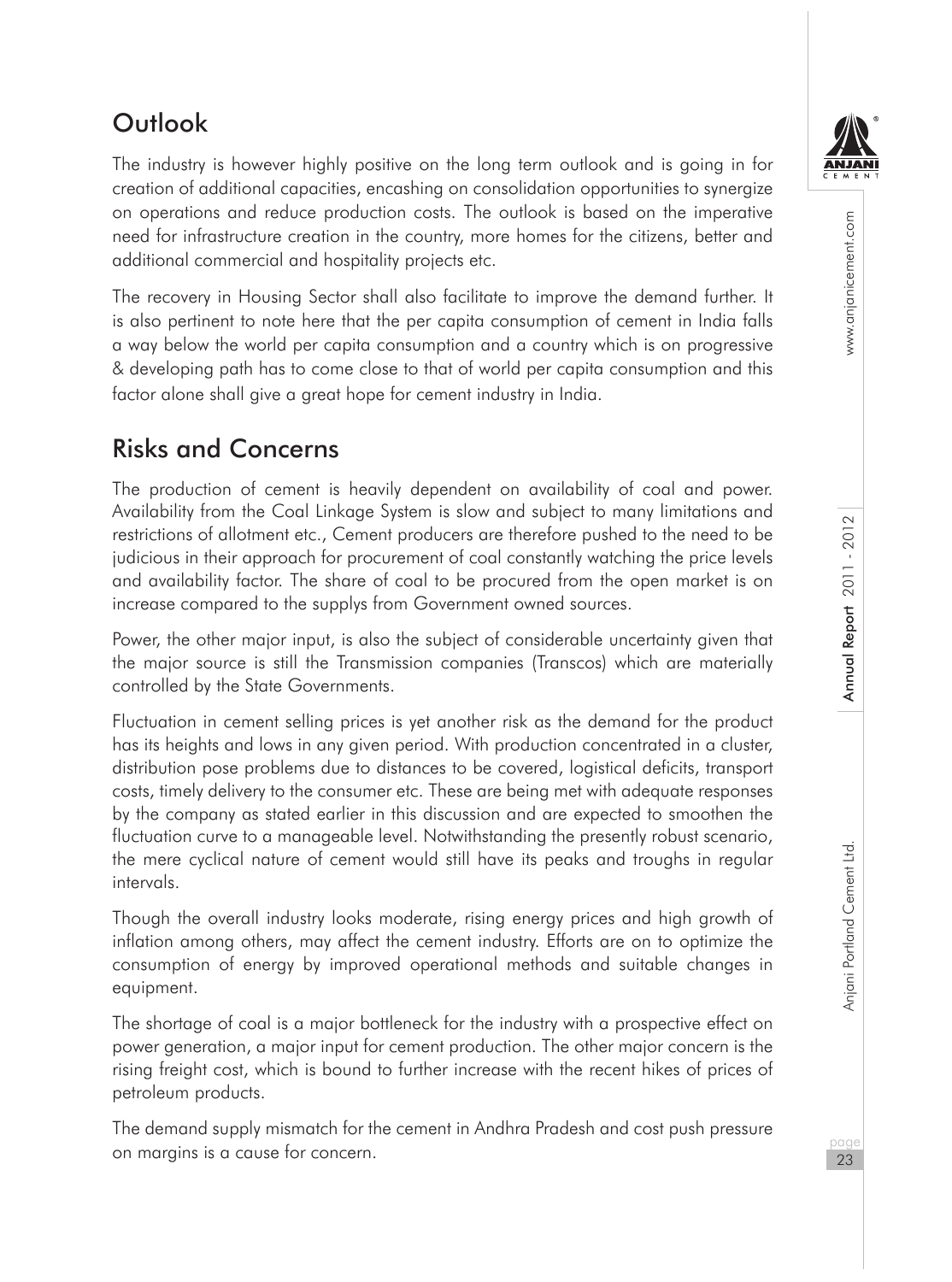## Internal Control Systems and their Adequacy

The Company has instituted and Internal Control and Risk Management system to ensure that all assets are safeguarded and protected against loss from unautheorized use or disposition and that transactions are authorized, recoreded and reported instantly. In addition, the Comany has well structured system of risk management and risk reporting.

The Company is having adequate Internal Control System and an external agency of Chartered Accountants have been appointed as the Internal Auditors and the Audit Committee reviews the Internal Auditors Report. It suggests remedial actions wherever required.

The Company firmly believes that internal control is a process, designed to provide reasonable assurance regarding the effectiveness and efficiency of operations of a company, the reliability of its systems of financial reporting, compliance with applicable laws and regulations, effective implementation of transparency in significant transactions, agreements, contracts which may impact its financial performance, adequate reporting systems to apprise management by way of periodical MIS reports etc., The Board perceives that this process has been put in place and to ensure its effective administration and implementation, internal audits are periodically carried out by duly appointed Internal Auditors.

## Discussion on Financial Performance with respect to Operational Performance

The financial performance with respect to the operations of the Company is discussed below:

The sales are at  $\sqrt[3]{37729.51}$  Lakhs (on gross basis) as against  $\sqrt[3]{22460.28}$  Lakhs in the previous year.

The profit before tax of the Company was  $\bar{\mathfrak{Z}}$ 2185.63 Lakhs as compared to  $\bar{\mathfrak{Z}}$ 129.49 Lakhs in the previous year. The net profit for the year was  $\overline{3}1580.45$  Lakhs against ₹57.61 Lakhs in the previous year.

As can be observed from the above, the financial performance can be said to be highly satisfactory and encouraging.

## Material Development in Human Resources / Industrial Relations

The Company believes that the quality of its employees is the key to its success in the long run and is committed to provide necessary human resource development and training opportunities to equip them with skill, enabling them to adapt to contemporary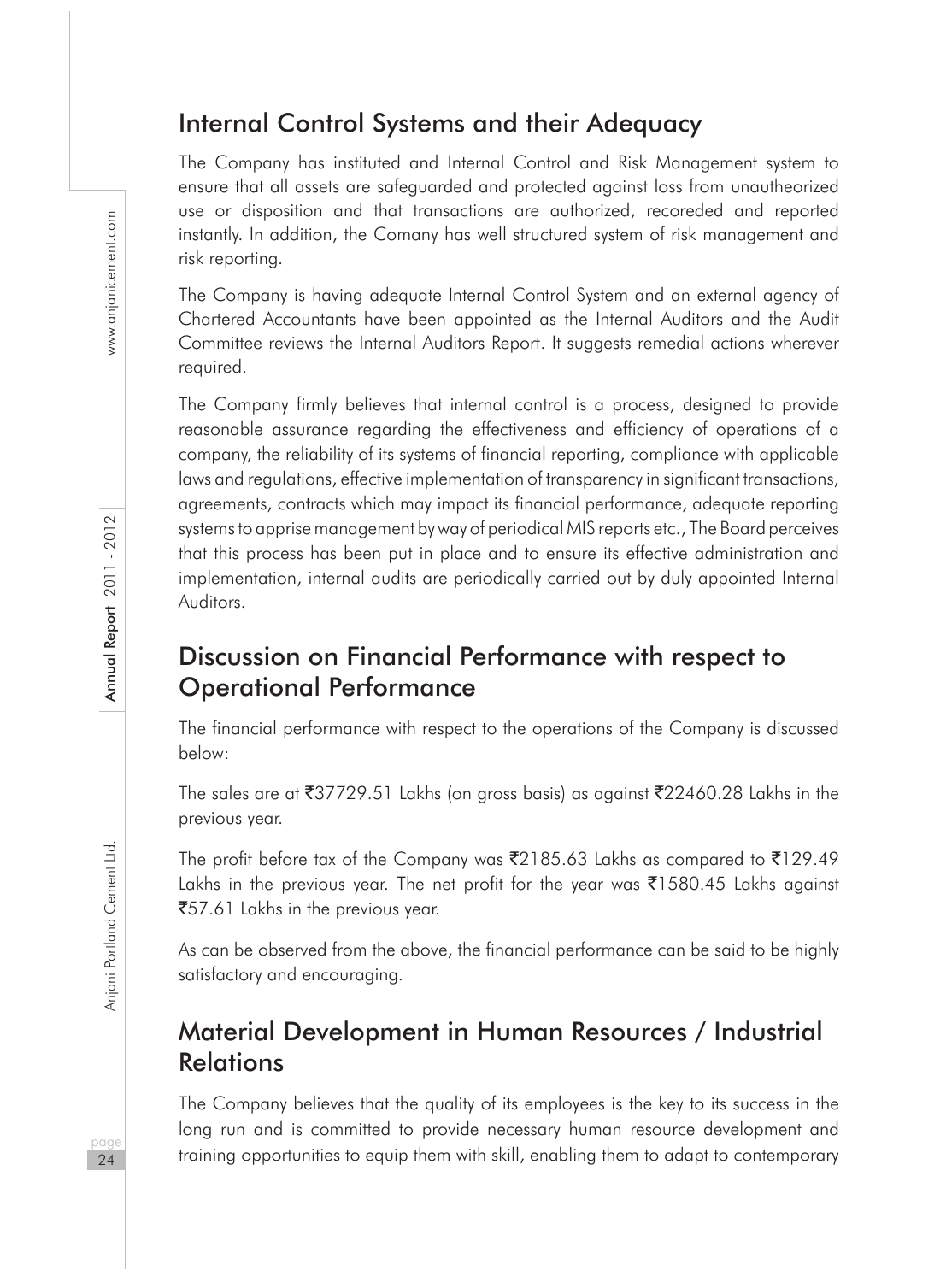technological advancements. Industrial relations during the year continued to be cordial and the Company is committed to maintain good industrial relations through proactive measures. The employees have always been a pillar of strength to the company. Your Directors appreciate the significant contribution made by the employees to the operations of your company during the year.

The Company's set of core values provides the guiding principles for its day-to-day operations. All employees are encouraged to use these values as the basis upon which they conduct themselves and make decisions, policies and standards.

# Health, Safety and Environment (HSE)

The company strives to maintain the highest standards of Health, Safety and Environment practices and has a strong monitoring process in all its operations.

Other noteworthy initiatives include identification of safety improvement opportunites and safety audits by employees, regular monthly HSE team meetings and sharing of safety incidents and best practices from the industry associates. The Company is well on its way to fulfil its aspiration to be one of the best industria entreprises on Health, Safety and Environmental management.

## Cautionary Statement

Statements in the "Management Discussion & Analysis" describing the Company's objectives, projections, outlook, expectations, estimates, etc., are perceived currently/ forward looking statements and progressive within the meaning of applicable laws and regulations. Actual results may differ materially from those expressed or implied. Several important factors that could influence the company's operations. These include domestic supply and demand conditions affecting selling prices of finished goods, input prices, changes in government regulations and policies, legislation, tax laws, political and economic developments, natural calamities, etc., over which the Company does not have any direct control.

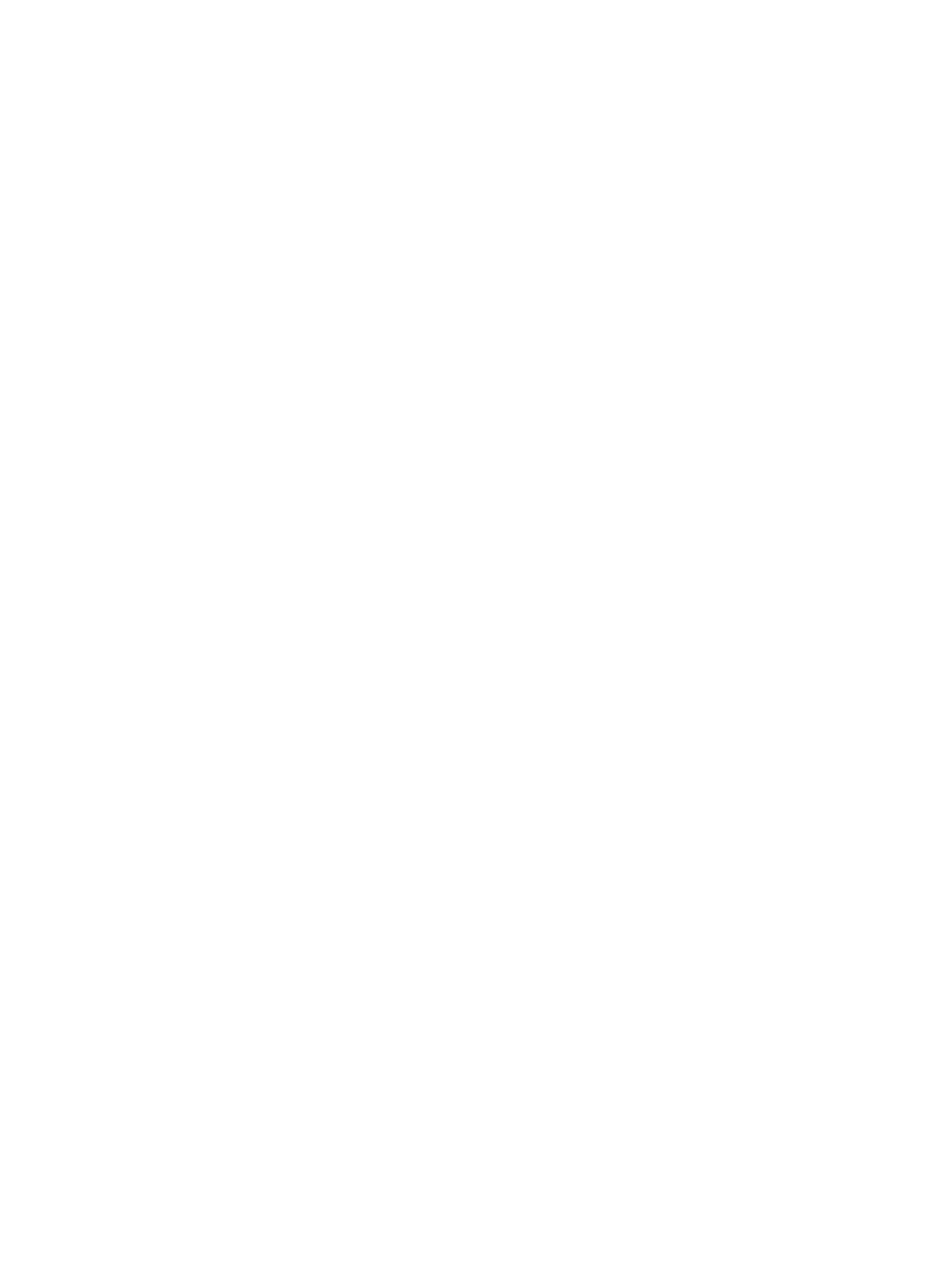# Auditors' Report

To, The Members Anjani Portland Cement Limited Hyderabad.

- 1. We have audited the attached Balance Sheet of **Anjani Portland Cement Limited**, as at 31<sup>st</sup> March, 2012, the Profit & Loss Account and the Cash Flow statement for the year ended on that date annexed there to. These financial statements are the responsibility of the Company's management. Our responsibility is to express an opinion on these financial statements based on our audit.
- 2. We conducted our audit in accordance with the auditing standards generally accepted in India. Those standards require that we plan and perform the audit to obtain reasonable assurance about whether the financial statements are free of material misstatement. An audit includes examining, on a test basis, evidence supporting the amounts and disclosures in the financial statements. An audit also includes assessing the accounting principles used and significant estimates made by management, as well as evaluating the overall financial statement presentation. We believe that our audit provides a reasonable basis for our opinion.
- 3. As required by the Companies (Auditors' Report) Order, 2003 issued by the Company Law Board in terms of Section 227(4A) of the Companies Act, 1956, we annex hereto a statement on the matters specified in paragraphs 4 & 5 of the said Order.
- 4. Further to our comments in the annexure referred to in paragraph 3 above.
	- a. We have obtained all the information and explanations, which to the best of our knowledge and belief are necessary for the purpose of our audit.
	- b. In our opinion, proper books of accounts as required by law have been kept by the Company so far as appears from our examination of such books.
	- c. The Balance Sheet, Profit & Loss Account and Cash Flow Statements dealt with by this report are in agreement with the books of accounts.
	- d. In our opinion the Balance Sheet, statement of Profit & Loss and Cash Flow Statement dealt with by this report comply with the accounting standards referred to in Subsection (3C) of Section 211 of the Companies Act, 1956

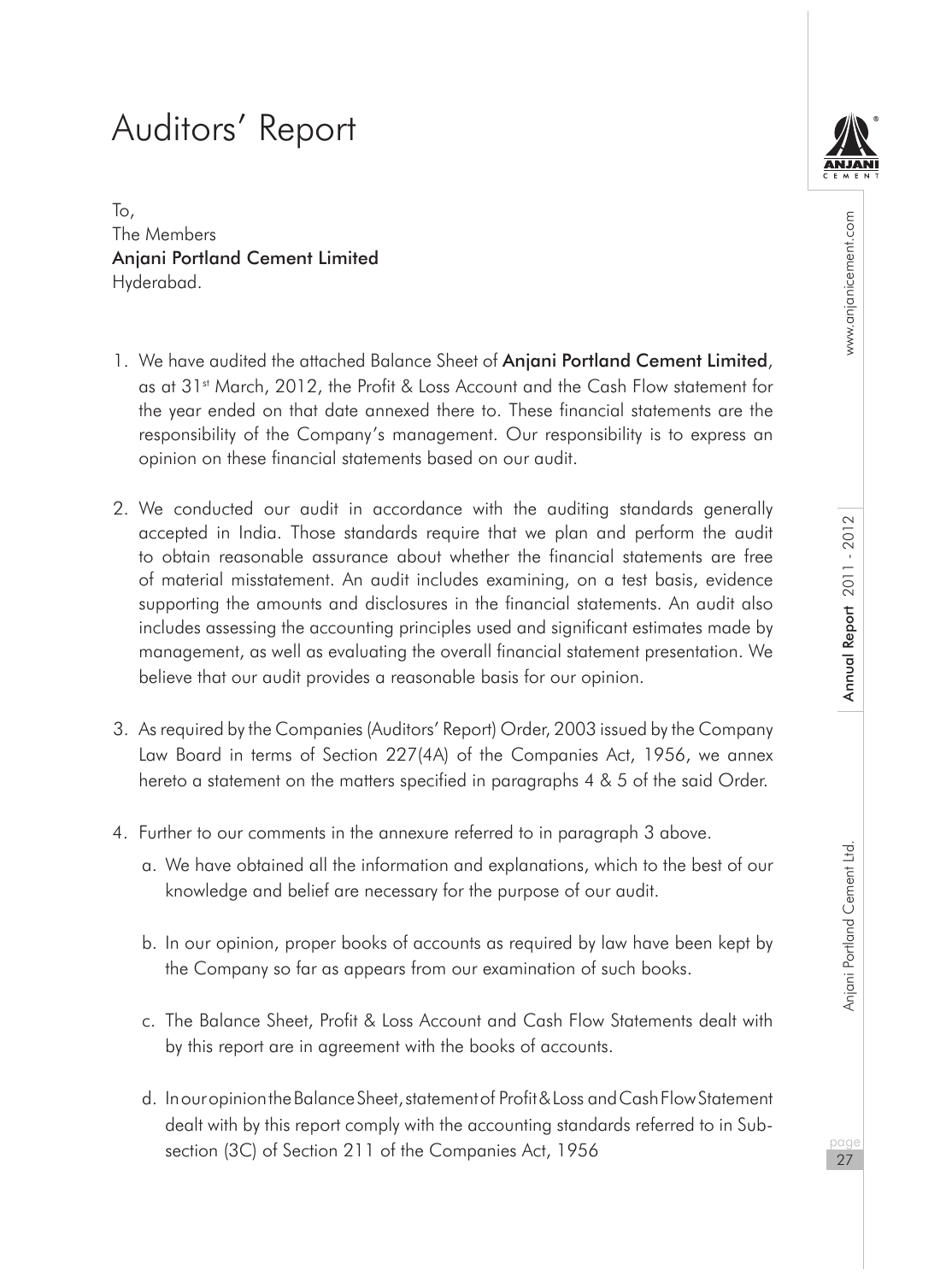- e. On the basis of written representations received from the Directors of the Company, as on 31st March, 2012 and taken on record by the Board of Directors, we report that none of the Director is disqualified as at 31<sup>st</sup> March, 2012 from being appointed as a Director in terms of Clause (g) of the Sub-Section (1) Section 274 of the Companies Act, 1956.
- f. In our opinion and to the best of our information and according to the explanations given to us, the said accounts give the information required by the Companies Act, 1956 in the manner so required and give a true and fair view in conformity with the accounting principles generally accepted in India.
	- i. In the case of Balance Sheet, of the State of Affairs of the Company as at 31st March, 2012
	- ii. In the case of the statement of Profit & Loss of the Profit of the Company for the year ended on that date; and
	- iii. In the case of the Cash Flow Statements, of the Cash Flows for the year ended on that date

For M Anandam & Co., Chartered Accountants (Firm Regn.No.000125S)

#### M V Ranganath **Partner** M.No.28031

Place: Hyderabad | Date: 28.05.2012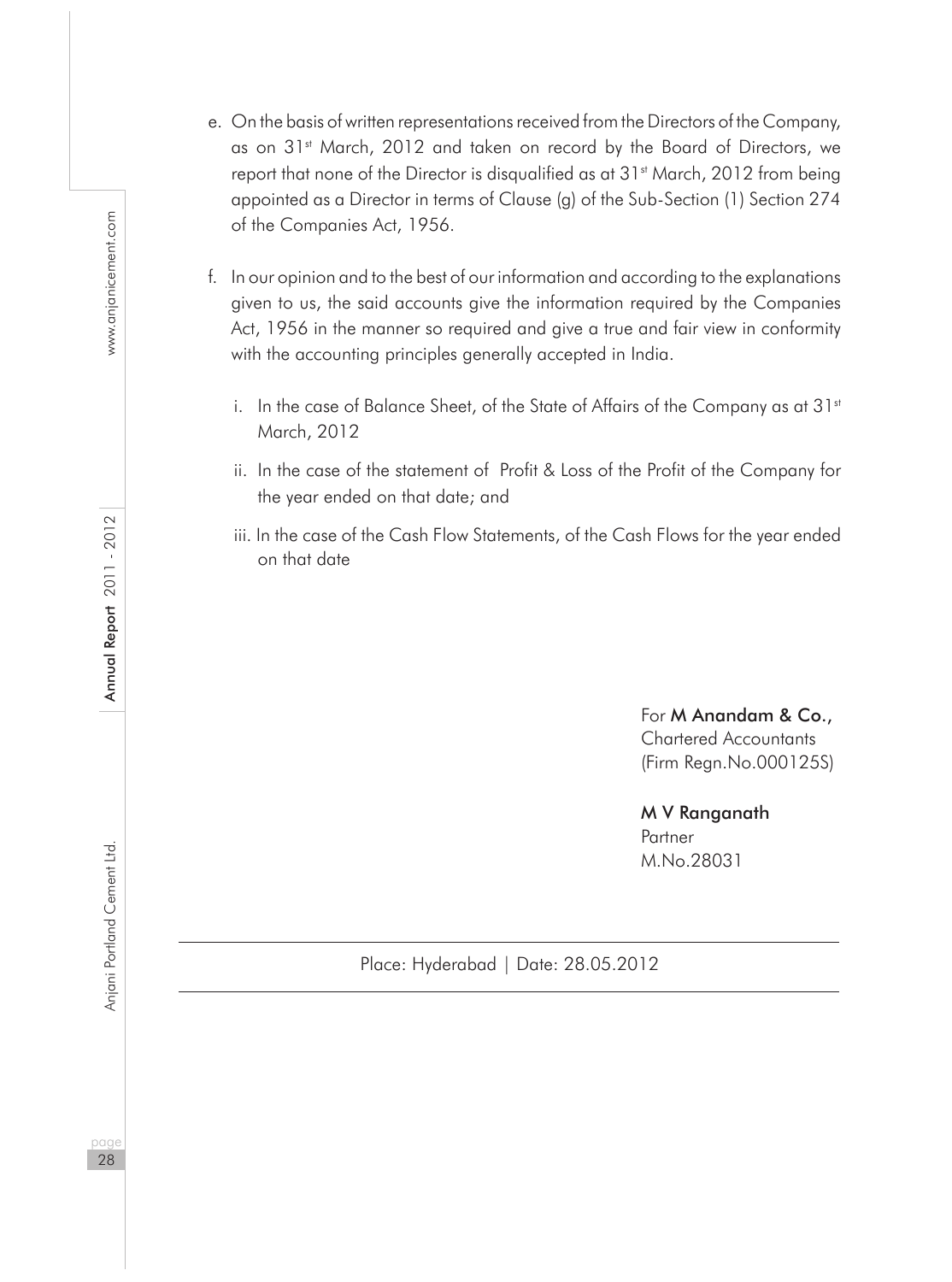## Annexure referred to in Paragraph 3 of Our Report of even date.



pageannia Portland Cement Ltd. Annu**al Report 2011 - 2012** Annual Report 2012 Www.anjanicement.com Annual Report 2011 - 2012

- 1. a. The company has maintained proper records showing full particulars including quantitative details, and situation of fixed assets.
	- b. As explained to us, the management has physically verified some of the fixed assets during the year. As reported to us, there were no discrepancies found during such verification.
	- c. In our opinion, the company has not disposed of substantial part of the fixed assets during the year and the going concern status of the company is not affected.

#### $\mathcal{L}$

- a. The management has conducted physical verification of finished goods, stores and spares and raw materials at reasonable intervals.
- b. The procedures of physical verification of inventories followed by the management are reasonable and adequate commensurate with the size of the company and nature of its business.
- c. As per the explanations given to us, the material variations wherever noticed on physical verification of stocks have been properly dealt with in the books of accounts.

#### 3.

- a. The company has granted interest free unsecured loans to four parties listed in the Register maintained under section 301 of the Companies Act, 1956. The maximum amount involved during the year was  $\overline{2}631.1$  Lakhs and the yearend balance of loans granted is ₹1733.23 Lakhs
- b. In our opinion and according to the information and explanations given to us, the terms and conditions are not prima-facie prejudicial to the interest of the company.
- c. In respect of loans granted by the Company, repayments of principal amount are regular.
- d. There are no overdue amounts as at the year end.
- e. The Company has taken unsecured loans from one party covered in the register maintained under section 301 of the Companies Act, 1956. The maximum amount involved during the year was ₹51 Lakhs and the year-end balance of loans taken is ₹2.64 Lakhs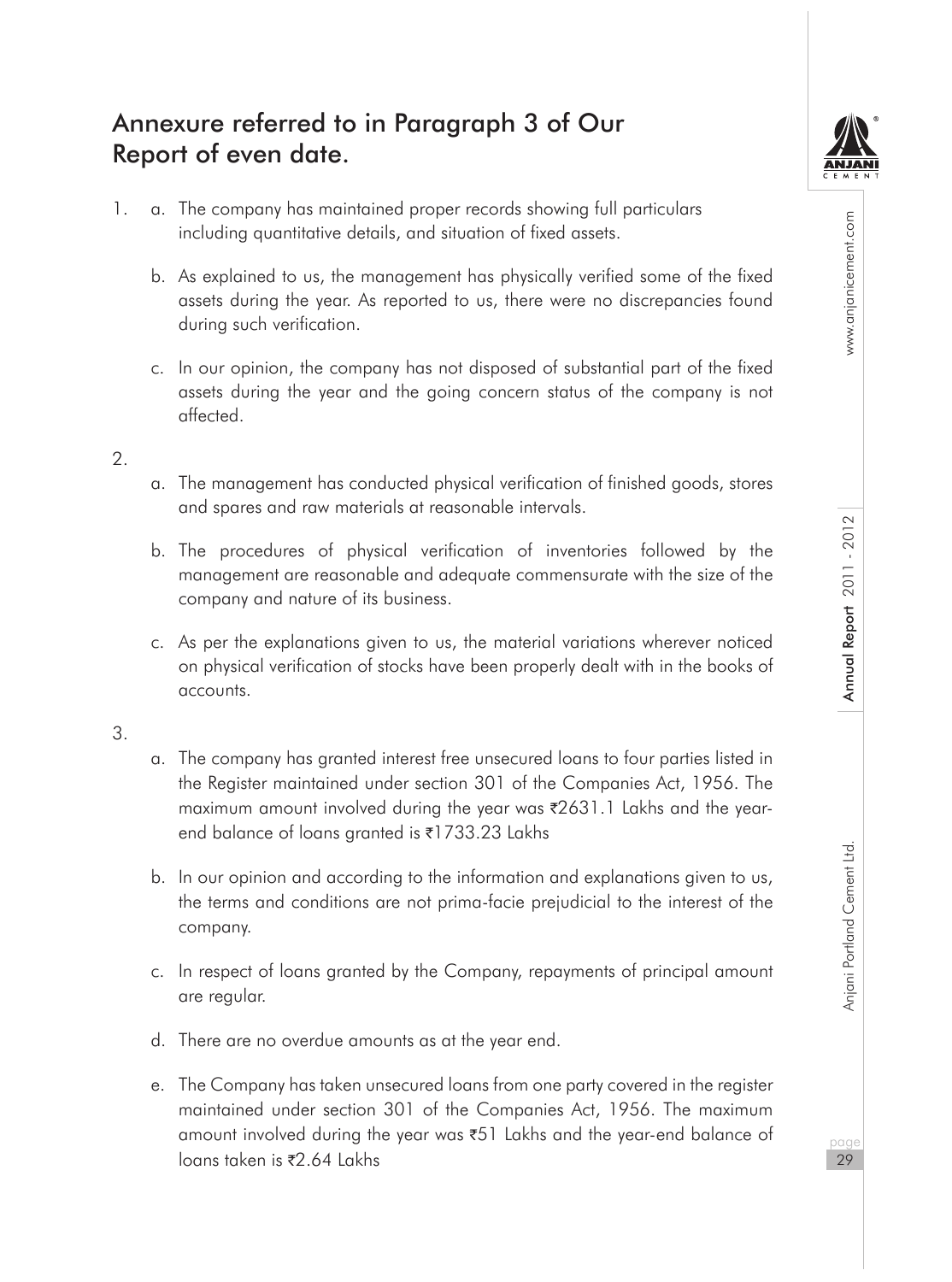- f. In our opinion and according to the information and explanations given to us, the terms and conditions are not prima-facie prejudicial to the interest of the company.
- g. In respect of loans taken by the Company, the repayments of principal amount are regular.
- 4. In our opinion and according to the information and explanations given to us, there are adequate internal control procedures commensurate with the size of the company and the nature of its business for the purchase of inventory, fixed assets and also for the sale of goods. Further, on the basis of our examinations and according to the information and explanations given to us, we have neither come across nor have been informed of any instance of major weaknesses in the aforesaid internal control systems.
	- a. According to the information and explanations given to us, we are of the opinion that the transactions that need to be entered into the register maintained under section 301 of the Companies Act, 1956, have been so entered.
	- b. In our opinion and according to the information and explanations given to us, the transactions made in pursuance of contracts or arrangements entered in the register maintained under section 301 of the Companies Act, 1956 and exceeding the value of rupees five lakhs in respect of any party during the year have been made at prices which are reasonable having regard to the prevailing market prices at the relevant time.
- 6. In our opinion and according to the information and explanations given to us the company is in the process of complying with the directives issued by the Reserve Bank of India, the provisions of Section 58A & 58AA of the Companies Act, 1956 and the Companies (Acceptance of Deposits) Rules, 1975, with regard to the deposits accepted from the public. According to the information and explanations given to us, in this regard, no Order under the aforesaid sections has been passed by the Company Law Board or National Company Law Tribunal or Reserve Bank of India or any court or any other Tribunal of the company.
- 7. In our opinion, the internal audit system of the Company is commensurate with its size and nature of its business.
- 8. We have broadly reviewed the cost records maintained by the Company pursuant to Companies (Cost Accounting Records) Rules, 2011 prescribed by the Central Government under Section 209(1)(d) of the Companies Act, 1956 and are of the opinion that prima facie the prescribed cost recores have been maintained. We have, however, not made a detailed examination of the cost records with a view to determine whether they are accurate or complete

5.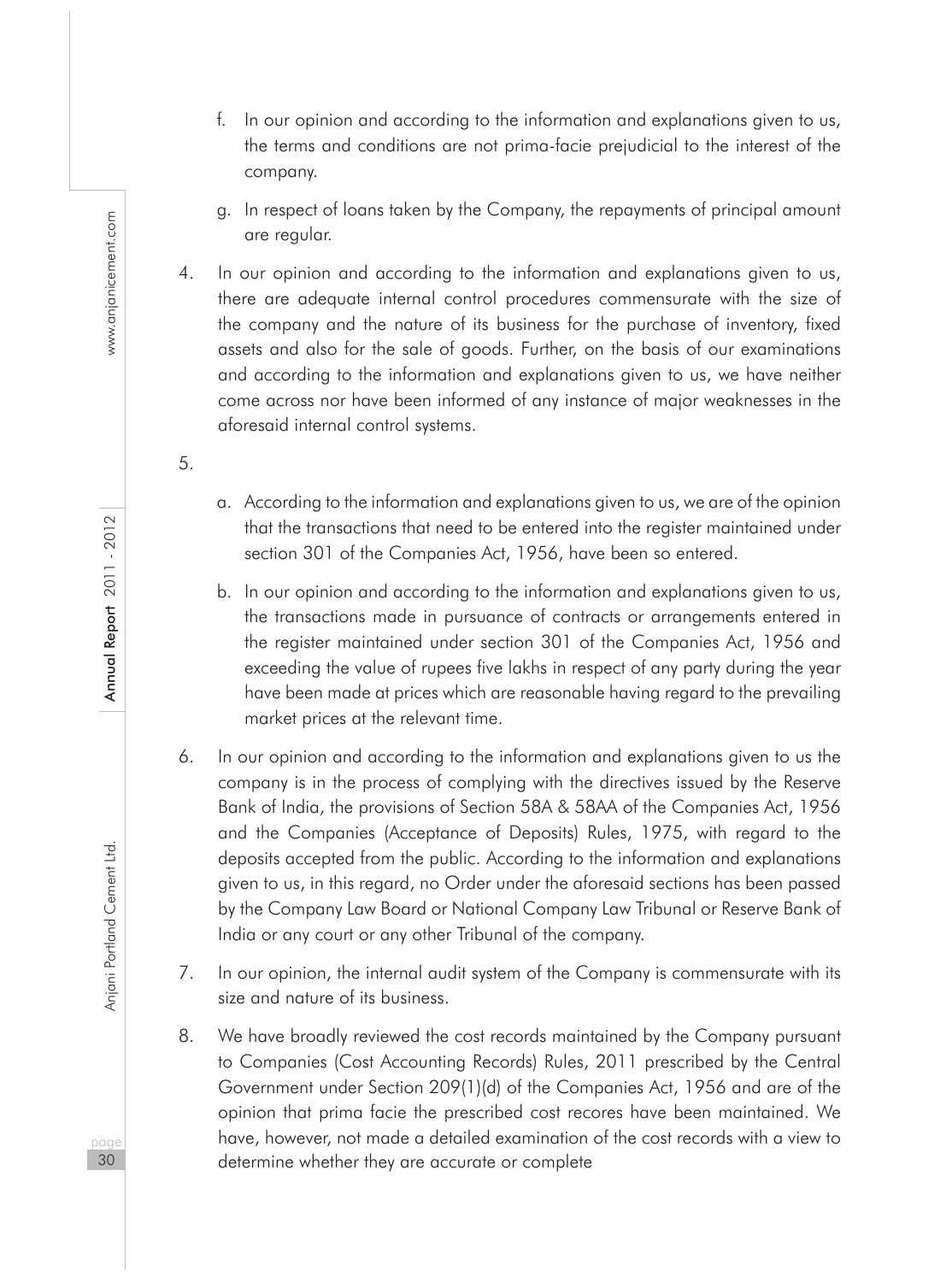**IN JAN** 

www.anjanicement.com

- 9. In respect of statutory dues
	- a. According to the records of the Company, the undisputed statutory dues including Provident Fund, Employees State Insurance, service tax, excise duty, sales tax and cess have been generally regularly deposited with the appropriate authorities . According to the information and explanations given to us, no undisputed amounts payable in respect of the aforesaid dues were outstanding as at 31<sup>st</sup> March, 2012 for a period of more than six months from the date they become payable.
	- b. According to the records of the company examined, there are no dues of Customs tax, Wealth tax, Excise duty / Cess, except in case of Income tax the details of which are given below:

| Name of the<br>statue  | Nature of<br>Dues | Amount to the<br>extent not paid<br>(in Lakhs) | Period to which the<br>amount relates | Forum where<br>dispute is pending      |
|------------------------|-------------------|------------------------------------------------|---------------------------------------|----------------------------------------|
| Income Tax<br>Act 1961 | Income Tax        | 50.09                                          | 2007-08                               | Commissioner<br>(Appeals)<br>Hyderabad |
| Income Tax<br>Act 1961 | Income Tax        | 123.02                                         | 2008-09                               | Commissioner<br>(Appeals)<br>Hyderabad |

- 10. The company has no accumulated losses and has not incurred any cash losses during the financial year covered by our audit or in the immediately preceding financial year.
- 11. Based on our audit procedures and according to the information and explanations given to us, we are of the opinion that the company has not defaulted in repayment of dues to financial institutions & banks.
- 12. In our opinion and according to the information and explanations given to us, no loans and advances have been granted by the company on the basis of security by way of pledge of shares and other securities.
- 13. In our opinion, the company is not a chit fund or a nidhi/ mutual benefit fund/ society. Therefore, clause 4(xiii) of the Companies (Auditor's Report) Order, 2003 is not applicable to the company.
- 14. In our opinion and according to the information and explanations given to us, the company is not dealing in shares, securities, debentures and other investments. Accordingly the provisions of clause 4(xiv) of the Companies (Auditor's Report) Order, 2003 are not applicable to the company.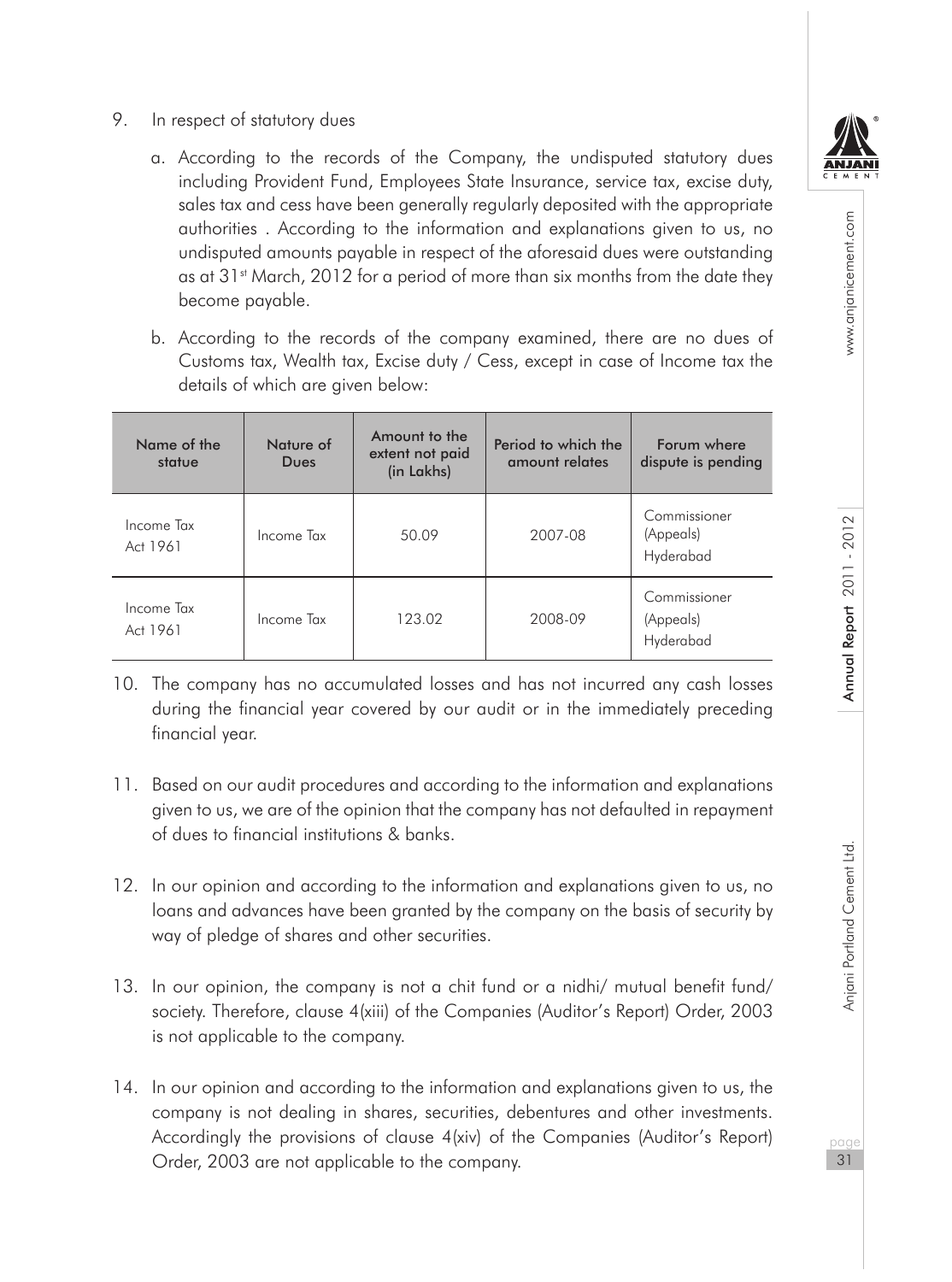- 15. In our opinion and according to the information and explanations given to us, the company has given guarantees for loans taken by its subsidiary company from bank. According to the information and explanations given to us, we are of the opinion that the terms and conditions thereof are not prima facie perjudicial to the intrest of the company.
- 16. The company has not raised new term loans during the year. The term loans outstanding were applied for the purposes for which they were taken.
- 17. According to the inforamtion and explanation given to us and on overall examination of balance sheet of the company, we are of the opinion that there are no funds raised for short term basis that have been used for long term investment.
- 18. During the year, the Company has not made any preferential allotment of shares to the parties and Companies covered in the register maintained under Section 301 of the Companies Act, 1956.
- 19. The Company has not raised any money by way of issue of Debentures during the year, hence paragraph (xix) of the order is not applicable to the company.
- 20. According to the information and explanations given to us during the year the company has not raised any funds on public issue and hence this clause is not applicable to the company.
- 21. According to the information and explanations given to us no fraud on or by the company has been noticed or reported during the course of our audit.

For M Anandam & Co., Chartered Accountants (Firm Regn.No.000125S)

MV Ranganath Partner M.No.28031

www.anjanicement.com

Anjani Portland Cement Ltd.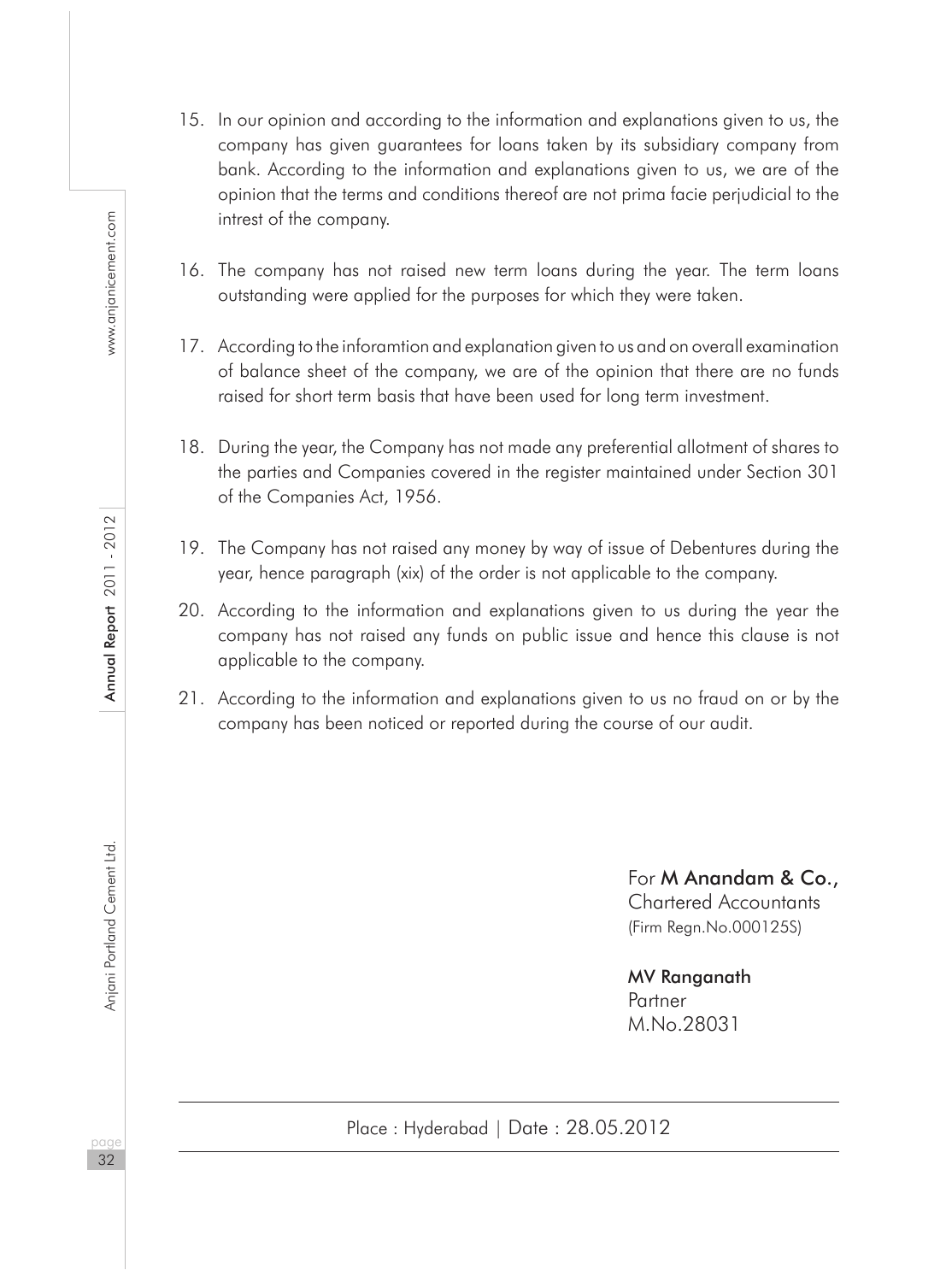## Balance Sheet

as at 31<sup>st</sup> March, 2012 **and 2012 a** in Lakhs

| <b>Particulars</b>                     | Note           | 31 <sup>st</sup> March,<br>2012 | 31 <sup>st</sup> March,<br>2011 |
|----------------------------------------|----------------|---------------------------------|---------------------------------|
| <b>EQUITY AND LIABILITIES</b><br>Т     |                |                                 |                                 |
| 1. Shareholders' Funds                 |                |                                 |                                 |
| a. Share Capital                       | 2              | 1838.96                         | 1838.96                         |
| b. Reserves & Surplus                  | 3              | 5906.22                         | 4582.25                         |
| 2. Non-Current Liabilities             |                |                                 |                                 |
| a. Long-term borrowings                | $\overline{4}$ | 16953.87                        | 18171.87                        |
| b. Deferred tax liabilities (Net)      | 5              | 1201.64                         | 961.65                          |
| c. Other long term liabilities         | 6              | 143.31                          | 111.81                          |
| d. Long term provisions                | $\overline{7}$ | 71.61                           | 39.65                           |
| 3. Current Liabilities                 |                |                                 |                                 |
| a. Short-term borrowings               | 8              | 3678.49                         | 3644.68                         |
| b. Trade payables                      | 9              | 1817.43                         | 980.29                          |
| c. Other current liabilities           | 10             | 4885.35                         | 4047.40                         |
| d. Short term provisions               | 11             | 463.56                          | 176.60                          |
| Total                                  |                | 36960.44                        | 34555.16                        |
| II ASSETS                              |                |                                 |                                 |
| 1. Non-current assets                  |                |                                 |                                 |
| a. Fixed assets                        |                |                                 |                                 |
| i. Tangible assets                     | 12             | 22887.42                        | 23426.27                        |
| ii. Capital work-in-progress           |                | 923.24                          | 40.83                           |
| b. Non-current investments             | 13             | 1646.95                         | 1646.95                         |
| c. Long term loans and advances        | 14             | 422.94                          | 1118.69                         |
| 2. Current assets                      |                |                                 |                                 |
| a. Inventories                         | 15             | 2956.38                         | 3378.21                         |
| b. Trade receivables                   | 16             | 2094.97                         | 1487.48                         |
| c. Cash and cash equivalents           | 17             | 360.29                          | 227.49                          |
| d. Short-term loans and advances       | 18             | 5668.25                         | 3229.24                         |
| Total                                  |                | 36960.44                        | 34555.16                        |
| <b>Significant Accounting Policies</b> | 1              |                                 |                                 |



www.anjanicement.com pageannia Portland Cement Ltd. Annu**al Report 2011 - 2012** Annual Report 2012 Www.anjanicement.com

Anjani Portland Cement Ltd.

For M Anandam & Co **P V R L Narasimha Raju** P R Raju<br>
Chartered Accountants **P R Raju P Executive Director** Director Chartered Accountants

Partner<br>M.No 28031

MV Ranganath R V A Narasimha Rao Chief Financial Officer

Place : Hyderabad | Date : 28.05.2012

page 33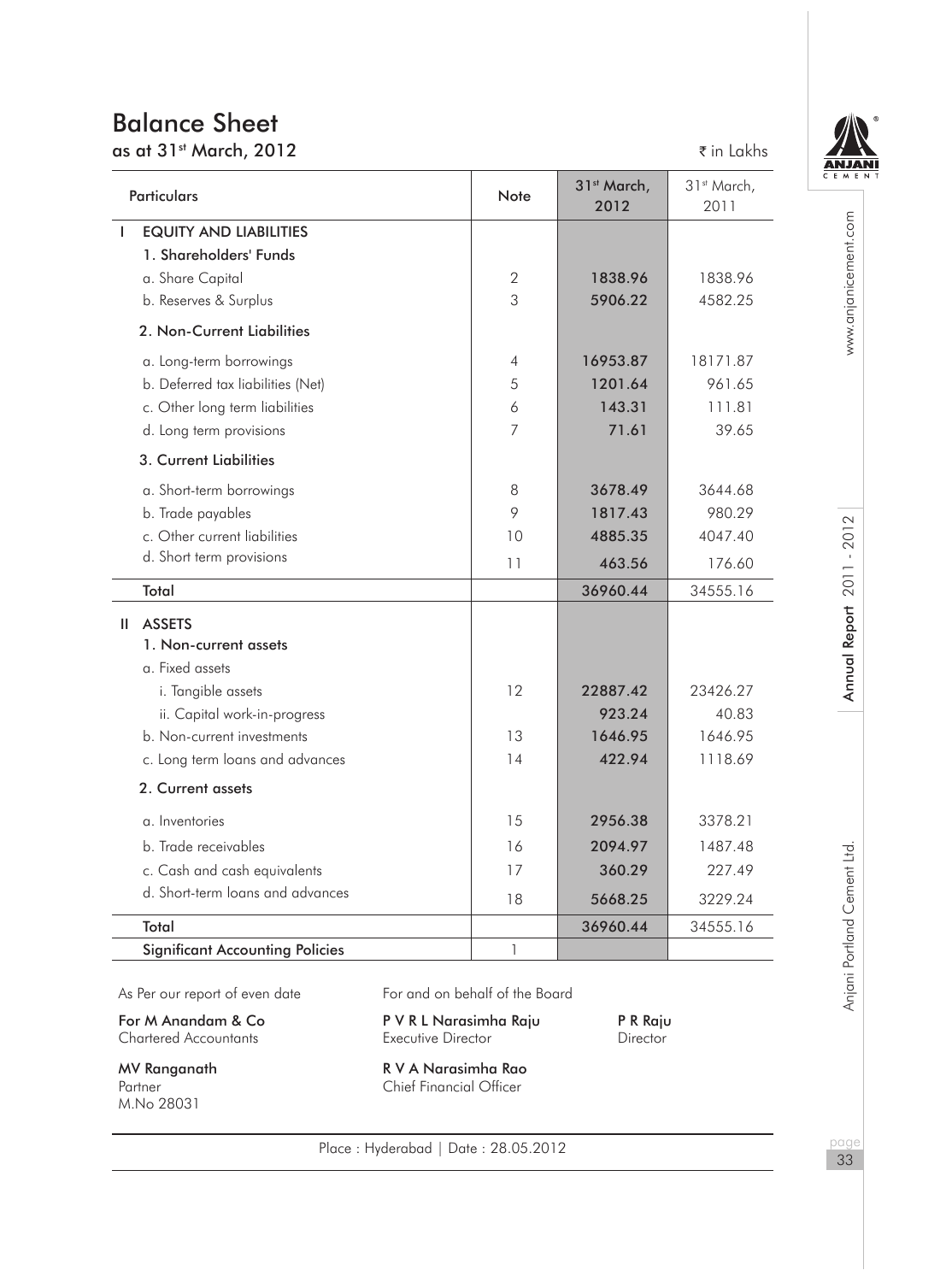# Statement of Profit and Loss

for the Year Ended 31<sup>st</sup> March, 2012 The Year of the Year Ended 31<sup>st</sup> March, 2012 The Market of the Venus of the Venus of the Venus of the Venus of the Venus of the Venus of the Venus of the Venus of the Venus of the Ve

| <b>Particulars</b>                                               | Note         | 31 <sup>st</sup> March,<br>2012 | 31 <sup>st</sup> March,<br>2011 |
|------------------------------------------------------------------|--------------|---------------------------------|---------------------------------|
| <b>INCOME</b>                                                    |              |                                 |                                 |
| I. Revenue from operations                                       | 19           | 29609.24                        | 17549.93                        |
| II. Other Income                                                 | 20           | 711.02                          | 433.42                          |
| Total Revenue (I + II)                                           |              | 30320.26                        | 17983.35                        |
| <b>EXPENDITURE</b>                                               |              |                                 |                                 |
| Cost of Materials consumed<br>purchase of Traded Goods           | 21           | 3832.13<br>10.41                | 3418.63<br>Nil                  |
| Changes in inventories of finished<br>goods and work-in-progress | 22           | 809.03                          | (1667.37)                       |
| Employee benefits expense                                        | 23           | 1140.00                         | 881.45                          |
| <b>Finance Costs</b>                                             | 24           | 3376.83                         | 2590.14                         |
| Depreciation                                                     |              | 1383.27                         | 1274.78                         |
| Other Expenses                                                   | 25           | 17582.96                        | 11356.24                        |
| <b>Total Expenses</b>                                            |              | 28134.63                        | 17853.87                        |
| Profit before Tax                                                |              | 2185.63                         | 129.48                          |
| Tax expense                                                      |              |                                 |                                 |
| Current tax                                                      |              | 364.42                          | 21.51                           |
| Tax for the earlier years                                        |              | 0.77                            | 16.40                           |
| Deferred tax                                                     |              | 239.99                          | 33.96                           |
| Profit After Tax                                                 |              | 1580.45                         | 57.61                           |
| Earnings per equity share                                        | 28           |                                 |                                 |
| 1. Basic                                                         |              | 8.59                            | 0.31                            |
| 2. Diluted                                                       |              | 8.59                            | 0.31                            |
| <b>Significant Accounting Policies</b>                           | $\mathbf{1}$ |                                 |                                 |

M.No 28031

As Per our report of even date For and on behalf of the Board

For M Anandam & Co **P V R L Narasimha Raju** P R Raju<br>
Chartered Accountants **P R Raju P Executive Director** Director Chartered Accountants Executive Director Director

M V Ranganath R V A Narasimha Rao Partner Chief Financial Officer

page 34

Place : Hyderabad | Date : 28.05.2012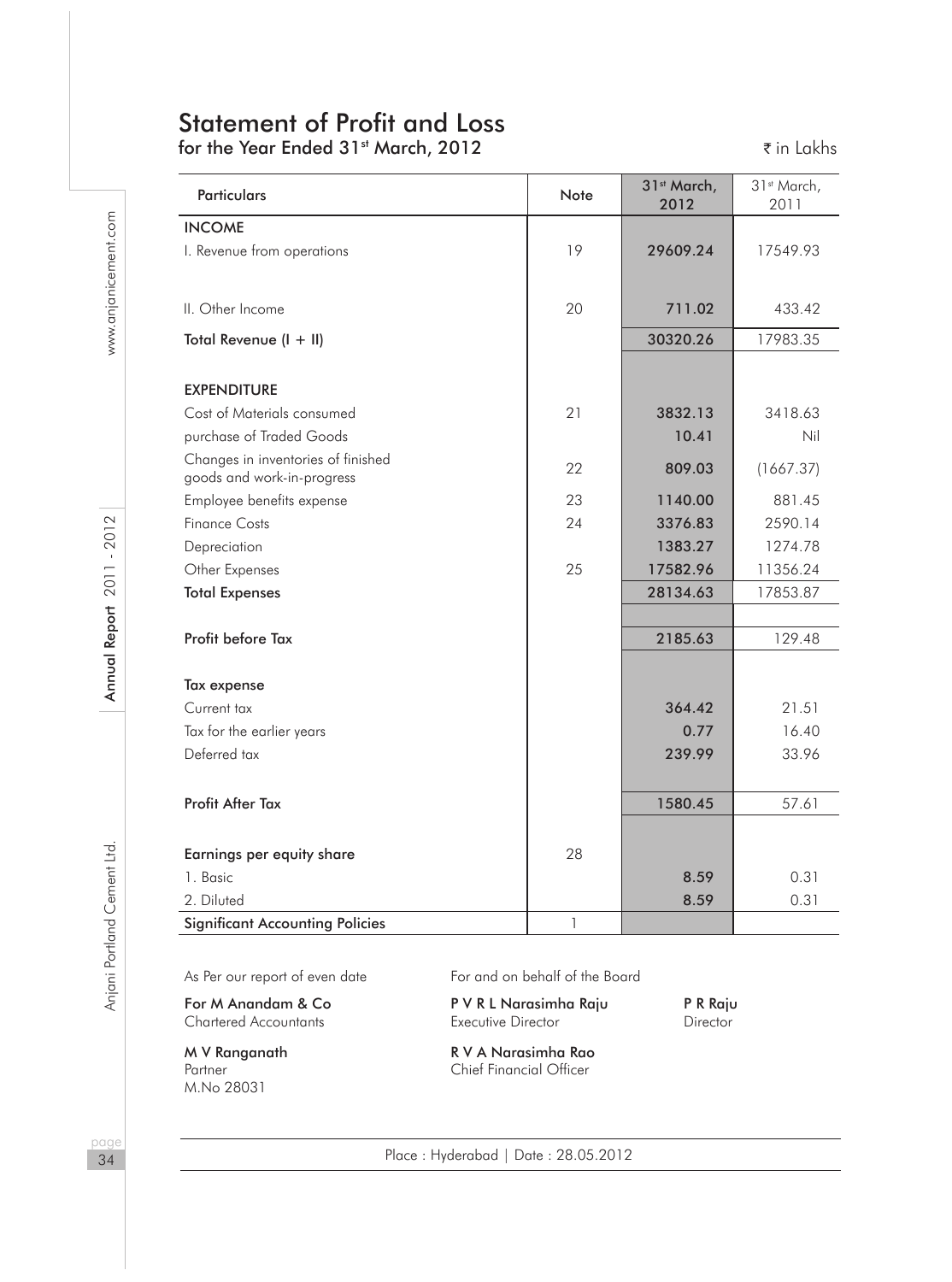# Cash Flow Statement for the Year Ended 31st March, 2012 Tin Lakhs



35

| Particulars                                                                                                                  |                                                            | Year Ended 31st<br><b>March, 2012</b> | Year Ended 31st<br>March, 2011 |           |                      |
|------------------------------------------------------------------------------------------------------------------------------|------------------------------------------------------------|---------------------------------------|--------------------------------|-----------|----------------------|
| a. Cash Flow From Operating Activities:                                                                                      |                                                            |                                       |                                |           |                      |
| Net Profit before Tax                                                                                                        | 2185.63                                                    |                                       | 129.49                         |           | www.anjanicement.com |
| Adjustment for:                                                                                                              |                                                            |                                       |                                |           |                      |
| Add: Depreciation                                                                                                            | 1383.27                                                    |                                       | 1274.78                        |           |                      |
| Add: Interest and Finance charges                                                                                            | 3376.83                                                    |                                       | 2590.14                        |           |                      |
| Less: MAT Credit Entitlement                                                                                                 | (364.42)                                                   |                                       | (21.52)                        |           |                      |
| Operating Profit Before Working Capital Changes                                                                              | 6581.30                                                    |                                       | 3972.89                        |           |                      |
| Changes in Working Capital                                                                                                   |                                                            |                                       |                                |           |                      |
| - (Increase)/Decrease in Inventories                                                                                         | 421.83                                                     |                                       | (2144.67)                      |           |                      |
| (Increase)/Decrease in Trade Receivable                                                                                      | (607.50)                                                   |                                       | (371.19)                       |           |                      |
| (Increase)/Decrease in Loans and Advances                                                                                    | (1596.57)                                                  |                                       | (752.83)                       |           |                      |
| - Increase/(Decrease) in Current Liabilities                                                                                 | 1705.57                                                    |                                       | 659.15                         |           |                      |
| <b>Cash Generated from Operations</b>                                                                                        | 6504.63                                                    |                                       | 1363.36                        |           |                      |
| Direct taxes paid                                                                                                            | 149.80                                                     |                                       | 160.33                         |           |                      |
| Net Cash Flow from Operating Activities                                                                                      |                                                            | 6354.83                               |                                | 1203.03   |                      |
| b. Cash Flow from Investing Activities:                                                                                      |                                                            |                                       |                                |           | $-2012$              |
| Inflow/(Outflow)                                                                                                             |                                                            |                                       |                                |           | 2011                 |
| Net Purchase of Fixed Assets                                                                                                 | (842.08)                                                   |                                       | (2937.05)                      |           |                      |
| (Increase)/Decrease in Capital work In Progress                                                                              | (882.41)                                                   |                                       | (16.27)                        |           |                      |
| Net Cash Flow from Investing Activities                                                                                      |                                                            | (1724.49)                             |                                | (2953.32) |                      |
| c. Cash Flow From Financing Activities:                                                                                      |                                                            |                                       |                                |           | Annual Report        |
| Inflow/(Outflow)                                                                                                             |                                                            |                                       |                                |           |                      |
| Proceeds/(Repayment) of Hire purchase Loans                                                                                  | 0.77                                                       |                                       | (22.77)                        |           |                      |
| Proceeds from Long Term Borrowing                                                                                            | (1602.54)                                                  |                                       | (109.29)                       |           |                      |
| Increase/(Decrease) in Cash Credit Utilisation                                                                               | (33.81)                                                    |                                       | 1741.31                        |           |                      |
| (Repayment)/Proceeds from Unsecured Loans                                                                                    | 447.24                                                     |                                       | 2,698.84                       |           |                      |
| <b>Interest Paid</b>                                                                                                         | (3376.83)                                                  |                                       | (2590.14)                      |           |                      |
| Net Cash Flow from Financing Activities                                                                                      |                                                            | (4497.54)                             |                                | 1717.95   |                      |
| d. Net Increase / (Decrease) In Cash And Cash<br>Equivalents:                                                                |                                                            | 132.00                                |                                | (32.36)   |                      |
| Cash and Cash Equivalents at the<br>begining of the year                                                                     |                                                            | 227.49                                |                                | 259.85    | ortland Cement Ltd   |
| Cash and Cash Equivalents at the close of the year                                                                           |                                                            | 360.29                                |                                | 227.49    |                      |
| Note: Previous year's figures have been regrouped and recast wherever necessary to conform to current year's classification. |                                                            |                                       |                                |           |                      |
| As Per our report of even date                                                                                               | For and on behalf of the Board                             |                                       |                                |           | ட<br>Anjani          |
| For M Anandam & Co<br><b>Chartered Accountants</b>                                                                           | PVRL Narasimha Raju<br>Executive Director                  |                                       | P R Raju<br>Director           |           |                      |
| MV Ranganath<br>Partner<br>M.No 28031                                                                                        | <b>RVA Narasimha Rao</b><br><b>Chief Financial Officer</b> |                                       |                                |           |                      |

Place : Hyderabad | Date : 28.05.2012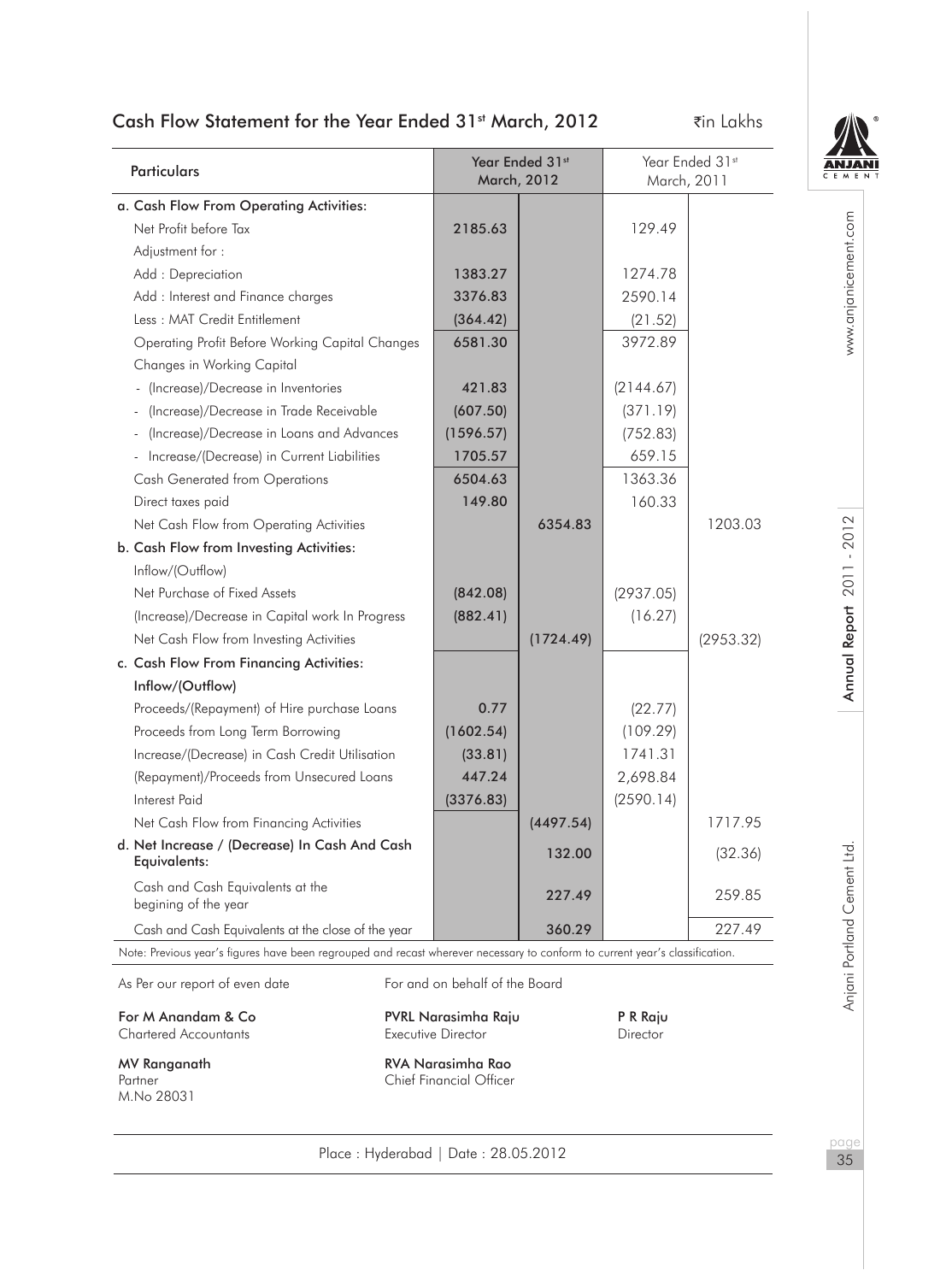# Significant Accounting Policies

#### Note 1 : Significant Accounting Policies

# 1. Basis of Preparation

The financial statements have been prepared to comply with the Accounting Standards notified by Companies (Accounting Standards) Rules, 2006 (as amended) and the relevant provisions of the Companies Act, 1956. The financial statements have been prepared under the historical cost convention on an accrual basis.

The accounting policies have been consistently applied by the Company and are consistent with those used in the previous year.

During the year ended 31<sup>st</sup> March, 2012, the revised Schedule VI notified under the Companies Act 1956, has become applicable to the company, for preparation and presentation of its financial statements. The adoption of revised Schedule VI does not impact recognition and measurement principles followed for preparation of financial statements. However, it has significant impact on presentation and disclosures made in the financial statements. The company has also reclassified the previous year figures in accordance with the requirements applicable for the current year.

# 2. Revenue Recognition

Income from sale of goods is recognized at the point of dispatch to customers except in the case of consignment agents where the revenue is recognized only after sale is effected by the consignment agent. Sale value includes Excise Duty, VAT and applicable freight.

# 3. Fixed Assets

Fixed assets are stated at cost of acquisition or construction. Cost comprises of the purchase price and other attributable expenses including cost of borrowings till the date of capitalization of the asset acquired / installed / commissioned.

All the expenditure incurred on establishing / setting up of new projects / substantial expansion of existing facilities/creation of new assets is capitalized. Such expenditure to be capitalized includes borrowing / finance costs, direct and indirect expenditure incurred on such assets upto the time they are completed.

# 4. Depreciation

Depreciation on fixed assets has been provided on the straight line method and at the rates and in the manner specified in Schedule XIV to the Companies Act, 1956.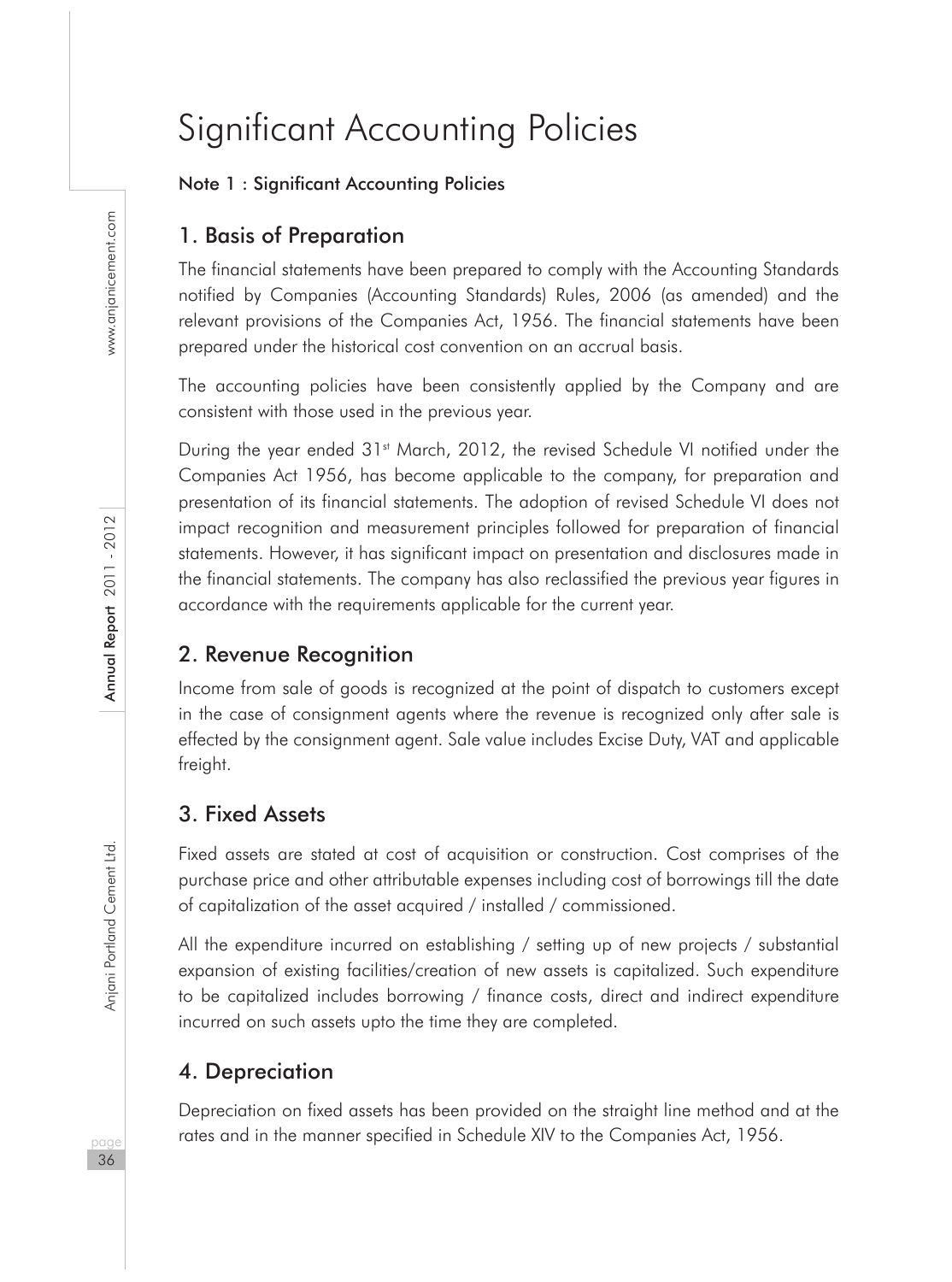5. Investments

Long term investments are stated at cost. The diminution in the market value of such investments is not recognized unless it is considered permanent in nature.

Current investments are valued at the cost or market value whichever is lower.

# 6. Borrowing Costs

Borrowing costs relating to acquisition of fixed assets which takes substantial period of time to get ready for its intended use are included to the extent they relate to the period till such assets are ready to be put to use. All other borrowing costs are charged to revenue. Borrowing costs consist of interest and other costs that the company incurs in connection with borrowing of funds.

# 7. Accounting for Leases

Rentals in respect of leased premises are charged to profit and loss account.

# 8. Inventories

Items of inventories are measured at lower of cost or net realizable value after providing for obsolescence, if any. Cost comprises of cost of purchase, cost of conversion, and other costs incurred in bringing the inventories to the present location and condition.

# 9. Employee Benefits

# a. Defined Contribution Plan

Retirement benefits in the form of Provident Fund are defined contribution scheme and the contributions are charged to the Profit and Loss Account of the year when the contribution to the respective funds become due.

#### b. Defined Benefit Plan

#### - Compensated absences

Long term compensated absences are provided for based on actuarial valuation. The actuarial valuation is done as per projected unit credit method as at the Balance Sheet date. Actuarial gains / losses are immediately recognized in the Profit & Loss Account.

#### Super Annuation

Retirement benefits in the form of Superannuation Fund are defined contribution scheme and the contribution is charged to the Profit and Loss Account of the year when the contribution to the respective funds are due. The Company has created an approved Superannuation Fund and accounts for the contribution made to LIC against an insurance policy taken with them. There are no other obligations other than the contribution payable to the funds.

#### **Gratuity**

Gratuity liability is a defined benefit obligation and is provided for on the basis of an actuarial valuation on projected unit credit method made at the end of each financial year. The company has created an approved gratuity fund, which has taken



www.anjanicement.com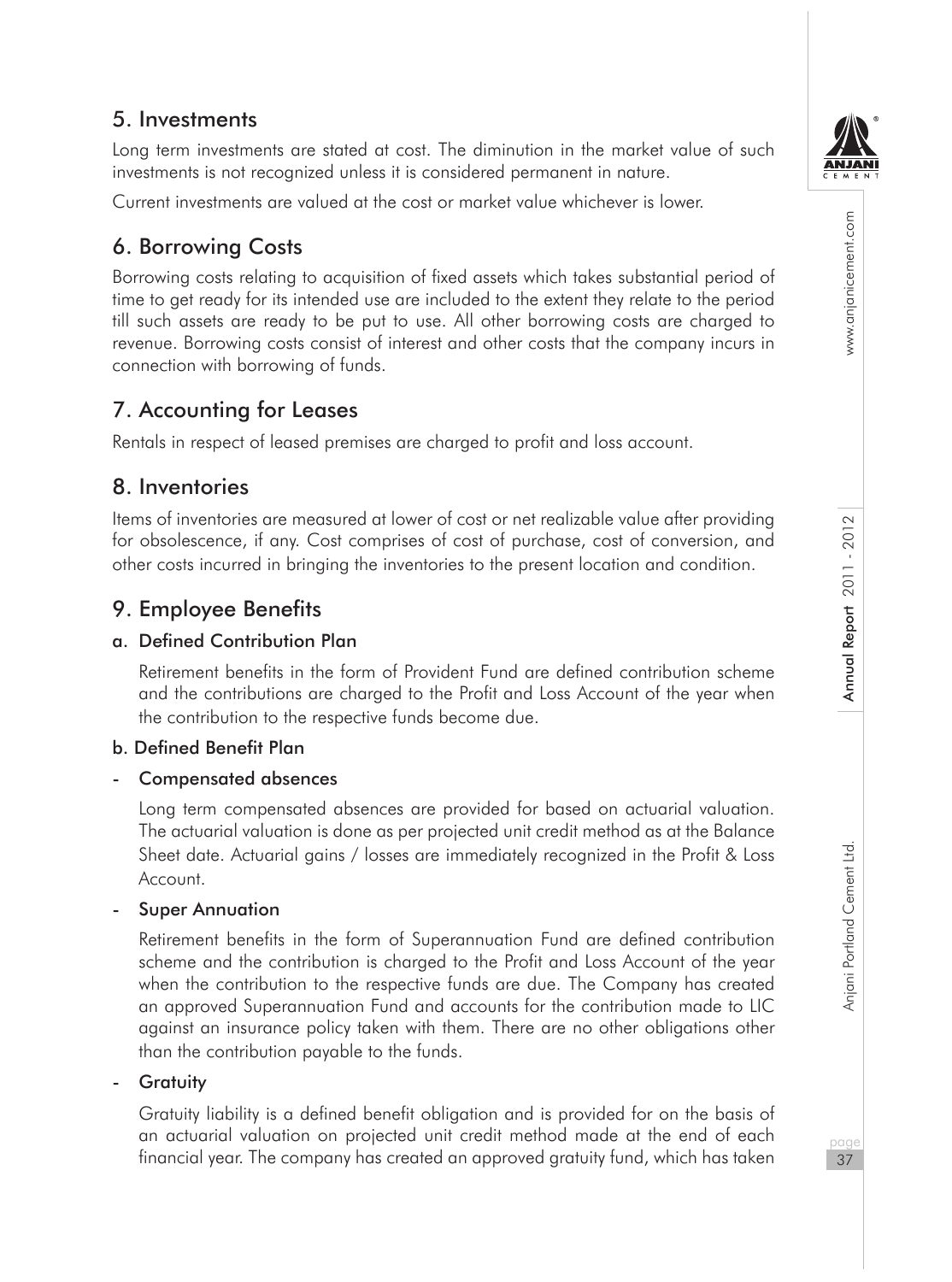a group gratuity cum insurance policy with Life Insurance Corporation of India (LIC), for future payment of aratuity to the employees. The Company accounts for aratuity liability of its employees on the basis of actuarial valuation carried out at the year end by LIC.

# 10. Taxes on Income

# a. Current Tax

Provision for current tax is made for the amount of tax payable in respect of taxable income for the year computed under the provisions of the Income Tax Act, 1961.

#### b. Deferred Tax

Deferred tax is recognized on timing difference being the difference between taxable income and accounting income that originate in one period and are capable of being reversed in the subsequent period/s, subject to the consideration of prudence.

# 11. Foreign Currency Transactions

Transactions denominated in foreign currencies are recorded at the exchange rate prevailing at the time of the transaction. Monetary items denominated in foreign currencies at the year end are translated at the year-end rates, the resultant gain or loss will be recognized in the profit and loss account. Any gain or loss arising on account of exchange difference on settlement of transaction is recognized in the profit and loss account

# 12. Provisions, Contingent Liabilities and Contingent Assets

Provisions involving substantial degree of estimation in measurement are recognized when there is a present obligation as a result of past events and it is probable that there will be an outflow of resources. Contingent Liabilities are disclosed when the Company has possible obligation or a present obligation and it is probable that a cash outflow will not be required to settle the obligation. Contingent Assets are neither recognized nor disclosed in the financial statements.

# 13. Use of Estimates

The preparation of financial statements requires estimates and assumptions to be made that affect the reported amount of assets, liabilities, revenues and expenses. The estimates used in preparation and presentation of financial statements are prudent and reasonable. Actual results could differ from estimates. Any revision of accounting estimates is recognized prospectively in the current and future periods.

# 14. Impairment

The carrying amounts of assets are reviewed at each Balance Sheet date if there is any indication of impairment based on internal/external factors. An impairment loss will be recognized if the carrying amount of an asset exceeds its estimated recoverable amount. The recoverable amount is greater of asset's net selling price and value in use. In assessing the value in use, the estimated future economic benefits are discounted to the present value at the weighted average cost of capital.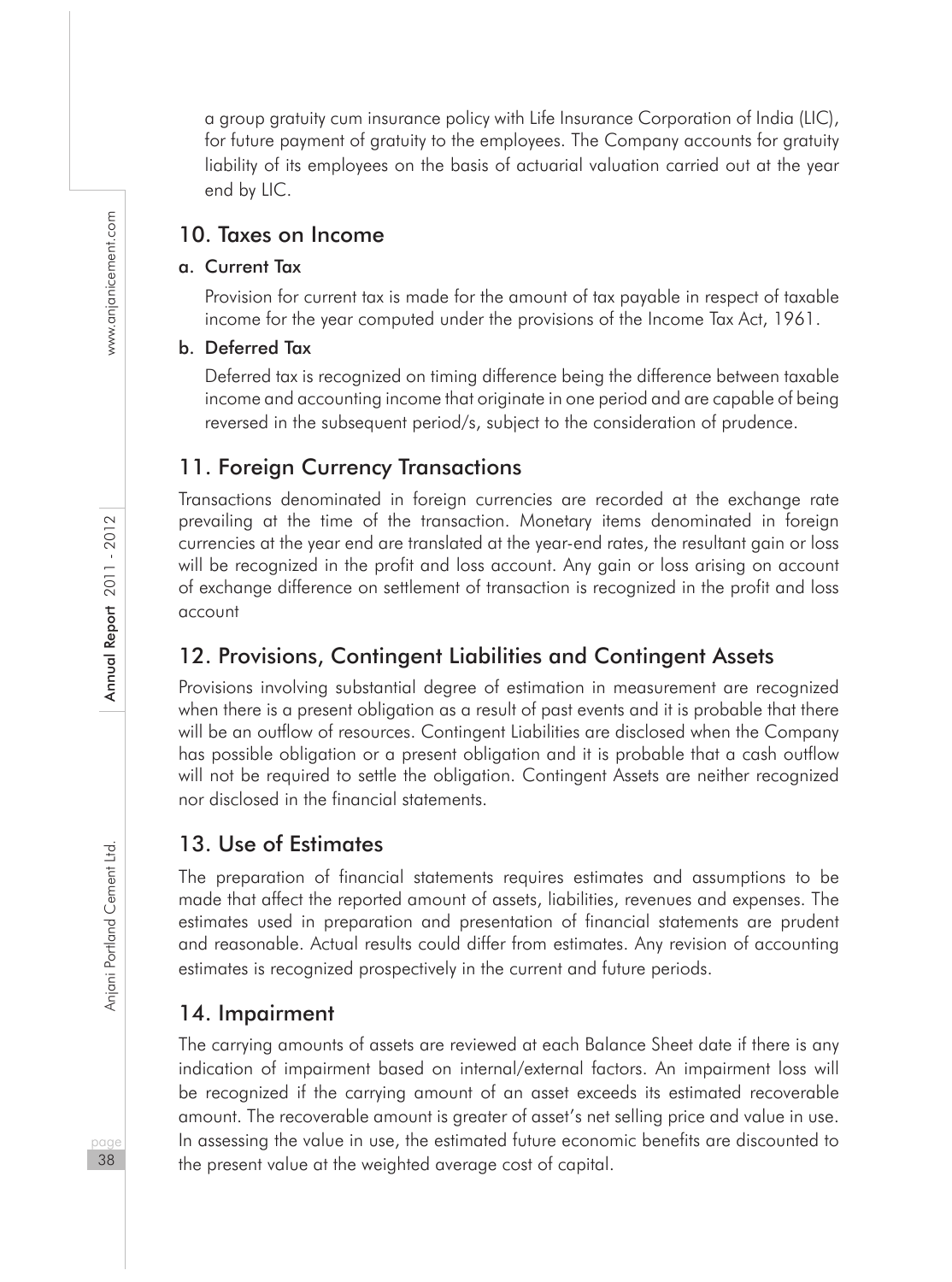# Note 2 : Share Capital and the state of the state of the state of the state of the state of the state of the state of the state of the state of the state of the state of the state of the state of the state of the state of

| <b>Particulars</b>                                                   | 31 <sup>st</sup> March,<br>2012 | 31 <sup>st</sup> March,<br>2011 |
|----------------------------------------------------------------------|---------------------------------|---------------------------------|
| 1. Authorised Capital                                                |                                 |                                 |
| 1000000 14% Cumulative Redeemable Preference<br>Shares of ₹10/- each | 100.00                          | 100.00                          |
| 30000000 Equity Shares of ₹10 each                                   | 3000.00                         | 3000.00                         |
|                                                                      | 3100.00                         | 3100.00                         |
| <b>Issued Capital</b>                                                |                                 |                                 |
| 18394463 Equity Shares of ₹10 each fully issued                      | 1839.45                         | 1839.45                         |
| Subscribed and Paid Up Capital                                       |                                 |                                 |
| 18389597 Equity Shares of ₹10 each fully paid up                     | 1838.96                         | 1838.96                         |
| Total                                                                | 1838.96                         | 1838.96                         |

| 1.1. The details of shareholders holding more<br>than 5% shares in the company | 31st March, 2012      |                            | 31 <sup>st</sup> March, 2011 |                            |
|--------------------------------------------------------------------------------|-----------------------|----------------------------|------------------------------|----------------------------|
| <b>Share Capital</b>                                                           | % of share<br>holding | Number of<br><b>Shares</b> | % of share<br>holding        | Number of<br><b>Shares</b> |
| K V Vishnu Raju                                                                | 39.31                 | 7228916                    | 39.23                        | 7214816                    |
| K Ramavathy                                                                    | 6.51                  | 196600                     | 6.51                         | 196600                     |

# Note 3 : Reserves & Surplus in Lakhs ₹ in Lakhs

| Particulars                                                 | 31 <sup>st</sup> March,<br>2012 | 31 <sup>st</sup> March,<br>2011 |
|-------------------------------------------------------------|---------------------------------|---------------------------------|
| Capital Reserve                                             | 20.00                           | 20.00                           |
| General Reserve                                             |                                 |                                 |
| Opening balance                                             | 260.00                          | 260.00                          |
| Add: Current Year Transfer                                  | 240.00                          | Nil                             |
| Total                                                       | 500.00                          | 260.00                          |
| Surplus                                                     |                                 |                                 |
| Opening balance                                             | 4302.25                         | 4415.62                         |
| Add: Net profit transferred from Statement of Profit & Loss | 1580.45                         | 57.61                           |
| Total                                                       | 5882.70                         | 4473.23                         |
| Less Appropriations:                                        |                                 |                                 |
| Dividend                                                    | 220.68                          | 147.12                          |
| Corporate dividend tax                                      | 35.80                           | 23.86                           |
| Transfer to General Reserve                                 | 240.00                          | Nil                             |
| Surplus - Closing balance                                   | 5386.22                         | 4302.25                         |
| Total                                                       | 5906.22                         | 4582.25                         |

ANJANI

www.anjanicement.com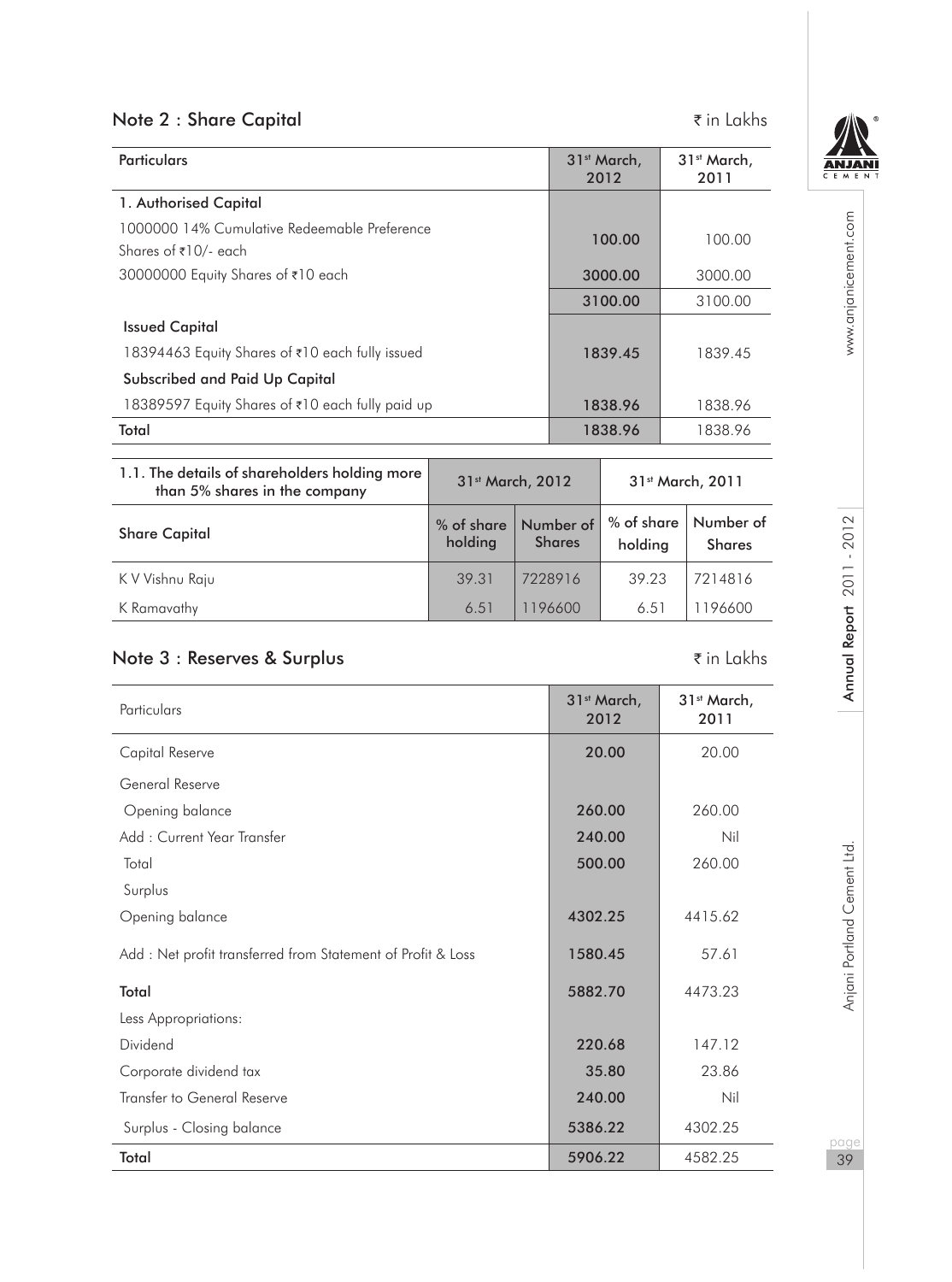#### Note 4 : Long Term Borrowings in Lakhs ₹in Lakhs

| <b>Particulars</b>     | 31 <sup>st</sup> March,<br>2012 | 31 <sup>st</sup> March,<br>2011 |
|------------------------|---------------------------------|---------------------------------|
| <b>Secured Loans</b>   |                                 |                                 |
| Term Loans from Banks  | 8956.52                         | 10622.52                        |
| Vehicle Loans          | 9.45                            | 8.68                            |
| <b>Unsecured Loans</b> |                                 |                                 |
| <b>Public Deposits</b> | 308.43                          | 250.51                          |
| From Other Parties     | 7679.47                         | 7290.16                         |
| Total                  | 16953.87                        | 18171.87                        |

4.1. Term loans are secured by a first/joint equitable mortgage by deposit of title deeds, with State Bank of India, leader of consortium bankers, of all the Company's immovable properties, both present and future and hypothecation of all movable assets (other than book debts) ranking pari-passu with the charges created in favour of the Consortium Bankers, State Bank of India, Punjab National Bank, Indian Overseas Bank, and State Bank of Hyderabad. The term loans are further secured by the personal guarantee of Chairman and Managing Director and Executive Director.

#### 4.2 : Repayment schedule and Rate of Interest on Term Loans from Banks  $\vec{\tau}$  in Lakhs

| <b>Term Loans from Banks</b> | <b>Repayment Schedule</b> |         |         |         |         |
|------------------------------|---------------------------|---------|---------|---------|---------|
| Rate of Interest             | 2013-14                   | 2014-15 | 2015-16 | 2016-17 | 2017-18 |
| 15.49%                       | 1690.00                   | 1790.00 | 1810.00 | 1841.00 | 1825.52 |

#### 4.3 : Matuarity Profile of unsecured Loans as follows ` in Lakhs

|                           | 2013-14 | 2014-15 | 2016-16 |
|---------------------------|---------|---------|---------|
| Public Deposits           |         | 308.43  |         |
| <b>From Other Parties</b> | 2634.91 | 2812.65 | 2231.91 |

#### Note 5 : Deferred Tax Liabilities (Net)  $\bar{\tau}$  in Lakhs

# Particulars 31st March, 31st March, 31st March, 31st March, 31st March, 32st March, 32st March, 32st March, 32<br>- 2012 2012 31<sup>st</sup> March, 2011 Deferred Tax Asset Unabsorbed Depreciation **1003.42** 1003.42 1003.42 Employee Benefits **31.63** 18.84 1035.05 1022.26 Deferred Tax Liability **Depreciation** 2236.69 1983.91 Deferred Tax liabilties (Net) 1201.64 961.65

naa 40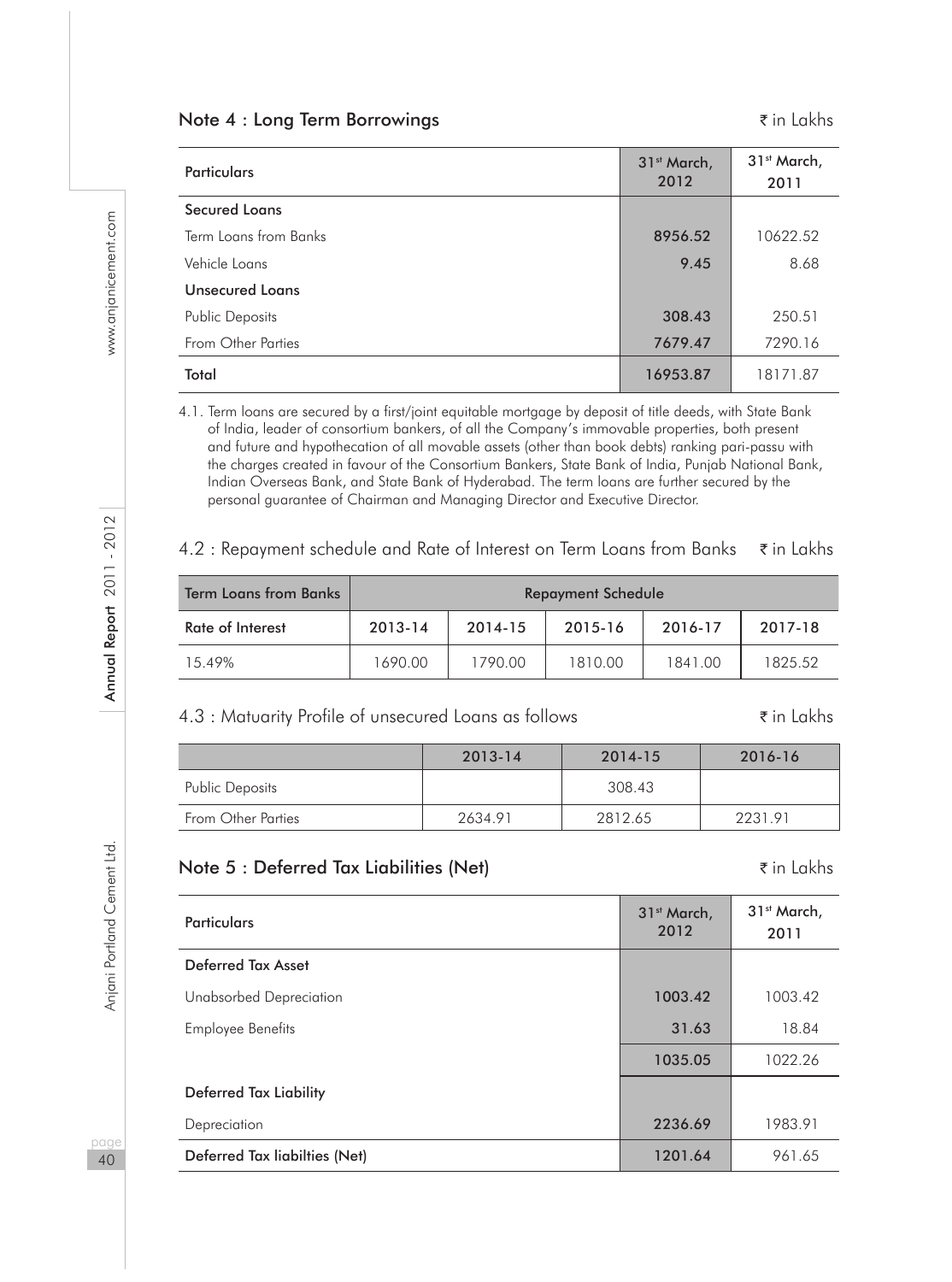| <b>Particulars</b>       | 31 <sup>st</sup> March,<br>2012 | 31 <sup>st</sup> March,<br>2011 |
|--------------------------|---------------------------------|---------------------------------|
| <b>Capital Creditors</b> | 143.31                          | 111.81                          |
| Total                    | 143.31                          | 111.81                          |

Note 6 : Other Long Term Liabilities  $\bar{\tau}$  in Lakhs

#### Note 7 : Long Term Provisions  $\bar{z}$  in Lakhs

|  | ₹in Lakh: |  |
|--|-----------|--|

| Particulars                     | 31 <sup>st</sup> March,<br>2012 | 31 <sup>st</sup> March,<br>2011 |
|---------------------------------|---------------------------------|---------------------------------|
| Provision for Employee Benefits |                                 |                                 |
| Gratuaty                        | 51.00                           | 9.60                            |
| Leave Encashment                | 20.61                           | 30.05                           |
| Total                           | 71.61                           | 39.65                           |

#### Note 8 : Short Term Borrowings **in Lakhs** ₹ in Lakhs

| <b>Particulars</b>    | 31 <sup>st</sup> March,<br>2012 | 31 <sup>st</sup> March,<br>2011 |
|-----------------------|---------------------------------|---------------------------------|
| Secured Joans - Banks |                                 |                                 |
| Working capital loans | 3678.49                         | 3644.48                         |
| Total                 | 3678.49                         | 3644.48                         |

Note : 8.1 Cash Credit facility with consortium Banks is secured by hypothecation of stocks of raw materials, stock in progress, finished goods, spares and book debts and second charge on Fixed Assets and personal guarantee of Chairman & Managing Director and Executive Director.

# Note 9 : Trade Payables and the set of the set of the set of the set of the set of the set of the set of the set of the set of the set of the set of the set of the set of the set of the set of the set of the set of the se

| <b>Particulars</b>                  | 31 <sup>st</sup> March,<br>2012 | 31 <sup>st</sup> March,<br>2011 |
|-------------------------------------|---------------------------------|---------------------------------|
| Dues to micro and small enterprises | Nil                             | Nil                             |
| Other suppliers                     | 1817.43                         | 980.29                          |
| Total                               | 1817.43                         | 980.29                          |

Note : 9.1 Out of the said amount ₹ NIL (Previous year ₹ NIL) pertains to Micro, Small and Medium enterprises as defined under Micro, Small and Medium Enterprises Developmenent Act, 2006 based on the information available with the company.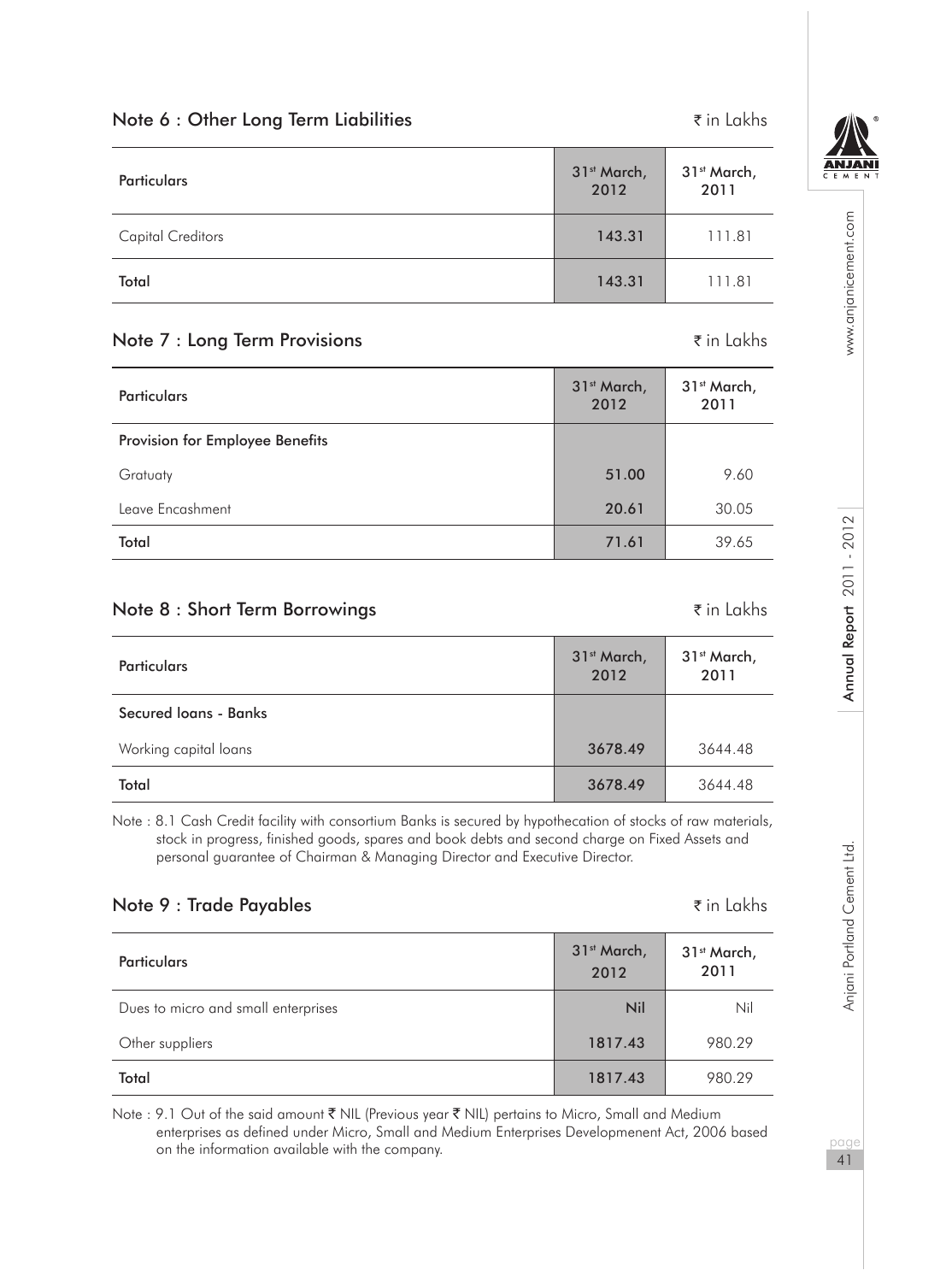# Note 10 : Other Current Liabilities in Lakhs

| Particulars                                        | 31 <sup>st</sup> March,<br>2012 | 31 <sup>st</sup> March,<br>2011 |
|----------------------------------------------------|---------------------------------|---------------------------------|
| Current maturities of long term debts - Secured    | 1991.94                         | 1450.90                         |
| Current maturities of long term debts - Unsecured* | 1011.40                         | 932.20                          |
| Advance from Customers                             | 667.14                          | 633.19                          |
| Others                                             |                                 |                                 |
| Expenses                                           | 403.15                          | 326.20                          |
| <b>Statutory Dues</b>                              | 66.57                           | 73.16                           |
| Duties & Taxes Payable                             | 643.24                          | 540.87                          |
| Interest Acrued & Not Due                          | 15.07                           | 16.36                           |
| Unclaimed Dividend**                               | 33.36                           | 28.44                           |
| Salaries & Wages Payable                           | 53.49                           | 46.08                           |
| Total                                              | 4885.35                         | 4047.40                         |

Note : \* Represents the advances/deposits from share holders, friends, relatives and others which are renewed year after year.

\*\* There are no amounts due to be remitted to Investor Eduction and Protection Fund out of these amounts.

Note 11 : Short Term Provisions in a set of the state of the state of the state of the state of the Sin Lakhs

| Particulars                                        | 31 <sup>st</sup> March,<br>2012 | 31 <sup>st</sup> March,<br>2011 |
|----------------------------------------------------|---------------------------------|---------------------------------|
| Provision For Employee Benefits                    |                                 |                                 |
| Leave encashment                                   | 2.61                            | 5.62                            |
| Proposed Dividend                                  | 220.68                          | 147.12                          |
| Corporate Dividend Tax                             | 35.80                           | 23.87                           |
| Provision for Income Tax (Net of Advance Tax Paid) | 204.48                          | Nil                             |
| Total                                              | 463.56                          | 176.60                          |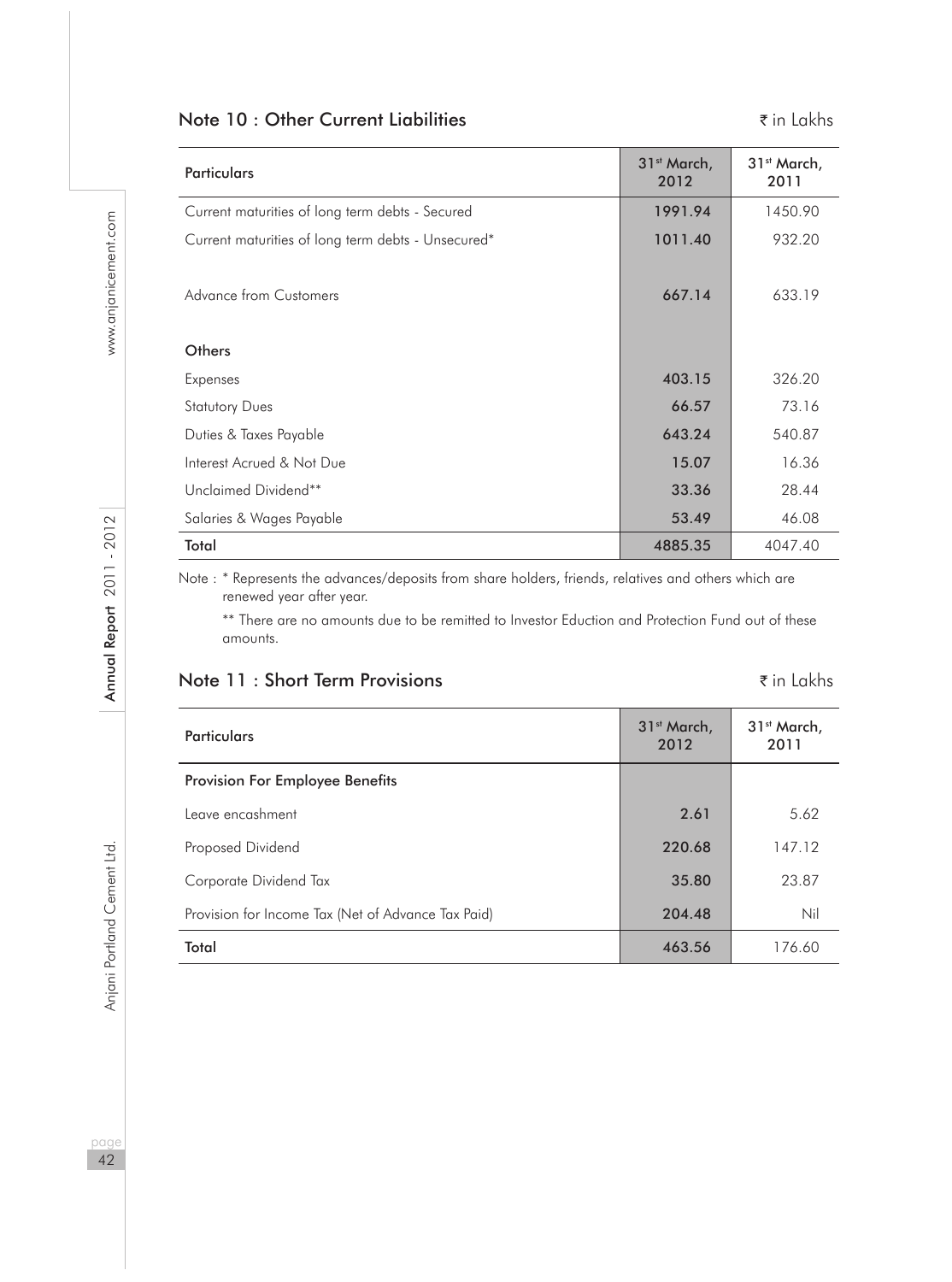| 2<br>í<br>$\frac{1}{2}$<br>)<br>I<br>-<br>י                         |  |
|---------------------------------------------------------------------|--|
| <b>Fixed Assets -</b><br>֡֕<br>֧֚֚֚֚֚֚֚֚֚֚֩֕<br>֧֡֡֡֡֡֘<br>Note 12: |  |

₹ in Lakhs

|             | 31.03.2011<br>As on                      | 714.30 | 1835.86   | 20427.12          | 138.14   | 191.36           | 119.49               | 23426.27 | 21762.18      |
|-------------|------------------------------------------|--------|-----------|-------------------|----------|------------------|----------------------|----------|---------------|
| Net Block   | 31.03.2012<br>As on                      | 871.75 | 1916.76   | 19591.86          | 187.04   | 205.49           | 114.52               | 22887.42 | 23426.27      |
|             | 31.03.2012<br>As at                      | I.     | 353.12    | 4693.91           | 106.11   | 103.54           | 24.31                | 5280.98  | 3900.05       |
| Depreciaton | <b>Deletions</b><br>$\delta$             |        |           |                   | 2.34     |                  |                      | 2.34     | 1.82          |
|             | For the Year                             | ł      | 62.49     | 1259.96           | 22.50    | 29.63            | 8.68                 | 1383.27  | 1274.78       |
|             | 01.04.2011<br>As at                      |        | 290.63    | 3433.94           | 85.94    | 73.91            | 15.63                | 3900.05  | 2627.09       |
|             | 31.03.2012<br>As at                      | 871.75 | 2269.88   | 24285.77          | 293.15   | 309.03           | 138.83               | 28168.40 | 27326.32      |
| Gross Block | <b>Deductions</b>                        |        |           |                   | 2.34     |                  |                      | 2.34     | 8.20          |
|             | Additions                                | 157.45 | 143.39    | 424.70            | 71.41    | 43.76            | 3.71                 | 844.42   | 2945.25       |
|             | $\frac{\text{As of}}{\text{01.04.2011}}$ | 714.30 | 2126.49   | 23861.07          | 224.08   | 265.27           | 135.12               | 27326.32 | 24389.27      |
|             | Particulars                              | Land   | Buildings | Plant & Equipment | Vehicles | Office Equipment | Furniture & Fixtures | Total    | Previous Year |



www.anjanicement.com pageannia Portland Cement Ltd. Annu**al Report 2011 - 2012** Annual Report 2012 Www.anjanicement.com

Annual Report 2011 - 2012

Anjani Portland Cement Ltd.

 $\rho$ <sub>43</sub>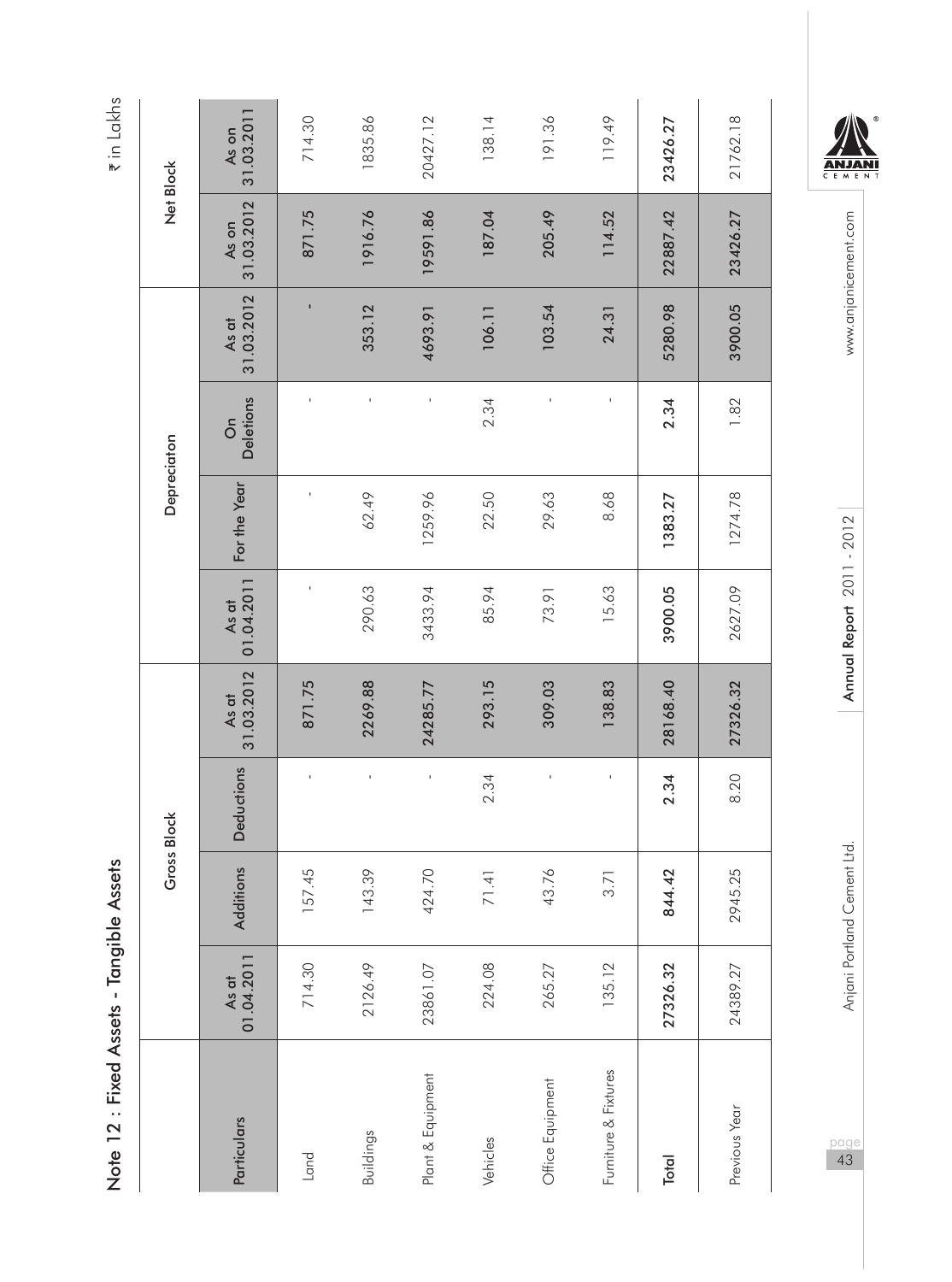# Note 13 : Non Current Investments  $\bar{\tau}$  in Lakhs

| Particulars                                                               | 31 <sup>st</sup> March.<br>2012 | 31 <sup>st</sup> March.<br>2011 |
|---------------------------------------------------------------------------|---------------------------------|---------------------------------|
| Long term - Unquoted                                                      |                                 |                                 |
| <b>Investments in Subsidiary Companies</b>                                |                                 |                                 |
| Vennar Ceramics Ltd 4966070 Equity Shares face<br>value of ₹10/- each     | 446.95                          | 446.95                          |
| Hitech Print Systems Ltd 1500000 Equity Share face<br>value of ₹10/- each | 1200.00                         | 1200.00                         |
| Total                                                                     | 1646.95                         | 1646.95                         |

# Note 14 : Long Term Loans and Advances The Mathematic Research to the 14 in Lakhs

| <b>Particulars</b>                    | 31 <sup>st</sup> March,<br>2012 | 31 <sup>st</sup> March,<br>2011 |
|---------------------------------------|---------------------------------|---------------------------------|
| Unsecured, Considered Good            |                                 |                                 |
| Capital Advances                      | 71.95                           | 1088.62                         |
| Deposits with Governement Departments | 339.36                          | 3.87                            |
| <b>Employee Advances</b>              | 8.75                            | 18.56                           |
| Other Deposits                        | 2.87                            | 7.64                            |
| Total                                 | 422.94                          | 1118.69                         |

# Note 15 : Inventories in Lakhs

#### Particulars 31st March, 31st March, 31st March, 31st March, 31st March, 32, 2012. 2012 31<sup>st</sup> March, 2011 Raw Materials 26.74 78.62 Packing Material 39.56 Stores & Spares 2007.16 713.48 Coal 420.61 469.13 Work-In-Progress 889.43 1654.17 Finished Goods 378.96 423.25 Total 2956.38 | 2378.21 | 2956.38

#### Note 16 : Trade Receivables and the set of the set of the set of the set of the set of the set of the set of th

| Particulars                          | 31 <sup>st</sup> March,<br>2012 | 31 <sup>st</sup> March,<br>2011 |
|--------------------------------------|---------------------------------|---------------------------------|
| a. Secured, Considered Good          | 82.35                           | 109.59                          |
| b. Unsecured, Considered Good        | 1933.73                         | 1286.65                         |
| Outstanding for more than six months |                                 |                                 |
| a. Unsecured, Considered Good        | 78.89                           | 91.24                           |
| Total                                | 2094.97                         | 1487.48                         |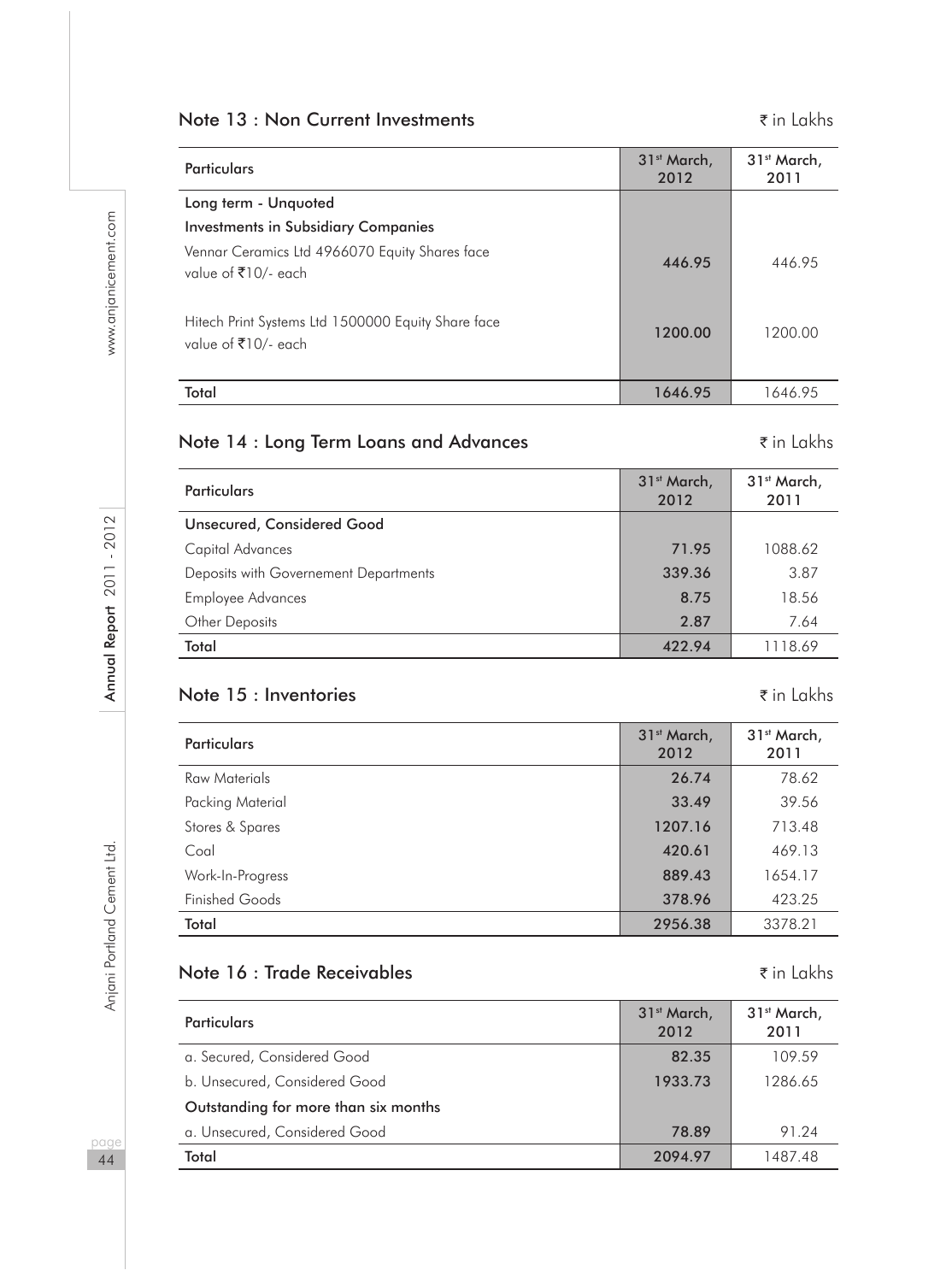| Note 17: Cash & Cash Equivalents                      |                                 | $\bar{\tau}$ in Lakhs           |
|-------------------------------------------------------|---------------------------------|---------------------------------|
| <b>Particulars</b>                                    | 31 <sup>st</sup> March,<br>2012 | 31 <sup>st</sup> March,<br>2011 |
| *Balances with banks in current and deposits accounts | 347.75                          | 221.85                          |
| Cash on hand                                          | 12.55                           | 5.64                            |
| Total                                                 | 360.29                          | 227.49                          |

 \*Balance with Banks includes Unclaimed Dividend of `33.36 Lakhs (Previous Year `28.44 Lakhs) and Margin Money deposits against Bank guarantees & LC's of ₹161.90 Lakhs (Previous Year ₹27.89 Lakhs)

| Note 18: Short Term Loans and Advances          |                                 | $\bar{\tau}$ in Lakhs           |
|-------------------------------------------------|---------------------------------|---------------------------------|
| <b>Particulars</b>                              | 31 <sup>st</sup> March,<br>2012 | 31 <sup>st</sup> March,<br>2011 |
| Loans & Advances to related parties             |                                 |                                 |
| Unsecured, Considered Good                      |                                 |                                 |
| Advances to                                     |                                 |                                 |
| Anjani Cement (Karnatak) Limited, Group company | 1046.86                         | 3.01                            |
| Vennar Ceramics Limited, Subsidiary Company     | 498.39                          | 403.50                          |
| Others                                          |                                 |                                 |
| CENVAT receivable                               | 41.58                           | 23.84                           |
| Deposits With Govt Departments                  | 231.64                          | 453.95                          |
| Incentives Receivable                           | 1666.86                         | 948.15                          |
| Advances - Suppliers                            | 1090.48                         | 663.59                          |
| Deposits & Other Advances                       | 228.58                          | 210.17                          |
| Advances to employees and others                | 35.02                           | 48.39                           |
| Advance Tax Paid (Net of Provision for Tax)     | Nil                             | 10.15                           |
| <b>MAT Credit Entitlement</b>                   | 828.85                          | 464.50                          |
| Total                                           | 5668.25                         | 3229.24                         |

#### Note 19 : Revenue from Operations in Lakhs

| <b>Particulars</b>       | 31 <sup>st</sup> March,<br>2012 | 31 <sup>st</sup> March,<br>2011 |
|--------------------------|---------------------------------|---------------------------------|
| Sale of Products - Gross | 37645.47                        | 22379.87                        |
| Other Operating Revenue  |                                 |                                 |
| Sale of scrap            | 84.04                           | 80.41                           |
| Total                    | 37729.51                        | 22460.28                        |
| Less Duties              | 8120.27                         | 4910.35                         |
| Total                    | 29609.24                        | 17549.93                        |
|                          |                                 |                                 |
| Details of products sold |                                 |                                 |
| 1. Cement                | 37089.01                        | 22379.87                        |
| 2. Clinker               | 556.46                          | Nil                             |
| Total                    | 37645.47                        | 22379.87                        |

**ANJANI** EME

www.anjanicement.com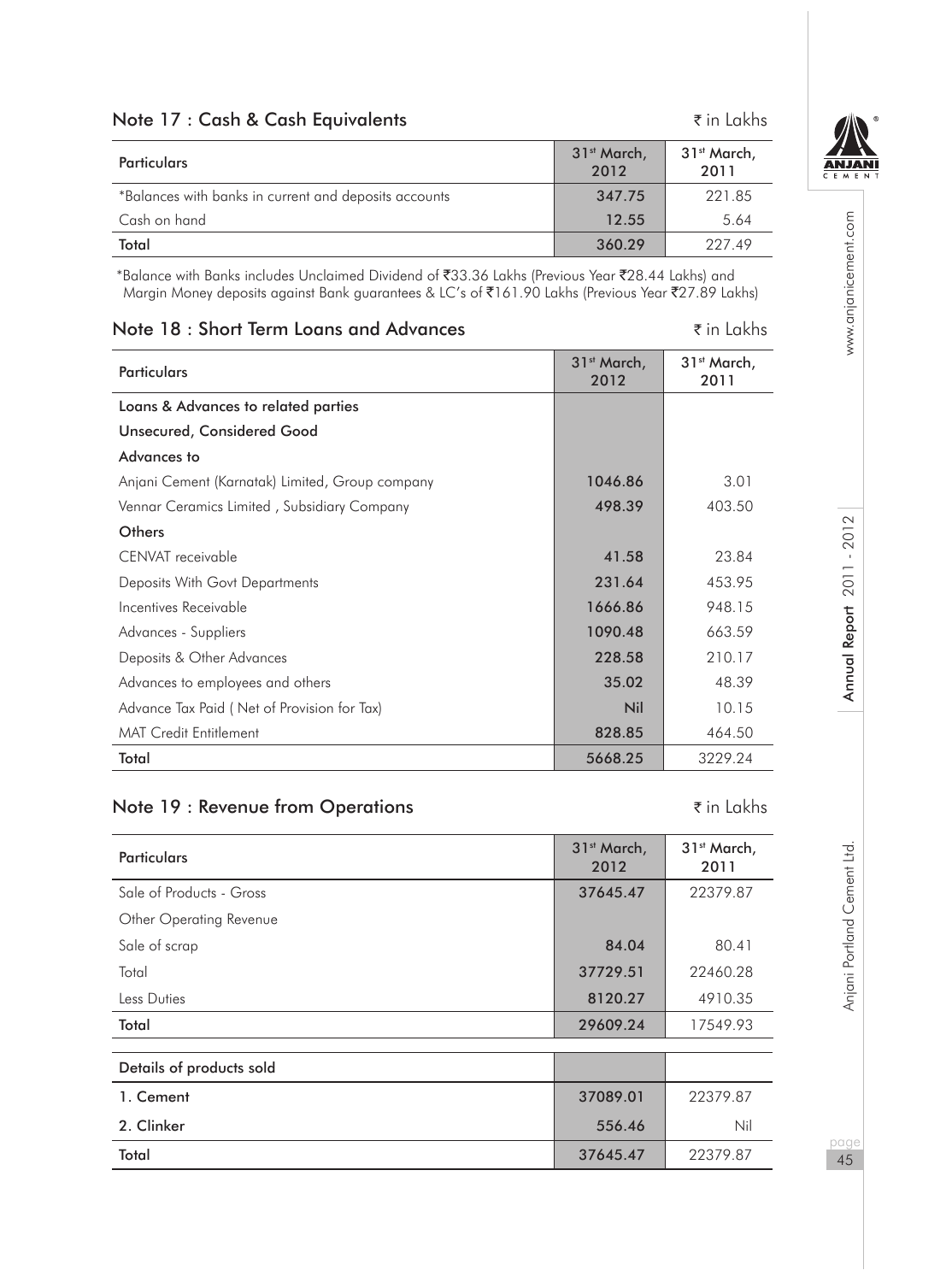# Note 20 : Other Income  $\bar{\tau}$  in Lakhs

| <b>Particulars</b>            | 31 <sup>st</sup> March,<br>2012 | 31 <sup>st</sup> March,<br>2011 |
|-------------------------------|---------------------------------|---------------------------------|
| Interest on Deposits          | 30.71                           | 22.29                           |
| Other Income                  | 19.67                           | 10.23                           |
| <b>MAT Credit Entitlement</b> | 364.42                          | 21.52                           |
| Incentive receivable on Power | 296.22                          | 379.38                          |
| Total                         | 711.02                          | 433.42                          |

#### Note 21 : Cost of Materials Consumed **Value 21** in Lakhs

| <b>Particulars</b> | 31 <sup>st</sup> March,<br>2012 | 31 <sup>st</sup> March,<br>2011 |
|--------------------|---------------------------------|---------------------------------|
| Raw Materials      | 2486.41                         | 2423.43                         |
| Packing Materials  | 1345.72                         | 995.20                          |
| Total              | 3832.13                         | 3418.63                         |

## Note 22 : Changes in inventories of finished goods and work-in-progress  $\bar{z}$  in Lakhs

| <b>Particulars</b>    | 31 <sup>st</sup> March.<br>2012 | 31 <sup>st</sup> March,<br>2011 |
|-----------------------|---------------------------------|---------------------------------|
| Inventories (Opening) |                                 |                                 |
| Finished Goods        | 423.25                          | 67.90                           |
| Work-in-progress      | 1654.17                         | 342.15                          |
| Sub Total (A)         | 2077.42                         | 410.05                          |
| Inventories (Closing) |                                 |                                 |
| Finished Goods        | 378.96                          | 423.25                          |
| Work-in-progress      | 889.43                          | 1654.17                         |
| Sub Total (B)         | 1268.39                         | 2077.42                         |
| Changes in Inventory  | 809.03                          | (1667.37)                       |

#### Note 23 : Employee benefits expenses and the set of the set of the set of the set of the set of the set of the set of the set of the set of the set of the set of the set of the set of the set of the set of the set of the

Particulars 31st March, 31st March, 31st March, 31st March, 31st March, 32st March, 32st March, 32st March, 32<br>- 2012 2012 31st March, 2011 Salaries & wages 907.14 707.97 Contribution to Provident Fund & Other funds 146.04 82.39 Employees welfare expenses and the set of the set of the set of the set of the set of the set of the set of the set of the set of the set of the set of the set of the set of the set of the set of the set of the set of the Total 1140.00 881.45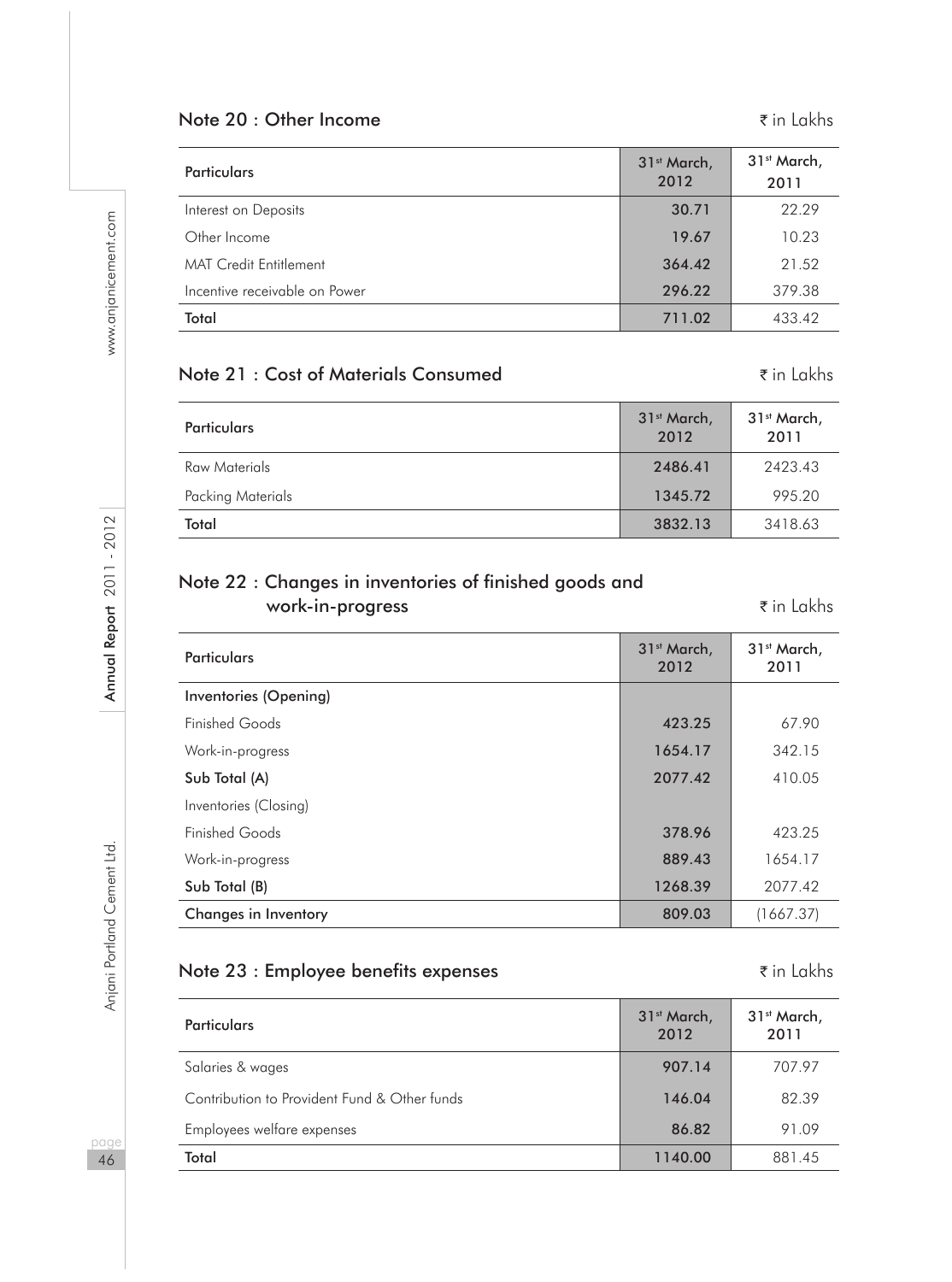# Note 24 : Finance Costs  $\bar{\tau}$  in Lakhs

| <b>Particulars</b>       | 31 <sup>st</sup> March,<br>2012 | 31 <sup>st</sup> March,<br>2011 |
|--------------------------|---------------------------------|---------------------------------|
| On Term Loans            | 1702.22                         | 1464.59                         |
| On Working Capital Loans | 535.68                          | 328.87                          |
| On Other Loans           | 1022.18                         | 711.32                          |
| <b>Bank Charges</b>      | 116.75                          | 85.36                           |
| Total                    | 3376.83                         | 2590.14                         |

# Note 25 : Other expenses  $\bar{\tau}$  in Lakhs

| Particulars                                | 31st March,<br>2012 | 31st March,<br>2011 |
|--------------------------------------------|---------------------|---------------------|
| <b>Manufacturing Expenses</b>              |                     |                     |
| Power & Fuel                               | 9199.67             | 6348.13             |
| Stores & Spares                            | 382.40              | 338.95              |
| <b>Direct Manufacturing Expenses</b>       | 310.65              | 323.92              |
| Repairs & Maintenance                      |                     |                     |
| - Plant & Machinery                        | 187.18              | 122.18              |
| - Buildings                                | 9.68                | 5.34                |
| - Others                                   | 48.95               | 45.93               |
| Sub Total (A)                              | 10138.53            | 7184.45             |
| <b>Selling &amp; Distribution Expenses</b> |                     |                     |
| Freight Charges                            | 1406.13             | 701.32              |
| Freight on Consignment Sales               | 3119.15             | 1377.22             |
| Product Promotion expenses                 | 343.96              | 262.61              |
| Trade Discounts                            | 1832.54             | 1191.29             |
| Sub Total (B)                              | 6701.78             | 3532.44             |
| <b>Administrative Expenses</b>             |                     |                     |
| Directors Remuneration                     | 105.76              | 60.03               |
| Insurance                                  | 38.37               | 37.37               |
| Rent                                       | 79.65               | 69.56               |
| Rates & Taxes                              | 18.24               | 19.40               |
| Traveling & Conveyance Expenses            | 162.86              | 138.40              |
| Printing & Stationery                      | 14.13               | 16.95               |
| <b>Communication Expenses</b>              | 17.22               | 16.08               |
| Office Maintenance                         | 170.99              | 139.66              |
| <b>Auditors Remuneration</b>               | 8.59                | 6.51                |
| Legal & Professional Charges               | 116.03              | 125.36              |
| Loss on Sale of Asset                      | 0.00                | 0.11                |
| Share Transfer& Other Secretarial Expenses | 10.83               | 9.93                |
| Sub Total (C)                              | 742.65              | 639.35              |
| Total $(A) + (B) + (c)$                    | 17582.96            | 11356.24            |



www.anjanicement.com pageannia Portland Cement Ltd. Annu**al Report 2011 - 2012** Annual Report 2012 Www.anjanicement.com

Annual Report 2011 - 2012

Anjani Portland Cement Ltd.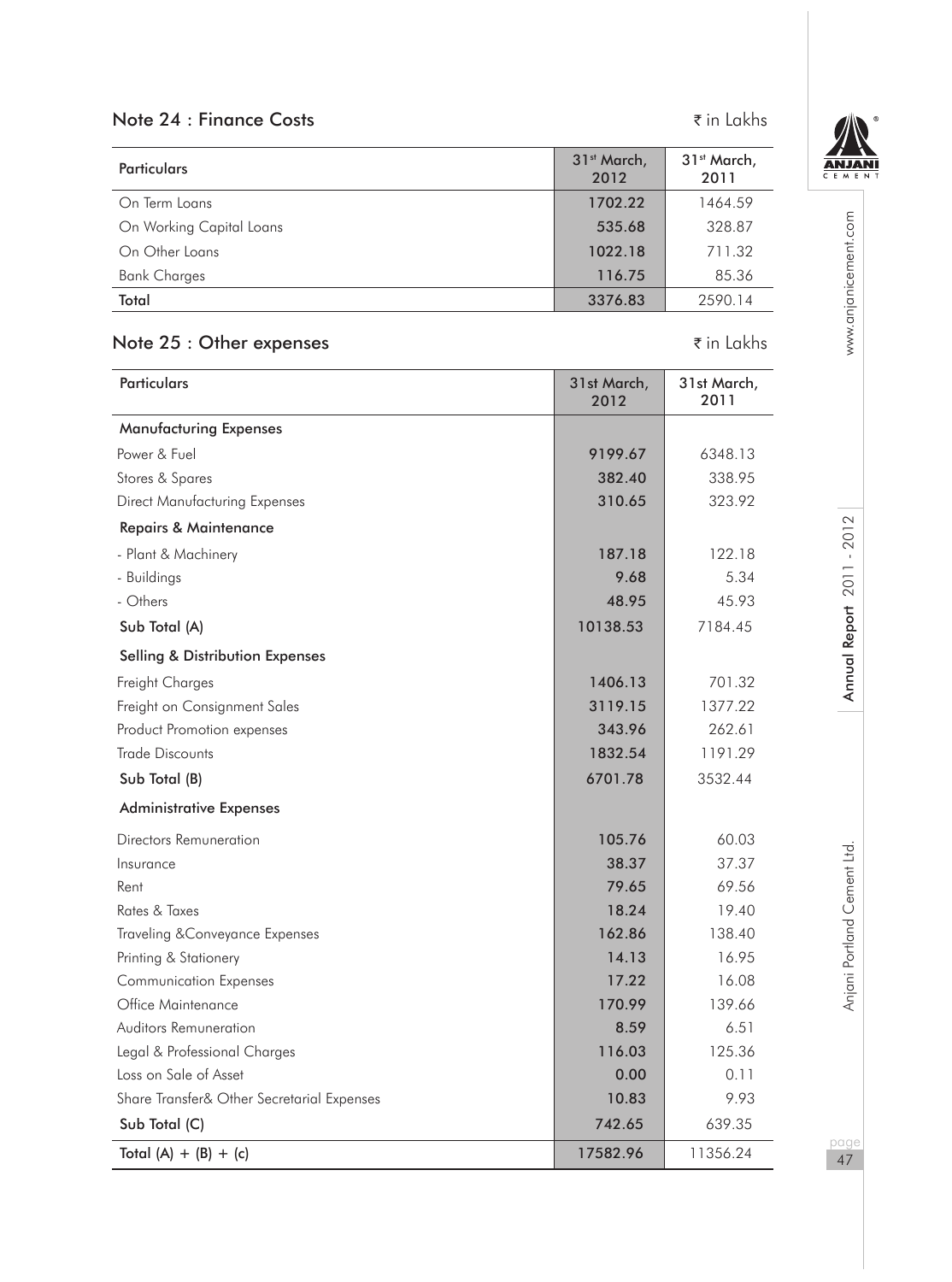#### Note 26 : Payments to Auditors  $\bar{\tau}$  in Lakhs

| Particulars            | 31 <sup>st</sup> March,<br>2012 | 31 <sup>st</sup> March,<br>2011 |
|------------------------|---------------------------------|---------------------------------|
| Audit Fees             | 4.00                            | 4.00                            |
| Tax Audit fee          | 1.50                            | 1.00                            |
| For Certification      | 2.60                            | 1.00                            |
| Out of Pocket Expenses | 0.49                            | 0.51                            |
| Total                  | 8.59                            | 6.51                            |

#### Note 27 : Expenditure in Foreign Currecy on Account of ₹in Lakhs

| Particulars          | 31 <sup>st</sup> March,<br>2012 | 31 <sup>st</sup> March,<br>2011 |
|----------------------|---------------------------------|---------------------------------|
| Raw Materials        | Nil                             | Nil                             |
| Capital Goods        | 43.42                           | Nil                             |
| Stores & Consumables | Nil                             | Nil                             |
| Total                | 43.42                           | Nil                             |

#### Note 28 : Earning Per Share (EPS) The South of the Share (EPS) The South of the South of the South of the South of the South of the South of the South of the South of the South of the South of the South of the South of th

Particulars 31st March, 31st March, 31st March, 31st March, 31st March, 32st March, 32st March, 32st March, 32<br>- 2012 2012 31st March, 2011 Profit for the Year after tax 1580.45 57.61 Number of Equity Shares 18389597 18389597 Earnings Per Share (Basic and Diluted) **8.59** 0.31 Face Value of each Equity Share 10 10

#### Note 29 : Consumption of Raw Materials **in Consumption of Raw Materials in Lakhs**

Particulars 31st March, 31st March, 31st March, 31st March, 31st March, 32st March, 32st March, 32st March, 32<br>- 2012 2012 31st March, 2011 i. Limestone 1551.19 1165.10 ii. Laterite 9.64 46.39 iii. Gypsum 395.41 iv. Iron Ore 32.86 v. Fly Ash 502.13 **573.30** 502.13 vi. Clinker Purchased 281.54 Total 2486.41 2423.43

# Note 30 : Opening & Closing Stock of Finished Goods ₹in Lakhs

| <b>Particulars</b>     | 31 <sup>st</sup> March,<br>2012 | 31 <sup>st</sup> March,<br>2011 |
|------------------------|---------------------------------|---------------------------------|
| Cement - Opening Stock | 423.25                          | 67.90                           |
| Cement - Closing Stock | 889.43                          | 423.25                          |

paa 48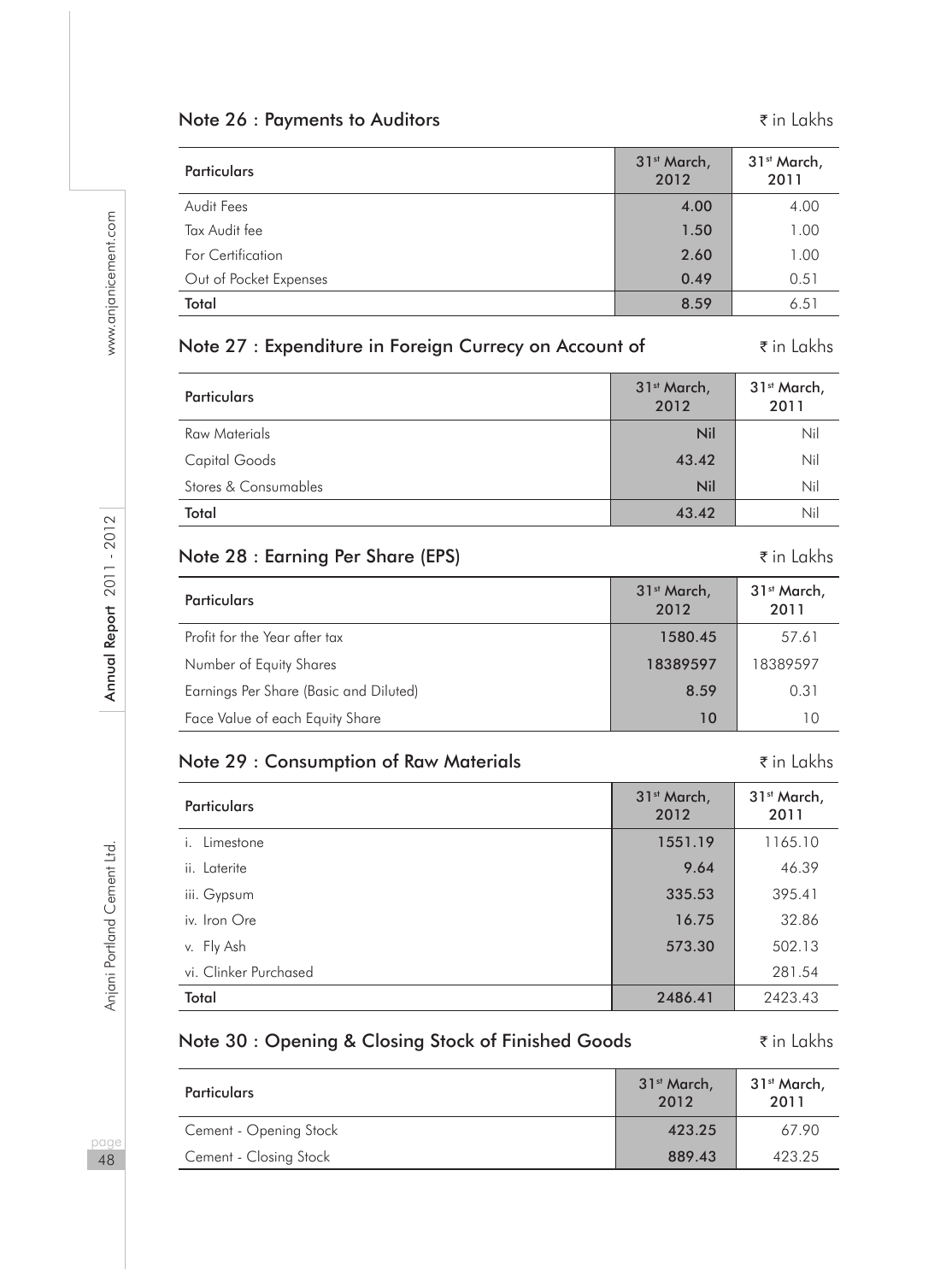#### Note 31 : Related Party Disclosure

#### A. Relationship

- a. Subsidiary Companies
	- i. Vennar Ceramics Ltd
	- ii. Hitech Print Systems Limited
- b. Key Management Personnel
	- i. Sri. K V Vishnu Raju
	- ii. Sri P V R L Narasimha Raju
- c. Relatives of Key Management Personnel
	- i. Smt. K Ramavathy
	- ii. Sri. K S N Raju
- d. Enterprises owned or significantly influenced by Key Management Personnel
	- i. Sai Aditya foods & Retail Pvt Ltd
	- ii. Anjani Projects & Constructions Ltd
	- iii. Sri Vishnu Educational Society
	- iv. Anjani Cement (Karnatak) Ltd
	- v. Raasi Enterprises Ltd

# B. The following transactions are carried out with related parties in the course of business  $\bar{z}$  in Lakhs

| <b>Particulars</b>                                     | Subsidiary<br>Companies | Key<br>managerial<br>Persons | <b>Relatives</b><br>of Key<br>managerial<br>Persons | <b>Enterprises</b><br>of Key<br>managerial<br>Persons | <b>Total</b> |
|--------------------------------------------------------|-------------------------|------------------------------|-----------------------------------------------------|-------------------------------------------------------|--------------|
| Purchases Traded Goods                                 | 7.38                    |                              |                                                     |                                                       | 7.38         |
| Purchases Other than Traded                            | 834.97                  |                              |                                                     |                                                       | 834.97       |
| Sales                                                  | 75.08                   |                              |                                                     | 169.01                                                | 244.09       |
| Remuneration                                           |                         | 105.76                       |                                                     |                                                       | 105.76       |
| Office Rent                                            |                         | 22.68                        | 28.22                                               | 4.32                                                  | 55.22        |
| Interest                                               |                         |                              | 15.54                                               |                                                       | 15.54        |
| Loans Taken                                            |                         | 75.00                        | 117.50                                              |                                                       | 192.50       |
| Loans Repaid                                           |                         | 79.36                        |                                                     |                                                       | 79.36        |
| Balance outstanding at the<br>end of the Current Year  | 498.39                  | 2.64                         | 183.00                                              | 1475.01                                               | 2159.04      |
| Balance outstanding at the<br>end of the Previous Year | (403.50)                | (7.00)                       | (65.50)                                             | (385.88)                                              | (861.88)     |



49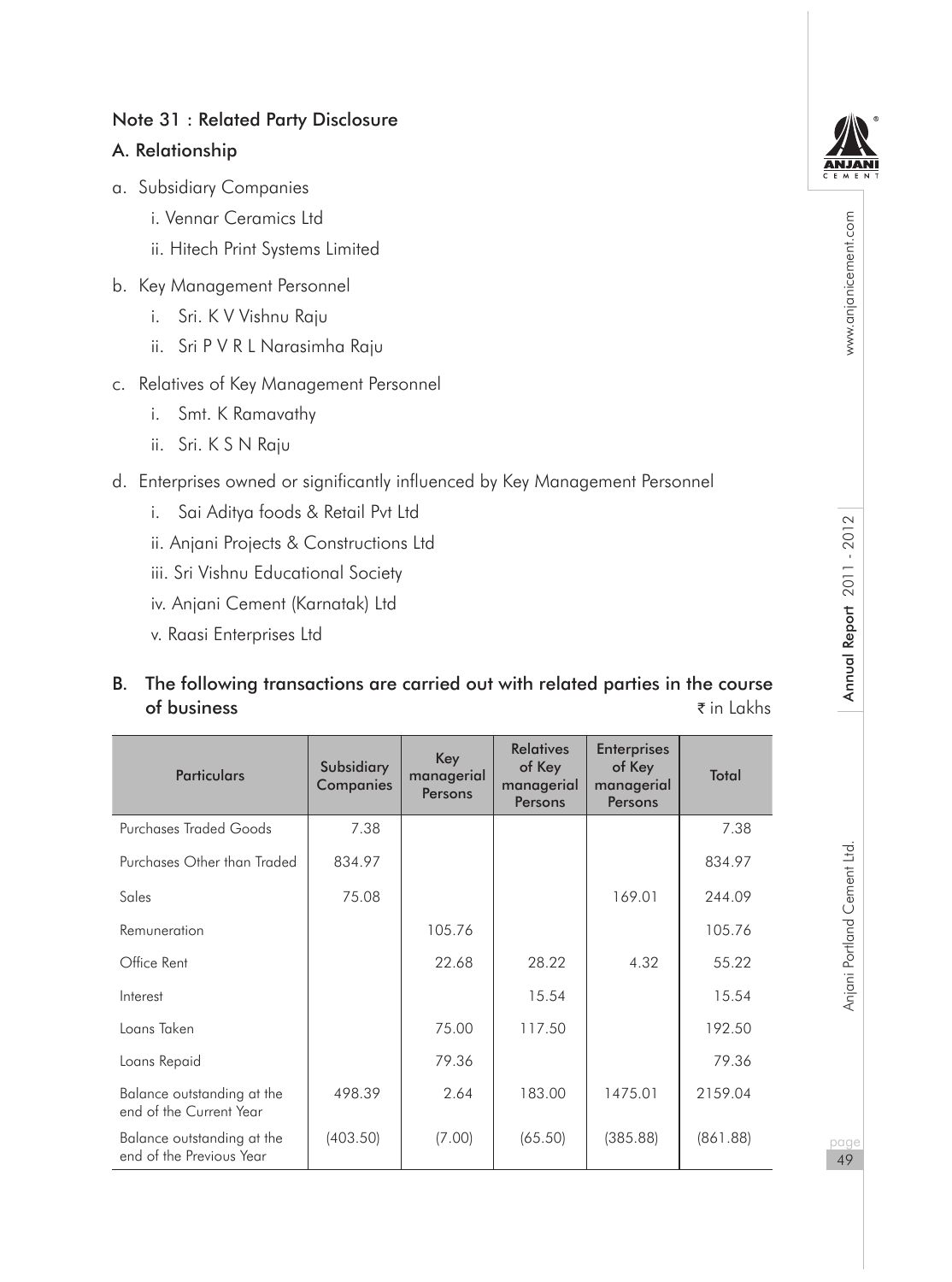#### Note 32 : Contingenet Liabilities not provided for claims againest the company not ackonwledged as debut  $\bar{\tau}$  in Lakhs

| <b>Particulars</b>                                                 | 2011 - 2012 | 2010 - 2011 |
|--------------------------------------------------------------------|-------------|-------------|
| Disputed Liability in respect of Tax demands                       | 173.11      | 95.43       |
| Disputed Liability in respect of FSA charges payable to<br>APCPDCL | 43.50       | 43.50       |
| Disputed Demand charges payable to AP Transco                      | 25.29       | 25.29       |
| Corporate Guarantee given to Subsidiary Companies                  | 3844.65     | 1678.82     |

# Note 33 : Value of Imported and Indigenous Raw Materials, **Consumables etc.**  $\bar{\tau}$  in Lakhs

| <b>Particulars</b> | <b>Raw Material</b>      |                          |      |                          | Consumable stores |              |               |              |
|--------------------|--------------------------|--------------------------|------|--------------------------|-------------------|--------------|---------------|--------------|
|                    |                          | $2011 - 12$              |      | $2010 - 11$              |                   | $2011 - 12$  | $2010 - 11$   |              |
|                    | %                        | In $\bar{z}$             | %    | ln ₹                     | $\frac{0}{6}$     | In $\bar{z}$ | $\frac{0}{0}$ | In $\bar{z}$ |
| Imported           | $\overline{\phantom{a}}$ | $\overline{\phantom{a}}$ |      | $\overline{\phantom{a}}$ |                   |              |               |              |
| Indigenous         | 100%                     | 2444.94                  | 100% | 2478.61                  | 100%              | 876.08       | 100%          | 425.33       |

#### Note 34 : The company has no reportable segments under AS - 17

Note 35 : We have recorded all known liabilities in the financial statements. The Company has not received any intimations from suppliers regarding their status under the micro, small and medium enterprises development act, 2006 and hence disclosures, if any relating to amounts unpaid as at the year end together with interest paid or payable as required under the said Act have not been given.

#### Note 34 : Employee Benefits

#### **Gratuity**

The Company operates post retirement gratuity plan with LIC, the details of the plan is as follows

| <b>Actuarial Assumptions</b> |               | $\bar{\tau}$ in Lakhs |
|------------------------------|---------------|-----------------------|
| Particulars                  | $2011 - 2012$ | 2010 - 2011           |
| Discount Rate                | 8.00%         | 8.00%                 |
| Salary Escalation            | 4.00%         | 4.00%                 |

naa 50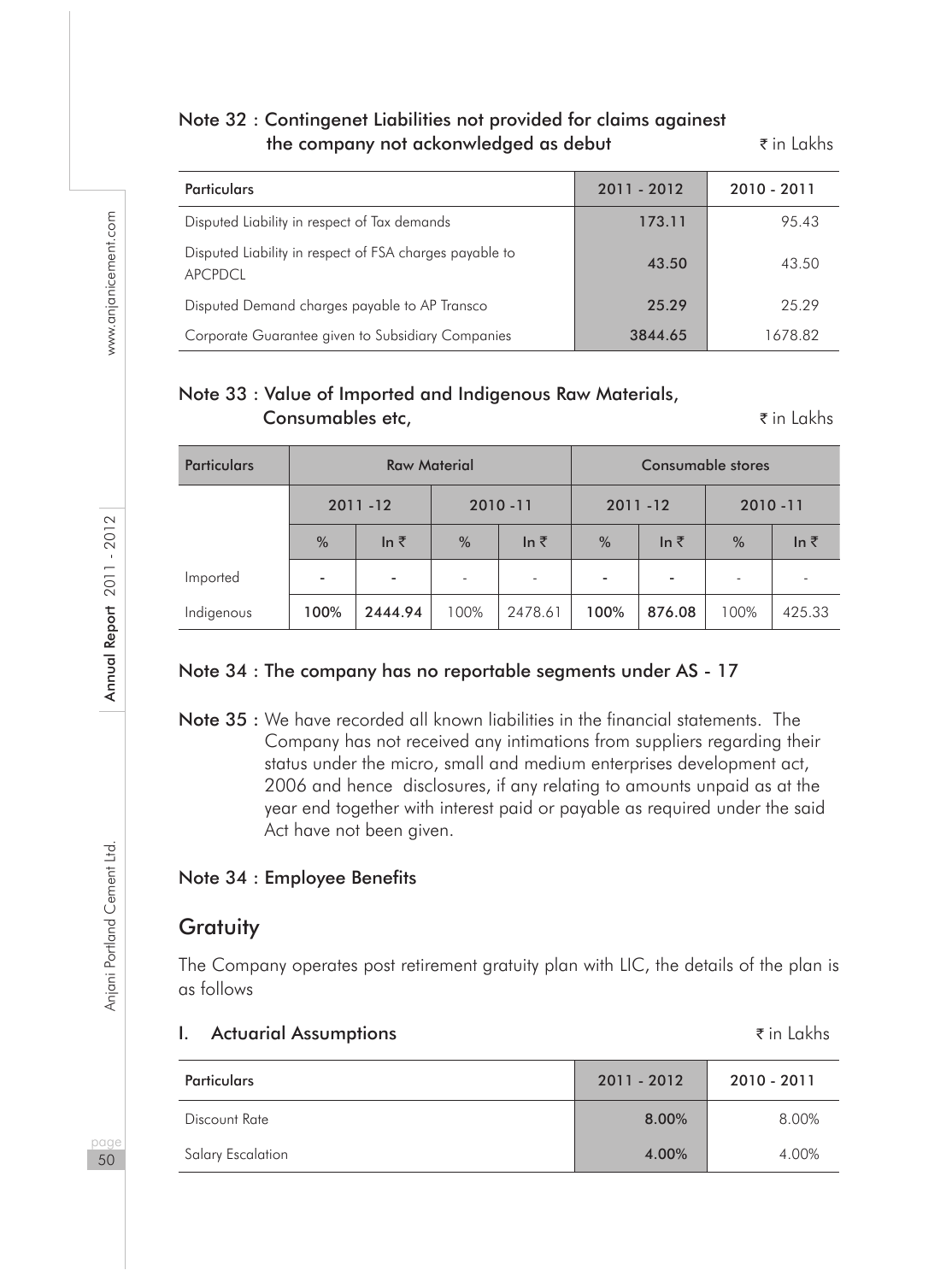#### **II.** Components of Employer Expenses  $\bar{\tau}$  in Lakhs



www.anjanicement.com

Annual Report 2011 - 2012

| Particulars                       | 2011 - 2012 | 2010 - 2011 |
|-----------------------------------|-------------|-------------|
| Current Service Cost              | 6.50        | 6.50        |
| Interest Cost                     | 3.31        | 3.15        |
| <b>Employee Contributions</b>     |             |             |
| Expected Return on planned assets | (3.02)      | (2.92)      |
| Net Actuarial (Gains) / Losses    | 36.08       | 5.15        |
| Past service Cost                 | -           |             |
| Settlement / Curtailment (Gain)   |             |             |
| <b>Total Expenses</b>             | 42.88       | 11.88       |

# III. Net Assets / (Liability) recognized in the Balance Sheet  $\bar{\tau}$  in Lakhs

| <b>Particulars</b>                                                       | 2011 - 2012 | $2010 - 2011$ |
|--------------------------------------------------------------------------|-------------|---------------|
| Present value of Defined Benefit obligation as at the<br>end of the year | 85.76       | 42.50         |
| Fair value of plan as at the end of the year                             | 34.75       | 32.90         |
| Funded Status (surplus / (Deficit))                                      | (51.00)     | (9.60)        |
| Net Assets / (Liability) recognized in the balance sheet                 | 51.00       | 9.60          |

# IV. Change in obiligation during the year  $\tilde{\tau}$  in Lakhs

| Particulars                                               | 2011 - 2012              | 2010 - 2011 |
|-----------------------------------------------------------|--------------------------|-------------|
| Present Value of obligations at the beginning of the year | 41.39                    | 39.44       |
| Current Service Cost                                      | 6.50                     | 7.61        |
| Interest Cost                                             | 3.31                     | 3.16        |
| Settlement / Curtailment (Gain)                           | ٠                        |             |
| Past Service Cost                                         | $\overline{\phantom{a}}$ |             |
| <b>Employee Contributions</b>                             | ۰                        |             |
| Actuarial (Gain) / Losses on obligation                   | 36.08                    | (5.15)      |
| Benefits paid                                             | (1.52)                   | (2.56)      |
| Present Value of obligation at the end of the year        | 85.76                    | 42.50       |

# V. Change in Fair value of the assets  $\zeta$  in Lakhs

| <b>Particulars</b>                                         | 2011 - 2012 | 2010 - 2011 |
|------------------------------------------------------------|-------------|-------------|
| Fair value of the plan assets at the beginning of the year | 33.26       | 32.90       |
| Expected return on planned assets                          | 3.01        | 2.92        |
| Contributions                                              |             |             |
| Benefits paid                                              | (1.52)      | (2.56)      |
| Actuarial Gain / (Loss) on plan assets                     | Nil         | Nil         |
| Fair value of the plan assets at the end of the year       | 34.75       | 33.26       |

pageannia Portland Cement Ltd. Annu**al Report 2011 - 2012** Annual Report 2012 Www.anjanicement.com Anjani Portland Cement Ltd.

51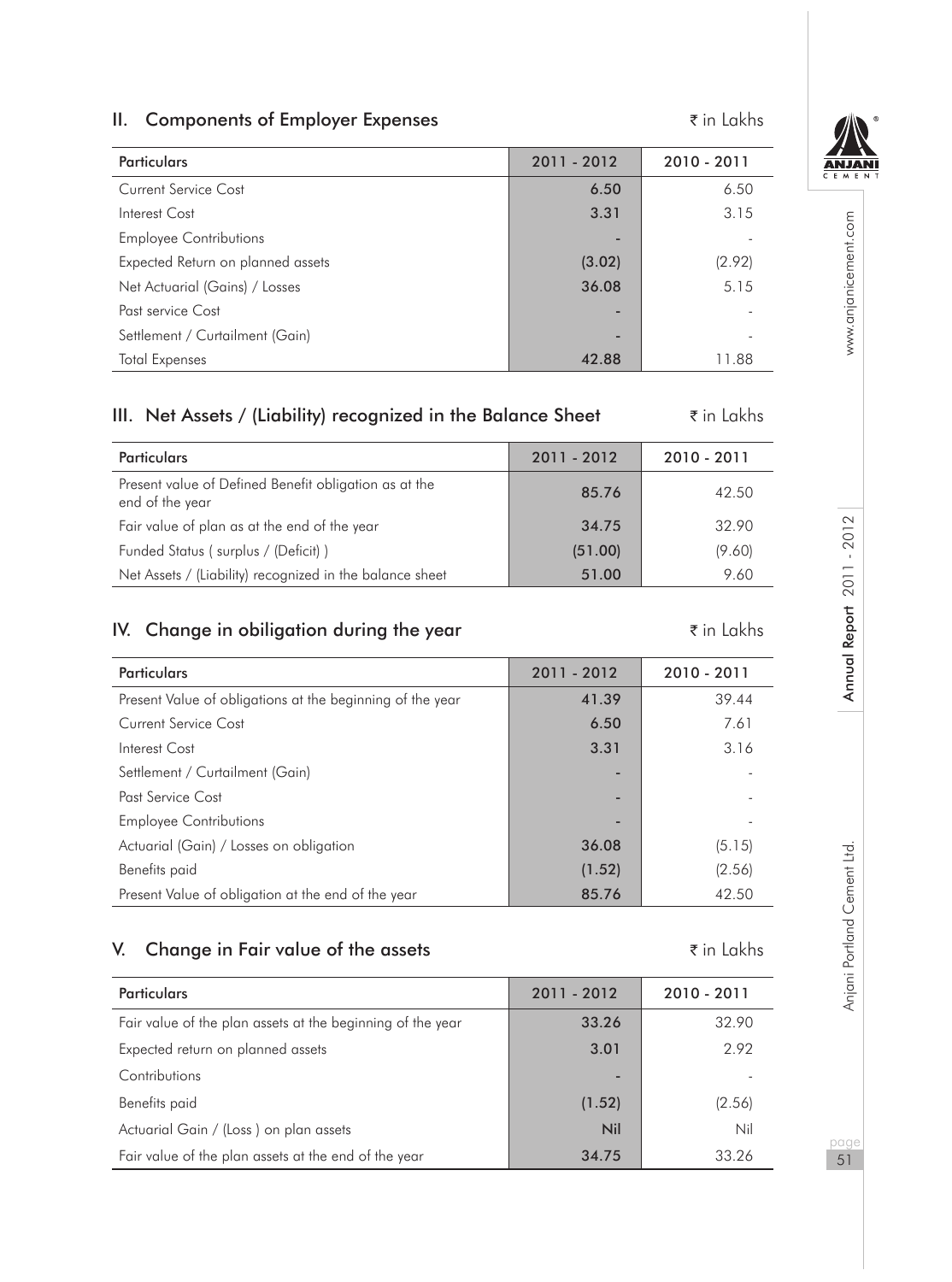# Leave Encashment

The obligation of leave encashment of the company as on March 31, 2012 is computed as under.

#### I. Actuarial Assumptions and the set of the set of the set of the set of the set of the set of the set of the set of the set of the set of the set of the set of the set of the set of the set of the set of the set of the s

| <b>Particulars</b> | $2011 - 2012$ | 2010 - 2011 |
|--------------------|---------------|-------------|
| Discount Rate      | 8.00%         | 8.00%       |
| Salary Escalation  | 4.00%         | 4.00%       |

## **II.** Components of Employer Expenses  $\bar{\tau}$  in Lakhs

| Particulars                       | 2011 - 2012 | 2010 - 2011 |
|-----------------------------------|-------------|-------------|
| Current Service Cost              | 3.71        |             |
| Interest Cost                     | 2.85        |             |
| <b>Employee Contributions</b>     | -           |             |
| Expected Return on planned assets | -           |             |
| Net Actuarial (Gains) / Losses    | (19.02)     | 35.67       |
| Past service Cost                 |             |             |
| Settlement / Curtailment (Gain)   | -           |             |
| <b>Total Expenses</b>             | (12.45)     | 35.67       |

## III. Net Assets / (Liability) recognized in the Balance Sheet  $\bar{\tau}$  in Lakhs

| Particulars                                                              | 2011 - 2012 | 2010 - 2011 |
|--------------------------------------------------------------------------|-------------|-------------|
| Present value of Defined Benefit obligation as at the end of<br>the year | 23.21       | 35.67       |
| Fair value of plan as at the end of the year                             | -           |             |
| Funded Status (surplus / (Deficit))                                      | (23.21)     | (35.67)     |
| Net Assets / (Liability) recognized in the balance sheet                 | (23.21)     | (35.67)     |

# IV. Change in obligation during the year  $\zeta$  in Lakhs

| Particulars                                               | 2011 - 2012 | $2010 - 2011$ |
|-----------------------------------------------------------|-------------|---------------|
| Present Value of obligations at the beginning of the year | 35.67       |               |
| Current Service Cost                                      | 3.71        |               |
| Interest Cost                                             | 2.85        |               |
| Settlement / Curtailment (Gain)                           | (19.02)     |               |
| Past Service Cost                                         |             |               |
| <b>Employee Contributions</b>                             |             |               |
| Actuarial (Gain) / Losses on obligation                   |             | 35.67         |
| Benefits paid                                             |             |               |
| Present Value of obligation at the end of the year        | 23.22       | 35.67         |

www.anjanicement.com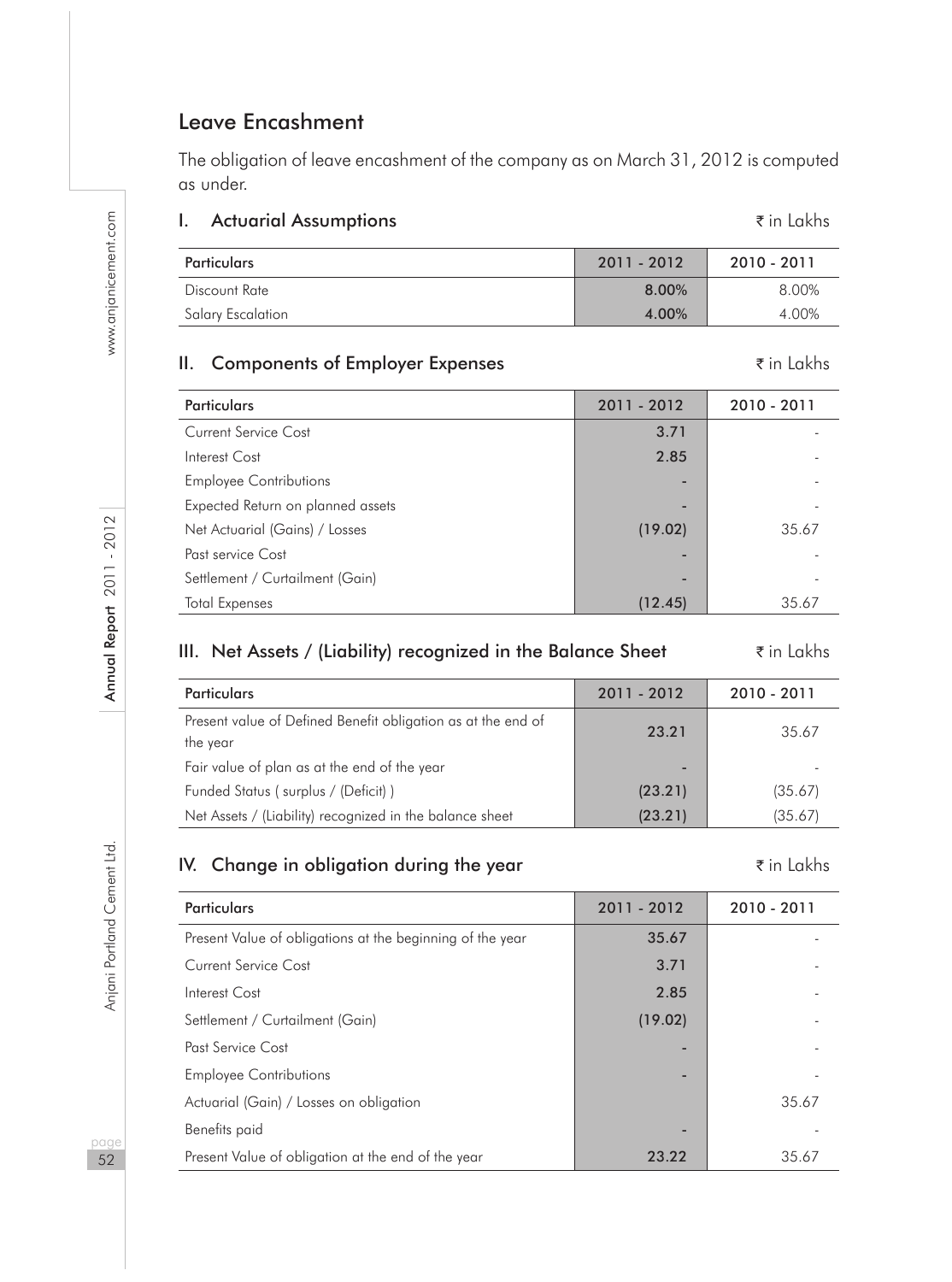#### V. Change in Fair value of the assets  $\bar{\tau}$  in Lakhs

| <b>Particulars</b>                                         | 2011 - 2012 | 2010 - 2011    |
|------------------------------------------------------------|-------------|----------------|
| Fair value of the plan assets at the beginning of the year |             |                |
| Expected return on planned assets                          |             |                |
| Contributions                                              |             |                |
| Benefits paid                                              |             | $\overline{a}$ |
| Actuarial Gain / (Loss) on plan assets                     |             |                |
| Fair value of the plan assets at the end of the year       |             |                |

Note 35 : The company has made relevant disclosures which are applicable as per revised schedule VI and the figures for the previous year are reclassified / regrouped and rearranged wherever necessary.

| الملتم ويمسمون اللابة                              | D.V.A. Nagasiaska Das                        |                      |
|----------------------------------------------------|----------------------------------------------|----------------------|
| For M Anandam & Co<br><b>Chartered Accountants</b> | P V R L Narasimha Raju<br>Executive Director | P R Raju<br>Director |
| As Per our report of even date                     | For and on behalf of the Board               |                      |

M.No 28031

M V Ranganath R V A Narasimha Rao Partner **Chief Financial Officer** 

Place : Hyderabad | Date : 28.05.2012

www.anjanicement.com pageannia Portland Cement Ltd. Annu**al Report 2011 - 2012** Annual Report 2012 Www.anjanicement.com

Annual Report 2011 - 2012

Anjani Portland Cement Ltd.

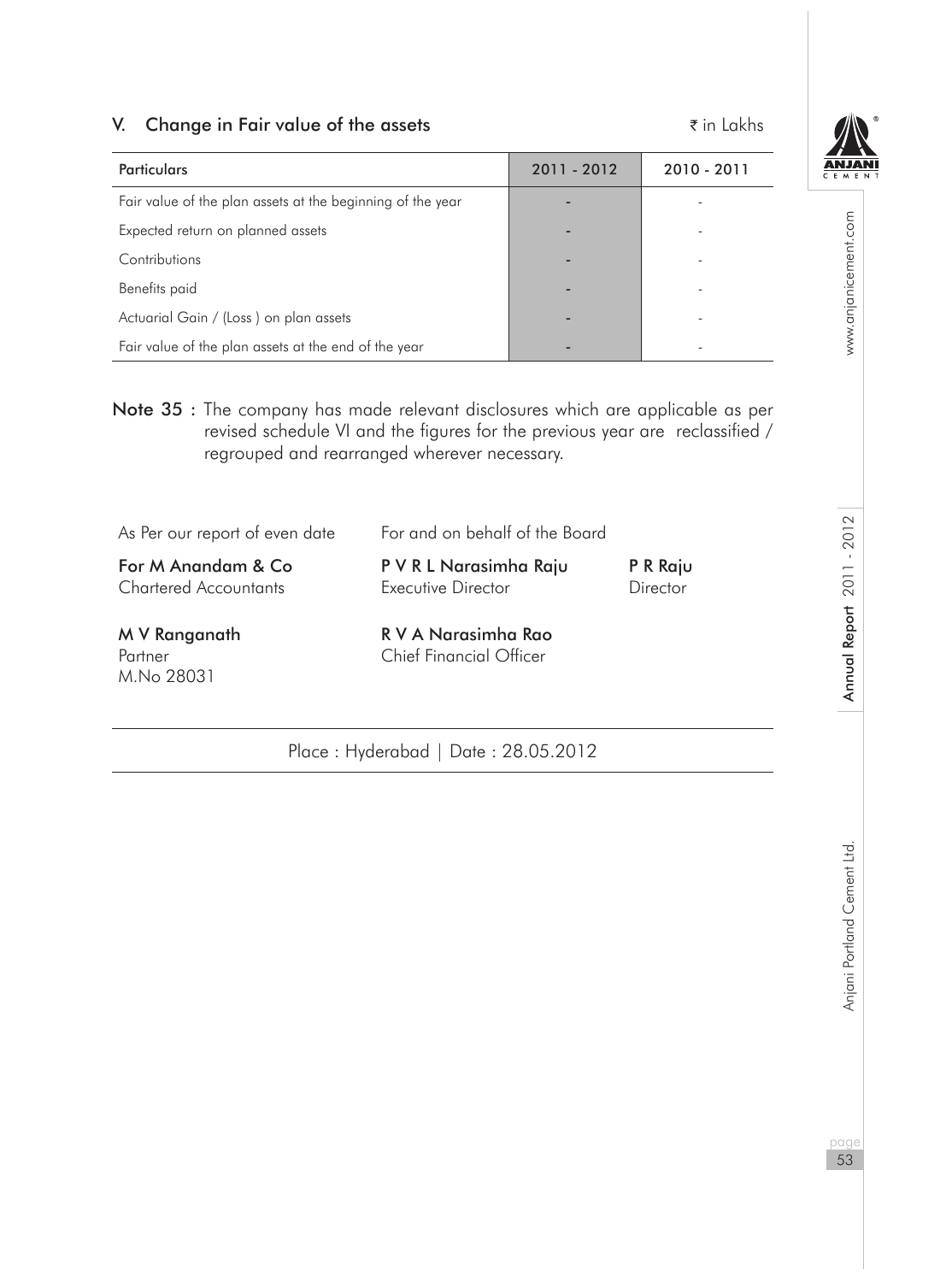# Annual Report 2011 - 2012

# Balance Sheet Abstract and Company's General Business Profile as at 31.03.2012

# I. Registration Details

| Registration No.   | $\therefore$ 4323 | State Code : 01 |  |  |
|--------------------|-------------------|-----------------|--|--|
| Balance Sheet Date | : 31.03.2012      |                 |  |  |

# II. Capital raised during the year  $($ ₹ In Lakhs)

|   | NIL |
|---|-----|
|   | NIL |
| ٠ | NIL |
|   | NIL |
|   |     |

# III. Position of mobilization and deployment of funds  $($ ₹ In Lakhs)

| <b>Total Liabilities</b>                |                            | : 36960.44 | <b>Total Assets</b>     |                   | : 36960.44 |
|-----------------------------------------|----------------------------|------------|-------------------------|-------------------|------------|
| Sources of Funds                        |                            |            |                         |                   |            |
| Paid-up Capital                         | $\sigma_{\rm{eff}}$        | 1838.96    | Reserves & Surplus      | $\sim$ 100 $\sim$ | 5906.22    |
| Long Term Loans                         |                            | : 16953.87 | Short Term Loans        | ÷.                | 3678.49    |
| Current Liabilities                     | ÷.                         | 7381.26    | Deferred Tax Liability: |                   | 1201.64    |
| <b>Application of Funds</b>             |                            |            |                         |                   |            |
| Net Fixed Assets                        |                            | : 23810.66 | Investment              | $\mathbb{R}^n$    | 1646.95    |
| Current Assets                          |                            | : 11502.83 | Misc. Expenditure       |                   | Nil        |
| Pre-operative Expenses :                |                            | Nil        |                         |                   |            |
| (Including interest)                    |                            |            |                         |                   |            |
| VI. Performance of Company (₹ In Lakhs) |                            |            |                         |                   |            |
| Total Turnover                          |                            | : 30320.26 | Total Expenditure       |                   | : 28134.63 |
| Profit before Tax                       | $\mathcal{L}^{\text{max}}$ | 2185.63    | Profit after Tax        | $\mathbf{r}$      | 1580.45    |

Earning per share  $(\bar{\mathbf{\zeta}})$  : 8.59 Dividend Rate : 12%

# V. Generic Name of Principal Products of the Company

| Product Description                    | : Item Code (ITC Code) |
|----------------------------------------|------------------------|
| 1. Ordinary Portland Cement : 25231000 |                        |
| 2. Clinker                             | : 25231000             |

www.anjanicement.com

paa 54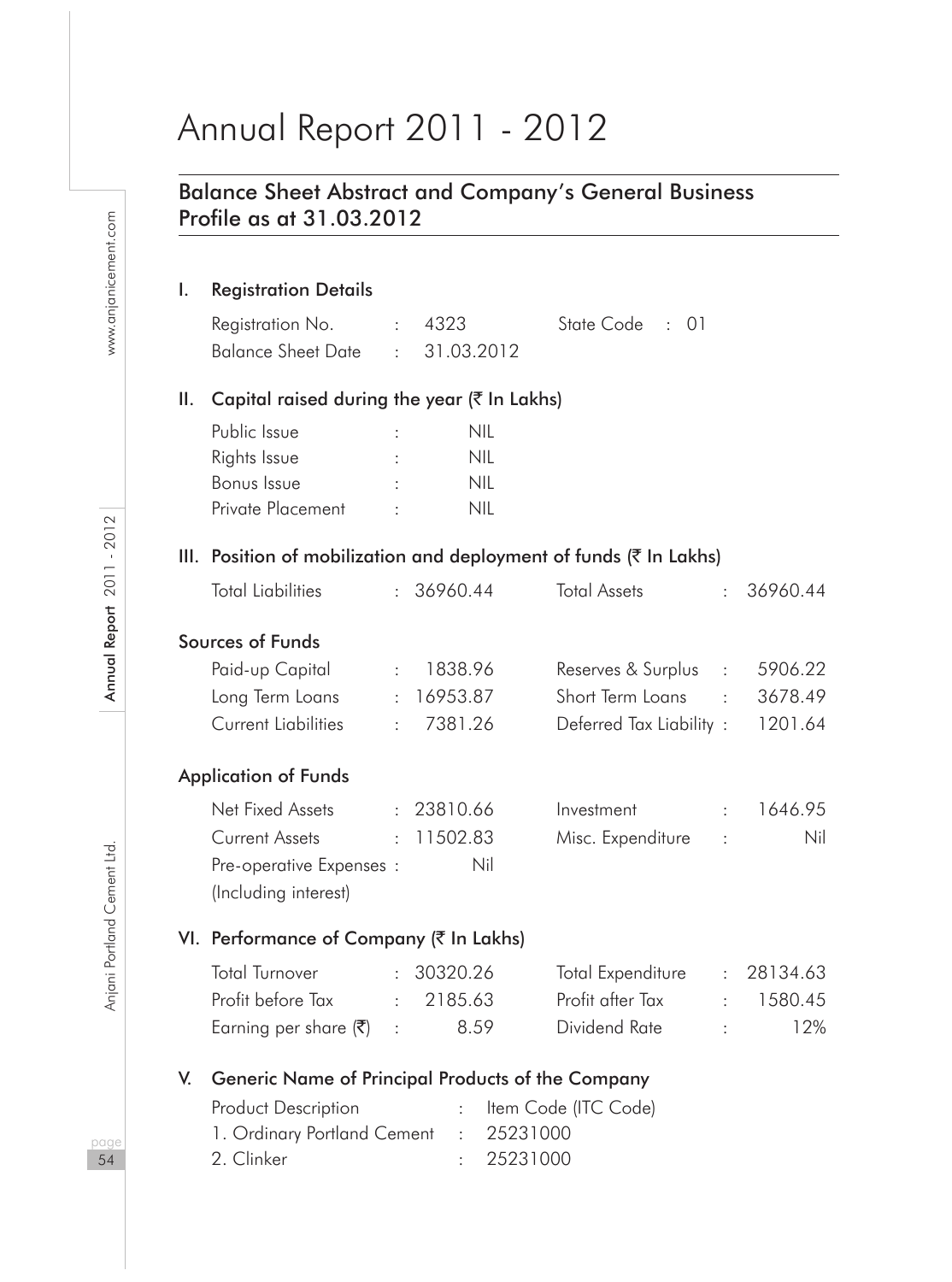# Consolidated Financial Accounts of **Anjani Portland Cement Limted** 2011 - 2012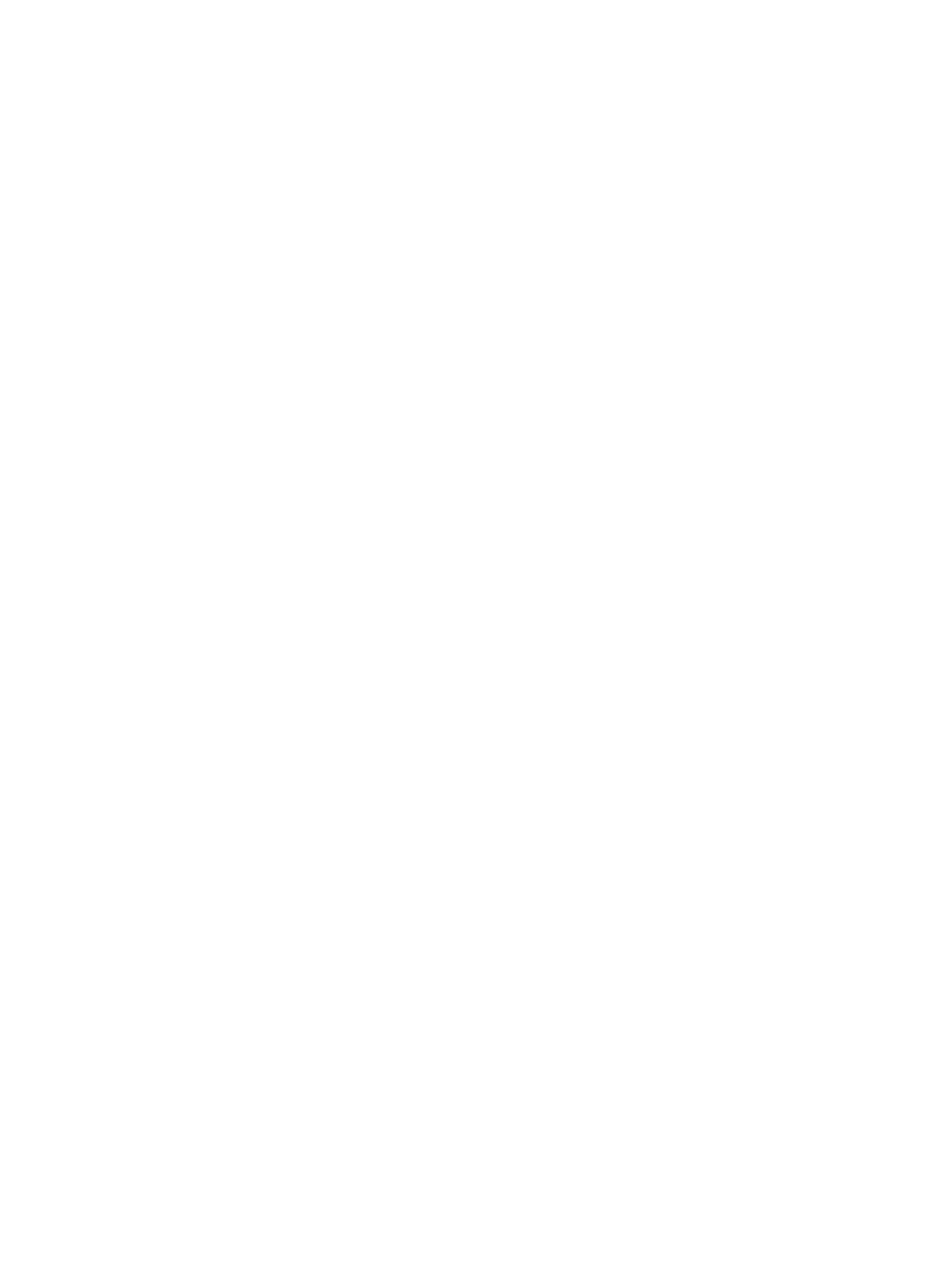# Auditors' Report on Consolidated Financial Statements

To, The Board of Directors Anjani Portland Cement Limited Hyderabad

- 1. We have examined the attached Consolidated Balance Sheet of Anjani Portland Cement Limited, its subsidiaries Vennar Ceramics Limited and Hitech Print Systems Limited as at 31st March, 2012, the Consolidated Statement of Profit & Loss and the Consolidated Cash Flow statement for the year ended on that date. These financial statements are the responsibility of the Company's Management. Our responsibility is to express an opinion on these financial statements based on our audit.
- 2. We conducted our audit in accordance with the auditing standards generally accepted in India. Those standards require that we plan and perform the audit to obtain reasonable assurance about whether the financial statements are free of material misstatement. An audit includes examining, on a test basis, evidence supporting the amounts and disclosures in the financial statements. An audit also includes assessing the accounting principles used and significant estimates made by management, as well as evaluating the overall financial statement presentation. We believe that our audit provides a reasonable basis for our opinion.
- 3. We did not audit the financial statements of the subsidiary "Vennar Ceramics Limited", whose financial statements reflect total assets of ₹3999.31 Lakhs as at  $31$ <sup>st</sup> March, 2012 and total revenues of  $\overline{306}$ .56 Lakhs and cash flows of  $\overline{5196}$ .47 Lakhs for the year ended. These financial statements have been audited by other auditors whose report has been furnished to us, and our opinion, in so far as it relates to the amounts included in respect of the subsidiary, is based solely on the report of the other auditors.
- 4. We report that the consolidated financial statements have been prepared by the Company in accordance with the requirements of Accounting standard (AS) 21, Consolidated Financial Statements, issued by the Institute of Chartered Accountants of India, and on the basis of the separate audited financial statements of the Anjani Portland Cement Limited and its subsidiaries included in the consolidated financial statements.

57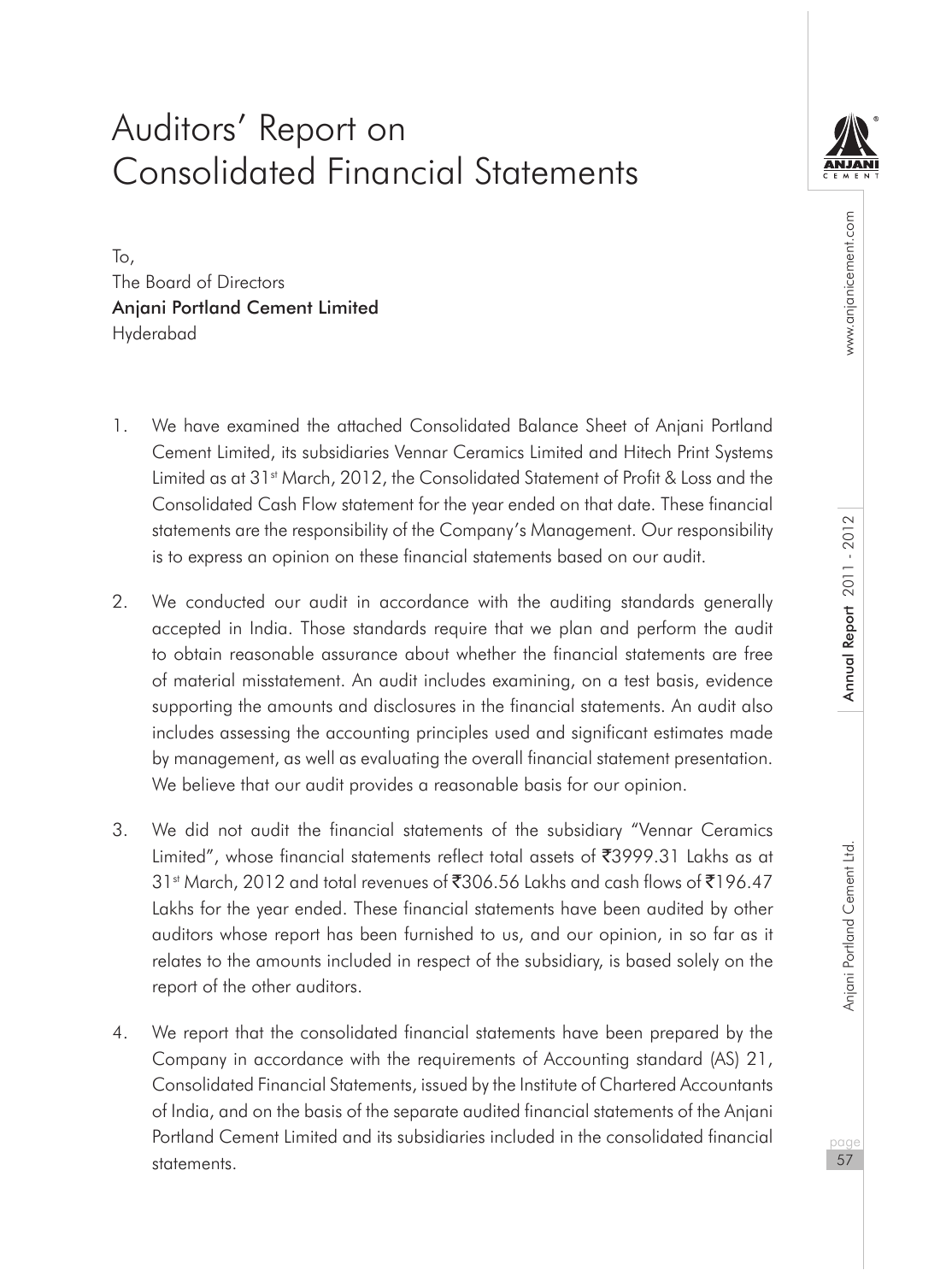- 5. On the basis of the information and explanation given to us and on consideration of the separate audit report on individual audited financial statements of Anjani Portland Cement Limited and its subsidiaries Vennar Ceramics Limited and Hitech Print Systems Limited, we are of the opinion that the said consolidated financial statements give a true and fair view in conformity with the accounting principles generally accepted in India.
	- a. In the case of the Consolidated Balance Sheet, of the State of Affairs of Anjani Portland Cement Limited and its subsidiaries as at 31<sup>st</sup> March, 2012;
	- b. In the case of the Consolidated Statement of Profit & Loss, of the Consolidated results of operations of Anjani Portland Cement Limited and its subsidiaries for the year ended on that date; and
	- c. In the case of the Consolidated Cash Flow Statement, of the consolidated Cash Flows of Anjani Portland Cement Limited and its subsidiaries for the year ended on that date.

For M Anandam & Co., Chartered Accountants (Firm Regn.No.000125S)

M V Ranganath Partner M.No.28031

Place : Hyderabad | Date : 28.05.2012

58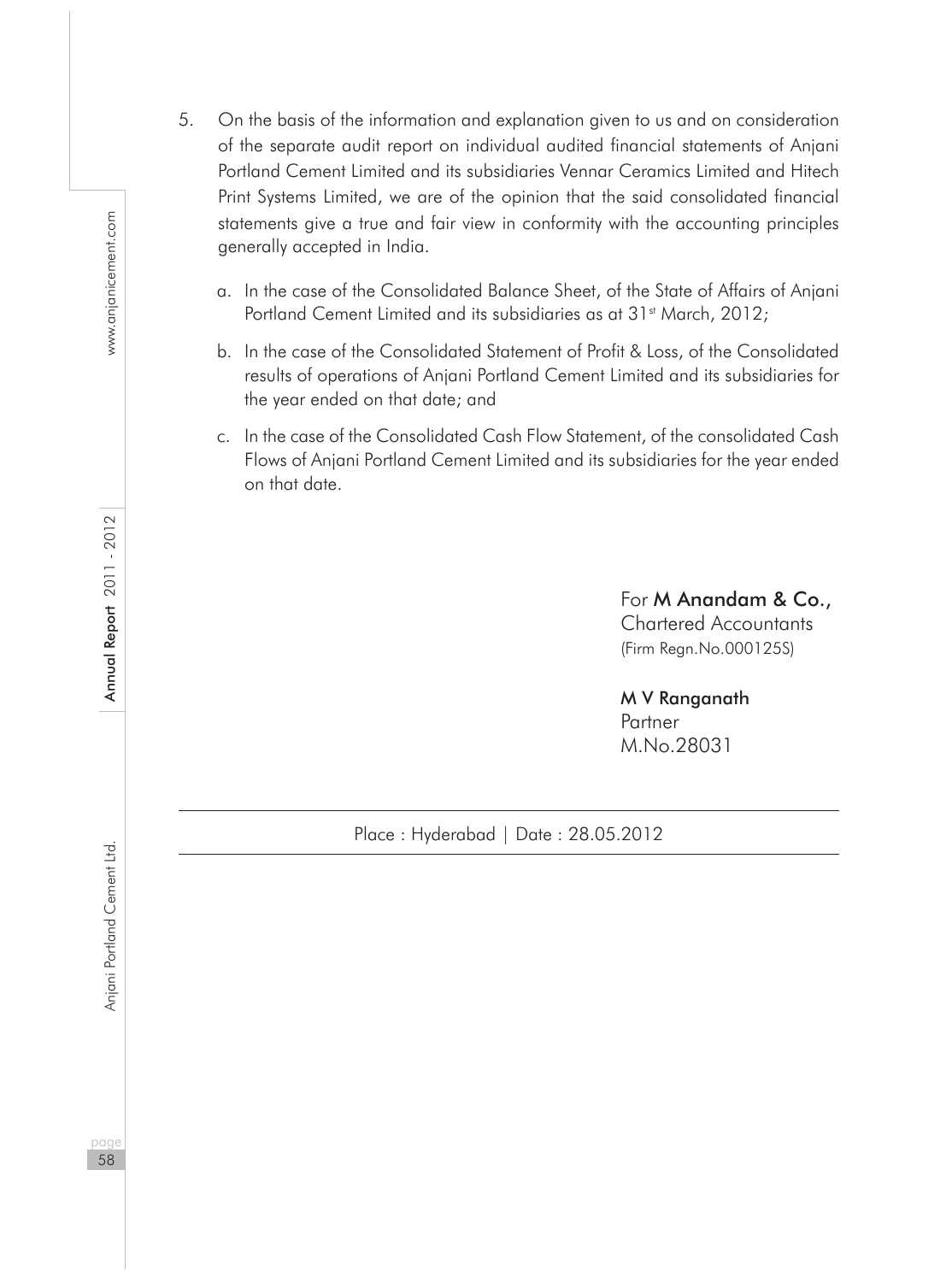# Consolidated Balance Sheet as at 31<sup>st</sup> March, 2012 **The Consolidated Balance Sheet as at 31st March, 2012** The San

| ē | E | Ń | Е | N | Ť |
|---|---|---|---|---|---|

| Particulars                            |                                                     | Note           | 31 <sup>st</sup> March,<br>2012 | 31 <sup>st</sup> March,<br>2011 |                         |
|----------------------------------------|-----------------------------------------------------|----------------|---------------------------------|---------------------------------|-------------------------|
| <b>EQUITY AND LIABILITIES</b><br>-1    |                                                     |                |                                 |                                 |                         |
| 1. Shareholders' Funds                 |                                                     |                |                                 |                                 |                         |
| a. Share Capital                       |                                                     | $\overline{2}$ | 1838.96                         | 1838.96                         |                         |
| b. Reserves and Surplus                |                                                     | 3              | 6232.16                         | 4772.40                         |                         |
| 2. Non-Current Liabilities             |                                                     |                |                                 |                                 | www.anjanicement.com    |
| a. Long-term borrowings                |                                                     | 4              | 19810.45                        | 18931.01                        |                         |
| b. Deferred tax liabilities (Net)      |                                                     | 5              | 1325.86                         | 1107.81                         |                         |
| c. Other Long term liabilities         |                                                     | 6              | 144.27                          | 113.46                          |                         |
| d. Long term provisions                |                                                     | 7              | 86.35                           | 39.65                           |                         |
| 3. Current Liabilities                 |                                                     |                |                                 |                                 |                         |
| a. Short-term borrowings               |                                                     | 8              | 4912.11                         | 4710.68                         |                         |
| b. Trade payables                      |                                                     | 9              | 2104.59                         | 1320.15                         |                         |
| c. Other current liabilities           |                                                     | 10             | 5570.09                         | 4593.47                         |                         |
| d. Short term provisions               |                                                     | 11             | 463.69                          | 186.72                          | Annual Report 2011-2012 |
| Total                                  |                                                     |                | 42488.53                        | 37614.31                        |                         |
| II ASSETS                              |                                                     |                |                                 |                                 |                         |
| 1. Non-current assets                  |                                                     |                |                                 |                                 |                         |
| a. Fixed assets                        |                                                     |                |                                 |                                 |                         |
| i. Tangible assets                     |                                                     | 12             | 24300.20                        | 25501.27                        |                         |
| ii. Intangible assets                  |                                                     |                | 5.07                            |                                 |                         |
| ii. Capital work-in-progress           |                                                     |                | 3330.41                         | 253.80                          |                         |
| b. Non-current investments             |                                                     |                | 295.09                          | 295.09                          |                         |
| c. Long term loans and advances        |                                                     | 13             | 568.54                          | 1301.36                         |                         |
| 2. Current assets                      |                                                     |                |                                 |                                 |                         |
| a. Inventories                         |                                                     | 14             | 3582.97                         | 4196.55                         |                         |
| b. Trade receivables                   |                                                     | 15             | 3136.33                         | 2371.27                         |                         |
| c. Cash and cash equivalents           |                                                     | 16             | 616.95                          | 297.56                          |                         |
| d. Short-term loans and advances       |                                                     | 17             | 6652.97                         | 3397.42                         |                         |
| Total                                  |                                                     |                | 42488.53                        | 37614.31                        | Portland Cement Ltd     |
| <b>Significant Accounting Policies</b> |                                                     | $\mathbf{1}$   |                                 |                                 |                         |
| As Per our report of even date         | For and on behalf of the Board                      |                |                                 |                                 |                         |
| For M Anandam & Co                     | PVRL Narasimha Raju                                 |                | P R Raju                        |                                 | Anjani                  |
| <b>Chartered Accountants</b>           | Executive Director                                  |                | Director                        |                                 |                         |
| MV Ranganath<br>Partner<br>M.No 28031  | RVA Narasimha Rao<br><b>Chief Financial Officer</b> |                |                                 |                                 | page                    |

Place : Hyderabad | Date : 28.05.2012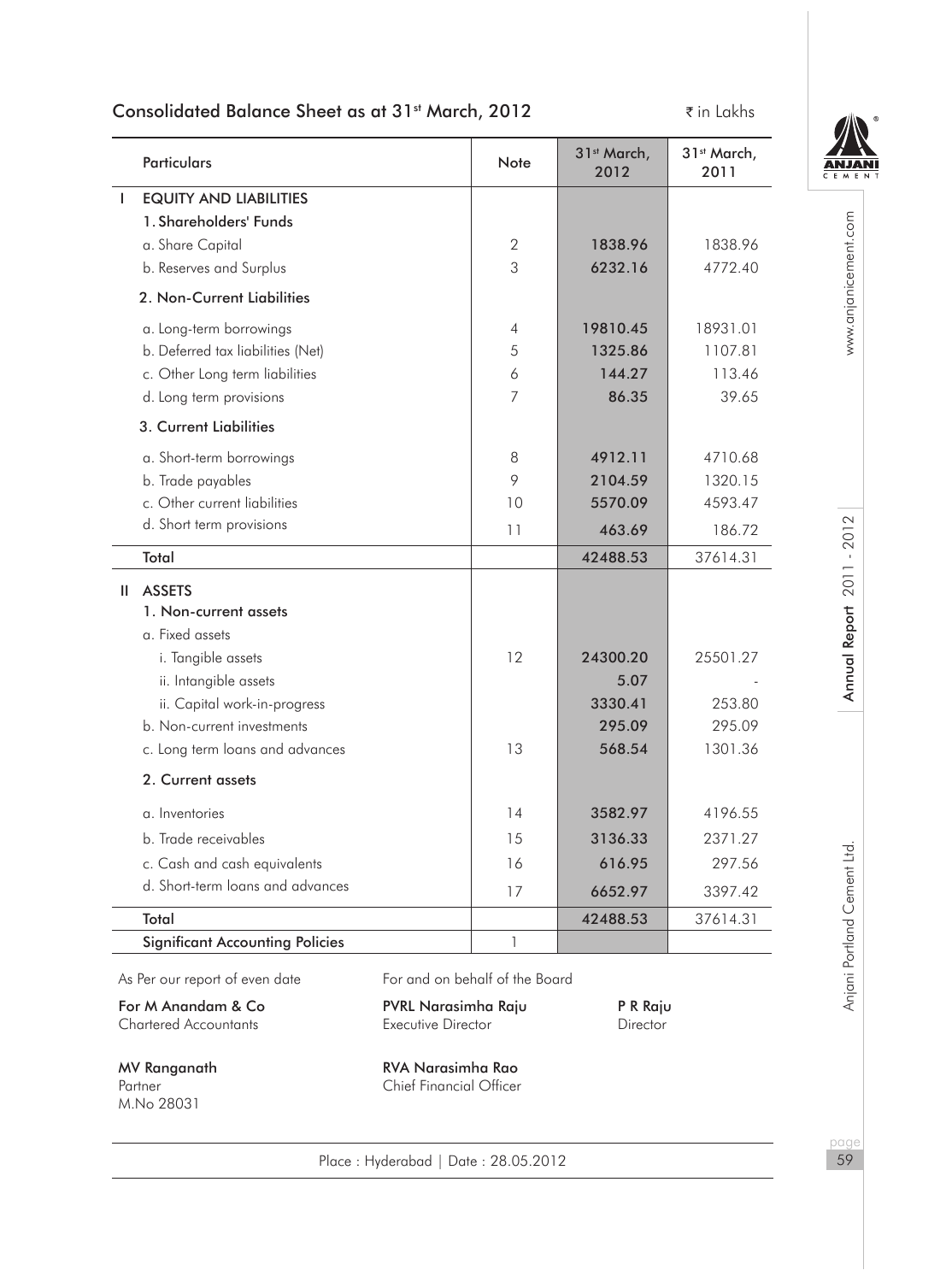| <b>Particulars</b>                                               | Note | 31 <sup>st</sup> March,<br>2012 | 31st March,<br>2011 |
|------------------------------------------------------------------|------|---------------------------------|---------------------|
| <b>INCOME</b>                                                    |      |                                 |                     |
| I. Revenue from operations                                       | 18   | 32926.77                        | 20524.68            |
| II. Other Income                                                 | 19   | 938.70                          | 442.02              |
| Total Revenue (I + II)                                           |      | 33865.47                        | 20966.70            |
| <b>EXPENDITURE</b>                                               |      |                                 |                     |
| Cost of Materials consumed                                       | 20   | 5595.81                         | 5110.42             |
| Purchase of Traded Goods                                         |      | 101.44                          | Nil                 |
| Changes in inventories of finished goods<br>and work-in-progress | 21   | 827.48                          | (1721.70)           |
| Employee benefits expense                                        | 22   | 1357.85                         | 1084.24             |
| <b>Finance Costs</b>                                             | 23   | 3638.63                         | 2813.14             |
| Depreciation                                                     |      | 1667.92                         | 1553.26             |
| Other Expenses                                                   | 24   | 18335.23                        | 11973.23            |
| <b>Total Expenses</b>                                            |      | 31524.36                        | 20812.59            |
| Profit before Tax                                                |      | 2341.11                         | 154.11              |
| Tax expense                                                      |      |                                 |                     |
| Current tax                                                      |      | 406.07                          | 28.14               |
| Tax for the earlier years                                        |      | 0.76                            | 12.17               |
| Deferred tax                                                     |      | 218.05                          | 42.30               |
| Profit After Tax                                                 |      | 1716.23                         | 71.50               |
| Earnings per equity share                                        |      |                                 |                     |
| 1. Basic                                                         |      | 9.33                            | 0.39                |
| 2. Diluted                                                       |      | 9.33                            | 0.39                |
| Significant Accounting Policies                                  | 1    |                                 |                     |

#### Consolidated Statement of Profit & Loss for the year ended 31<sup>st</sup> March, 2012  $\vec{\tau}$  in Lakhs

For M Anandam & Co **PVRL Narasimha Raju** P R Raju<br>
Chartered Accountants **Consumers Executive Director** Director Chartered Accountants

M.No 28031

As Per our report of even date For and on behalf of the Board

MV Ranganath **RVA Narasimha Rao**<br>Partner Partner Chief Financial Officer Chief Financial Officer

Place : Hyderabad | Date : 28.05.2012

paa 60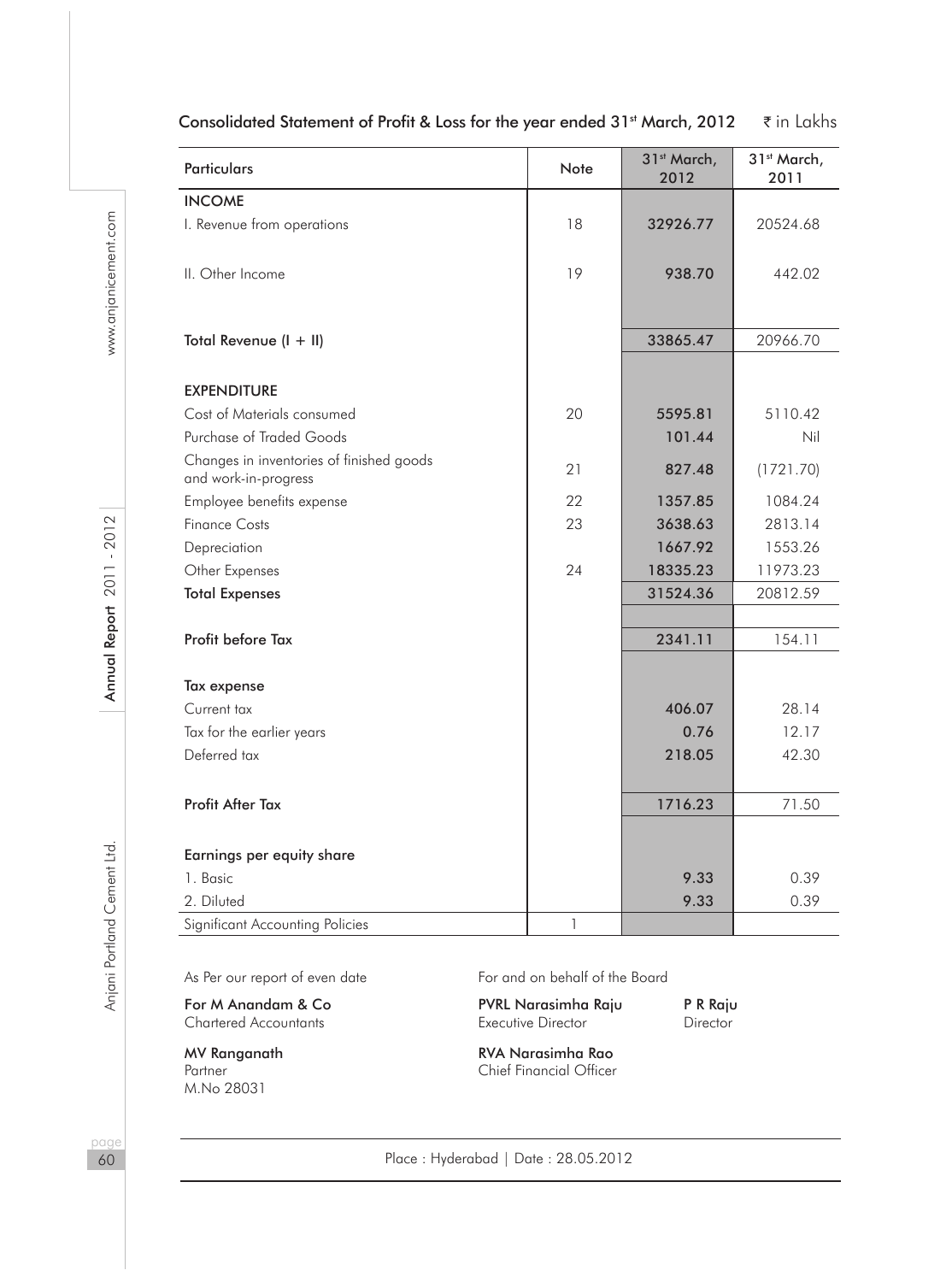# Cash Flow Statement for the Year Ended 31<sup>st</sup> March, 2012 **₹in Lakhs**



| Particulars                                                                                                                  |                                                            | Year Ended 31st<br>March, 2012 | Year Ended 31st<br>March, 2011 |           | ANJA |
|------------------------------------------------------------------------------------------------------------------------------|------------------------------------------------------------|--------------------------------|--------------------------------|-----------|------|
| a. Cash Flow From Operating Activities:                                                                                      |                                                            |                                |                                |           |      |
| Net Profit before Tax                                                                                                        | 2341.11                                                    |                                | 154.11                         |           |      |
| Adiustment for:                                                                                                              |                                                            |                                |                                |           |      |
| Depreciation                                                                                                                 | 1667.92                                                    |                                | 1553.25                        |           |      |
| Interest and Finance charges                                                                                                 | 3638.63                                                    |                                | 2813.14                        |           |      |
| <b>MAT Credit Entitlement</b>                                                                                                | (364.42)                                                   |                                | (21.52)                        |           |      |
| Loss/Profit on sale of Assets                                                                                                | (244.37)                                                   |                                | 1.33                           |           |      |
| Interest Income                                                                                                              | (329.91)                                                   |                                | (24.21)                        |           |      |
| Operating Profit Before Working Capital Changes                                                                              | 6708.95                                                    |                                | 4476.10                        |           |      |
| Changes in Working Capital                                                                                                   |                                                            |                                |                                |           |      |
| - (Increase)/Decrease in Inventories                                                                                         | 613.58                                                     |                                | (2531.77)                      |           |      |
| - (Increase)/Decrease in Trade Receivable                                                                                    | (765.06)                                                   |                                | (239.48)                       |           |      |
| - (Increase)/Decrease in Loans and Advances                                                                                  | (2215.07)                                                  |                                | (832.72)                       |           |      |
| - Increase/(Decrease) in Current Liabilities                                                                                 | 1781.55                                                    |                                | 913.64                         |           |      |
| <b>Cash Generated from Operations</b>                                                                                        | 6123.95                                                    |                                | 1785.78                        |           |      |
| Direct taxes paid                                                                                                            | (185.44)                                                   |                                | (179.10)                       |           |      |
| Net Cash Flow from Operating Activities                                                                                      |                                                            | 5938.51                        |                                | 1606.68   |      |
| b. Cash Flow from Investing Activities:                                                                                      |                                                            |                                |                                |           |      |
| Inflow/(Outflow)                                                                                                             |                                                            |                                |                                |           |      |
| Interest received                                                                                                            | 329.91                                                     |                                | 24.21                          |           |      |
| Net Purchase of Fixed Assets                                                                                                 | (465.57)                                                   |                                | (3283.84)                      |           |      |
| Profit on sale of asset                                                                                                      | 244.37                                                     |                                | 9.56                           |           |      |
| (Increase) / Decrease in Capital work In Progress                                                                            | (3076.61)                                                  |                                | (13.44)                        |           |      |
| Net Cash Flow from Investing Activities                                                                                      |                                                            | (2967.90)                      |                                | (3263.51) |      |
| c. Cash Flow From Financing Activities:                                                                                      |                                                            |                                |                                |           |      |
| Inflow / (Outflow)                                                                                                           |                                                            |                                |                                |           |      |
| Proceeds / (Repayment) of Other Loans                                                                                        | 1.40                                                       |                                | (20.86)                        |           |      |
| Proceeds from Long Term Borrowing                                                                                            | 908.85                                                     |                                | 90.97                          |           |      |
| Increase / (Decrease) in Cash Credit Utilisation                                                                             | (35.58)                                                    |                                | 1931.19                        |           |      |
| (Repayment) / Proceeds from Unsecured Loans                                                                                  | 283.71                                                     |                                | 2698.84                        |           |      |
| Dividend Paid                                                                                                                | (170.78)                                                   |                                | (214.44)                       |           |      |
| <b>Interest Paid</b>                                                                                                         | (3638.63)                                                  |                                | (2813.14)                      |           |      |
| Net Cash Flow from Financing Activities                                                                                      |                                                            | (2651.03)                      |                                | 1672.56   |      |
| d. Net Increase / (Decrease) In Cash<br>and Cash Equivalents:                                                                |                                                            | 319.39                         |                                | 15.72     |      |
| Cash and Cash Equivalents at the<br>Commencement of the year                                                                 |                                                            | 297.56                         |                                | 281.85    |      |
| Cash and Cash Equivalents at the close of the year                                                                           |                                                            | 616.95                         |                                | 297.56    |      |
| Note: Previous year's figures have been regrouped and recast wherever necessary to conform to current year's classification. |                                                            |                                |                                |           |      |
| As Per our report of even date                                                                                               | For and on behalf of the Board                             |                                |                                |           |      |
| For M Anandam & Co                                                                                                           | PVRL Narasimha Raju                                        |                                | P R Raju                       |           |      |
| <b>Chartered Accountants</b>                                                                                                 | Executive Director                                         |                                | Director                       |           |      |
| MV Ranganath<br>Partner                                                                                                      | <b>RVA Narasimha Rao</b><br><b>Chief Financial Officer</b> |                                |                                |           |      |
| M.No 28031                                                                                                                   | $Placo \cdot Hudorabad \cdot Dato \cdot 28052012$          |                                |                                |           |      |

Place : Hyderabad | Date : 28.05.2012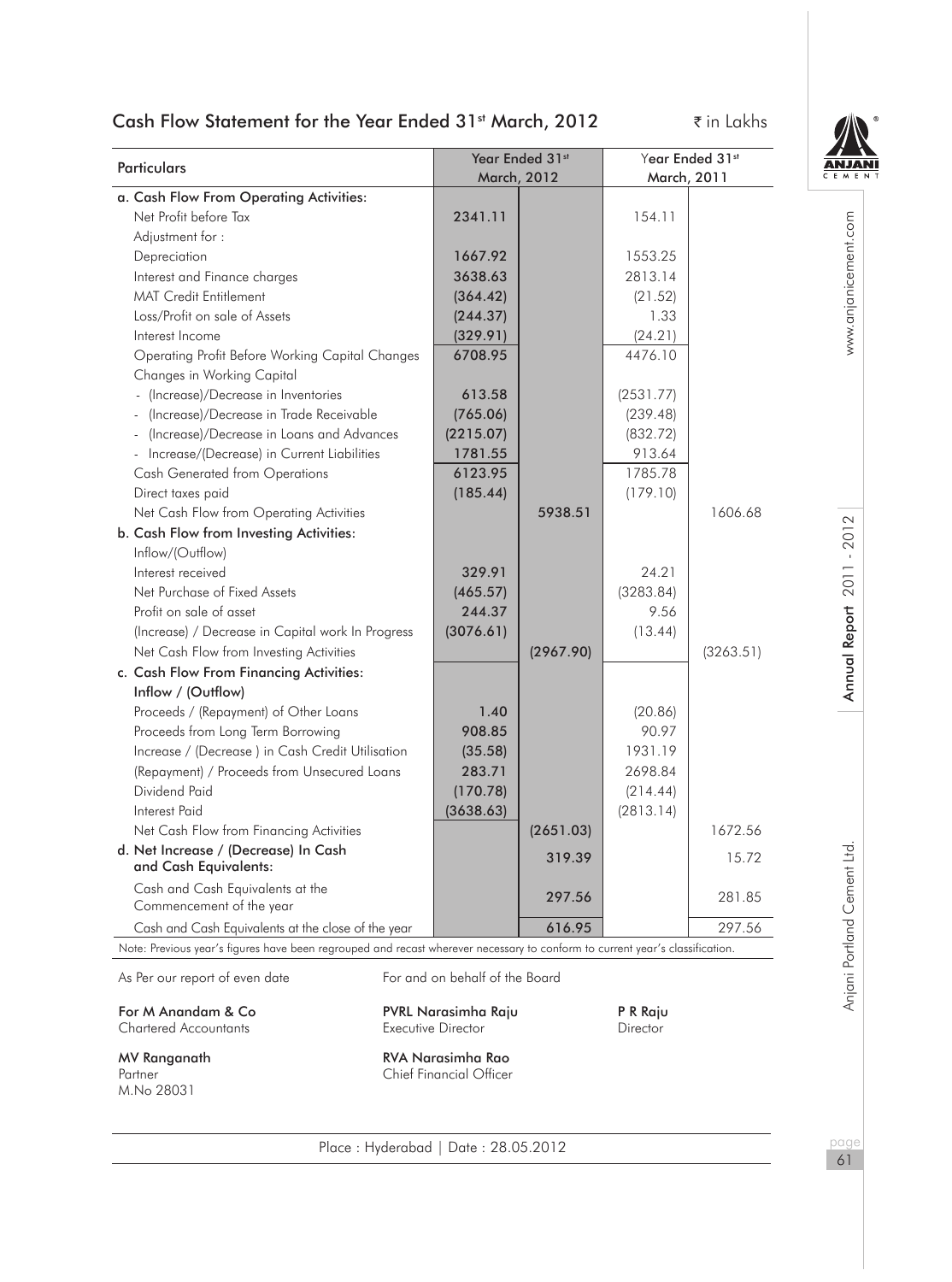# Significant Accounting Policies

#### Note 1: Significant Accounting Policies

# 1. Basis of Preparation

The Financial Statements are prepared under the Historical cost convention on an accrual basis and are in accordance with the requirements of The Companies Act 1956 and comply with the Accounting Standards referred to in Sub Sec (3c) of Section 211 of the said Act.

The Consolidated Financial Statements relates to Anjani Portland Cement Ltd and its Subsidiary companies i.e Vennar Ceramics Ltd and Hitech Print Systems Ltd.

The Financial Statements of the Company and its subsidiary companies are combined on line-by-line basis by adding together the book values of like items of Assets, Liabilities, income and Expenses, after fully eliminating intra-group balances and intragroup transactions in accordance with Accounting Standard (AS) 21 – "Consolidated Financial Statements"

The accounting policies have been consistently applied by the Company and are consistent with those used in the previous year.

During the year ended 31<sup>st</sup> March, 2012, the revised Schedule VI notified under the Companies Act 1956, has become applicable to the company, for preparation and presentation of its financial statements. The adoption of revised Schedule VI does not impact recognition and measurement principles followed for preparation of financial statements. However, it has significant impact on presentation and disclosures made in the financial statements. The company has also reclassified the previous year figures in accordance with the requirements applicable for the current year.

#### 2. Revenue Recognition

Income from sale of goods is recognized at the point of dispatch to customers except in the case of consignment agents where the revenue is recognized only after sale is effected by the consignment agent. Gross Sale value includes Excise Duty, VAT and applicable freight.

#### 3. Fixed Assets

Fixed assets are stated at cost of acquisition or construction. Cost comprises of the purchase price and other attributable expenses including cost of borrowings till the date of capitalization of the asset acquired / installed / commissioned.

All the expenditure incurred on establishing / setting up of new projects / substantial expansion of existing facilities/creation of new assets is capitalized. Such expenditure to be capitalized includes borrowing / finance costs, direct and indirect expenditure incurred on such assets upto the time they are completed.

naa 62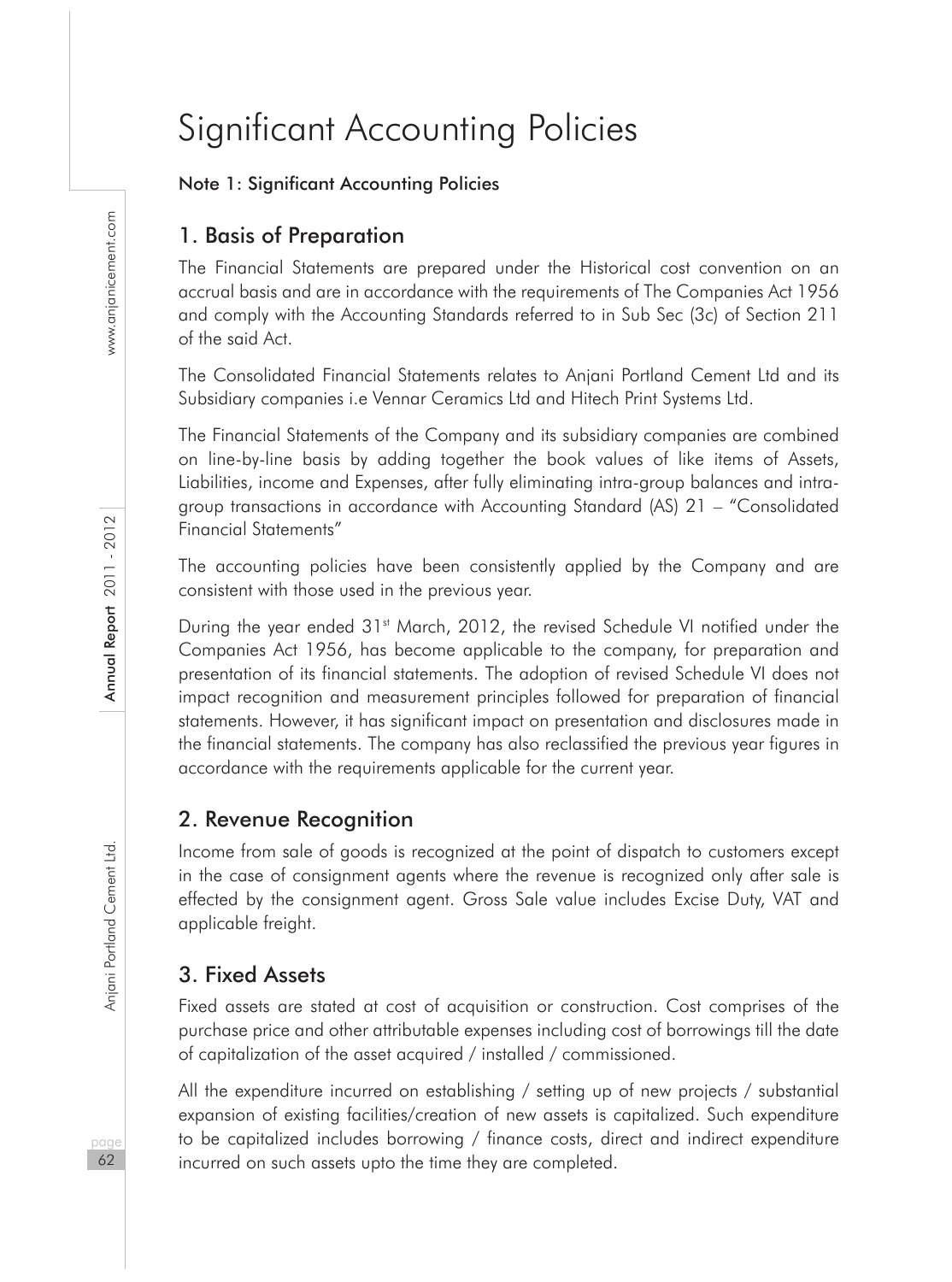# 4. Depreciation

Depreciation on fixed assets has been provided on the straight line method and at the rates and in the manner specified in Schedule XIV to the Companies Act, 1956.

# 5. Investments

Long term investments are stated at cost. The diminution in the market value of such investments is not recognized unless it is considered permanent in nature.

Current investments are valued at the cost or market value whichever is lower.

# 6. Borrowing Costs

Borrowing costs relating to acquisition of fixed assets which takes substantial period of time to get ready for its intended use are included to the extent they relate to the period till such assets are ready to be put to use. All other borrowing costs are charged to revenue. Borrowing costs consist of interest and other costs that the company incurs in connection with borrowing of funds.

# 7. Accounting for Leases

Rentals in respect of leased premises are charged to profit and loss account.

# 8. Inventories

Items of inventories are measured at lower of cost or net realizable value after providing for obsolescence, if any. Cost comprises of cost of purchase, cost of conversion, and other costs incurred in bringing the inventories to the present location and condition.

# 9. Employee Benefits

# a. Defined Contribution Plan

Retirement benefits in the form of Provident Fund are defined contribution scheme and the contributions are charged to the Profit and Loss Account of the year when the contribution to the respective funds become due.

#### b. Defined Benefit Plan

- Compensated absences

Long term compensated absences are provided for based on actuarial valuation. The actuarial valuation is done as per projected unit credit method as at the Balance Sheet date. Actuarial gains / losses are immediately recognized in the Profit & Loss Account.

#### **Super Annuation**

Retirement benefits in the form of Superannuation Fund are defined contribution scheme and the contribution is charged to the Profit and Loss Account of the year



www.anjanicement.com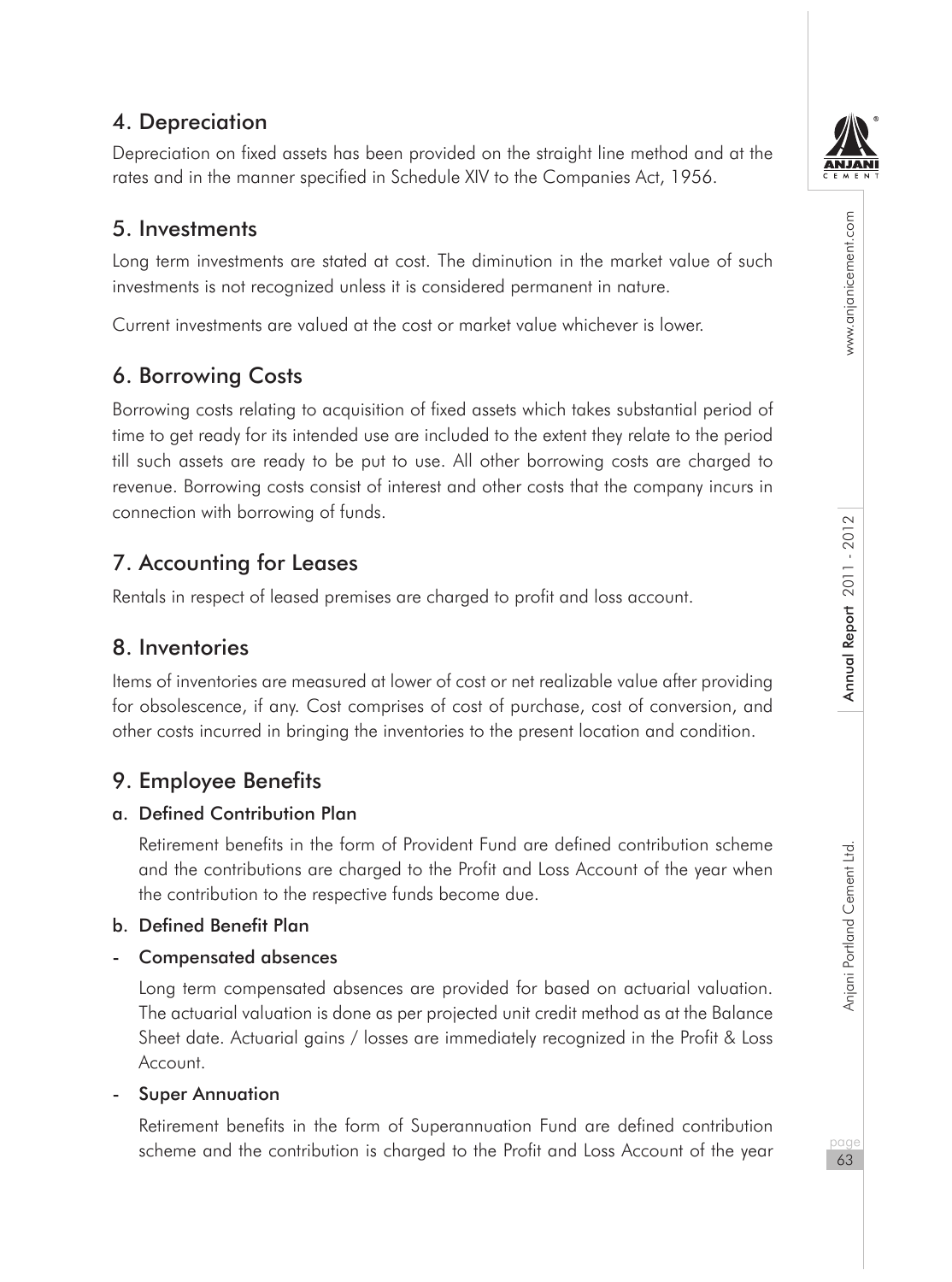when the contribution to the respective funds are due. The Company has created an approved Superannuation Fund and accounts for the contribution made to LIC against an insurance policy taken with them. There are no other obligations other than the contribution payable to the funds.

#### **Gratuity**

Gratuity liability is a defined benefit obligation and is provided for on the basis of an actuarial valuation on projected unit credit method made at the end of each financial year. The company has created an approved gratuity fund, which has taken a group gratuity cum insurance policy with Life Insurance Corporation of India (LIC), for future payment of gratuity to the employees. The Company accounts for gratuity liability of its employees on the basis of actuarial valuation carried out at the year end by LIC.

# 10. Taxes on Income

#### a. Current Tax

Provision for current tax is made for the amount of tax payable in respect of taxable income for the year computed under the provisions of the Income Tax Act, 1961.

#### b. Deferred Tax

Deferred tax is recognized on timing difference being the difference between taxable income and accounting income that originate in one period and are capable of being reversed in the subsequent period/s, subject to the consideration of prudence.

# 11. Foreign Currency Transactions

Transactions denominated in foreign currencies are recorded at the exchange rate prevailing at the time of the transaction. Monetary items denominated in foreign currencies at the year end are translated at the year-end rates, the resultant gain or loss will be recognized in the profit and loss account. Any gain or loss arising on account of exchange difference on settlement of transaction is recognized in the profit and loss account

# 12. Provisions, Contingent Liabilities and Contingent Assets

Provisions involving substantial degree of estimation in measurement are recognized when there is a present obligation as a result of past events and it is probable that there will be an outflow of resources. Contingent Liabilities are disclosed when the Company has possible obligation or a present obligation and it is probable that a cash outflow will not be required to settle the obligation. Contingent Assets are neither recognized nor disclosed in the financial statements.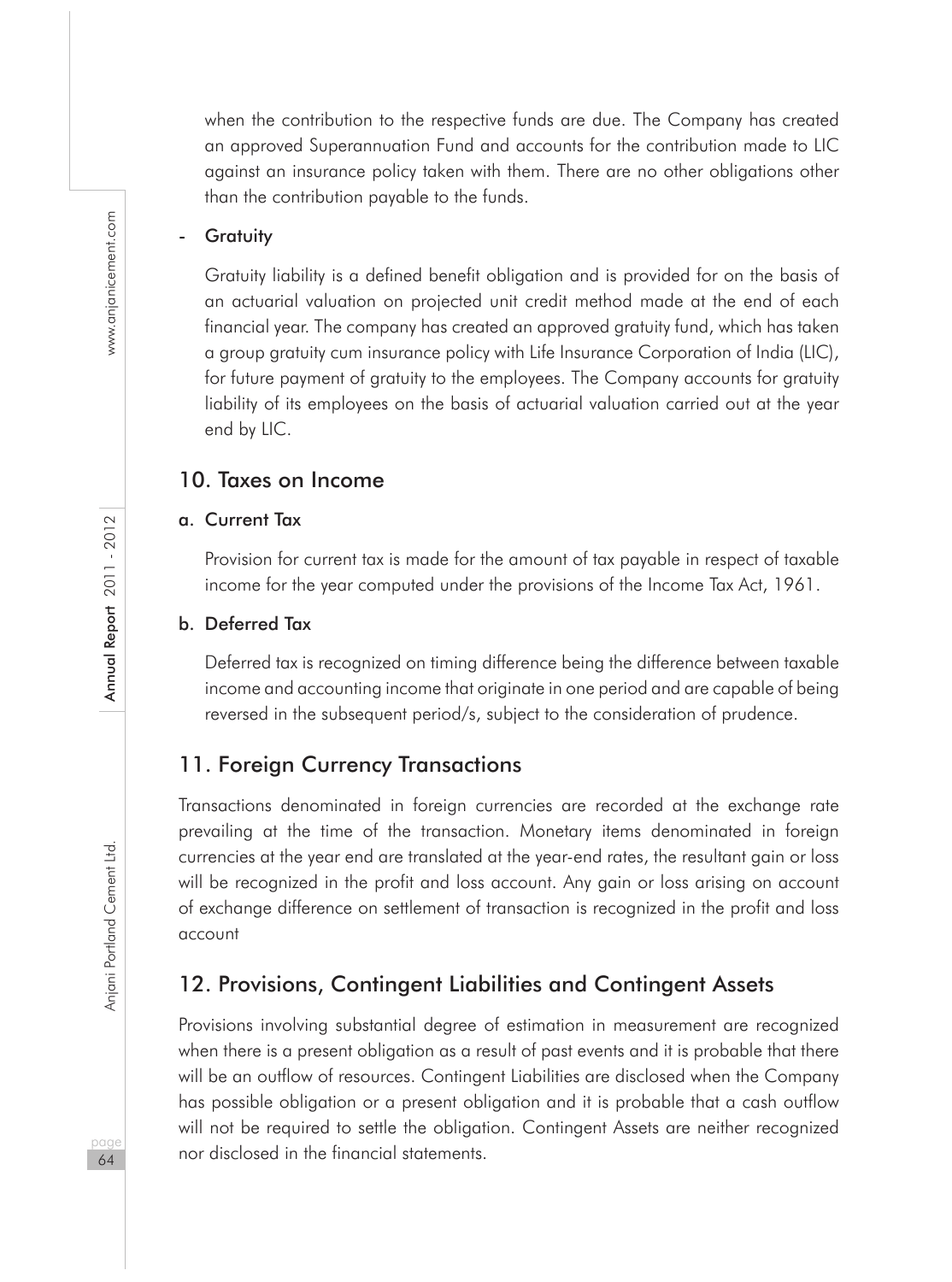# 13. Use of Estimates

The preparation of financial statements requires estimates and assumptions to be made that affect the reported amount of assets, liabilities, revenues and expenses. The estimates used in preparation and presentation of financial statements are prudent and reasonable. Actual results could differ from estimates. Any revision of accounting estimates is recognized prospectively in the current and future periods.

# 14. Impairment

The carrying amounts of assets are reviewed at each Balance Sheet date if there is any indication of impairment based on internal/external factors. An impairment loss will be recognized if the carrying amount of an asset exceeds its estimated recoverable amount. The recoverable amount is greater of asset's net selling price and value in use. In assessing the value in use, the estimated future economic benefits are discounted to the present value at the weighted average cost of capital.

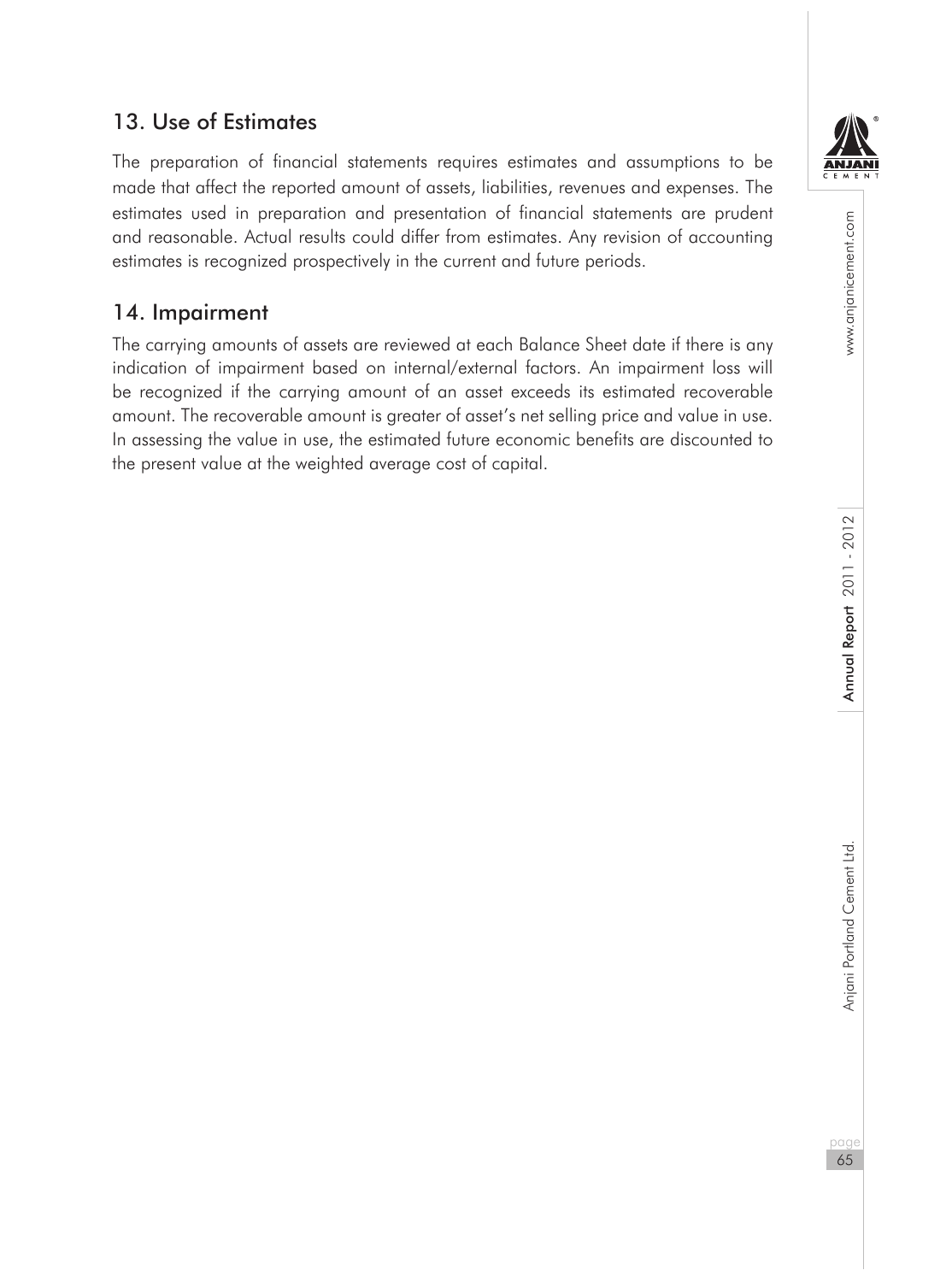# Note 2 : Share Capital and the state of the state of the state of the state of the state of the state of the state of the state of the state of the state of the state of the state of the state of the state of the state of

| <b>Particulars</b>                                                   | 31 <sup>st</sup> March,<br>2012 | 31 <sup>st</sup> March,<br>2011 |
|----------------------------------------------------------------------|---------------------------------|---------------------------------|
| 1. Authorised Capital                                                |                                 |                                 |
| 1000000 14% Cumulative Redeemable<br>Preference Shares of ₹10/- each | 100.00                          | 100.00                          |
| 30000000 Equity Shares of ₹10 each                                   | 3000.00                         | 3000.00                         |
|                                                                      | 3100.00                         | 3100.00                         |
| <b>Issued Capital</b>                                                |                                 |                                 |
| 18394463 Equity Shares of ₹10 each fully issued                      | 1839.45                         | 1839.45                         |
| <b>Subscribed &amp; Paid Up Capital</b>                              |                                 |                                 |
| 18389597 Equity Shares of ₹10 each fully paid up                     | 1838.96                         | 1838.96                         |
| Total                                                                | 1838.96                         | 1838.96                         |

# Note 3 : Reserves & Surplus  $\bar{z}$  in Lakhs

| <b>Particulars</b>                                           | 31 <sup>st</sup> March,<br>2012 | 31 <sup>st</sup> March<br>2011 |
|--------------------------------------------------------------|---------------------------------|--------------------------------|
| Capital Reserve                                              | 20.00                           | 20.00                          |
| General Reserve                                              | 500.00                          | 260.00                         |
| Surplus                                                      |                                 |                                |
| Opening balance                                              | 4492.40                         | 4591.89                        |
| Add : Net profit transferred from Statement of Profit & Loss | 1716.24                         | 71.50                          |
| Total                                                        | 6208.64                         | 4663.39                        |
| <b>Less Appropriations</b>                                   |                                 |                                |
| Dividend                                                     | 220.68                          | 147.12                         |
| Corporate dividend tax                                       | 35.80                           | 23.86                          |
| Transfer to General Reserve                                  | 240.00                          | 0.00                           |
| Surplus - Closing balance                                    | 5712.16                         | 4492.41                        |
| Total                                                        | 6232.16                         | 4772.40                        |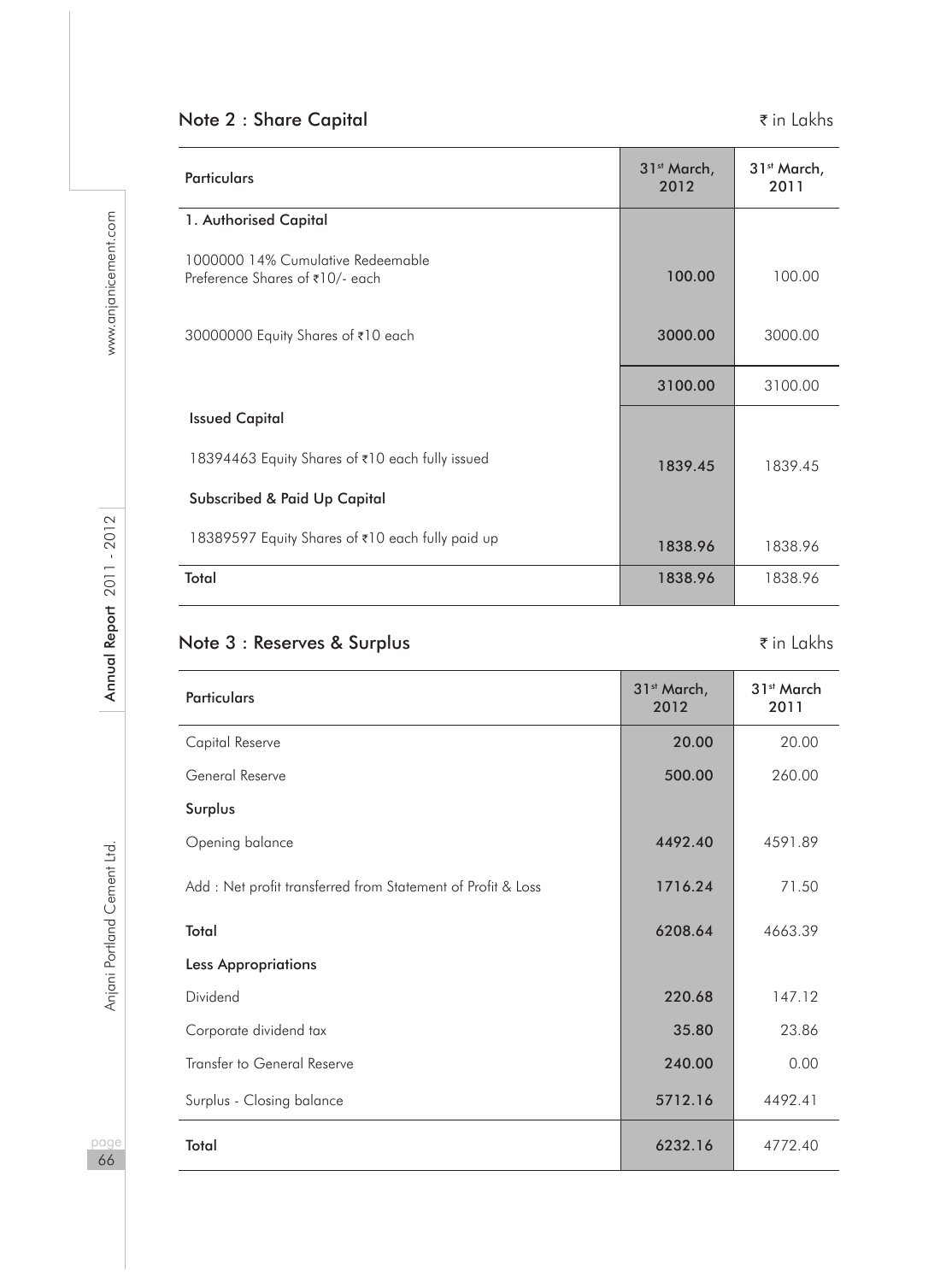| Note 4 : Long Term Borrowings |                                 | $\bar{\tau}$ in Lakhs           |
|-------------------------------|---------------------------------|---------------------------------|
| <b>Particulars</b>            | 31 <sup>st</sup> March,<br>2012 | 31 <sup>st</sup> March,<br>2011 |
| <b>Secured Loans</b>          |                                 |                                 |
| Term Loans from Banks         | 11812.47                        | 11378.69                        |
| Vehicle Loans                 | 10.08                           | 8.68                            |
| From Other Parties            |                                 | 2.97                            |
| <b>Unsecured Loans</b>        |                                 |                                 |
| <b>Public Deposits</b>        | 308.43                          | 250.51                          |
| From Other Parties            | 7679.46                         | 7,290.16                        |
| Total                         | 19810.45                        | 18931.01                        |

4.1. In Case of APCL : Term loans are secured by a first/joint equitable mortgage by deposit of title deeds, with State Bank of India, leader of consortium bankers, of all the Company's immovable properties, both present and future and hypothecation of all movable assets (other than book debts) ranking pari-passu with the charges created in favour of the Consortium Bankers, State Bank of India, Punjab National Bank, Indian Overseas Bank, and State Bank of Hyderabad. The term loans are further secured by the personal guarantee of Chairman and Managing Director and Executive Director.

4.2 : Repayment schedule and Rate of Interest on Term Loans from Banks  $\vec{\tau}$  in Lakhs

| <b>Term Loans from Banks</b> | <b>Marturity Profile</b> |         |         |         |         |  |
|------------------------------|--------------------------|---------|---------|---------|---------|--|
| Rate of Interest             | 2013-14                  | 2014-15 | 2015-16 | 2016-17 | 2017-18 |  |
| 15.49%                       | 1690.00                  | 1790.00 | 1810.00 | 1841.00 | 1825.52 |  |

#### 4.3 : Matuarity Profile of unsecured Loans as follows ` in Lakhs

|                        | 2013-14 | 2014-15 | 2015-16 |
|------------------------|---------|---------|---------|
| <b>Public Deposits</b> |         | 308.43  |         |
| From Other Parties     | 2634.91 | 2812.65 | 2231.91 |

<sup>4.4.</sup> a. In Case of VCL : Term Loan availed from bank of Baroda is secured by way of hypothecation of Equitable Mortagage of Pland & machinery. Furniture and fittings and other fixed assets of the company. Term Loan is futher secured by the personal guarantee of a Director and Corporate Guarantee of M/s Anjani Portland Cement Ltd.

www.anjanicement.com

67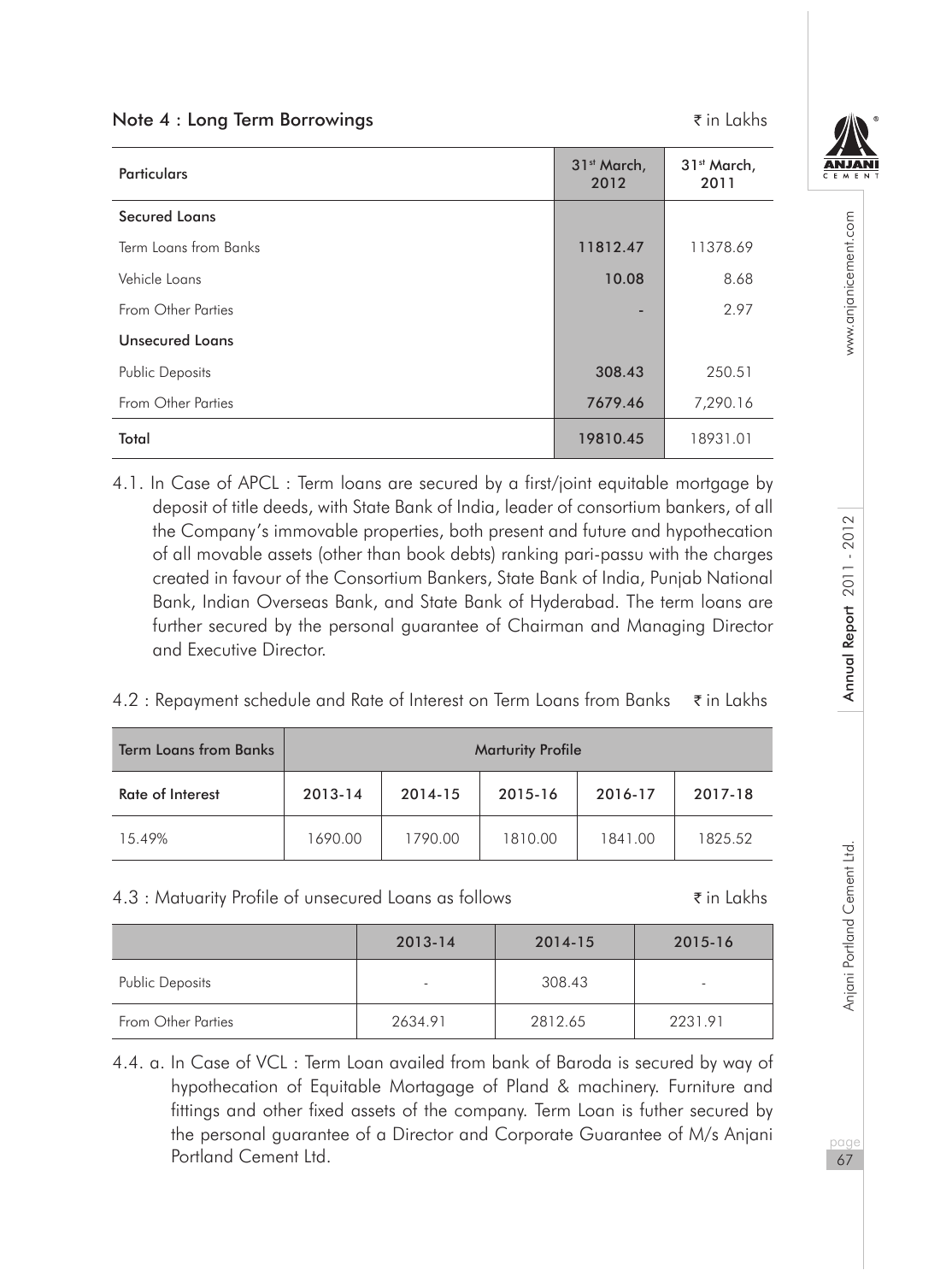| <b>Particulars</b>       | <b>Rate of Interest</b> | 2013-14 | 2014-15 | 2015-16 |
|--------------------------|-------------------------|---------|---------|---------|
|                          | 14.75                   | 400.00  | 400.00  | 550.00  |
| Bank of Barada Term Loan |                         | 2016-17 | 2017-18 |         |
|                          | 14.75                   | 550.00  | 550.00  |         |

#### 4.4 : b. Repayment Schedule of Term Loans taken from Banks  $\bar{\tau}$  in Lakhs

4.5. a. In Case of HPSL : Term Loans Aviled from Indian Bank & Axis Bank are secured by change by way of hypothecation of all Inventories and Rceivables both peresent & future, Equitable Mortgage fo Factory together with building thereon. Plant & Machinery and Electrical Equipment. Term Loans are futher secured by the personal gurantee of on e of the Directors and Coporate Gurantee of M\s Anjani Portland Cement Ltd.

#### 4.5 : b. Repayment Schedule of Term Loans taken from Banks  $\tilde{\tau}$  in Lakhs

| <b>Particulars</b>       | <b>Rate of Interest</b> | 2013-14 | 2014-15 | 2015-16 |
|--------------------------|-------------------------|---------|---------|---------|
| Indian Bank Term Loan I  | 14.75                   | 20.00   | 0.00    | 0.00    |
| Indian Bank Term Loan II | 14.75                   | 100.00  | 100.00  | 50.00   |
| Axis Bank                | 14.25                   | 108.00  | 108.00  | 0.00    |
| Total                    |                         | 228.00  | 208.00  | 50.00   |

# Note 5 : Deferred Tax Liabilities (Net) in Lakhs ₹in Lakhs

| <b>Particulars</b>            | 31 <sup>st</sup> March,<br>2012 | 31 <sup>st</sup> March,<br>2011 |
|-------------------------------|---------------------------------|---------------------------------|
| <b>Deferred Tax Asset</b>     |                                 |                                 |
| Unabsorbed Depreciation       | 1003.42                         | 1003.42                         |
| <b>Employee Benefits</b>      | 31.63                           | 18.84                           |
|                               | 1035.05                         | 1022.26                         |
| Deferred Tax Liability        |                                 |                                 |
| Depreciation                  | 2360.91                         | 2130.07                         |
| Deferred Tax liabilties (Net) | 1325.86                         | 1107.81                         |

naa 68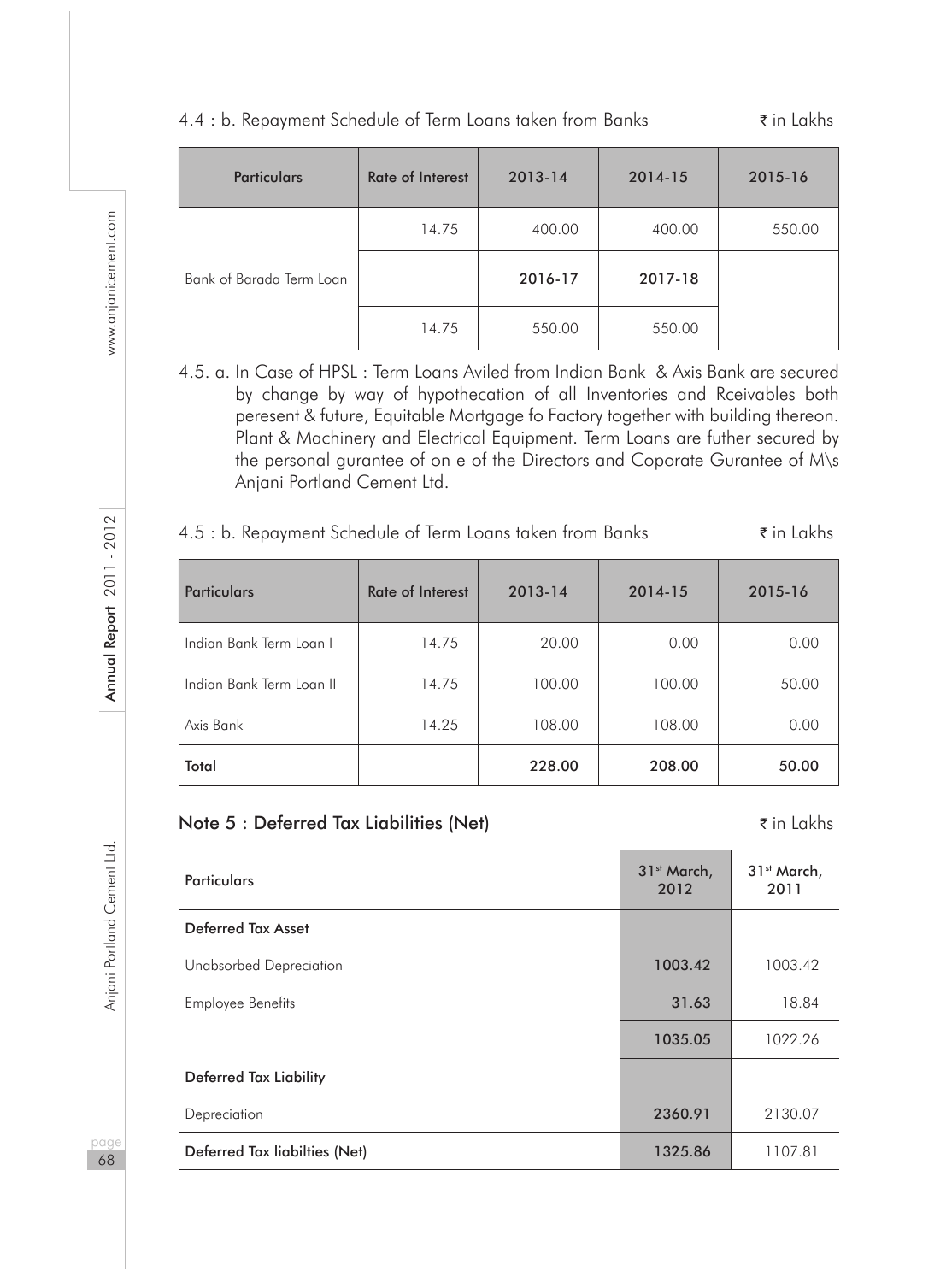| Note 6 : Other Long Term Liabilities |                     | $\bar{\tau}$ in Lakhs           |
|--------------------------------------|---------------------|---------------------------------|
| <b>Particulars</b>                   | 31st March,<br>2012 | 31 <sup>st</sup> March,<br>2011 |
| <b>Capital Creditors</b>             | 144.27              | 113.46                          |
| Total                                | 144.27              | 113.46                          |

# Note 7 : Long Term Provisions and the set of the set of the set of the set of the set of the set of the set of the set of the set of the set of the set of the set of the set of the set of the set of the set of the set of

|  | ₹ in Lakh |  |
|--|-----------|--|
|  |           |  |

| <b>Particulars</b>              | 31 <sup>st</sup> March,<br>2012 | 31 <sup>st</sup> March,<br>2011 |
|---------------------------------|---------------------------------|---------------------------------|
| Provision for Employee Benefits |                                 |                                 |
| Gratuaty                        | 51.76                           | 9.60                            |
| Leave Encashment                | 22.35                           | 30.05                           |
| Income Tax                      | 12.24                           |                                 |
| Total                           | 86.35                           | 39.65                           |

# Note 8 : Short Term Borrowings in Lakhs

| <b>Particulars</b>       | 31 <sup>st</sup> March,<br>2012 | 31 <sup>st</sup> March,<br>2011 |
|--------------------------|---------------------------------|---------------------------------|
| a. Secured Joans - Banks |                                 |                                 |
| Working capital loans    | 4312.11                         | 4347.69                         |
| b. Unsecured loans       |                                 |                                 |
| from Other Parties       | 600.00                          | 362.99                          |
| from Related Parties     |                                 |                                 |
| Total                    | 4912.11                         | 4710.68                         |

# Note 9 : Trade Payables and the set of the set of the set of the set of the set of the set of the set of the set of the set of the set of the set of the set of the set of the set of the set of the set of the set of the se

| <b>Particulars</b>                  | 31 <sup>st</sup> March,<br>2012 | 31st March,<br>2011 |
|-------------------------------------|---------------------------------|---------------------|
| Dues to micro and small enterprises | Nil                             | Nil                 |
| Other suppliers                     | 2104.59                         | 1320.15             |
| Total                               | 2104.59                         | 1320.15             |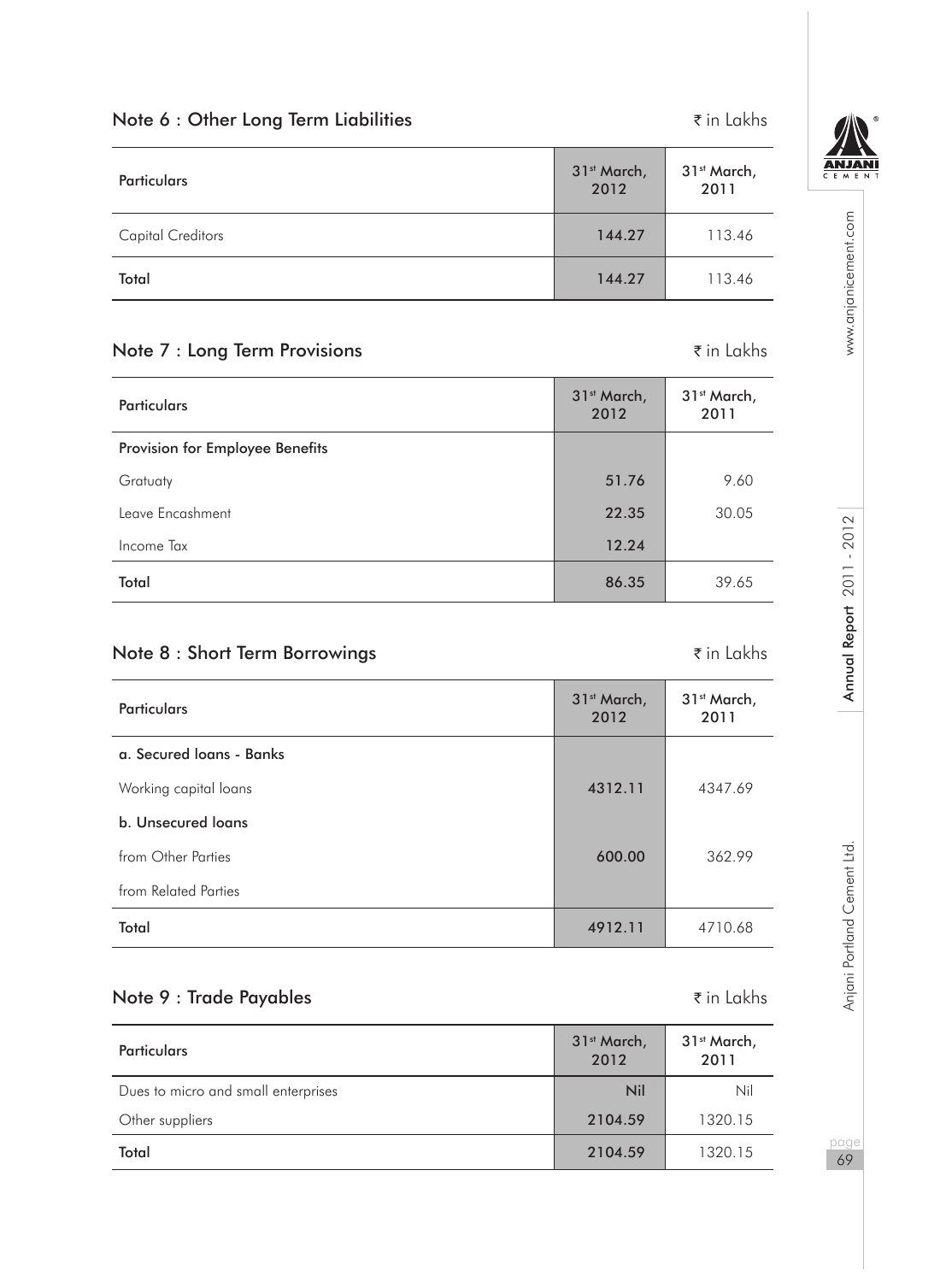# Note 10 : Other Current Liabilities in Lakhs

| <b>Particulars</b>                                | 31 <sup>st</sup> March,<br>2012 | 31 <sup>st</sup> March,<br>2011 |
|---------------------------------------------------|---------------------------------|---------------------------------|
| Current maturities of long term debts - Secured   | 2263.26                         | 1725.11                         |
| Current maturities of long term debts - Unsecured | 1011.40                         | 932.20                          |
| Advance from Customers                            | 678.09                          | 657.27                          |
| Others                                            |                                 |                                 |
| Expenses                                          | 792.53                          | 552.25                          |
| <b>Statutory Dues</b>                             | 68.29                           | 74.85                           |
| Duties & Taxes Payable                            | 643.24                          | 540.87                          |
| Interest Acrued & Not Due                         | 15.07                           | 16.36                           |
| Unclaimed Dividend*                               | 33.36                           | 28.44                           |
| Salaries & Wages Payable                          | 64.85                           | 66.12                           |
| Total                                             | 5570.09                         | 4593.47                         |

\* There are no amounts due to be remitted to Investor Education and protection fund out of these amounts

# Note 11 : Short Term Provisions **in Lakhs** ₹ in Lakhs

| <b>Particulars</b>                                 | 31 <sup>st</sup> March,<br>2012 | 31 <sup>st</sup> March,<br>2011 |
|----------------------------------------------------|---------------------------------|---------------------------------|
| <b>Provision For Employee Benefits</b>             |                                 |                                 |
| Leave encashment                                   | 2.74                            | 5.62                            |
|                                                    |                                 |                                 |
| Proposed Dividend                                  | 220.68                          | 147.12                          |
| Corporate Dividend Tax                             | 35.80                           | 23.87                           |
|                                                    |                                 |                                 |
| Provision for Income Tax (Net of Advance Tax Paid) | 204.48                          | 10.12                           |
| Total                                              | 463.69                          | 186.72                          |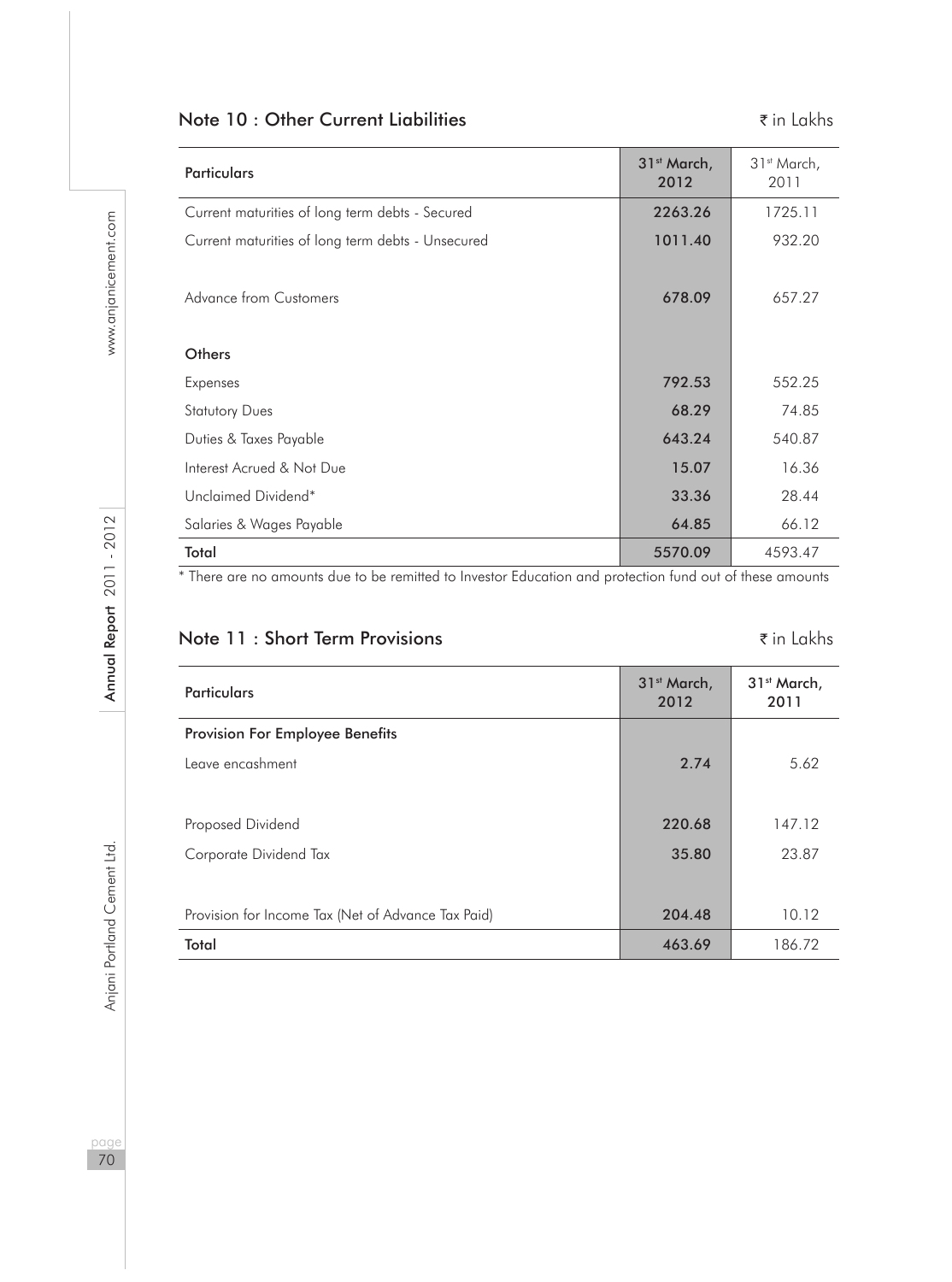| 2<br>S<br>)<br>$\ddot{\phantom{a}}$<br>ı<br>$\frac{1}{2}$<br>֧֧֦֧֦֧֦֧֦֧֦֧֜֜֜֜<br>č |  |
|------------------------------------------------------------------------------------|--|
| ixea<br>֖֖֖֖֖֚֚֚֞֘֕֕֕<br>֚֚֚֚֚֘֩֩<br>.<br> <br>Note 1.                             |  |

₹ in Lakhs

|                      |                     | Gross Block |                   |                     |                     | Depreciaton  |                |                     |                     | Net Block           |
|----------------------|---------------------|-------------|-------------------|---------------------|---------------------|--------------|----------------|---------------------|---------------------|---------------------|
| Particulars          | 01.04.2011<br>As at | Additions   | <b>Deductions</b> | 31.03.2012<br>As at | 01.04.2011<br>As at | For the Year | Deletions<br>δ | 31.03.2012<br>As at | 31.03.2012<br>As on | 31.03.2011<br>As on |
| Land                 | 1010.88             | 194.56      | 0.00              | 1205.44             | 0.00                | 0.00         | 0.00           | 0.00                | 1205.44             | 1010.88             |
| Buildings            | 2407.98             | 144.64      | 0.00              | 2552.62             | 365.84              | 71.79        | 0.00           | 437.63              | 2114.99             | 2042.14             |
| Plant & Equipment    | 27871.98            | 462.26      | 1061.68           | 27272.56            | 5923.42             | 1526.45      | 608.50         | 6840.09             | 20432.47            | 21948.56            |
| Vehicles             | 277.97              | 73.12       | 5.65              | 345.44              | 115.13              | 27.63        | 9.92           | 132.84              | 212.60              | 162.84              |
| Office Equipment     | 319.65              | 44.37       | 9.81              | 354.21              | 110.98              | 32.02        | 4.46           | 138.54              | 215.67              | 208.67              |
| Furniture & Fixtures | 156.39              | 3.71        | 4.46              | 155.64              | 28.21               | 10.03        | 1.63           | 36.61               | 119.03              | 128.18              |
| Total                | 32044.85            | 922.66      | 1081.60           | 31885.91            | 6543.58             | 1667.92      | 624.51         | 7585.71             | 24300.20            | 25501.27            |
| Previous Year        | 28760.88            | 3297.12     | 13.28             | 32044.72            | 4494.52             | 1553.25      | 4.21           | 6543.56             | 25501.27            | 23766.36            |

ANJANI

www.anjanicement.com pageannia Portland Cement Ltd. Annu**al Report 2011 - 2012** Annual Report 2012 Www.anjanicement.com

Annual Report 2011 - 2012

Anjani Portland Cement Ltd.

page<br>71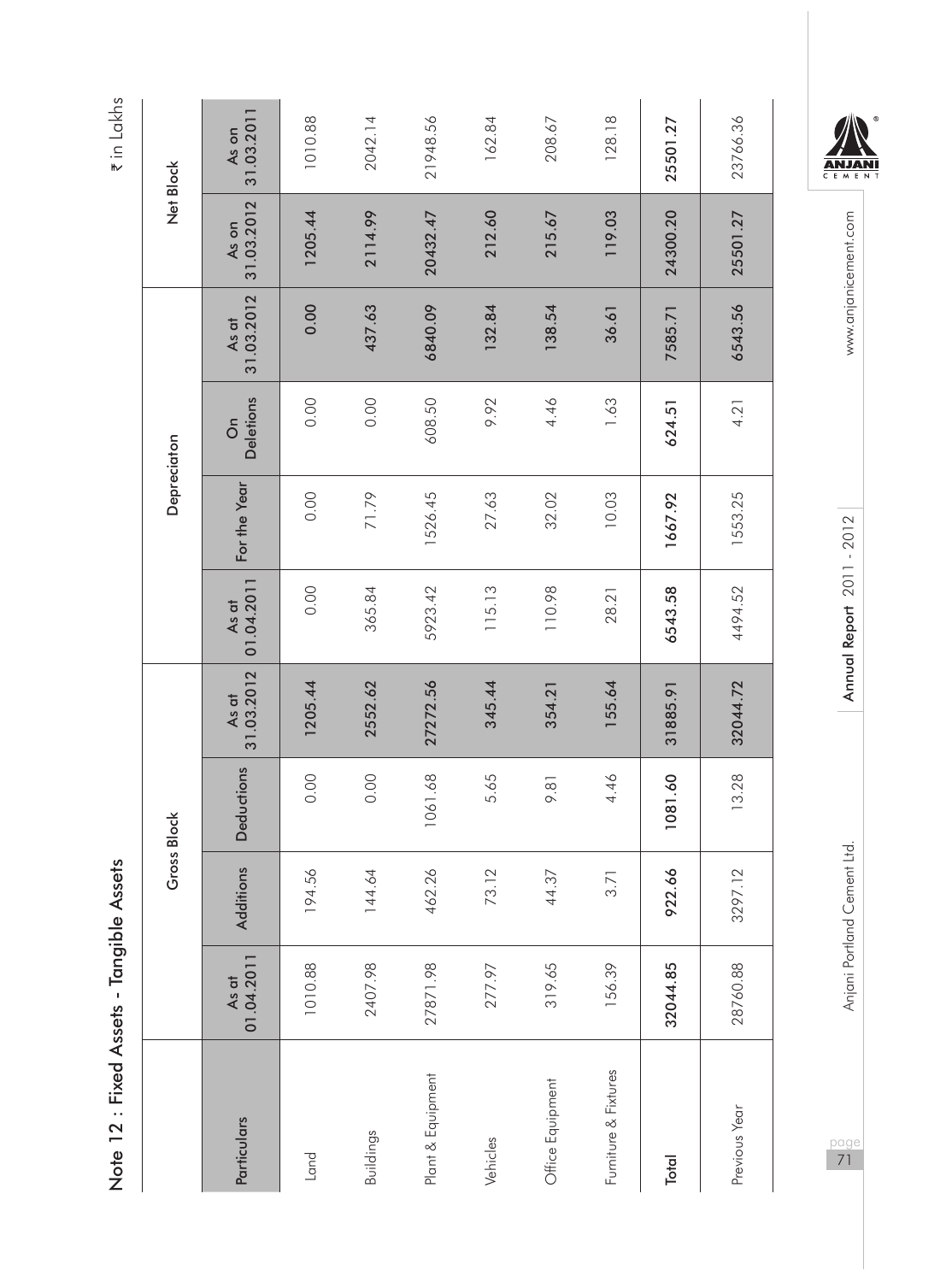## Note 13 : Long Term Loans and Advances The Mathematic Research of the Lakhs

| <b>Particulars</b>                    | 31 <sup>st</sup> March,<br>2012 | 31 <sup>st</sup> March,<br>2011 |
|---------------------------------------|---------------------------------|---------------------------------|
| Unsecured, Considered Good            |                                 |                                 |
| Capital Advances                      | 71.95                           | 1144.45                         |
| Deposits with Governement Departments | 484.95                          | 130.71                          |
| Employee Advances                     | 8.75                            | 18.56                           |
| Other Deposits                        | 2.88                            | 7.64                            |
| Total                                 | 568.54                          | 1301.36                         |

## Note 14 : Inventories  $\zeta$  in Lakhs

| <b>Particulars</b>    | 31 <sup>st</sup> March,<br>2012 | 31 <sup>st</sup> March,<br>2011 |
|-----------------------|---------------------------------|---------------------------------|
| Raw Materials         | 563.43                          | 602.77                          |
| Packing Material      | 33.48                           | 39.56                           |
| Stores & Spares       | 1238.04                         | 930.73                          |
| Coal                  | 420.61                          | 469.13                          |
| Work-In-Progress      | 889.43                          | 1654.17                         |
| <b>Finished Goods</b> | 437.98                          | 500.19                          |
| Total                 | 3582.97                         | 4196.55                         |

## Note 15 : Trade Receivables  $\bar{z}$  in Lakhs

| <b>Particulars</b>                   | 31 <sup>st</sup> March.<br>2012 | 31 <sup>st</sup> March.<br>2011 |
|--------------------------------------|---------------------------------|---------------------------------|
| a. Secured, Considered Good          | 82.35                           | 109.59                          |
| b. Unsecured, Considered Good        | 2857.75                         | 2028.67                         |
| Outstanding for more than six months |                                 |                                 |
| a. Unsecured, Considered Good        | 196.23                          | 233.01                          |
| Total                                | 3136.33                         | 2371 27                         |

## Note 16 : Cash & Cash Equivalents **a** in Lakhs

Particulars 31st March, 31st March, 31st March, 31st March, 31st March, 31st March, 32st March, 32st March, 32<br>- 2012 2012 31<sup>st</sup> March, 2011 Balances with banks in current and deposits accounts 601.67 601.67 289.83 **Cash on hand 15.28 7.73** 15.28 7.73 Total 616.95 297.56 Balance in unpaid dividend account 33.36 28.44 Margin money deposits against Bank Guarantees & LC's 161.90 27.89

paa 72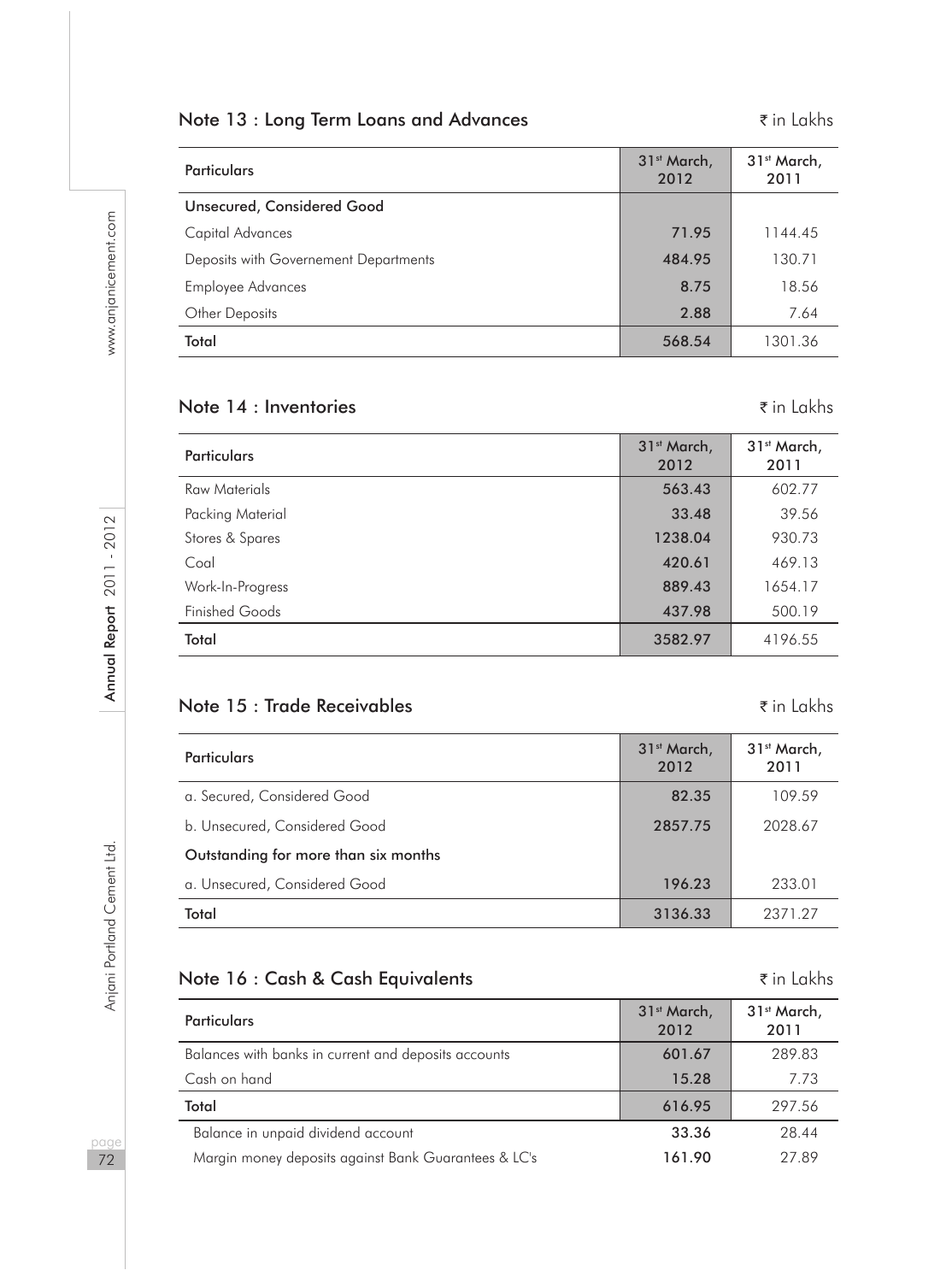| Note 17: Short Term Loans and Advances          |                                 | ₹ in Lakhs                      |                             |
|-------------------------------------------------|---------------------------------|---------------------------------|-----------------------------|
| <b>Particulars</b>                              | 31 <sup>st</sup> March,<br>2012 | 31st March,<br>2011             |                             |
| Loans & Advances to related parties             |                                 |                                 |                             |
| Unsecured, Considered Good                      |                                 |                                 |                             |
| Advances to                                     |                                 |                                 |                             |
| Anjani Cement (Karnatak) Limited, Group company | 1046.86                         | 3.01                            | www.anjanicement.com        |
| Others                                          |                                 |                                 |                             |
| CENVAT receivable                               | 41.58                           | 23.84                           |                             |
| Deposits With Govt Departments                  | 330.43                          | 453.95                          |                             |
| Incentives Receivable                           | 1666.86                         | 950.04                          |                             |
| Advances - Suppliers                            | 2065.15                         | 1074.01                         |                             |
| Deposits & Other Advances                       | 231.16                          | 212.73                          |                             |
| Advances to employees and others                | 36.97                           | 51.64                           |                             |
| Advance Tax Paid (Net of Provision for Tax)     | 398.86                          | 163.70                          |                             |
| <b>MAT Credit Entitlement</b>                   | 835.10                          | 464.50                          |                             |
| Total                                           | 6652.97                         | 3397.42                         |                             |
| Note 18 : Revenue from Operations               |                                 | ₹ in Lakhs                      | Annual Report 2011-2012     |
| <b>Particulars</b>                              | 31 <sup>st</sup> March,<br>2012 | 31 <sup>st</sup> March,<br>2011 |                             |
| Sale of Products - Gross                        | 41121.56                        | 25468.31                        |                             |
| Other Operating Revenue                         |                                 |                                 |                             |
| Sale of scrap                                   | 84.04                           | 80.41                           |                             |
| Less: Duties                                    | 8278.83                         | 5024.04                         |                             |
| Total                                           | 32926.77                        | 20524.68                        |                             |
|                                                 |                                 |                                 |                             |
| Details of products sold                        |                                 |                                 |                             |
| 1. Cement                                       | 37089.01                        | 22379.87                        |                             |
| 2. Clinker                                      | 556.46                          | Nil                             |                             |
| 3. Printing                                     | 3394.70                         | 2799.73                         |                             |
| 4. Power                                        | 81.39                           | 288.71                          |                             |
| Total                                           | 41121.56                        | 25468.31                        |                             |
| Note 19: Other Income                           |                                 | ₹ in Lakhs                      | Anjani Portland Cement Ltd. |
| <b>Particulars</b>                              | 31 <sup>st</sup> March,<br>2012 | 31 <sup>st</sup> March,<br>2011 |                             |
| Interest on Deposits                            | 33.70                           | 26.47                           |                             |
| Other Income                                    | 244.37                          | 14.64                           |                             |
| <b>MAT Credit Entitlement</b>                   | 364.42                          | 21.52                           |                             |
|                                                 |                                 |                                 |                             |
| Incentive receivable on Power                   | 296.21                          | 379.38                          | page                        |
|                                                 |                                 |                                 |                             |

MAT Credit Entitlement 21.52 Incentive receivable on Power 296.21 379.38 Total 938.70 442.02

page 73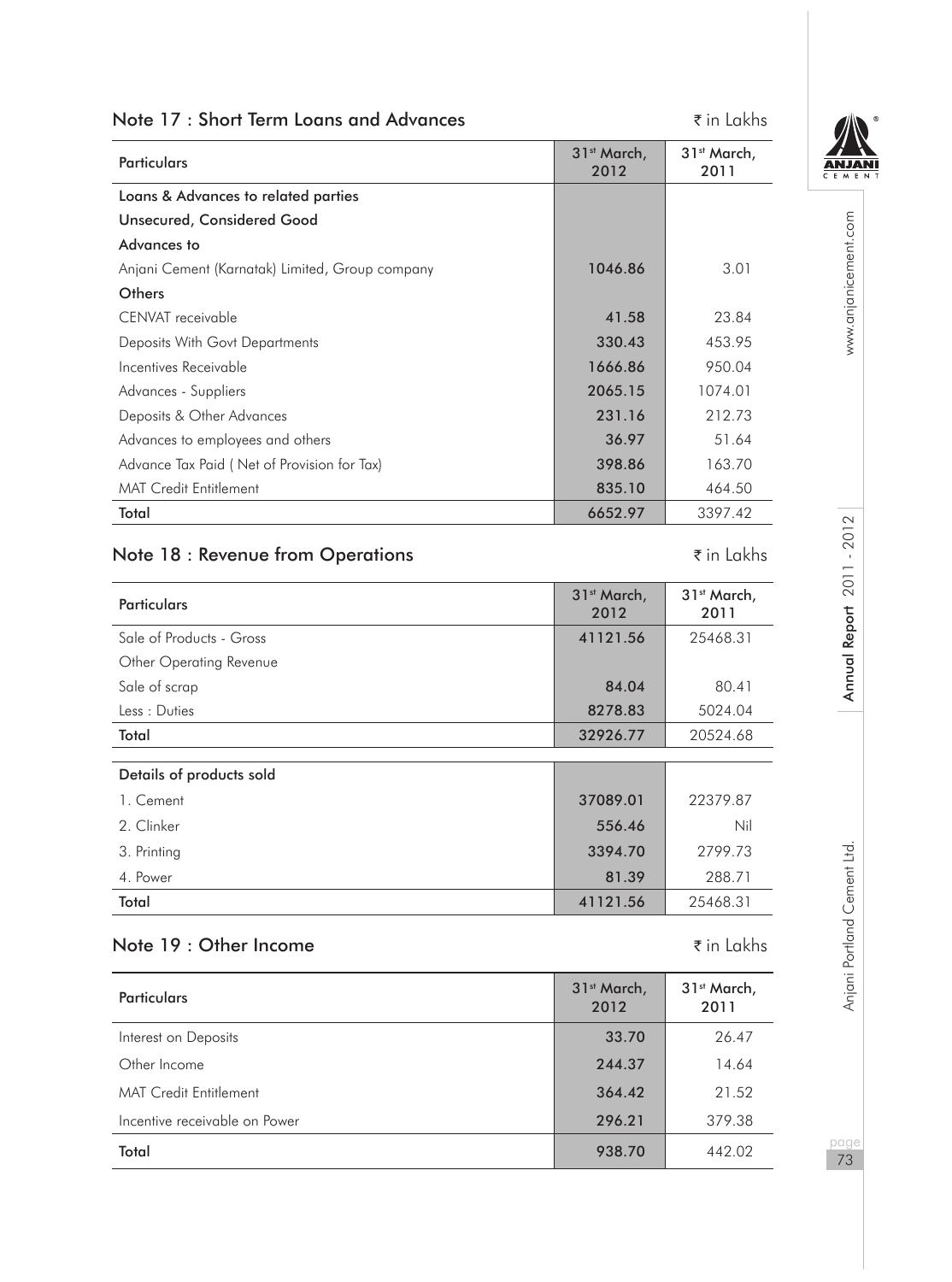## Note 20 : Cost of Materials Consumed **in America** ₹ in Lakhs

| <b>Particulars</b> | 31 <sup>st</sup> March,<br>2012 | 31 <sup>st</sup> March,<br>2011 |
|--------------------|---------------------------------|---------------------------------|
| Raw Materials      | 4180.49                         | 4115.23                         |
| Packing Materials  | 1415.33                         | 995.20                          |
| Total              | 5595.81                         | 5110.42                         |

## Note 21 : Changes in inventories of finished goods and work-in-progress and the set of the set of the set of the set of the set of the set of the set of the set of th

| <b>Particulars</b>    | 31 <sup>st</sup> March,<br>2012 | 31 <sup>st</sup> March,<br>2011 |
|-----------------------|---------------------------------|---------------------------------|
| Inventories (Opening) |                                 |                                 |
| <b>Finished Goods</b> | 500.19                          | 90.51                           |
| Work-in-progress      | 1654.17                         | 342.15                          |
| Sub Total (A)         | 2154.36                         | 432.66                          |
| Inventories (Closing) |                                 |                                 |
| <b>Finished Goods</b> | 437.45                          | 500.19                          |
| Work-in-progress      | 889.43                          | 1654.17                         |
| Sub Total (B)         | 1326.88                         | 2154.36                         |
| Changes in Inventory  | 827.48                          | (1721.70)                       |

## Note 22 : Emplyee benefits expense in Lakhs ₹in Lakhs

| <b>Particulars</b>                           | 31 <sup>st</sup> March,<br>2012 | 31 <sup>st</sup> March,<br>2011 |
|----------------------------------------------|---------------------------------|---------------------------------|
| Salaries & wages                             | 1075.13                         | 869.84                          |
| Contribution to Provident Fund & Other funds | 170.23                          | 104.45                          |
| Employees welfare expenses                   | 112.48                          | 109.95                          |
| Total                                        | 1357.85                         | 1084.24                         |

## Note 23 : Finance Costs **in Lakhs** ₹ in Lakhs

| <b>Particulars</b>       | 31 <sup>st</sup> March,<br>2012 | 31 <sup>st</sup> March,<br>2011 |
|--------------------------|---------------------------------|---------------------------------|
| On Term Loans            | 1836.95                         | 1527.55                         |
| On Working Capital Loans | 635.79                          | 408.00                          |
| On Other Loans           | 1045.24                         | 788.25                          |
| <b>Bank Charges</b>      | 120.65                          | 89.34                           |
| Total                    | 3638.63                         | 2813.14                         |

page 74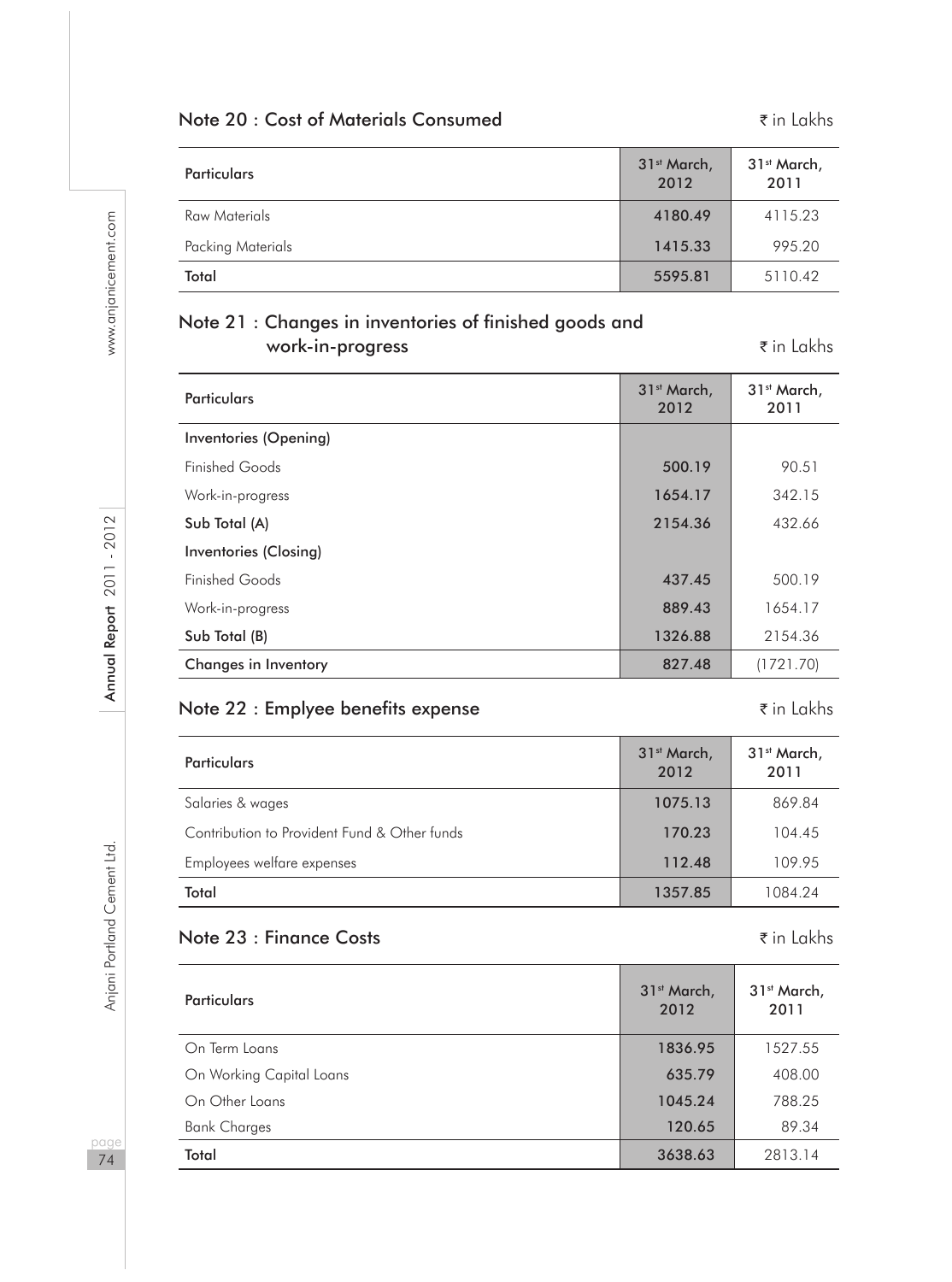## Note 24 : Other expenses  $\bar{\tau}$  in Lakhs



| Particulars                                 | 31st Mar 2012 | 31st Mar 2011 | CEME                      |
|---------------------------------------------|---------------|---------------|---------------------------|
| <b>Manufacturing Expenses</b>               |               |               |                           |
| Power & Fuel                                | 9268.52       | 6400.19       |                           |
| Stores & Spares                             | 547.43        | 484.03        |                           |
| <b>Direct Manufacturing Expenses</b>        | 424.12        | 515.32        |                           |
| Scanning charges                            | 112.20        |               |                           |
| Rebate/Compensation                         | 34.23         | 6.65          | www.anjanicement.com      |
| Repairs & Maintenance                       |               |               |                           |
| - Plant & Machinery                         | 226.26        | 160.78        |                           |
| - Buildings                                 | 9.68          | 5.34          |                           |
| - Others                                    | 48.95         | 45.93         |                           |
| Sub Total (A)                               | 10671.38      | 7618.23       |                           |
|                                             |               |               |                           |
| <b>Selling &amp; Distribution Expenses</b>  |               |               |                           |
| Freight Charges                             | 1481.63       | 767.67        |                           |
| Freight on Consignment Sales                | 3119.15       | 1377.22       |                           |
| Product Promotion expenses                  | 360.97        | 277.27        |                           |
| <b>Trade Discounts</b>                      | 1832.54       | 1191.29       |                           |
| Sub Total (B)                               | 6794.29       | 3613.45       | Annual Report 2011 - 2012 |
| <b>Administrative Expenses</b>              |               |               |                           |
| Directors Remuneration                      | 105.76        | 60.03         |                           |
| Insurance                                   | 47.08         | 44.51         |                           |
| Rent                                        | 100.57        | 93.92         |                           |
| Rates & Taxes                               | 20.23         | 19.40         |                           |
| Traveling & Conveyance Expenses             | 186.83        | 163.56        |                           |
| Printing & Stationery                       | 7.43          | 9.93          |                           |
| <b>Communication Expenses</b>               | 28.57         | 27.40         |                           |
| Office Maintenance                          | 195.60        | 163.36        | Portland Cement Ltd       |
| Auditors Remuneration                       | 14.66         | 9.98          |                           |
| Legal & Professional Charges                | 146.03        | 137.14        | Anjani                    |
| Loss on Sale of Asset                       | 0.04          | 1.33          |                           |
| Share Transfer & Other Secretarial Expenses | 10.83         | 9.93          |                           |
| Service Tax                                 | 5.95          | 1.05          |                           |
| Sub Total (C)                               | 869.56        | 741.54        |                           |
| Total $(A) + (B) + (C)$                     | 18335.23      | 11973.23      | page<br>75                |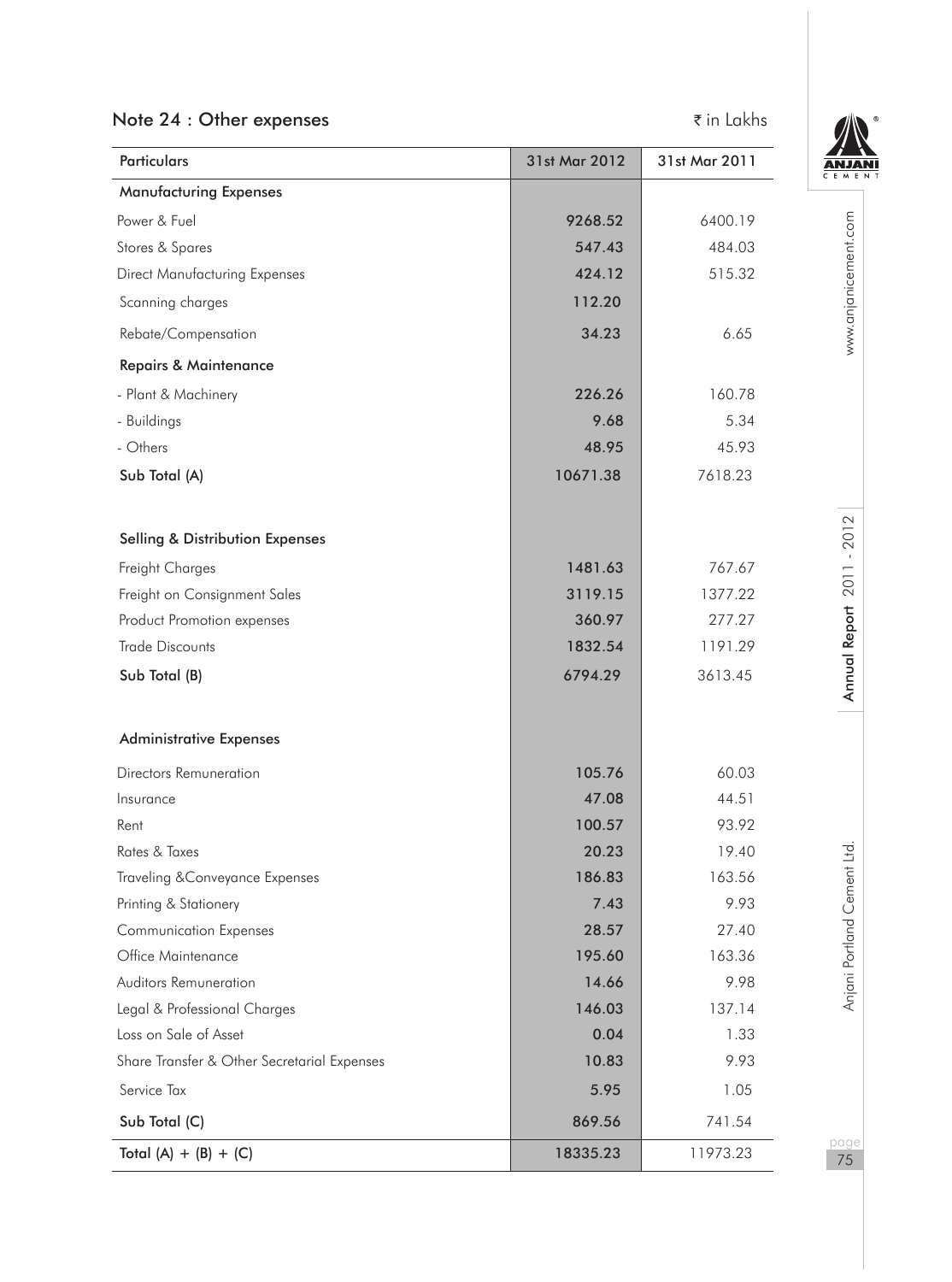## Note 25 : Payments to Auditors as  $\tilde{\tau}$  in Lakhs

| <b>Particulars</b>     | 2011-12 | 2010-11 |
|------------------------|---------|---------|
| Audit Fees             | 6.55    | 6.55    |
| Tax Audit fee          | 2.00    | 1.50    |
| For Certification      | 3.60    | 1.00    |
| Out of Pocket Expenses | 0.49    | 0.51    |
| Service Tax            | 1.49    | 0.94    |
| Total                  | 14.13   | 10.50   |

| Note 26 : Expenditure in Foreign Currency on account of | ₹in Lakhs |
|---------------------------------------------------------|-----------|
|---------------------------------------------------------|-----------|

| Particulars          | 2011-12 | 2010-11 |
|----------------------|---------|---------|
| Raw Materials        | Nil     | Nil     |
| Capital Goods        | 43.42   | Nil     |
| Stores & Consumables | Nil     | Nil     |
| Total                | 43.42   | Nil     |

## Note 27 : Earning Per Share (EPS) The South of the Share (EPS) and the Share Theorem of the Lakhs

| <b>Particulars</b>                     | 2011-12  | 2010-11  |
|----------------------------------------|----------|----------|
| Profit for the Year after tax          | 1716.23  | 71.50    |
| Number of Equity Shares                | 18389597 | 18389597 |
| Earnings Per Share (Basic and Diluted) | 9.33     | 0.39     |
| Face Value of each Equity Share        | 10       | 10       |

## Note 28 : Consumption of Raw Materials **in Lakhs** ₹ in Lakhs

Particulars 2011-12 2010-11 i. Limestone 1165.10 ii. Laterite 9.64 46.39 iii. Gypsum 335.53 395.41 iv. Iron Ore 16.75 32.86 v. Fly Ash 573.30  $\hbox{502.13}$ vi. Clinker Purchased 281.54 Paper 1427.64 **1572.33** 1427.64 Carbon 13.79 21.83 Ink 39.89 44.93 Power Unit 197.40 Total 4180.49 4115.23

paa 76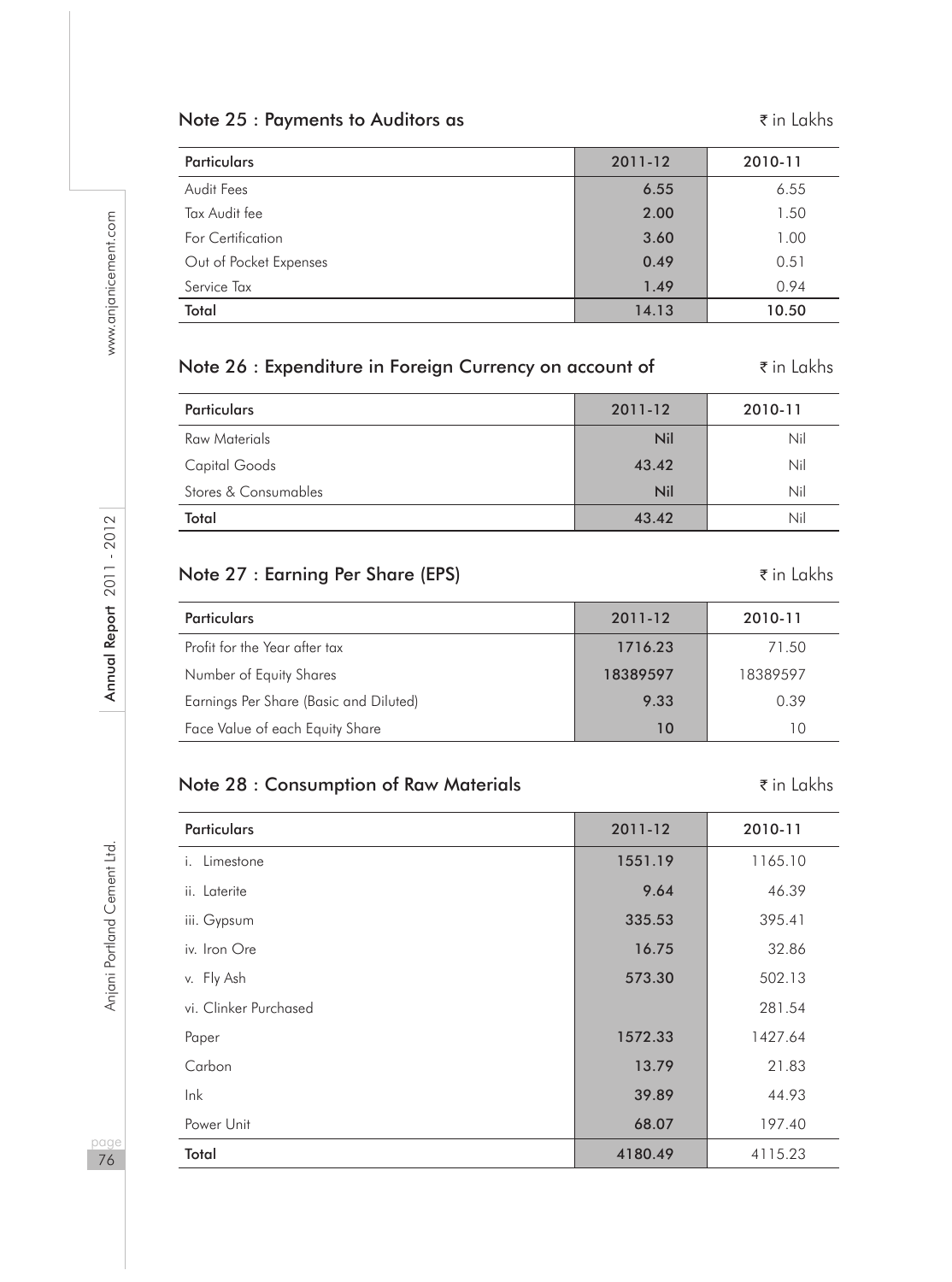## Note 29 : Opening & Closing Stock of Finished Goods ₹ in Lakhs



www.anjanicement.com

| <b>Particulars</b>     | 2011-12        | 2010-11        |
|------------------------|----------------|----------------|
|                        | Value in Lakhs | Value in Lakhs |
| Cement - Opening Stock | 500.19         | 90.51          |
| Cement - Closing Stock | 889.43         | 500.19         |

#### Note 30 : Related Party Disclosure

#### A. Relationship

- a. Key Management Personnel
	- i. Sri. K V Vishnu Raju
	- ii. Sri. P V R L Narasimha Raju
	- iii. Sri. S V S Shetty
- b. Relatives of Key Management Personnel
	- i. Smt. K Ramavathy
	- ii. Sri. K S N Raju
- c. Enterprises owned or significantly influenced by Key Management Personnel
	- i. Sai Aditya foods & Retail Pvt Ltd
	- ii. Anjani Projects & Constructions Ltd
	- iii. Sri Vishnu Educational Society
	- iv. Anjani Cement (Karnatak) Ltd

### B. The following transactions are carried out with related parties in the course of business  $\bar{\tau}$  in Lakhs

| <b>Particulars</b>                                     | Key<br>managerial<br>Persons | <b>Relatives</b><br>of Key<br>managerial<br>Persons | <b>Enterprises</b><br>of Key<br>managerial<br>Persons | Total    |
|--------------------------------------------------------|------------------------------|-----------------------------------------------------|-------------------------------------------------------|----------|
| Sales                                                  |                              |                                                     | 210.73                                                | 210.73   |
| Remuneration                                           | 105.76                       |                                                     |                                                       | 105.76   |
| Office Rent                                            | 31.01                        | 38.59                                               | 4.32                                                  | 73.92    |
| Interest                                               |                              | 16.17                                               |                                                       | 16.17    |
| Loans Taken                                            | 75.00                        | 117.50                                              |                                                       | 192.50   |
| Loans Repaid                                           | 79.36                        |                                                     | 350.00                                                | 429.36   |
| Balance outstanding at the end<br>of the Current Year  | 2.79                         | 189.17                                              | 53.31                                                 | 245.27   |
| Balance outstanding at the end<br>of the Previous Year | (7.15)                       | (71.67)                                             | (403.31)                                              | (482.13) |

pageannia Portland Cement Ltd. Annu**al Report 2011 - 2012** Annual Report 2012 Www.anjanicement.com Anjani Portland Cement Ltd.

77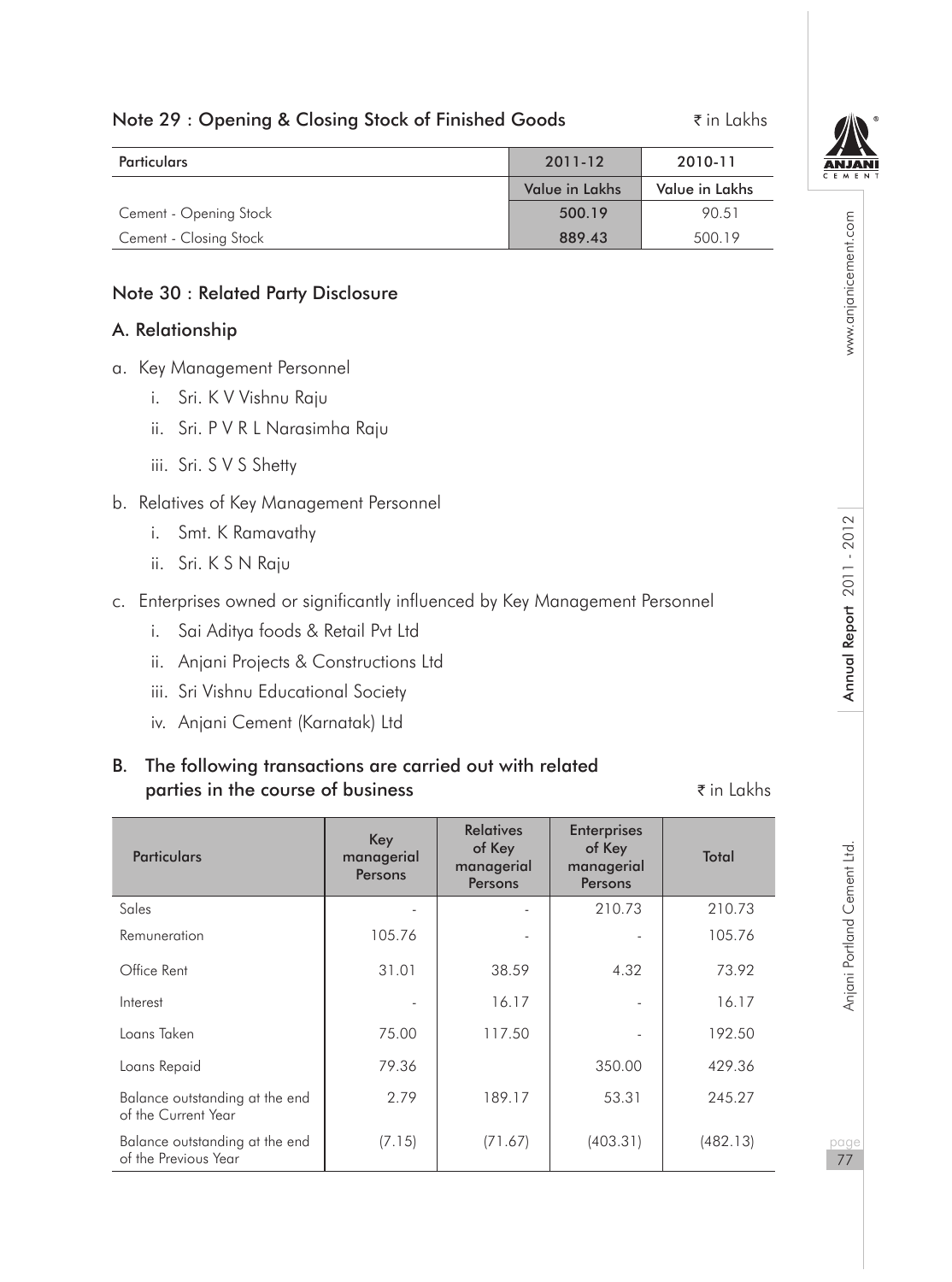## Note 31 : Contingenet Liabilities not provided for claims against the company not acknowledged as debt  $\bar{\tau}$  in Lakhs

| <b>Particulars</b>                                                 | 2011 - 2012 | 2010 - 2011 |
|--------------------------------------------------------------------|-------------|-------------|
| Disputed Liability in respect of Tax demands                       | 173.11      | 95.43       |
| Disputed Liability in respect of Sales Tax demands                 | 93.39       | 91.82       |
| Disputed Liability in respect of FSA charges payable to<br>APCPDCL | 43.50       | 43.50       |
| Disputed Demand charges payable to AP Transco                      | 25.29       | 25.29       |
| <b>Bank Guarantee</b>                                              | 19.32       | 47.90       |

### Note 32 : Segment Reporting

Segment report of M/s Anjani Portland Cement Ltd and its consolidated subsidiaries has been prepared in accordance with AS 17 "Segment Reporting" as notified under section 211 (3C) of the Companies Act.

## The Business segments of the company comprises of the following:

| Segment  | <b>Details of Business</b> |
|----------|----------------------------|
| Cement   | Manufacture of Cement      |
| Power    | Gas based power generation |
| Printing | Security Printing          |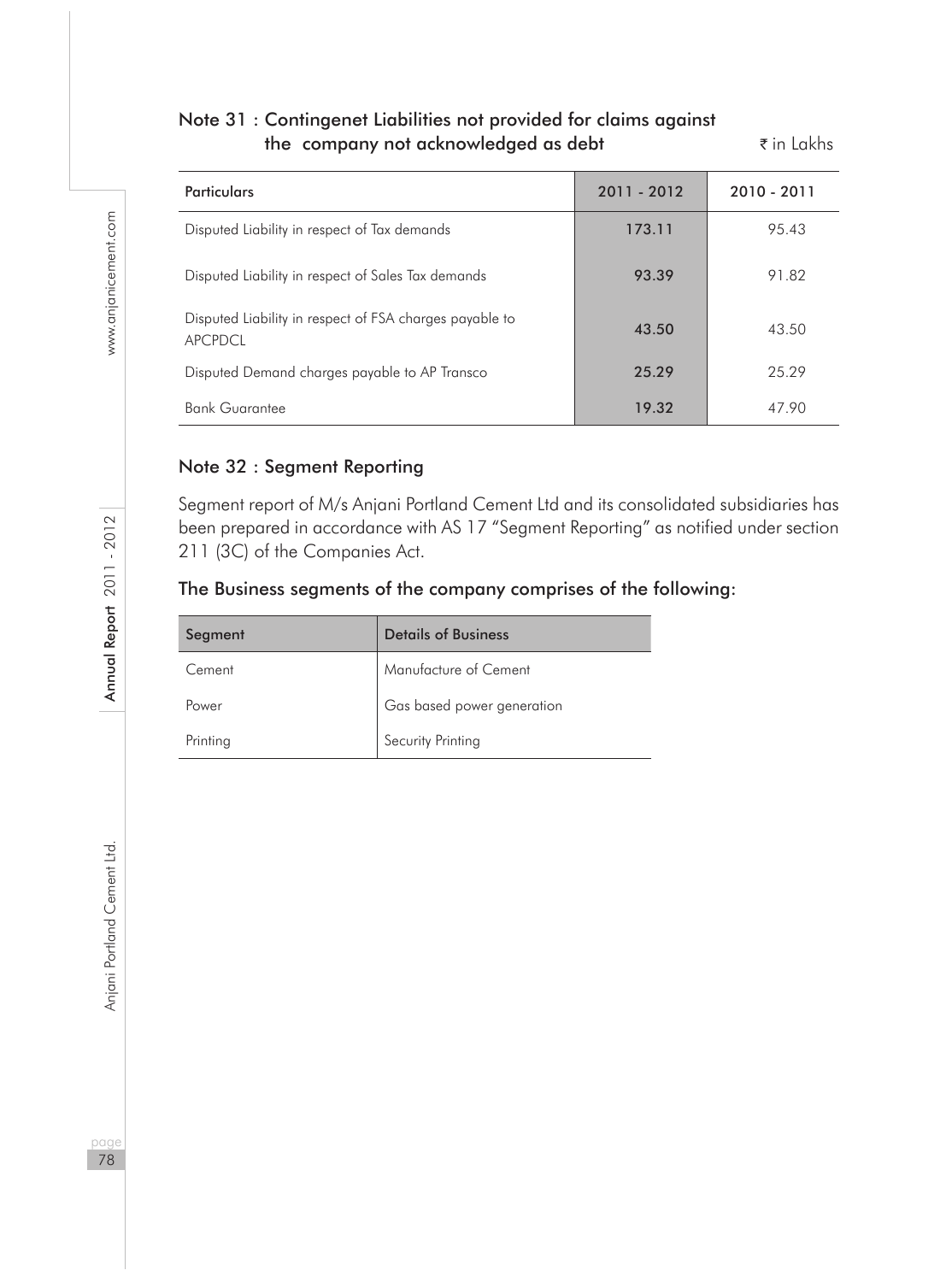| ï          |
|------------|
|            |
| י המוחיר ה |
|            |
|            |
| こくらこ       |
|            |
|            |
|            |
|            |
|            |
|            |
|            |

| Details of business segment                         |                           |          |         |         |          |         |          | ₹ in Lakhs |
|-----------------------------------------------------|---------------------------|----------|---------|---------|----------|---------|----------|------------|
| Particulars                                         |                           | Cement   |         | Power   | Printing |         |          | Total      |
|                                                     | 2011-12                   | 2010-11  | 2011-12 | 2010-11 | 2011-12  | 2010-11 | 2011-12  | 2010-11    |
| Revenue:                                            |                           |          |         |         |          |         |          |            |
| Revenue from Operations                             | 29609.24                  | 17549.93 | 81.39   | 288.71  | 3243.52  | 2693.12 | 32926.77 | 20524.68   |
| Increase/(Decrease) in<br>stocks                    | (809.03)                  | 1667.37  | 0.00    | 0.00    | (18.45)  | 54.33   | (827.48) | 1721.70    |
| <b>Total Revenues</b>                               | $\overline{21}$<br>28800. | 9217.30  | 81.39   | 288.71  | 3225.07  | 2747.45 | 32099.29 | 22246.38   |
| Operating Expenses                                  | 15120.75                  | 0603.07  | 71.75   | 181.18  | 1931.20  | 1713.41 | 7055.10  | 6194.66    |
| Depreciation                                        | 1383.27                   | 1274.78  | 56.96   | 55.16   | 227.69   | 223.32  | 1667.91  | 1553.26    |
| Segmant Operating<br>Profit/(Loss)                  | 12296.19                  | 7339.45  | (47.32) | 52.37   | 1066.18  | 810.72  | 23376.28 | 14498.46   |
| Fincance Costs                                      | 83<br>3376.               | 2590.14  | 2.19    | 1.49    | 259.61   | 221.51  | 3638.63  | 2813.14    |
| Other Income                                        | $\overline{a}$<br>71.     | 433.42   | 225.17  | 2.26    | 2.53     | 6.32    | 938.71   | 442.02     |
| Other Expenses                                      | 7444.74                   | 5053.24  | 59.06   | 51.06   | 770.19   | 573.01  | 18335.20 | 11973.22   |
| Profit/(Loss) before tax                            | .63<br>2185.              | 129.49   | 116.60  | 2.08    | 38.91    | 22.52   | 2341.16  | 154.12     |
| Taxation                                            | 605.18                    | 71.88    | 5.99    |         | 13.73    | 10.74   | 624.88   | 82.62      |
| Net Profit/(Loss) after<br>taxation                 | 1580.45                   | 57.61    | 110.61  | 2.08    | 25.18    | 11.78   | 1716.23  | 71.50      |
| Other information                                   |                           |          |         |         |          |         |          |            |
| Segment Assets                                      | 34815.10                  | 32030.06 | 3999.31 | 1383.12 | 3421.29  | 3299.57 | 42235.70 | 37007.91   |
| Segment Liabilities                                 | 28958.77                  | 27659.30 | 3004.31 | 243.58  | 2240.13  | 2493.67 | 34203.21 | 30396.55   |
|                                                     | 33<br>5856.               | 4370.76  | 995.00  | 1139.54 | 1181.16  | 805.90  | 8032.49  | 6611.36    |
| * The Company is not having any geographic segments |                           |          |         |         |          |         |          |            |

 $\frac{\overbrace{\text{ANJAN}}}{\overbrace{\text{CE MEN}}}$ 

www.anjanicement.com pageannia Portland Cement Ltd. Annu**al Report 2011 - 2012** Annual Report 2012 Www.anjanicement.com

Annual Report 2011 - 2012

Anjani Portland Cement Ltd.

page<br>79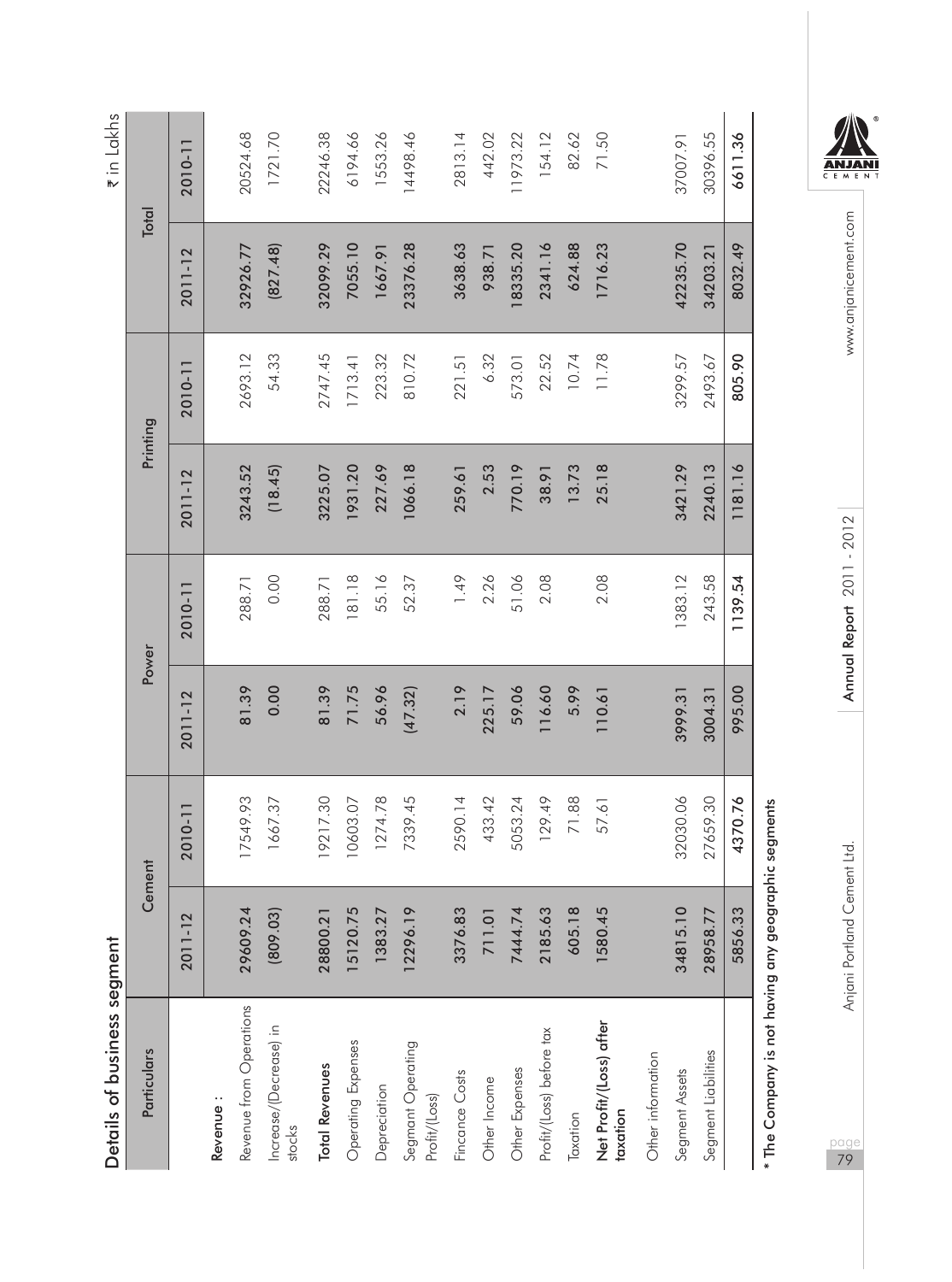## Note 33 : Employee Benefits

## **Gratuity**

The Company operates post retirement gratuity plan with LIC, the details of the plan is as follows

I. Actuarial Assumptions **in Lakhs** ₹ in Lakhs

| Particulars       | 2011 - 2012 | 2010 - 2011 |
|-------------------|-------------|-------------|
| Discount Rate     | 8.00%       | 8.00%       |
| Salary Escalation | 4.00%       | 4.00%       |

## II. Components of Employer Expenses  $\bar{\tau}$  in Lakhs

| <b>Particulars</b>                | 2011 - 2012 | $2010 - 2011$ |
|-----------------------------------|-------------|---------------|
| Current Service Cost              | 7.89        | 7.92          |
| Interest Cost                     | 4.83        | 4.53          |
| <b>Employee Contributions</b>     |             |               |
| Expected Return on planned assets | (4.77)      | (4.74)        |
| Net Actuarial (Gains) / Losses    | 36.67       | 4.93          |
| Past service Cost                 |             |               |
| Settlement / Curtailment (Gain)   | -           |               |
| <b>Total Expenses</b>             | 44.63       | 12.65         |

## III. Net Assets / (Liability) recognized in the Balance Sheet  $\bar{\tau}$  in Lakhs

| <b>Particulars</b>                                                       | 2011 - 2012 | 2010 - 2011 |
|--------------------------------------------------------------------------|-------------|-------------|
| Present value of Defined Benefit obligation as at the end of<br>the year | 106.85      | 61.58       |
| Fair value of plan as at the end of the year                             | 54.09       | 55.19       |
| Funded Status (surplus / (Deficit))                                      | (52.75)     | (6.39)      |
| Net Assets / (Liability) recognized in the balance sheet                 | 49.25       | 6.39        |

## IV. Change in obligation during the year  $\vec{\tau}$  in Lakhs

| Particulars                                               | 2011 - 2012 | $2010 - 2011$ |
|-----------------------------------------------------------|-------------|---------------|
| Present Value of obligations at the beginning of the year | 60.47       | 56.64         |
| Current Service Cost                                      | 7.89        | 9.03          |
| Interest Cost                                             | 4.83        | 4.54          |
| Settlement / Curtailment (Gain)                           | ۰           |               |
| Past Service Cost                                         | ۰           |               |
| <b>Employee Contributions</b>                             | ۰           |               |
| Actuarial (Gain) / Losses on obligation                   | 36.67       | (5.37)        |
| Benefits paid                                             | (6.23)      | (3.33)        |
| Present Value of obligation at the end of the year        | 103.65      | 61.58         |

paa 80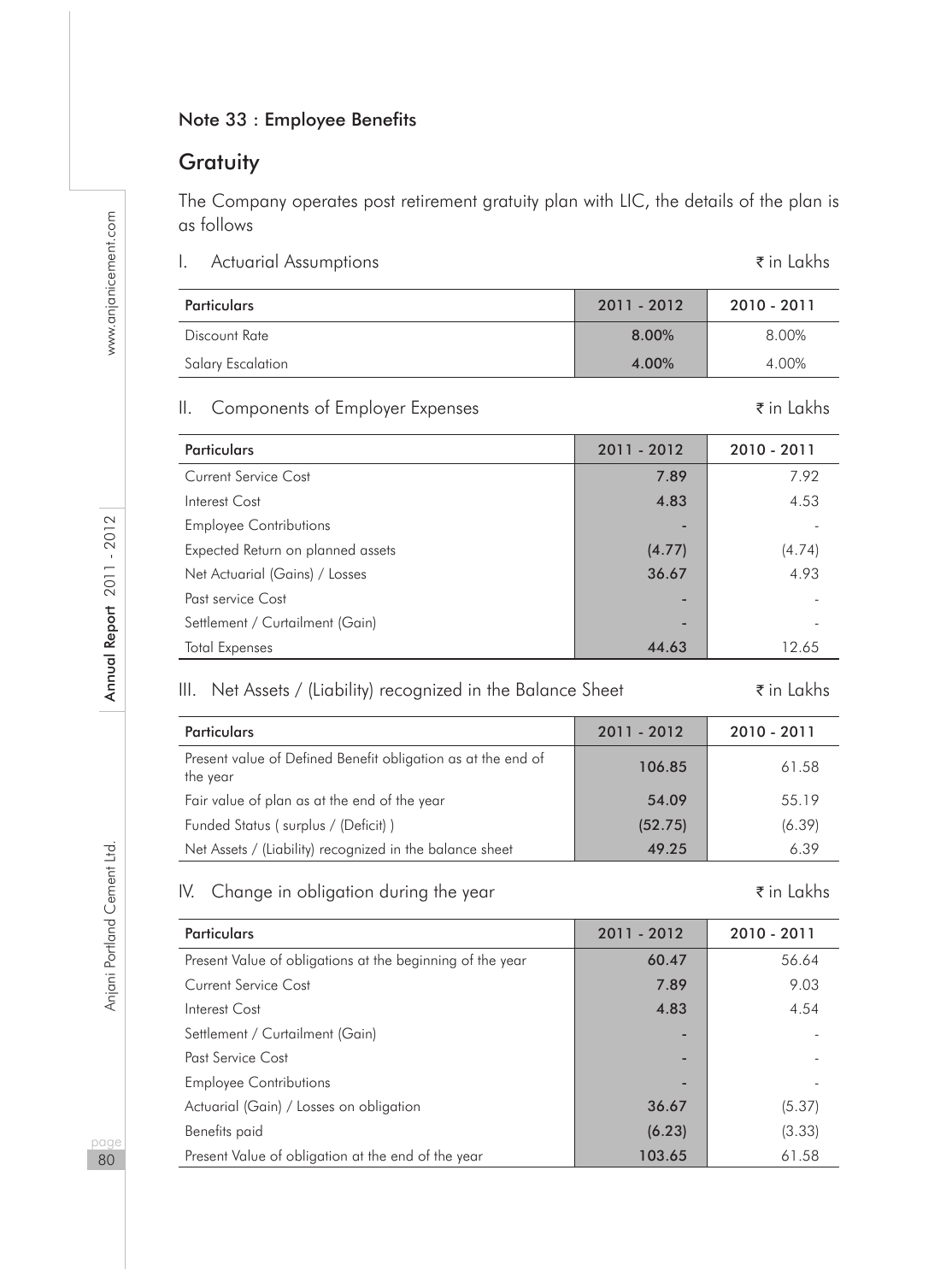## V. Change in Fair value of the assets  $\zeta$  in Lakhs

| <b>Particulars</b>                                         | 2011 - 2012 | 2010 - 2011 |
|------------------------------------------------------------|-------------|-------------|
| Fair value of the plan assets at the beginning of the year | 55.55       | 53.05       |
| Expected return on planned assets                          | 4.76        | 4.74        |
| Contributions                                              |             | 1.10        |
| Benefits paid                                              | (6.23)      | (3.33)      |
| Actuarial Gain / (Loss) on plan assets                     | Nil         | Nil         |
| Fair value of the plan assets at the end of the year       | 54.09       | 55.55       |

## Leave Encashment

The obligation of leave encashment of the company as on March 31, 2012 is computed as under.

| Actuarial Assumptions | ₹in Lakhs |
|-----------------------|-----------|
|-----------------------|-----------|

| Particulars       | 2011 - 2012 | 2010 - 2011 |
|-------------------|-------------|-------------|
| Discount Rate     | 8.00%       | 8.00%       |
| Salary Escalation | 4.00%       | 4.00%       |

## II. Components of Employer Expenses  $\bar{\tau}$  in Lakhs

| Particulars                       | 2011 - 2012 | 2010 - 2011 |
|-----------------------------------|-------------|-------------|
| Current Service Cost              | 3.71        |             |
| Interest Cost                     | 2.85        |             |
| <b>Employee Contributions</b>     | ۰           |             |
| Expected Return on planned assets | -           |             |
| Net Actuarial (Gains) / Losses    | (19.02)     | 35.67       |
| Past service Cost                 | ۰           |             |
| Settlement / Curtailment (Gain)   | -           |             |
| <b>Total Expenses</b>             | (12.45)     | 35.67       |

## III. Net Assets / (Liability) recognized in the Balance Sheet  $\bar{\tau}$  in Lakhs

| <b>Particulars</b>                                                       | 2011 - 2012 | 2010 - 2011 |
|--------------------------------------------------------------------------|-------------|-------------|
| Present value of Defined Benefit obligation as at<br>the end of the year | 23.21       | 35.67       |
| Fair value of plan as at the end of the year                             | -           |             |
| Funded Status (surplus / (Deficit))                                      | (23.21)     | (35.67)     |
| Net Assets / (Liability) recognized in the balance sheet                 | (23.21)     | (35.67)     |

**ANIA** 

81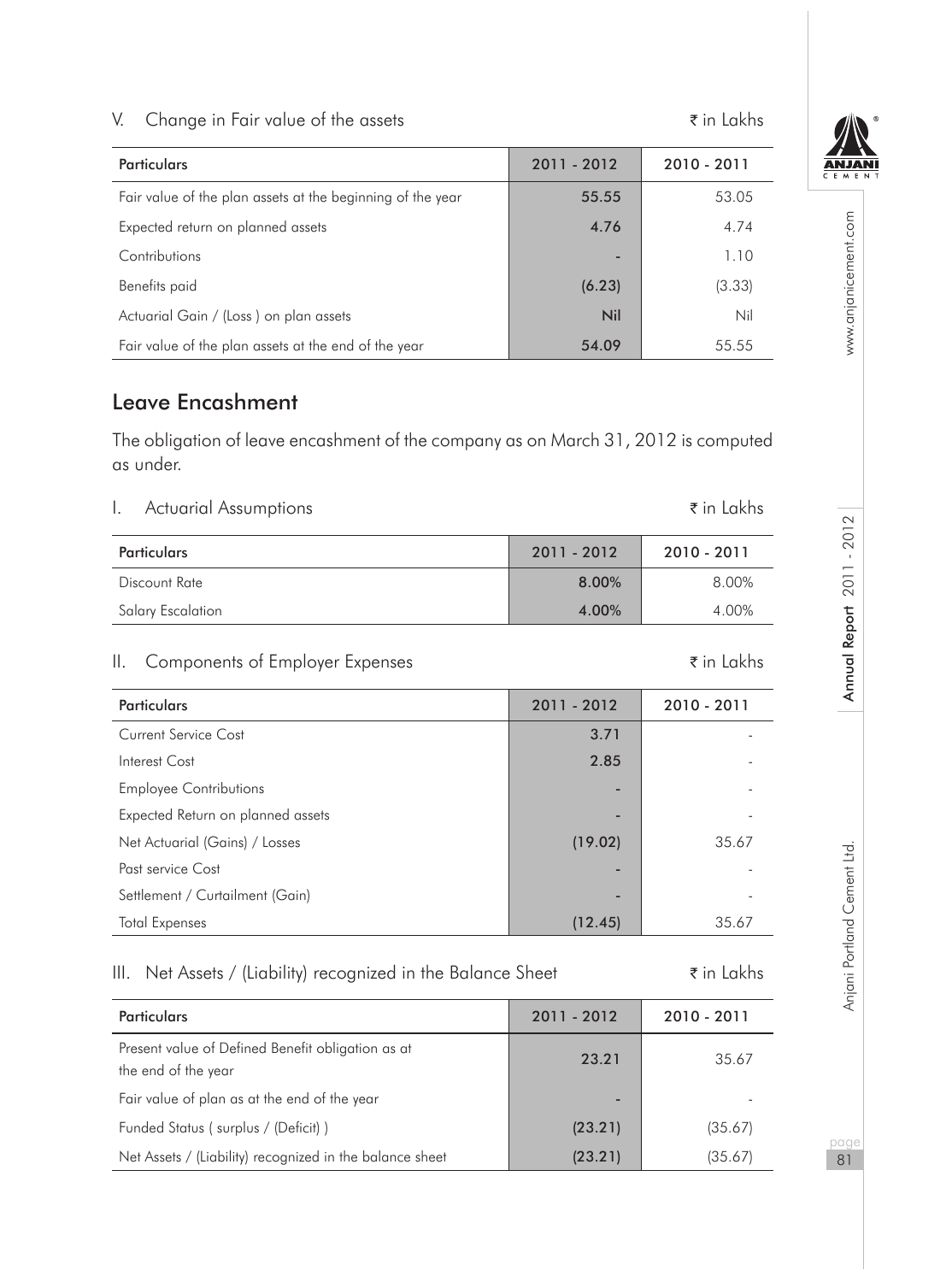#### IV. Change in obligation during the year  $\bar{\tau}$  in Lakhs

| <b>Particulars</b>                                        | 2011 - 2012 | $2010 - 2011$ |
|-----------------------------------------------------------|-------------|---------------|
| Present Value of obligations at the beginning of the year | 35.67       |               |
| Current Service Cost                                      | 3.71        |               |
| Interest Cost                                             | 2.85        |               |
| Settlement / Curtailment (Gain)                           | (19.02)     |               |
| Past Service Cost                                         |             |               |
| <b>Employee Contributions</b>                             |             |               |
| Actuarial (Gain) / Losses on obligation                   |             | 35.67         |
| Benefits paid                                             |             |               |
| Present Value of obligation at the end of the year        | 23.22       | 35.67         |

## V. Change in Fair value of the assets  $\bar{\tau}$  in Lakhs

| Particulars                                                | 2011 - 2012 | $2010 - 2011$ |
|------------------------------------------------------------|-------------|---------------|
| Fair value of the plan assets at the beginning of the year |             |               |
| Expected return on planned assets                          |             |               |
| Contributions                                              |             |               |
| Benefits paid                                              |             |               |
| Actuarial Gain / (Loss) on plan assets                     |             |               |
| Fair value of the plan assets at the end of the year       |             |               |
|                                                            |             |               |

## Note 34 : The company has made relevant disclosures which are applicable as per revised schedule VI and the figures for the previous year are reclassified/ regrouped and rearranged wherever necessary.

As Per our report of even date For and on behalf of the Board

For M Anandam & Co P V R L Narasimha Raju P R Raju Chartered Accountants Executive Director Director

M.No 28031

M V Ranganath R V A Narasimha Rao Partner **Chief Financial Officer** 

Place : Hyderabad | Date : 28.05.2012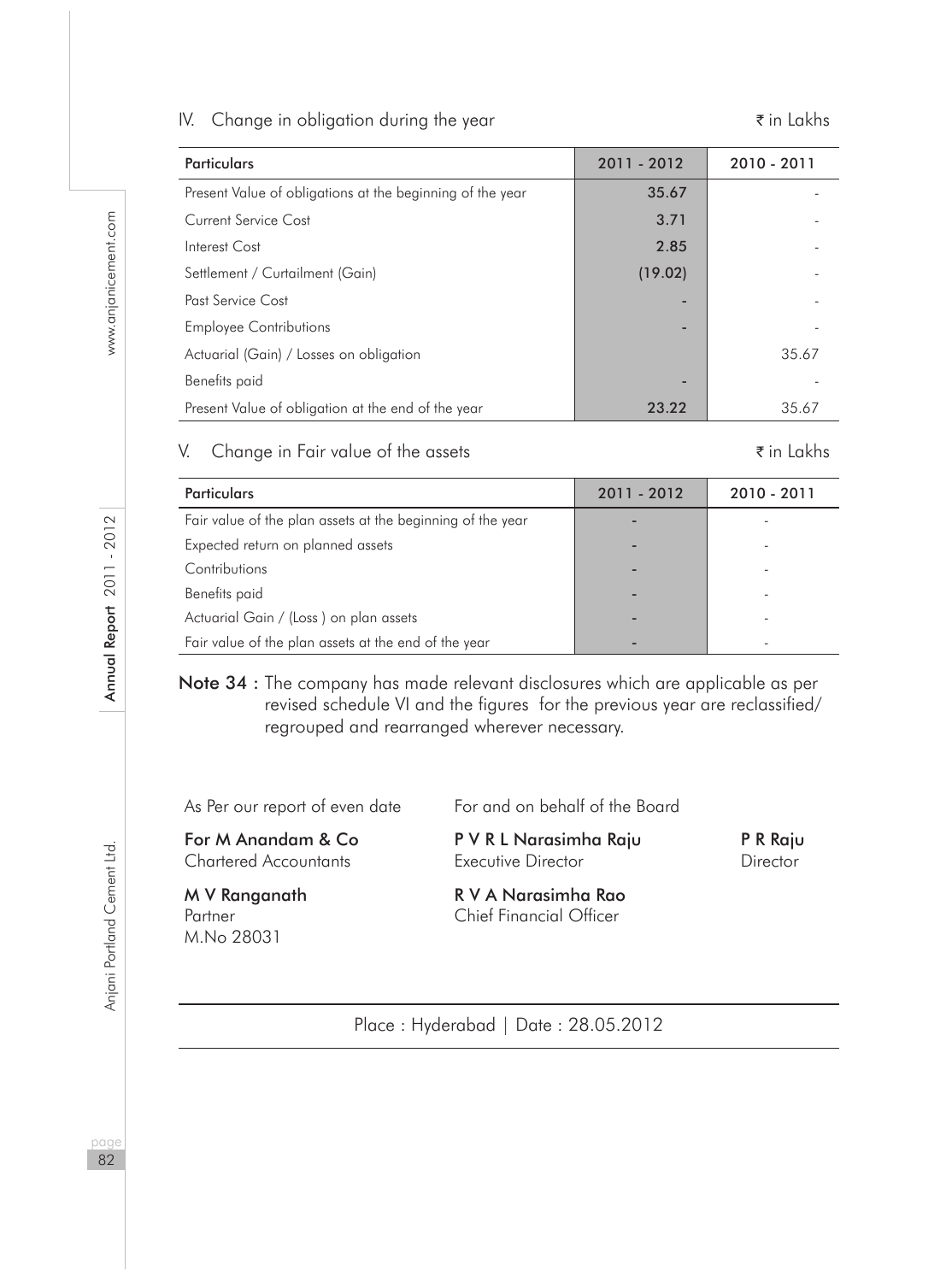## Statement Pursuant to Section 212 of the Companies Act, 1956, Relating To Company's Interest in Subsidiary Companies



| Name of the Subsidiary Company                                                                                                                                        | <b>Vennar Ceramics Limited</b>                |
|-----------------------------------------------------------------------------------------------------------------------------------------------------------------------|-----------------------------------------------|
| 1. The Financial Year of the Subsidiary<br>Company ended on                                                                                                           | 31.03.2012                                    |
| 2. Date from which they become<br>Subsidiary Company                                                                                                                  | 30.01.2002                                    |
| 3. a. Number of Shares held by Anjani<br>Portland Cement Limited with its<br>nominee in the Subsidiary at the end<br>of the financial year if the subsidiary company. | 49,66,070<br>ordinary shares<br>of ₹10/- each |
| b. Extent of interest of Holding Company<br>at he end of the financial year of the<br>Subsidiary Company.                                                             | 100%                                          |
| 4. The net aggregate amount of the Subsidiary<br>Company Profit/(Loss) so far as it concerns<br>the members of the Holding Company.                                   |                                               |
| a. Not dealt with in the Holding Company's Accounts                                                                                                                   |                                               |
| i. For the financial year ended 31st March, 2012.                                                                                                                     |                                               |
| ii. For the previous financial years of the<br>Subsidiary Company since it became the<br>Holding Company's Subsidiary.                                                |                                               |
| b. Dealt with in the Holding Company's Accounts                                                                                                                       |                                               |
| i. For the financial year ended 31 <sup>st</sup> March, 2012.                                                                                                         | ₹110.58 Lakhs                                 |
| ii. For the previous financial years of the<br>Subsidiary Company since it became the<br>Holding Company's Subsidiary.                                                | Nil                                           |
|                                                                                                                                                                       |                                               |

83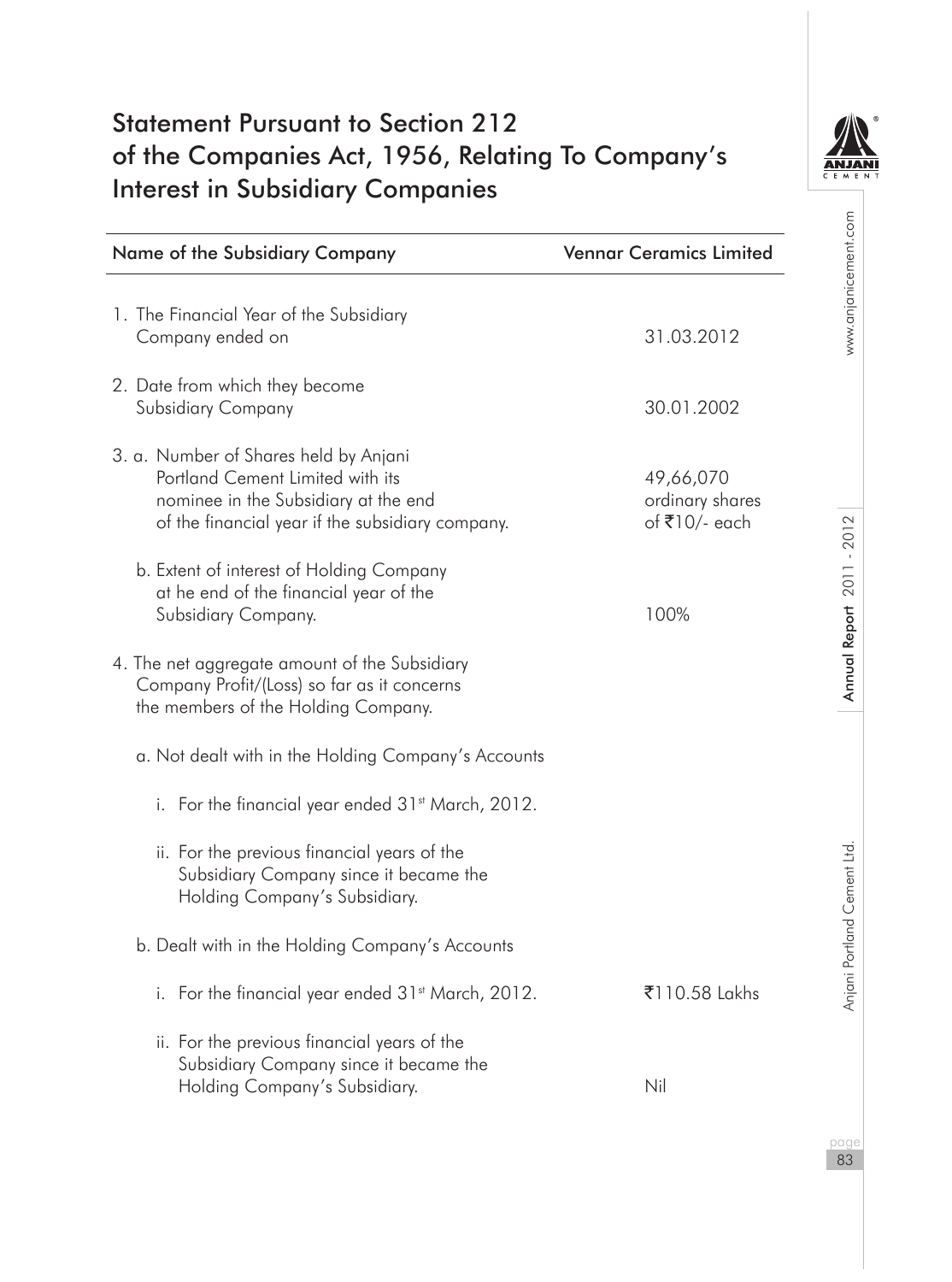| <b>Information of Subsidiary Companies</b> |  |  |  |
|--------------------------------------------|--|--|--|

| Vennar Ceramics Ltd.,                                                             |                | As on 31-3-2012<br>₹ in Lakhs |
|-----------------------------------------------------------------------------------|----------------|-------------------------------|
| a. Share Capital                                                                  | $\ddot{\cdot}$ | 496.61                        |
| b. Reserves                                                                       | $\vdots$       |                               |
| c. Total Assets                                                                   | $\vdots$       | 3999.31                       |
| d. Total Liabilities                                                              | $\vdots$       | 3999.31                       |
| e. Details of Investment<br>(except in case of investment<br>in the subsidiaries) | $\vdots$       | <b>NIL</b>                    |
| f. Turnover                                                                       | :              | 81.39                         |
| g. Profit/ (Loss) before Taxation                                                 | $\vdots$       | 116.57                        |
| h. Prior Period Adjustments                                                       | $\ddot{\cdot}$ | Nil                           |
| i. Provision for taxation                                                         | $\vdots$       | 5.99                          |
| j. Profit / (Loss) after taxation                                                 | $\vdots$       | 110.58                        |
| k. Proposed Dividend                                                              |                | <b>NIL</b>                    |

 $\frac{page}{84}$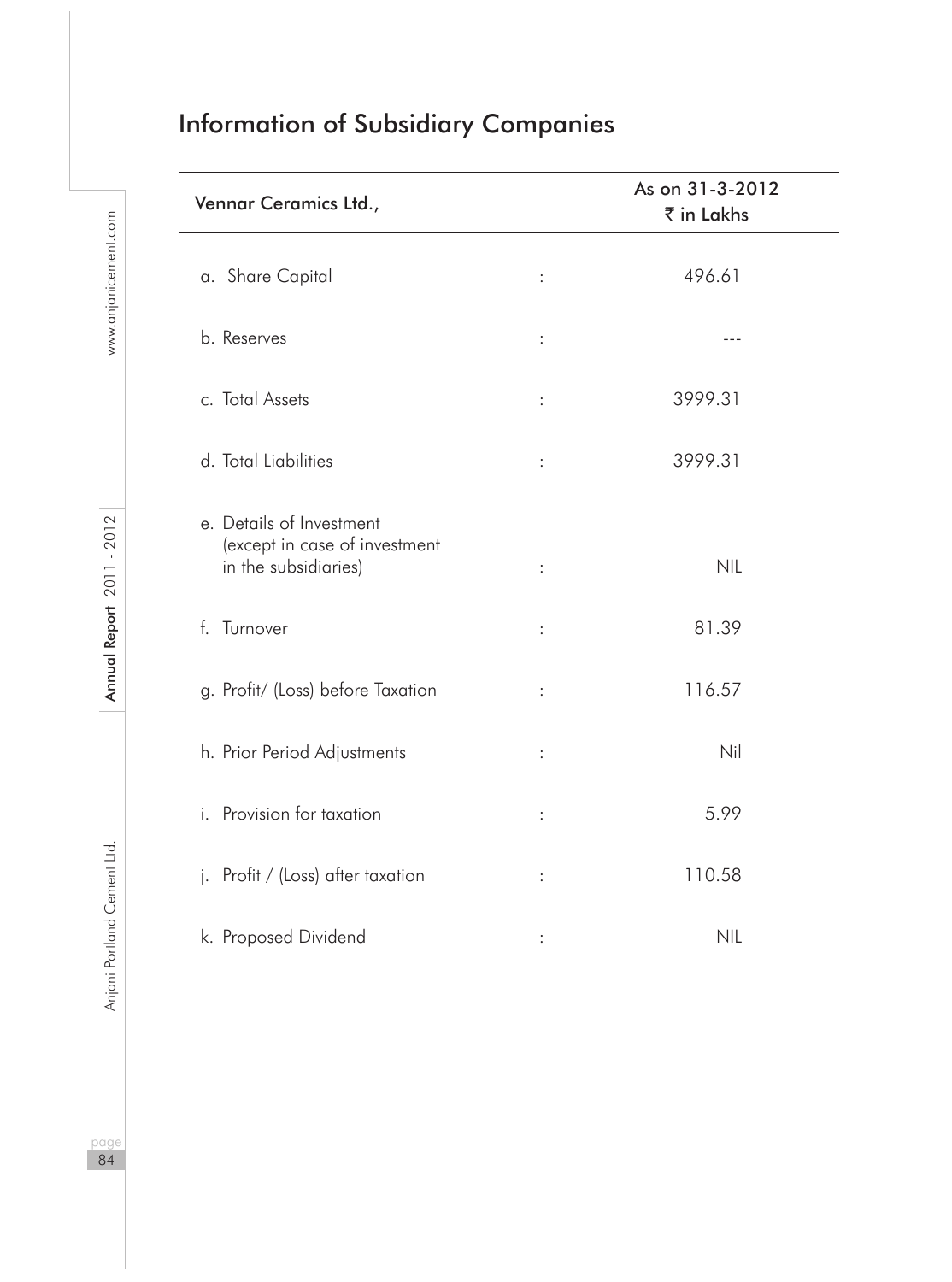## Statement Pursuant to Section 212 of the Companies Act, 1956, Relating To Company's Interest in Subsidiary Companies



| Name of the Subsidiary Company                                                                                                                                        | <b>Hitech Print Systems Limited</b>           |
|-----------------------------------------------------------------------------------------------------------------------------------------------------------------------|-----------------------------------------------|
| 1. The Financial Year of the Subsidiary<br>Company ended on                                                                                                           | 31.03.2012                                    |
| 2. Date from which they become<br>Subsidiary Company                                                                                                                  | 22.07.2007                                    |
| 3. a. Number of Shares held by Anjani<br>Portland Cement Limited with its<br>nominee in the Subsidiary at the end<br>of the financial year if the subsidiary company. | 15,00,000<br>ordinary shares<br>of ₹10/- each |
| b. Extent of interest of Holding Company<br>at he end of the financial year of the<br>Subsidiary Company.                                                             | 100%                                          |
| 4. The net aggregate amount of the Subsidiary<br>Company Profit/(Loss) so far as it concerns<br>the members of the Holding Company.                                   |                                               |
| a. Not dealt with in the Holding Company's Accounts                                                                                                                   |                                               |
| i. For the financial year ended 31st March, 2012.                                                                                                                     |                                               |
| ii. For the previous financial years of the<br>Subsidiary Company since it became the<br>Holding Company's Subsidiary.                                                |                                               |
| b. Dealt with in the Holding Company's Accounts                                                                                                                       |                                               |
| i. For the financial year ended 31 <sup>st</sup> March, 2012.                                                                                                         | ₹25.18 Lakhs                                  |
| ii. For the previous financial years of the<br>Subsidiary Company since it became the<br>Holding Company's Subsidiary.                                                | ₹367.43 Lakhs                                 |
|                                                                                                                                                                       |                                               |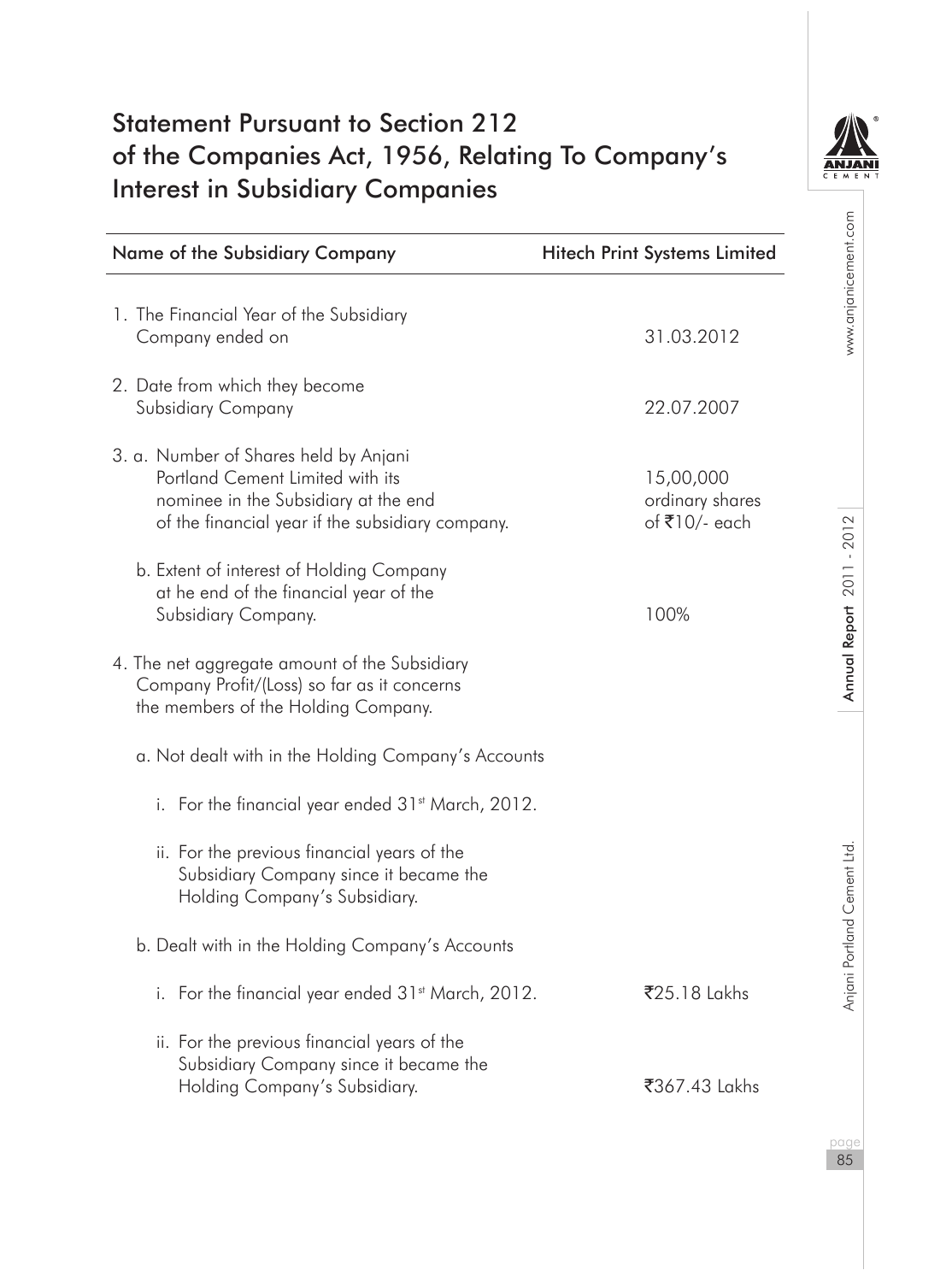| <b>Information of Subsidiary Companies</b> |  |  |  |
|--------------------------------------------|--|--|--|
|                                            |  |  |  |

| Hitech Print Systems Ltd.,                                                        |                      | As on 31-3-2012<br>₹ in Lakhs |  |
|-----------------------------------------------------------------------------------|----------------------|-------------------------------|--|
| a. Share Capital                                                                  | $\ddot{\cdot}$       | 150.00                        |  |
| b. Reserves                                                                       | $\ddot{\phantom{a}}$ | 1031.17                       |  |
| c. Total Assets                                                                   | $\ddot{\cdot}$       | 3379.02                       |  |
| d. Total Liabilities                                                              | $\ddot{\cdot}$       | 3379.02                       |  |
| e. Details of Investment<br>(except in case of investment<br>in the subsidiaries) | $\vdots$             | <b>NIL</b>                    |  |
| Turnover<br>$\mathsf{f}$                                                          | $\ddot{\cdot}$       | 3246.05                       |  |
| g. Profit before Taxation                                                         | $\ddot{\cdot}$       | 38.90                         |  |
| h. Provision for taxation                                                         | $\ddot{\cdot}$       | 13.72                         |  |
| Profit after taxation<br>i.                                                       | $\vdots$             | 25.18                         |  |
| Proposed Dividend<br>j.                                                           |                      | <b>NIL</b>                    |  |

l,

l,

page<br>86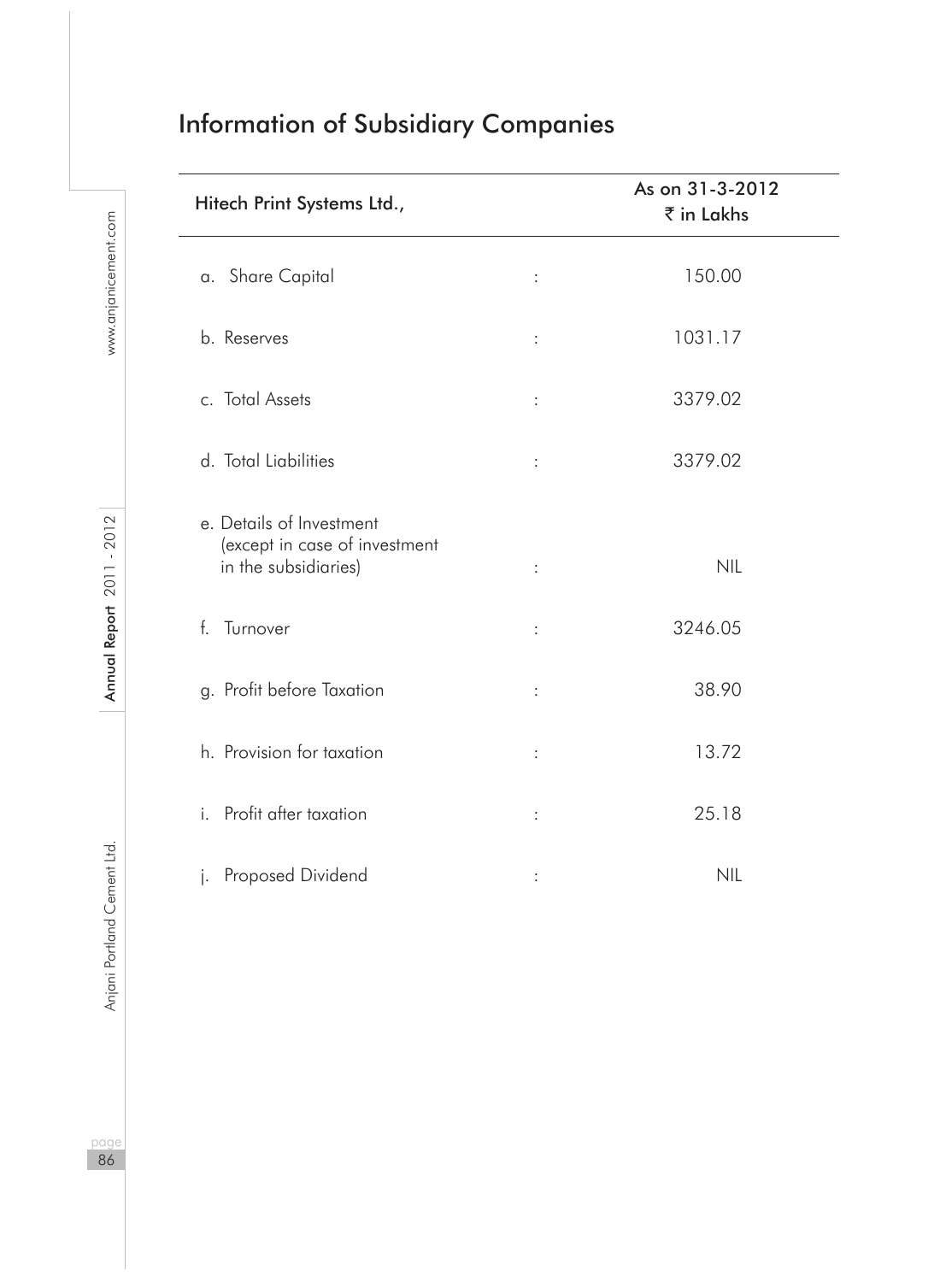# Form for ECS Mandate / Bank Mandate

## M/s. Karvy Computershare Private Ltd.,

Unit: Anjani Portland Cement Limited, Plot No. 17 to 24, Vithal Rao Nagar Madhapur, Hyderabad - 500 081

Dear Sir,

- Credit my dividend amount directly to my Bank Account as per details furnished by Electronic Clearing Service (ECS) – ECS Mandate\*
- Print the details of my Bank Account as furnished below, on my dividend warrant which will be mailed to me - Bank Mandate\* (\*Strike out whichever is not applicable)

| Folio No.                                                               |                                                  |
|-------------------------------------------------------------------------|--------------------------------------------------|
| (From share held in physical form)                                      | Client ID<br>(For share held in electronic form) |
| a. Name of First holder                                                 |                                                  |
| b Bank Name                                                             |                                                  |
| c. Branch Name                                                          |                                                  |
| d. Branch Address (for ECS Mandate only)<br>& Telephone No. of Branch   |                                                  |
| e Bank Account Number                                                   |                                                  |
| f. Account Type (Savings / Current)                                     |                                                  |
| g. 9 Digit Code Number of the bank &<br>Branch as appearing on the MICR |                                                  |

I hereby declare that particulars given above the correct and complete. If any transaction is delayed or not effected at all for reasons of incompleteness or incorrectness of information supplied as above, Anjani Portland Cement Limited will not be held responsible.

Place :.................. Date :..................

Cheque (for ECS Mandate only)

 $\mathcal{L}_\text{max}$ Signature of first named shareholder (as per specimen lodged with the Company)

Note : Please attach a blank cancelled cheque or a photocopy of a cheque issued by your Bank relating to your above account.